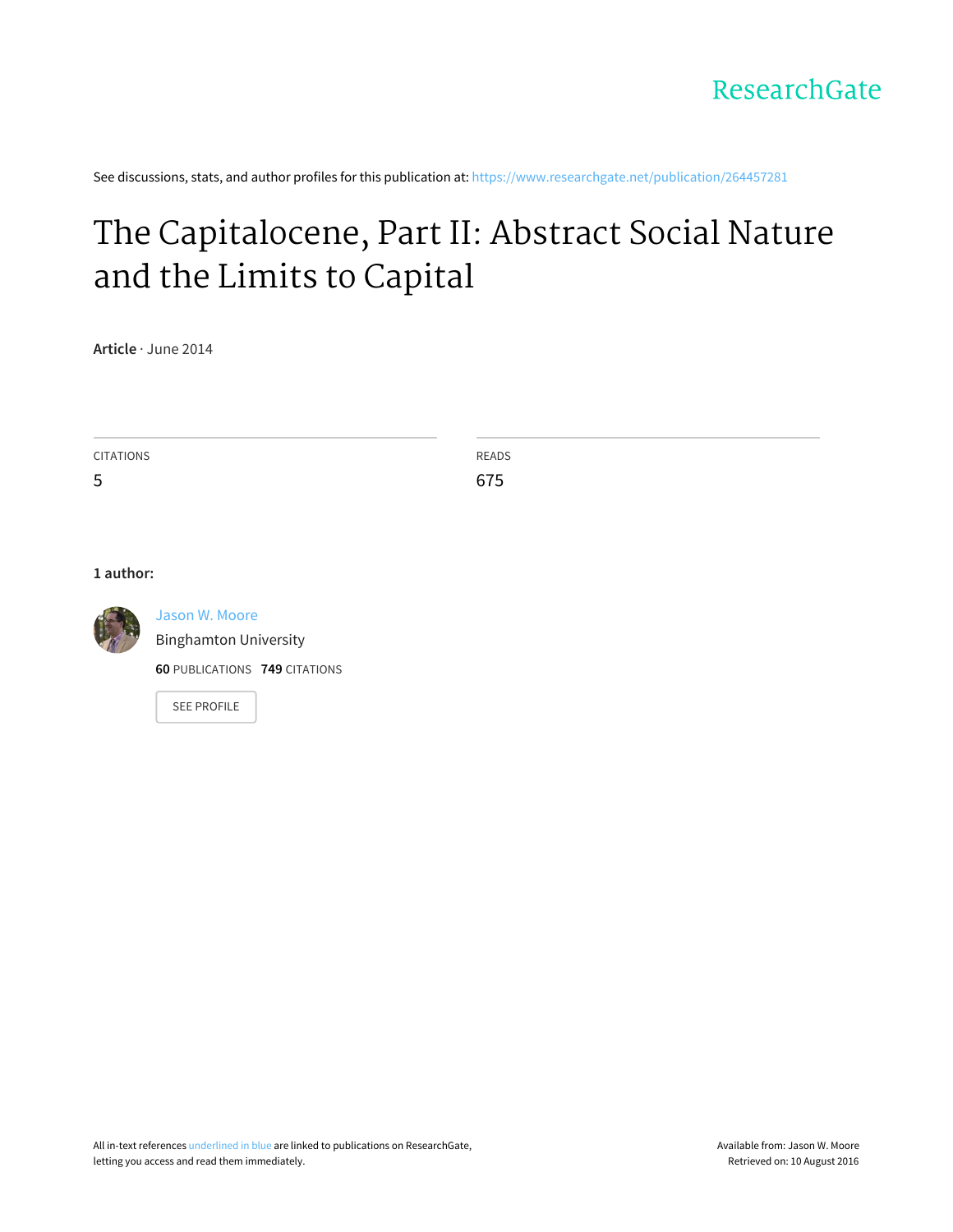# The Capitalocene Part II: Abstract Social Nature and the Limits to Capital

Jason W. Moore<sup>1</sup> Fernand Braudel Center and Department of Sociology Binghamton University

*This essay builds out an argument for understanding the past five centuries as the Capitalocene, the "age of capital." The present essay – the second of two parts – reconstructs the limits, opportunities, and crises of the capitalist world-ecology since the long 16th century. This reconstruction is pursued through the world-ecological reading of value-relations introduced in Part I. While Marxist political economy has taken value to be an* economic *phenomenon with systemic implications, I suggest value-relations as a* systemic *phenomenon with a pivotal economic moment. The accumulation of abstract social labor is possible only to the degree that unpaid work (human* and *extra-human) can be appropriated. The value-*form *(the commodity) and its substance (abstract social labor) depend upon value-*relations *that configure wage-labor with its necessarily more expansive conditions of reproduction: unpaid work. Elaborating an approach that seeks to translate the appropriation of work/energy into value, I argue for a conception of value-relations as coproduced through relations of exploitation (capital-labor) and appropriation (capitalunpaid work*). This latter, accumulation by appropriation, is enabled by abstract social nature*, the relational counterpoint to abstract social labor. If the substance of abstract social nature is the production of "real abstractions" of time (linear), space (flat), and nature (external), its historical expressions are found in the family of processes through which capitalists and state-machineries map, identify, quantify, measure, and code human and extra-human natures in service to capital accumulation. The historical conditions of "cheap nature" are found not only in the capital-labor relation but also in the production of knowledge-practices necessary to identify and to appropriate unpaid work. A framework that unifies the domains of human and extra-human activity in the making of the modern world may well prove useful in developing effective analytics and emancipatory politics as modernity unravels today.*

This essay builds out an argument for understanding the past five centuries as the Capitalocene, the "age of capital." In what follows – this second of two essays – I understand capitalism, including its limits, opportunities, and crises, as a civilization that is co-produced by humans and the rest of nature. This co-production unfolds through the double internality of historical change: humanity-innature/nature-in-humanity. As we saw in Part I, despite a widespread philosophical agreement that humans are a part of nature, a historical method premised on dualism ("society plus nature") has remained strongly entrenched. It is of course now commonplace to assert that humans are part of

<sup>&</sup>lt;sup>1</sup> Address correspondence to: [jasonwsmoore@gmail.com,](mailto:jasonwsmoore@gmail.com) Jason W. Moore Department of Sociology, Binghamton University, Binghamton, NY. Special thanks to Diana C. Gildea, and also to Henry Bernstein, Holly Jean Buck, Phil Campanile, Giuseppe Cioffo, Christopher Cox, Sharae Deckard, Joshua Eichen, Sam Fassbinder, John Bellamy Foster, Kyle Gibson, Matt Huber, Rebecca Lave, Emmanuel Leonardi, Ben Marley, Phil McMichael, Michael Niblett, Roberto José Ortiz, Christian Parenti, Andy Pragacz, Michael Niblett, Shehryar Qazi, Stephen Shapiro, Dale Tomich, Jeremy Vetter, Richard Walker, Tony Weis, Anna Zalik, and Xiurong Zhao for conversations and correspondence on the themes explored in this essay. March 2014, minor revisions June 2014.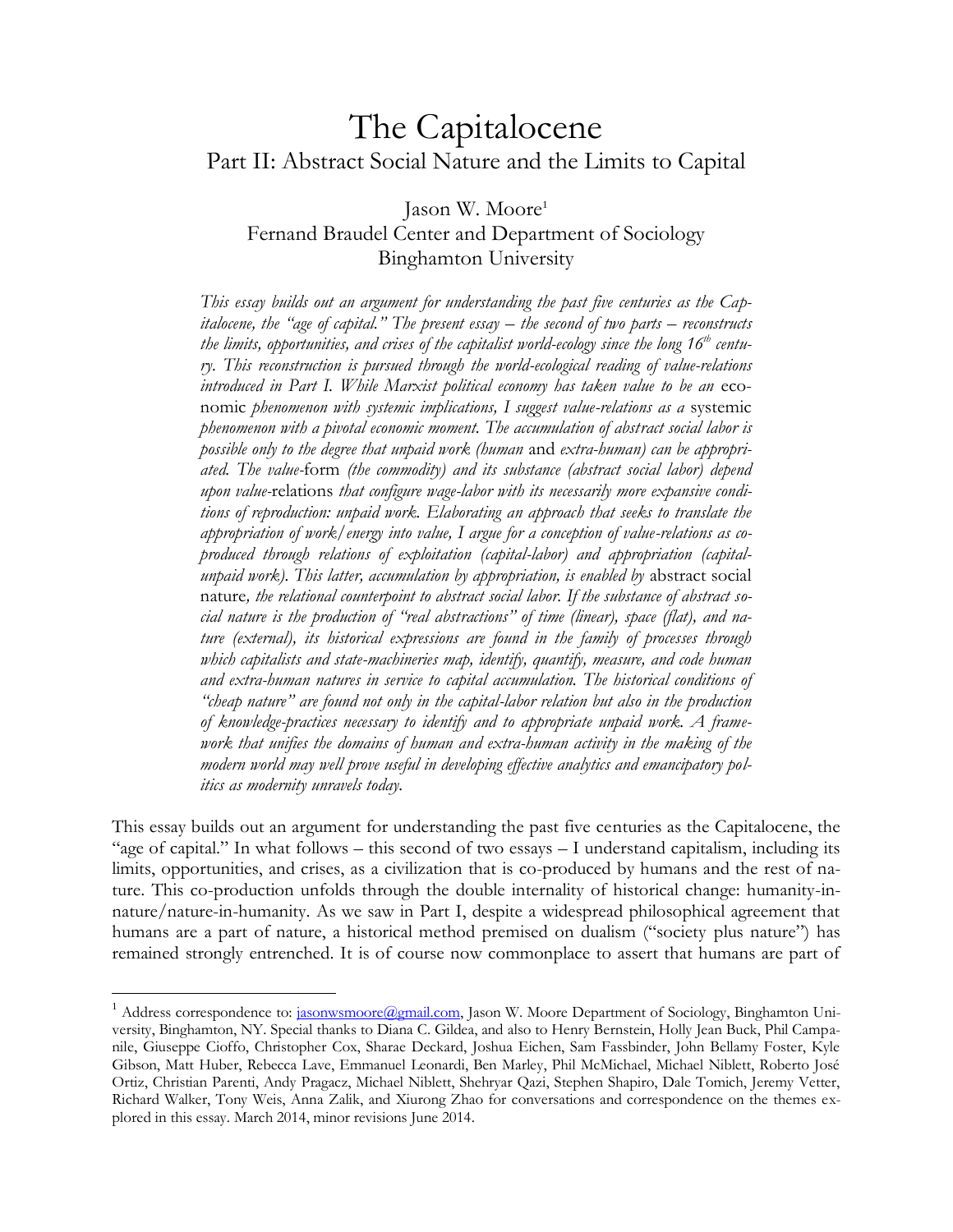nature; but translating the philosophical position into new conceptual and narrative foundations for historical change has been slow.

Why should it have been so slow? In brief, because the problem of dualism is an onion problem; we are dealing with layers within layers. To critique Nature/Society dualism is to implicate not one but many binaries: the repertoire of "interrelated and mutually reinforcing dualisms" immanent to modernist thought (Plumwood, 1993: 42). The terrain of this critique is vast and I will not reprise it here. What I should like to highlight is the especially tight connection between three sets of dualisms that cannot be ignored: nature/society, base/superstructure, local/global. While it is straightforward to *de*construct the Nature/Society dualism, the *re*construction of a post-Cartesian historical method implies the transcendence of two other dualisms: base/superstructure and local/global. I am well aware that much of critical scholarship since the 1970s has targeted three dualisms for transcendence. And yet, global studies has only weakly digested, much less synthesized, the triple critique: 1) humanity (or capitalism) continues to act upon nature rather than develop through it; 2) the material processes of capitalism are conceptualized as ontologically prior to embodied thought, as if ideas and symbolic praxis do not matter; system-level processes are either asserted empirically or constructed theoretically, but not historically constructed through the interplay of socio-ecological agencies and processes at multiple scales. This is particularly true of the dominant Anthropocene framework, which is representative of global environmental change approaches offered by mainstream and critical scholars alike (e.g. Steffen, et al., 2007, 2011a, 2011b; Foster, et al., 2010).

If nature *does* include humans, if humans *are* a "natural force" (Marx, 1973: 612), if human thought is embodied in an "unbroken circle of being, knowing, and doing" (Maturana and Varela, 1987: 25), if ideas themselves may constitute "material forces" (Marx, 1978: 60), then we are presented with a challenge and opportunity. This is the pursuit of a conceptual-historical vocabulary – and with it, a framework for interpreting historical change – that moves from humanity *and* nature towards humanity*-in*-nature. The world-ecology argument – not for a singular theory but for a framework of historical interpretation that dialectically unifies capital, power, and nature – has developed to meet this challenge (Moore, 2003, 2011a, 2011b, 2011c, 2013a, 2013b; also Deckard, 2012, 2013; Leonardi, 2012; Niblett, 2012, 2013; Mahnkopf, 2012; Marley, 2013; Marley and Fox, *forthcoming*; Oloff, 2012; Ortiz, *forthcoming*; Parenti, 2014; Weis, 2013).

How do we move from the humanity *and* nature towards historical narratives, analytical strategies, and methodological frames that treat humanity and the rest of nature as co-producers of historical change? In this essay (Part II), we explore the possibilities for explaining capitalism as world-ecology – joining the accumulation of capital, the pursuit of power, and the co-production of nature in dialectical unity – through the optic of value-relations. In this reconstruction of value-relations as methodological premise, I shall privilege four vital dialectical propositions: 1) the accumulation of capital is the transformation of earth (and its creatures); 2) the *substance* of value is abstract social labor but the *relations* of value encompass and unify commodity production and socio-ecological reproduction; 3) because value is premised on the appropriation of unpaid work outside the circuit of capital but within reach of capitalist power, the expanded reproduction of value-relations turn on frontiers of uncapitalized natures, the source of the "Four Cheaps" (labor power, food, energy, raw materials); and 4) these frontiers are not "just there" but are actively constituted through symbolic praxis and material transformation, at once unifying and alienating "mental" and "manual" work (base/superstructure).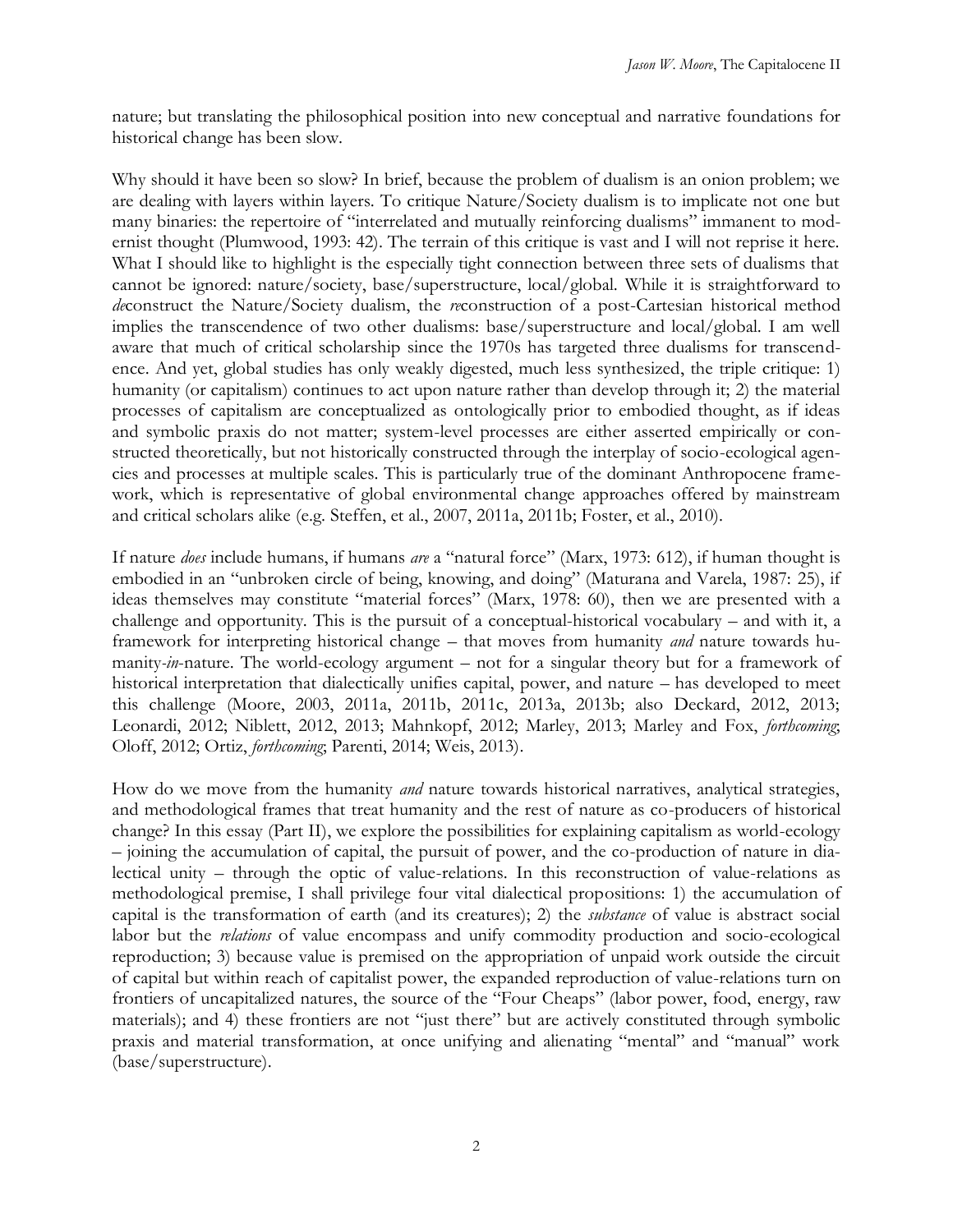This reading of value-relations – as a co-production of human and extra-human work – unfolds from Marx's conception of abstract social labor as the substance of value. But I will much further than this. While Marxist political economy has taken value to be an *economic* phenomenon with systemic implications, I argue that value-relations are a *systemic* phenomenon with a pivotal economic moment. The accumulation of abstract social labor is possible only to the degree that unpaid work (human and extra-human) can be appropriated. The value-form (the commodity) and its substance (abstract social labor) depend upon value-relations that configure wage-labor with its necessarily more expansive conditions of reproduction: unpaid work. Crucially, capital's appropriation of unpaid work transcends the Cartesian divide, encompassing both human and extra-human work outside, but necessary to, the circuit of capital and the production of value. There is, crucially, a historical and logical *non-identity* between the value-form and its necessary value-relations. The simplification, rationalization, and homogenization of socio-ecological life that occurs through the disciplines of manifold commodity regimes – from the assembly line to agro-monocultures – works through a simultaneous process of exploitation (of paid labor) and appropriation (of unpaid work). This double (but not dual) process must occur simultaneously because life-activity within the circuit of capital is subject to relentless exhaustion, as Marx points out in his discussion of the working-day. The condition of the historical transformation of work-activity into value is the devaluation of most work.

This observation has been made often and frequently, especially by feminist Marxists in the longrunning (and I think still very useful) "domestic labor" debate (Dalla Costa and James, 1972; Seccombe, 1974; Vogel, 1983; Waring, 1988; Federici, 2012). But the most powerful implications of this critique have been contained – so far – within a Cartesian frame of Nature/Society. As a consequence, a value-relational method to historical change has only slowly and unevenly materialized. Adopting a world-ecological frame, I argue for a conception of value-relations as co-produced through relations of exploitation (capital-labor) and appropriation (capital-unpaid work). This latter is accumulation by appropriation; it is enabled by *abstract social nature*, the relational counterpoint to abstract social labor. If the substance of abstract social nature is the production of "real abstractions" of time (linear), space (flat), and nature (external), $\lambda$  its historical expressions are found in the family of processes through which capitalists and state-machineries map, identify, quantify, measure, and code human and extra-human natures in service to capital accumulation. The historical conditions of "cheap nature" are found not only in the capital-labor relation but also in the production of knowledge-practices necessary to identify and to appropriate unpaid work. A framework that unifies the domains of human and extra-human activity in the making of the modern world may well prove useful in developing effective analytics and emancipatory politics as modernity unravels today.

# VALUE RELATIONS IN THE CAPITALIST WORLD-ECOLOGY: AN OUTLINE

 $\overline{a}$ 

Modernity's law of value is an exceedingly peculiar way of organizing life in a civilization. Born in the midst of the rise of capitalism after 1450, the law of value enabled an unprecedented historical transition: from land productivity to labor productivity as the metric of wealth and power. It was an ingenious civilizational strategy, for it enabled the deployment of capitalist *technics* – crystallizations of tools and ideas, power and nature – to appropriate the wealth of uncommodified nature (human work included!) in service to advance labor productivity within the zone of commodification. The great leap forward in the scale, scope, and speed of landscape and biological transformations in the three centuries after 1450 — stretching from Poland to Brazil, and the North Atlantic's cod fisheries

<sup>&</sup>lt;sup>2</sup> The "notion of real abstraction... [is] abstraction not as a mere mask, fantasy, or diversion, but as a force operative in the world... [T]hese abstractions are not mental categories that ideally precede the concrete totality; they are real abstractions that are truly caught up in the [socio-ecological] whole" (Toscano, 2008: 274, 275).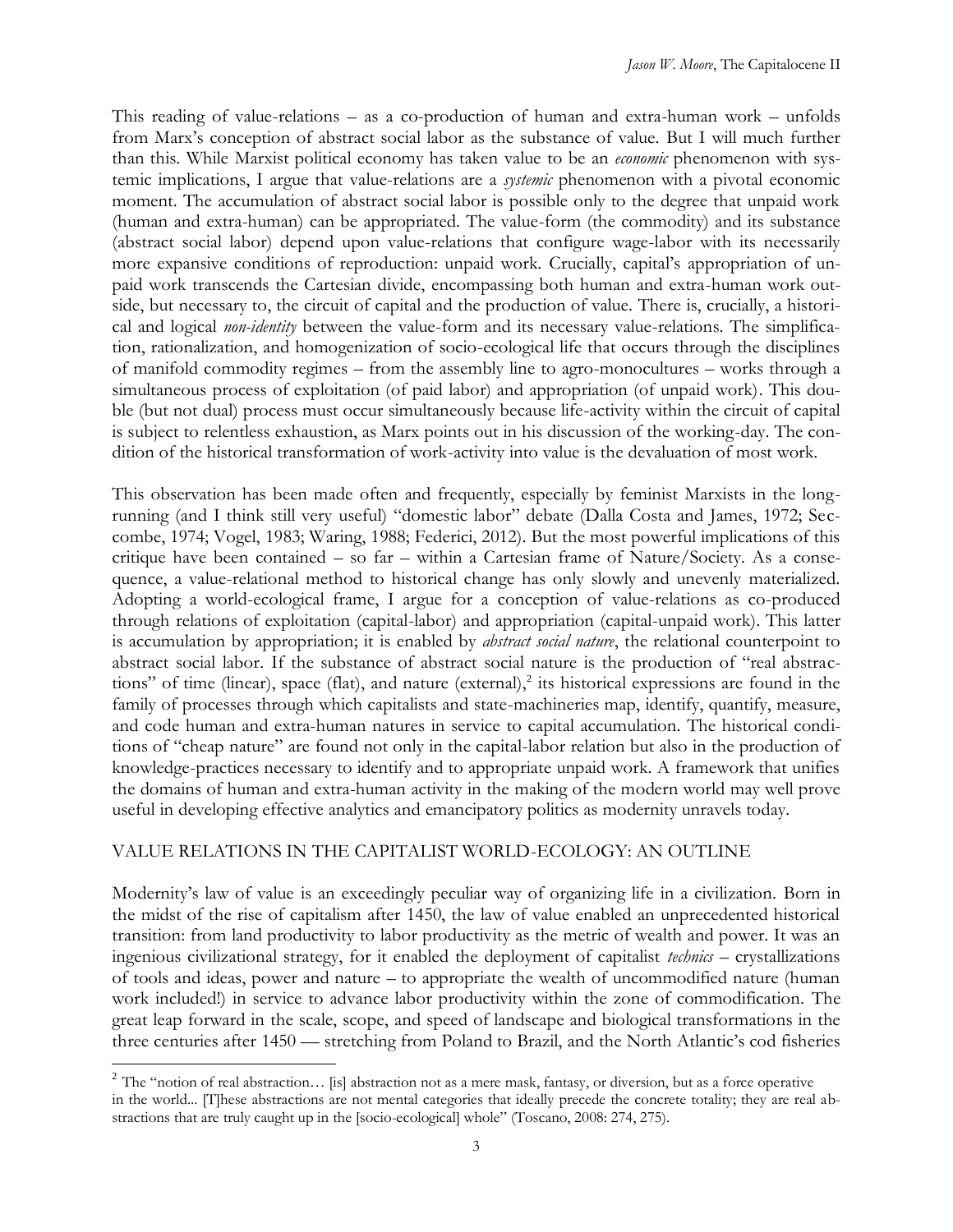to Southeast Asia's spice islands — may be understood in this light (see "The Capitalocene, Part I"; also Moore, 2007; 2010a; 2010b; 2013a; 2013b).

Such transformations were the epoch-making expressions of a new law of value that reconfigured uncommodified human and extra-human natures (slaves, forests, soils) in servitude to labor productivity and the commodity. The new law of value was quite spectacular. Never before had any civilization negotiated this transition from land productivity to labor productivity as the decisive metric of wealth. This strange metric — value — oriented the whole of west-central Europe towards an equally strange conquest of space. This strange conquest was what Marx (1973, 524) calls the "annihilation of space by time," and across the long sixteenth century we can see a new form of time — abstract time — taking shape (Landes, 1983). While all civilizations in some sense are built to expand across varied topographies, none represented these topographies as external and progressively abstracted in the ways that dominated early capitalism's geographical praxis. The genius of capitalism's cheap nature strategy was to represent time as linear, space as flat, and nature as external (Mumford, 1934; Merchant, 1980; Pickles, 2004). It was a civilizational inflection of the "God-trick" (Haraway, 1988), with bourgeois knowledge representing its special brand of quantifying and scientific reason as a mirror of the world — the same world then being reshaped by early modernity's scientific revolutions in alliance with empires and capitals. The God-trick was the work of abstract social nature.

With abstract time, in other words, would come abstract space (Lefebvre, 1991). Together, they were the indispensable corollaries to the weird crystallization of human and extra-human natures in the form of abstract social labor. It was this ascendant law of value — operating as gravitational field rather than mechanism—that underpinned the extraordinary landscape and biological revolutions of early modernity. Notwithstanding the fanciful historical interpretations of the Anthropocene argument and its idealized model of a two-century modernity (Steffen et al., 2011), the origins of capitalism's cheap nature strategy and today's biospheric turbulence are to be found in the long sixteenth century. The issue is not one of anthropogenic-drivers — presuming a fictitious human unity — but of the relations of capital and capitalist power. The issue is not the Anthropocene, but the *Capitalocene*.

The "Age of Capital" has been premised on a relation that enables advancing labor productivity in great bursts with even greater bursts in the production of "cheap natures," above the Four Cheaps of labor-power, food, energy, and raw materials (Moore, 2012). The catch is that capital-labor relations are not well-equipped to map, code, survey, quantify and otherwise identify and facilitate *new*  sources of cheap nature. This latter has, crucially, involved all manner of knowledge-practices, closely linked but not reducible to territorial power (Parenti, 2014), in which the expanded reproduction of the capital-unpaid work relation has been central. This is the historical terrain of abstract social nature and accumulation by appropriation.

The idea of nature as external has worked so effectively because the condition for capital's "self" expansion is the location and production of external natures. (An obviously co-productive process.) Because these natures are historical and therefore finite, the exhaustion of one historical nature quickly prompts the "discovery" of new natures that deliver yet untapped sources of unpaid work. Thus did the Kew Gardens of British hegemony yield to the International Agricultural Research Centers of American hegemony, which in turn were superseded by the bioprospecting, rent-seeking, and genomic mapping practices of the neoliberal era (Brockway, 1978; Kloppenburg, 1988; McAfee, 1999; 2003.) This means that not only is capitalism bound up with a historically-specific nature; so are its specific phases of development. Each long century of accumulation does not "tap" an exter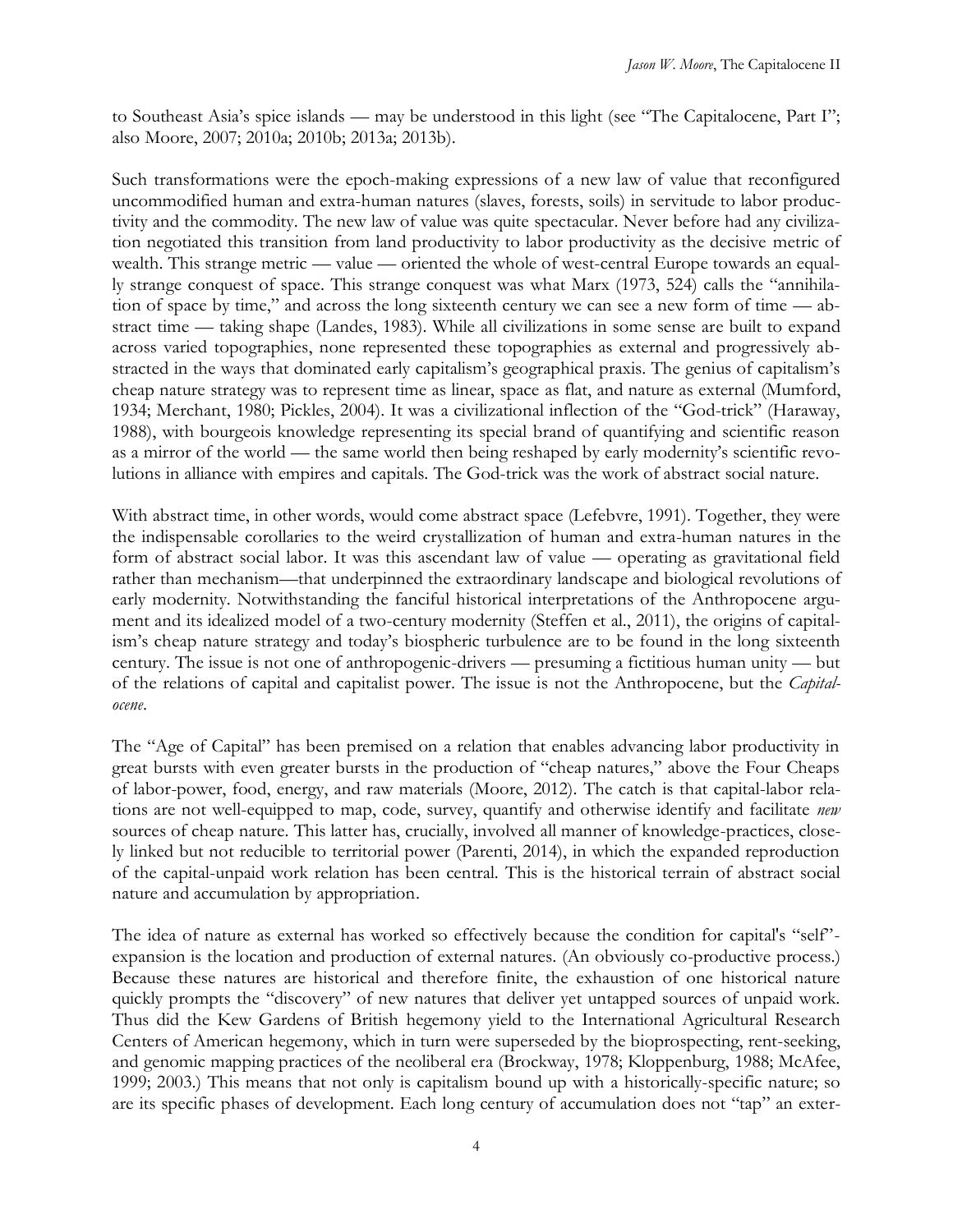nal nature that exists as a warehouse of resources. Rather, each such long wave creates — and is created by — a historical nature that offers a new, specific set of constraints and opportunities. The accumulation strategies that work at the beginning of a cycle — creating particular historical natures through science, technology, and new forms of territoriality and governance (abstract social nature)—progressively exhaust the relations of reproduction that supply "cheap" labor, food, energy, and raw materials. At some point, this exhaustion registers in rising commodity prices.

This view of nature as external object, while demonstrably false in terms of historical method, was an essential moment in the rise of capitalism. Here we can see ideas as "material force" (Marx, 1978, 60). Early capitalism's world-praxis, fusing symbolic coding and material inscription, moved forward an audacious fetishization of nature. This was expressed, dramatically, in the era's cartographic, scientific, and quantifying revolutions. These were the symbolic moments of primitive accumulation, creating a new intellectual system whose presumption, personified by Descartes, was the separation of humans from the rest of nature. For early modern materialism, the point was not only to interpret the world but to control it: "to make ourselves as it were the masters and possessors of nature" (Descartes, 2006, 51). It was a powerful vision, one so powerful that that even today many students of global environmental change have internalized the early modern view of nature as effectively external to human activity (e.g., Steffen et al., 2011).

The origins of cheap nature are, of course, far more than intellectual and symbolic. The transgression of medieval intellectual frontiers was paired with the transgression of medieval territoriality. While civilizational expansion is in some sense fundamental to all, there emerged in early modern Europe a specific geographical thrust. While all civilizations had frontiers of a sort, capitalism was a frontier. The extension of capitalist power to new spaces that were uncommodified became the lifeblood of capitalism. I have elsewhere considered the historical geographies of early capitalism's commodity frontiers (Moore, 2000b, 2003a, 2003b, 2009, 2010a, 2010b, 2010d, 2010e). For the moment, I wish to highlight two relational axes of these frontiers. First, commodity frontier movements were not merely about the extension of commodity relations, although this was indeed central. Commodity frontier movements were also, crucially, about the extension of territorial and symbolic forms that appropriated unpaid work in service to commodity production. This unpaid work could be delivered by humans — women or slaves, for example — or by extra-human natures, such as forests, soils, or rivers. Second, such frontier movements were, from the very beginning of capitalism, essential to creating the forms of cheap nature specific to capitalism, the Four Cheaps.

What are the implications of this line of thought for a post-Cartesian historical method, one that takes the law of value as a co-production of humans bundled with the rest of nature?

An approach to value that joins the appropriation of cheap natures (including humans!) and the exploitation of commodified labor-power allows us to unravel some of the mysteries of early capitalism's dynamism – a civilization with few significant resource or technological advantages and yet endowed with an epoch-making capacity to reshape landscapes worldwide. While *marxisante* ecology tends to ignore value (e.g. Foster, Clark, and York, 2010), it does so by hiding from view Marx's formulation that use- and exchange-value represent "*on the surface*" the "internal opposition of usevalue and value" (Marx, 1977: 153, 209). Marx's discussion in these opening pages of *Capital* are pitched at so high a level of abstraction that I think the implications of this "internal opposition" have been insufficiently grasped. These implications are explosive. For to say that value and usevalue are *internally related* is to say that the value relation encompasses the relation value/use-value in a way that necessarily extends far beyond the immediate process of production. Here is a connection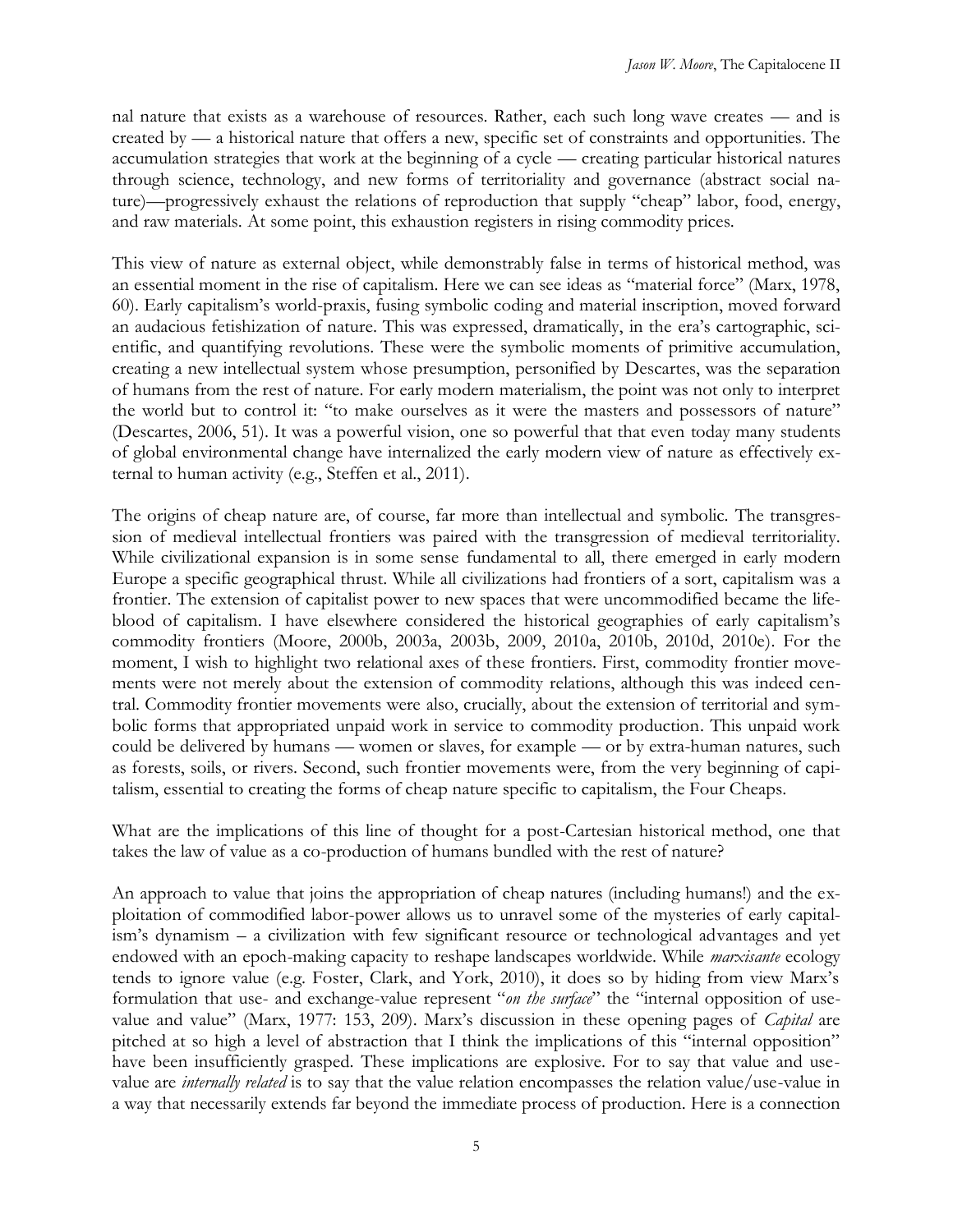that allows us to join definite "modes of production" and definite "modes of life" in concrete historical unities (quotations from Marx and Engels, 1970: 42).

This means that capitalism can be comprehended through the shifting configuration of the exploitation of labor-power and the appropriation of cheap natures – a dialectic of paid and unpaid work that demands a disproportionate expansion of the latter (appropriation) in relation to the former (exploitation). This reality is suggested – even if its implications for accumulation are only partially grasped – by those widely-cited estimates on the contribution of unpaid work performed by humans (UNDP, 1995: 16; Safri and Graham, 2010) and the rest of nature ("ecosystem services") (Costanza, et al., 1997, 2014). The quantitative reckonings for unpaid human work – overwhelmingly delivered by women – vary between 70 and 80 percent of world GDP; for "ecosystem services," between 70 and 250 percent of GDP. The relations between these two moments are rarely grasped (but see Perkins, 2007); their role in long waves of accumulation, rarely discussed (but for unpaid human work, see Caffentzis, 2010/1980; O'Hara, 1995). I would observe that unpaid work comprises not only the active and ongoing contributions to the daily reproduction of labor-power and the production cycles of agriculture and forestry. Unpaid work also encompasses the appropriation of *accumulated* unpaid work in the form of children raised to adulthood largely outside the commodity system (e.g., in peasant agriculture) and subsequently pushed or pulled into wage-work, and also in the form of fossil fuels produced through the earth's biogeological processes.

The appropriation of unpaid work signifies something beyond the important – but nevertheless too partial – notion of environmental costs and externalities as "missing" (e.g. Patel, 2009). I think in this respect that we may take the crucial insight from feminist marxism: the contribution of unpaid work is not "just there," but actively produced through complex (yet patterned) relations of power, (re)production, and accumulation. I risk pedantry here in saying that the "free gifts" of nature are not "low-hanging fruit" that can simply be picked without much time and effort. Quite the contrary! Cheap natures are actively produced by human activity bundled with the rest of nature, and human and extra-human natures are *both* replete with creativity and contingency. Nature is too often regards as a passive substrate – as in the popular ecological footprint metaphor (Wackernagel and Rees, 1996) – but this is a modernist conceit; one that reflects capital's priorities rather more the history of capitalism. But nature is not substrate; it is the field within which all life unfolds. And all of that life is actively, creatively, incessantly engaged in environment-making (Levins and Lewontin, 1985; Moore, 2013a) – such that, in the modern world, human ingenuity (such as it is) and human activity (such as it has been) must *activate* the work of particular natures in order to appropriate particular streams of unpaid work. Such activation is co-produced reality, bundling the life-activities of human and extra-human nature, present and accumulated over time.

What are the implications for a historically grounded theory of value? On the one hand, capitalism lives and dies on the expanded reproduction of capital: value-in-motion. The substance of value is abstract social labor, or socially necessary labor time, implicated in the production of surplus value. On the other hand, this production of value is particular – it does not value everything, only labor power in the service of commodity production – and therefore rests upon a series of devaluations. Plenty of work – indeed the majority of work in the orbit of capitalism – does not register as valuable. Work by humans, especially women; but also "work" performed by extra-human natures. For good reason, Hribal (2003) asks, "Are animals part of the working class"? The question itself illuminates the law of value's combination of absurd and consistent praxis. Although confusion persistent on the matter, it is now clear that Marx understood that extra-human natures perform all sorts of useful (but not valuable) work for capitalist production, and that such useful work was in fact *imma-*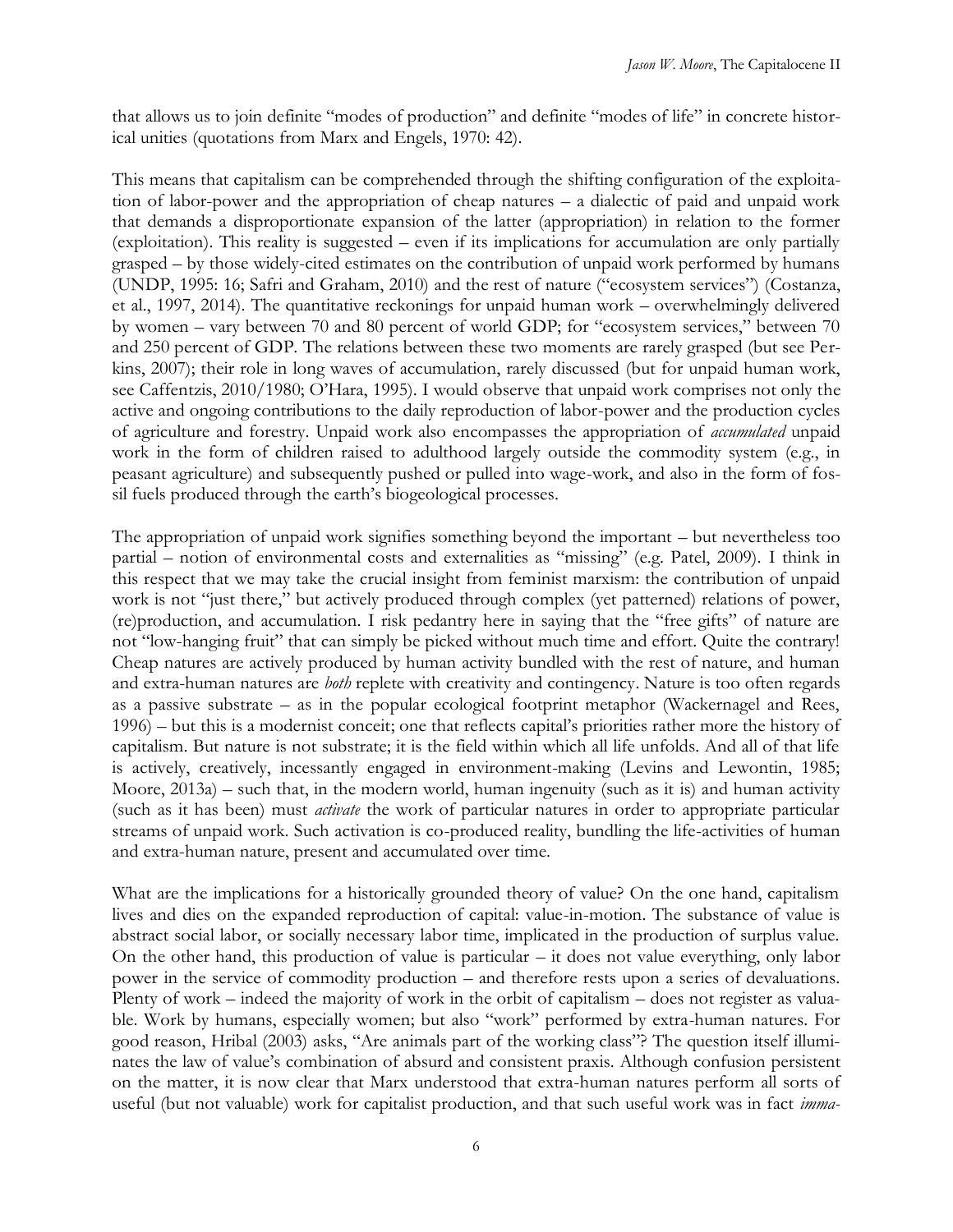*nent* to the capital-relation (Burkett, 1999). Marx's reading of value was, in other words, eminently post-Cartesian.

All of these de- and un-valued forms of work are, however, outside the value form (the commodity) – they do not directly produce value (*contra* Dalla Costa and James, 1972). And yet – it is a very big *and yet* – value as abstract labor cannot be produced except through unpaid work. I would therefore suggest that the value *form* and the value *relation* are not coincident; they cut across the paid/unpaid work divide such that generalized commodification cannot be sustained except through the incessant revolutionizing not only of the forces of production but also the relations of *reproduction*. The historical condition for socially necessary labor-time is socially necessary unpaid work. De-valued work, in this model, becomes an "immanent… antithesis" within the generalization of commodity production and exchange (Marx, 1977: 209). In this contradiction between the expanded reproduction of capital and the simple reproduction of life we have "two universes, two ways of life foreign to each other yet whose wholes explain one another" (Braudel, 1977: 6). The crucial geographical implication of this enabling and constraining tension between paid and unpaid work is the necessity of frontier-making. Recurrent waves of socio-ecological exhaustion – understood as the inability of a given bundle of human/extra-human natures to deliver more work to capital – implicate recurrent waves of geographical expansion. The commodity frontier strategy has been so decisive not because of the extension of commodity production and exchange as such – a common misunderstanding of commodity frontier theory (Moore, 2000, 2013c, 2013d). Rather, commodity frontiers were so epoch-making because they extended the zone of appropriation (of natures' unpaid work) *faster* than the zone of commodification. Marx puts his finger on the crucial dialectic when he addresses the contradictions of the working day, the tendency towards manifold "industrial patholog[ies]," and the necessity of incorporating "physically uncorrupted" human natures into the world proletariat (1977). In sum, not only does capitalism *have* frontiers; it *is* a frontier civilization.

It will consequently not suffice to identify the influence of abstract social labor as an "economic" phenomenon, although this remains pivotal. The endless frontier strategy of historical capitalism is premised on a vision of the world as endless: this is the conceit of capital and its theology of endless substitutability.<sup>3</sup> Abstract social labor, in this reading, is the *economic expression* of the law of value, which is unworkable historically without strategies of appropriating cheap nature. Why is this? Because, in short, the creation of socially necessary labor-time is constituted through a shifting balance of human and extra-human work; *the co-production of nature*, in other words, is constitutive of socially necessary labor-time. Socially necessary labor-time forms and re-forms in and through the web of life (Moore, 2013b).<sup>4</sup> Early capitalism's landscape transformations, in their epoch-making totality, were unthinkable without new ways of mapping space, controlling time, and cataloguing external nature – and they are inexplicable solely in terms of world-market or class-structural change. The law of value, far from reducible to abstract social labor, finds its necessary conditions of self-expansion through the creation and subsequent appropriation of cheap human and extra-human natures. These movements of appropriation must, if capital is to forestall the rising costs of production, be secured through extra-economic procedures and processes.

By this I mean something more than the recurrent waves of primitive accumulation that we have come to accept as a cyclical phenomenon of capitalism (Angelis, 2007). These also remain pivotal.

<sup>&</sup>lt;sup>3</sup> Much of ecological economics can be read as a sustained critique of this theology. A useful introduction is found in Daly and Farley, 2004; also Perelman, 2007.

<sup>&</sup>lt;sup>4</sup> "[T]he process of reproduction has to be considered from the standpoint of the replacement of the individual components of C' both in value and in material" (Marx, 1978: 469).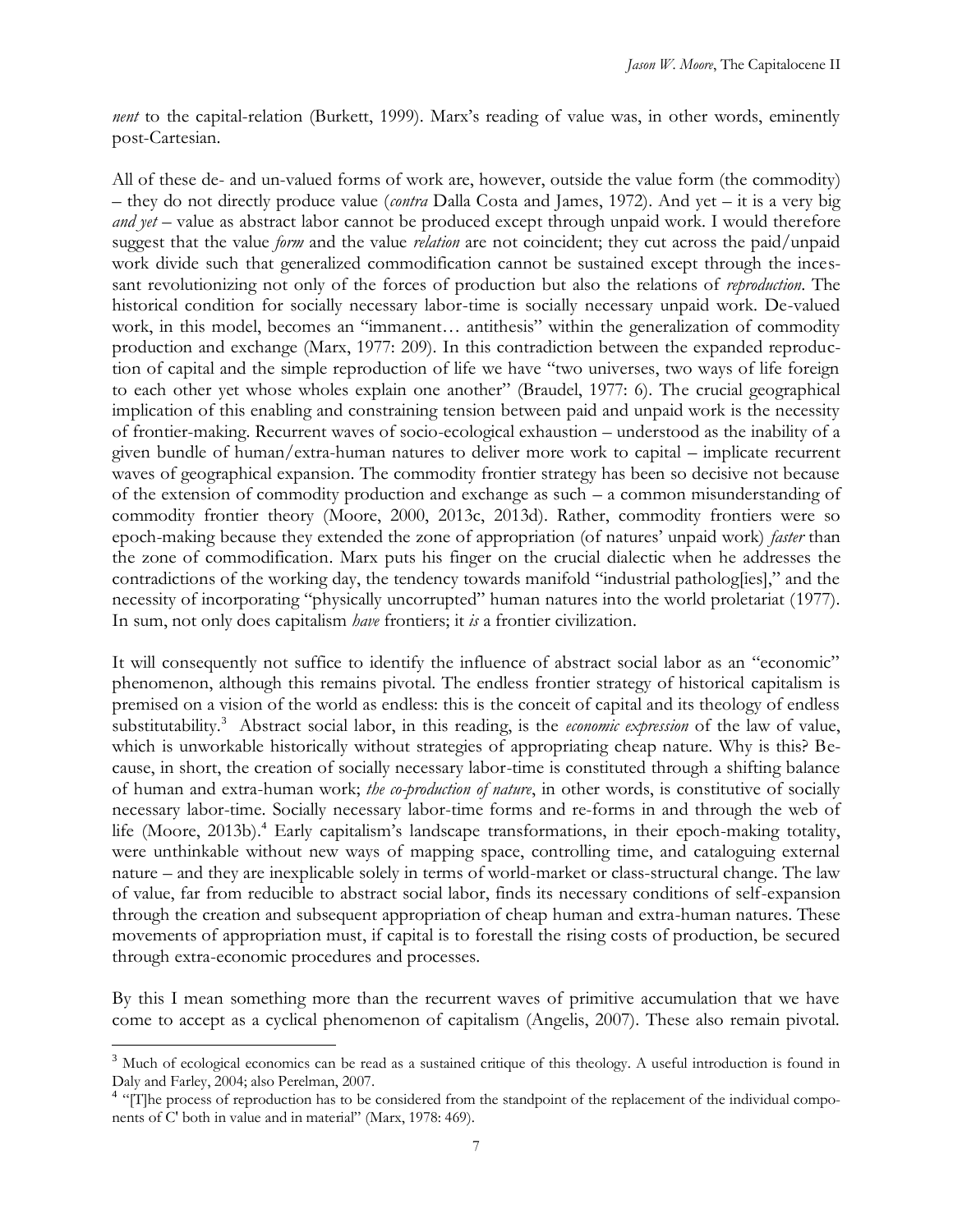But between our now cherished dialectic of "expanded reproduction" and "accumulation by dispossession" (Harvey, 2003) are those knowledges and associated practices committed to the mapping, quantifying, and rationalizing of human and extra-human natures in service to capital accumulation. Thus the trinity: abstract social labor, abstract social nature, primitive accumulation. This is the relational core of capitalist world-praxis. And the work of this unholy trinity? Produce cheap natures.<sup>5</sup> Extend the zone of appropriation. In sum, to deliver labor, food, energy, and raw materials – the "Four Cheaps" (Moore, 2012) – faster than accumulating mass of surplus capital derived from the exploitation of labor-power. Why? Because the rate of exploitation of labor-power (within the commodity system) tends to exhaust the life-making capacities that enter into the immediate production of value. Capital is indifferent to the Cartesian divide:

Capital asks no questions about the length of life of labor-power. What interests it is purely and simply the maximum of labour-power that can be set in motion in a working day. It attains this objective by shortening the life of labour-power, *in the same way* as a greedy farmer snatches more produce from the soil by robbing it of its fertility (Marx, 1977: 376, emphasis added, also 636-38).

This exhaustion might take the form of an obvious withering of "vital forces" (Marx, 1977: 380). More often, however, exhaustion manifests in the inability of a given production complex to yield a rising stream of unpaid work – performed by human and extra-human natures alike. This latter form of exhaustion typically issues from some combination of class struggle, biophysical change, and the tendentially rising "geographical inertia" of regional built environments (quotation from Harvey, 1982: 428-29). In a world treated as boundless, capital as a whole has evinced a cumulative, but cyclically punctuated, tendency to search out and appropriate new, "physically uncorrupted" (Marx, 1977: 380) zones of cheap labor, food, energy, and raw materials. Exhaustion signals a rising value composition of capital, and the inflection point of decline for a given production complex to supply a growing stream of unpaid work to regional accumulation.<sup>6</sup> To the degree that "foreign preserves" can be identified and dominated, such relative "degeneration of the industrial population" matters little (quotations respectively from Cairnes, 1862: 110-111 quoted in Marx, 1977: 377; and Marx, 1977: 380).<sup>7</sup> Has it been so different for extra-human natures? English agriculture, though not necessarily physically exhausted, was certainly exhausted in terms of its capacity to send a rising stream of

<sup>5</sup> *Produce* does not mean "call forth at will," but rather signifies a dialectic of co-production (Marx, 1977: 283).

<sup>&</sup>lt;sup>6</sup> This explains something of the recurrent waves of financialization that redounded to the benefit of the declining world hegemon – in their respective *belle époques*, the Dutch, British, and American hegemonies each enjoyed a renewal of accumulation by capitalists in their respective geographical loci by deploying financial means to secure the fruits of agroindustrial expansions, based on new appropriations of cheap nature elsewhere in the world (Arrighi, 1994).

 $7$  Of course we should take care to appreciate that movements to drive down labor costs are found in technical innovation in core industrial sectors, alongside class politics and imperial initiatives to widen the sphere of appropriation. Thus, English labor-to-capital costs were 60 percent higher than on the Continent in the mid-18th century, which encouraged efforts to mechanize production (Allen, 2011, 31-32 and ch. 3 passim). Nevertheless, the new phase of industrialization gathered steam in those regions of England – such as the northern Midlands – where wages were relatively low compared to the south of England (Hunt, 1986). Yet, such mechanization was possible in great measure, especially after 1780s, by technical innovations that were probably "capital-saving" as much as they were "labor-saving" (von Tunzelmann, 1981), at least until the 1830s (Deane, 1973). In textiles, we are clearly dealing with rising labor productivity. But even here the technical composition of capital (the mass of machinery) could rise much faster than its value composition because of opportunities for appropriating cheap energy and cheap iron through the coal/steampower/iron nexus. We are, then, unavoidably dealing with a cascading series of technical innovations that work simultaneously to reduce the value of labor-power and the rest of the Big Four inputs. These cascades – *necessarily and irreducibly* – extend well beyond any sectoral or national frame, crucially encompassing production/reproduction configurations in the minimallycommodified colonial and frontier zones.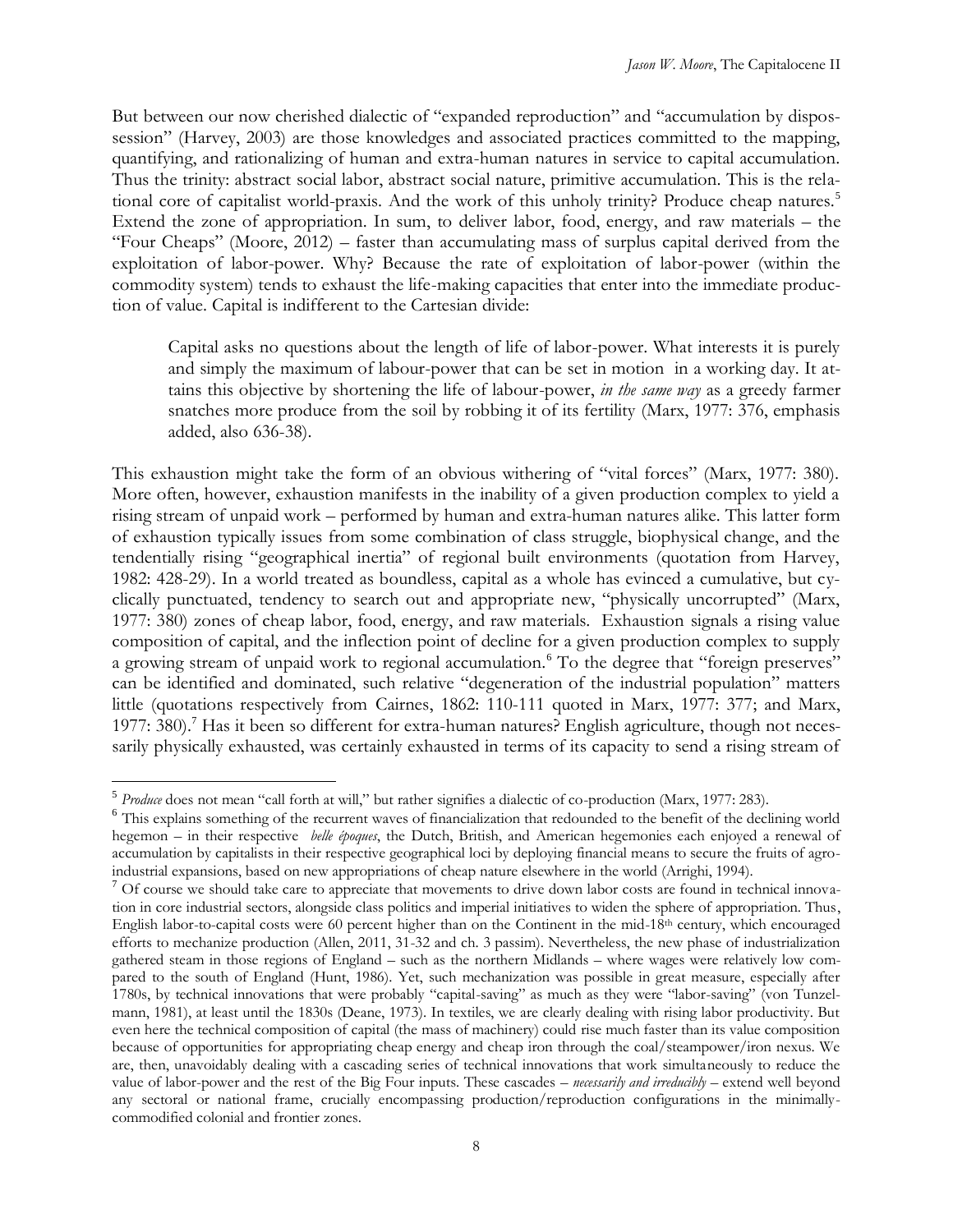cheap food to metropolitan capital by the early decades of the  $19<sup>th</sup>$  century (Thomas, 1993). Not surprisingly, British capitalism at its mid-century apex would nourish itself on the basis of cheap calories – grain and sugar – supplied from New World frontier zones in North America and the Caribbean (Cronon, 1991; Mintz, 1985).

We can now connect the dots between the rise of capitalism and the emergence of the law of value. Value relations incorporate a double movement to exploitation and appropriation – within the commodity system, the exploitation of labor-power reigns supreme, but this supremacy is only possible, given its tendency toward self-exhaustion, to the degree that the appropriation of uncommodified natures counteracts this tendency. It is has been a difficult process to discern because value *relations* are necessarily much broader than the immediate production of the value *form* (the commodity). The generalization of commodity production has historically proceeded through an expansionary web of value relations whose scope and scale extends considerably beyond the immediate process of production. McMichael puts the issue very well when he observes the problem of capitalist development as one of the uneven globalization of wage-work *dialectically joined to* the "generalization of its conditions of reproduction" (1991: 343). The difficulty in pursuing such an analysis has been rooted in the dualisms immanent to modern thought; for to construct capitalism in the fashion that I have suggested is to transcend the man/woman, nature/society boundaries upon which the whole edifice of modernist thought depends (see esp. Plumwood, 1993: 41-68; also Waring, 1988). For not only do we need to unify the distinctive but mutually formative dialectics of human work under capitalism through the nexus paid/unpaid work – "productive" and "reproductive" work. We also need to recognize that the dynamism of capitalism has owed everything to appropriating and co-producing ever more creative configurations of human and extra-human work across the *longue durée*.

If we take the nexus paid/unpaid work as our premise – implicitly suggested by ecological and feminist scholars – the implications are significant. Capitalism and value relations cannot be reduced to a relation between the owners of capital and the possessors of labor-power. To repeat: the historical condition of socially necessary labor-time is socially necessary unpaid work. This observation opens a vista on capitalism as a contradictory unity of production and reproduction that crosses the Cartesian boundary. The crucial divide is between the zone of paid work (the exploitation of commodified labor-power) and the zone of unpaid work (the reproduction of life). This contradictory unity works by creating a relatively narrow sphere of commodity production within which labor-power can be said to yield either rising or falling productivity, which can be represented (imperfectly) through input-output calculations. This narrow sphere, premised on the exploitation of labor-power within commodity production, operates in relation to a much more expansive sphere of appropriation, through which the diversity of nature's "free gifts" – including the reproduction of life from the family to the biosphere – may be taken up into commodity production, but not fully capitalized. Why not fully capitalized? Because the capitalization of reproduction is subject to the exhaustive tendencies we have just discussed, which imply a rising value composition of capital and signals a situation in which capital must bear a great share of its own costs.

The upshot is this. This new law of value, turning on socially necessary labor-time within commodity production, required an expansive (*and expanding*) domain of appropriating cheap natures. This was in fact what early capitalism was best at doing: developing technologies and knowledges unusually well-suited to identifying, coding, and rationalizing cheap natures. Here the new way of seeing the world – inaugurated by the emergence of Renaissance perspective – decisively conditioned a new organizing *technics* for the capitalist world-ecology, manifesting in the cartographic-shipbuilding revo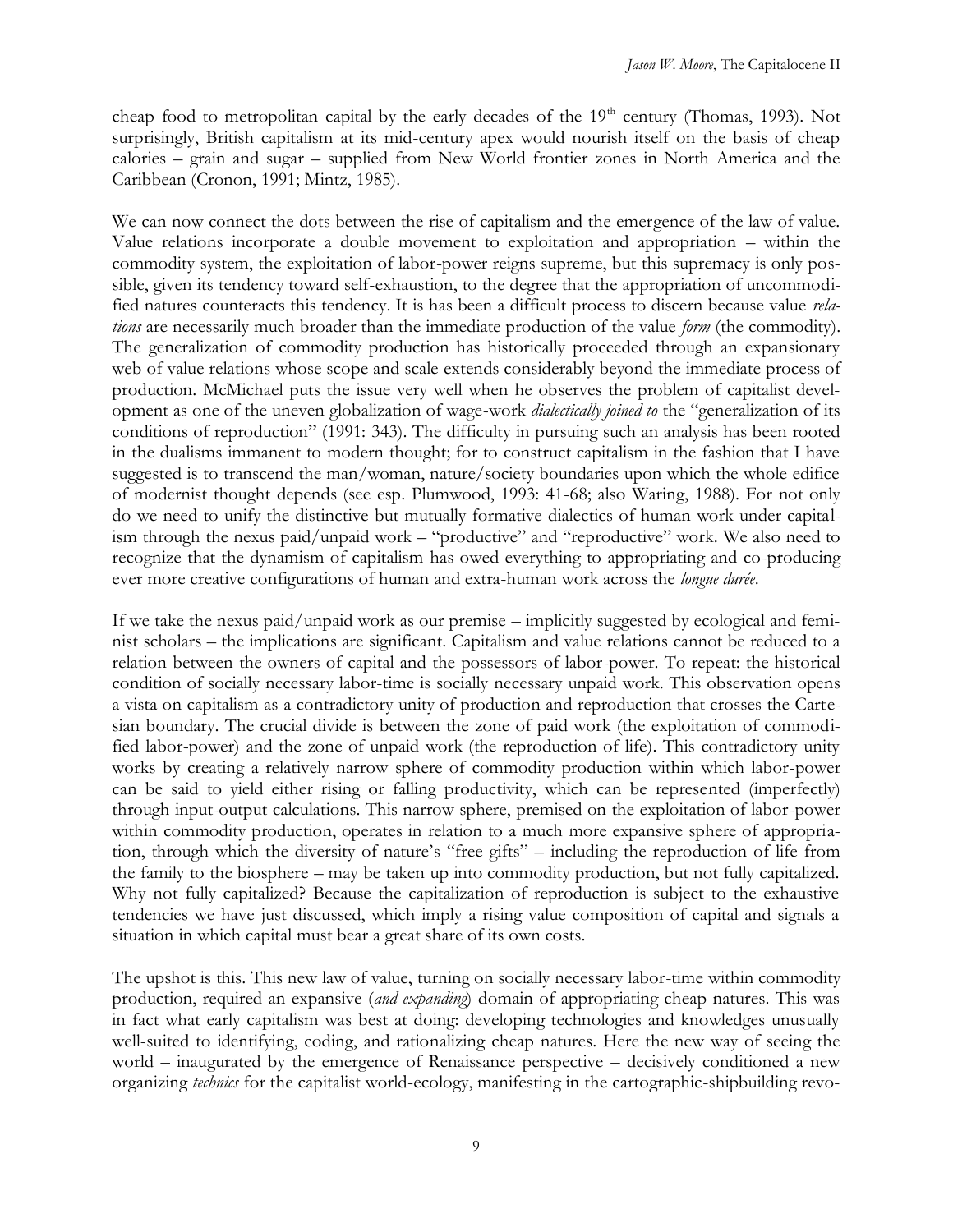lution of early modernity, from the Portolan maps and caravels to Mercator globes and galleons, and much beyond.

Appropriating cheap natures was a far more creative act than the *dependencia* language of plunder allows (e.g. Galeano, 1973; Clark and Foster, 2009; see Moore, 2010a). "Appropriation" represents a productive activity every bit as much as "exploitation." The outright seizure of basic wealth – clearly no invention of the sixteenth century – provided no durable basis for the endless accumulation of capital. What did provide a reliable basis for the new civilization was a set of appropriative practices combined with the world market and technological innovations oriented towards global expansion. Crucially, these comprised quite conscious colonial strategies to reorganize indigenous populations into strategic hamlets that functioned as labor reserves: the *reducciones* in the Andes and the *aldeias* in Brazil (Gade and Escobar, 1982; Schwartz, 1978). The practices created rising labor productivity within the only zone that capital cares about: the zone of commodification. It did not matter that horrific levels of mortality accompanied this rising labor productivity so long as the costs of appropriation – through indigenous and African slave trades – were sufficiently low (Schwartz, 1985; Moore, 2007).

This speaks to a problem not only of economic historiography but also of Marxist political economy. We are, in the conventional reading of Marx, offered two categories for the production of surplus value: absolute (more hours worked) and relative (more commodities produced in the same number of hours). For good reason, Marx focused on the basic tendencies at play in the rise of large-scale industry, and this focus has been reproduced ever since. But Marx also points towards a theory of the rate of exploitation that is grounded in the dialectic of human labor with external natures. In this, the fertility of the soil may "act like an increase of fixed capital" (1977: 238, 636-38; quotation from 1973: 748; also 1981: chapter 38). We can take this reference to soil fertility as a shorthand for the life-making capacities of human and extra-human natures. Even where extraordinary soil fertility was in some sense "given," it was equally co-produced: as in the fertility of seventeenth century Bahia or the nineteenth century American Midwest and Great Plains. Absent the cartographic-shipbuilding revolution of the long sixteenth century, or the railroad revolution and the rationalization of American territory in the long nineteenth century, the bounty of these frontiers was no more than *potential*. These "hard" and "soft" technologies of production advanced labor productivity by harnessing the capacities of these natures to work for free. But it took work to gets these natures to work for free, and this was the innovation of early capitalist technical advance. Sugar and wheat frontiers remade the world only through extraordinary movements of capital, knowledge, and humans, each movement a mighty expenditure of energy aimed at transforming nature's *work* into the bourgeoisie's *capital*. Yes, coal and oil are dramatic examples of this process of appropriating unpaid work, understood in such a relational framework. But this observation – namely, that fossil fuels have been central to great leaps forward in labor productivity – is turned into a fetish when the same processes are not applied to early capitalism.

The consequence is a massive blindspot in radical thought: the great labor productivity revolution of early capitalism is almost universally ignored.<sup>8</sup> Why? Because our metrics and narrative frames have been largely unable – or perhaps unwilling? – to bring unpaid work into value-relations. The challenge is to internalize, in our narrative frames and analytical strategies, how configurations of paid

<sup>&</sup>lt;sup>8</sup> This revolution is largely unacknowledged, although sometimes hinted at (Landes, 1998). Why the blindspot? On the one hand, economic historiography remains overwhelmingly Eurocentric, methodologically nationalist, and quantitatively fetishist. One the other hand, it has been unable to grasp the role of unpaid work secured by extra-economic means, which include but go beyond processes of primitive accumulation.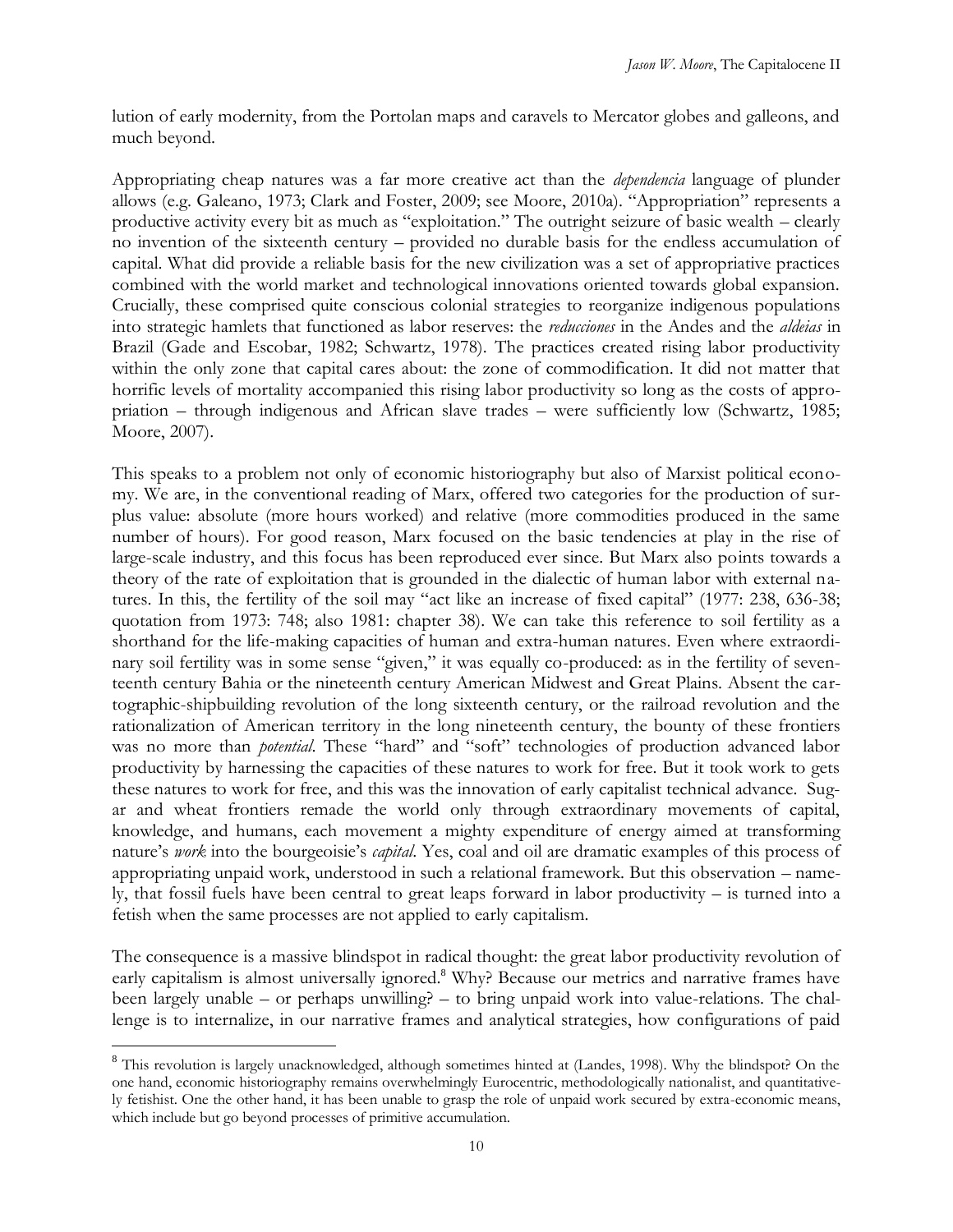and unpaid work stabilize, and are cyclically restructured, through successive productivity regimes in historical capitalism. Returning to our early modern frame, we might ask, How do we internalize, analytically, the fertility windfalls of *massapé* soils in 17<sup>th</sup> century Brazil? Of the contributions of the families of the *mitayos* (forced wage-workers) traveling to the Potosi mines? Of Norwegian and Baltic forests to the shipbuilding centers of the Dutch Republic? Of peasant cultivation to the off-season iron-making work of Swedish peasants, whose labor costs were correspondingly much lower than English competitors? And perhaps most spectacularly  $-$  I am again transgressing the Cartesian boundary – of African families whose sons and daughters were impressed into plantation labor?

This early modern labor productivity revolution turned not only on Smithian specialization, technological change, and organizational innovation, but also on the new *technics* of value through which cheap natures were mapped, organized, and appropriated. The "fertility" of cheap natures was the pedestal for productivity advance within the commodity zone. Perhaps inadvertently, Clark offers an illuminating contrast about labor productivity informed by a caloric metric. In a passage that would resonate with any energy-centered critic of industrial agriculture (e.g. Pimentel, et al., 1973), Clark notes that the average "worker-hour" in English agriculture around 1800 yielded about 2,600 calories, premised on wheat, milk, and wheat staples (2007: 67-68). In contrast, the average "workerhour" in swidden agriculture in early 19<sup>th</sup> century Brazil, cultivating manioc, maize, and sweet potatoes, yielded anywhere between 7,000 and 17,600 calories (ibid; also Werner, et al., 1979).

What does this tell us? Most of all, it tells us that one of the key reasons why capitalism was able to consolidate across the early modern era was its ability to appropriate the astounding realities, and realize the extraordinary potentialities, of uncommodified natures worldwide. If sixteenth century Europe was exceptional in any technological sense, it was this. Food works well as an example, because the metrics are easy, but one could multiply the appropriations of worker-hour windfalls to all sectors of early capitalism. How would work-hour productivity in timber vary between, say, coppiced English forests and the relatively unmanaged Norwegian forests of the late sixteenth century? Or between long-exploited Central European silver mines and Potosí's Cerro Rico around 1550? In a narrow sense, these differences were not "produced" in any straightforward, linear, sense. But neither were these bountiful frontiers simply there for the taking. *They were co-produced*.

There was necessarily a mix of serendipity and strategy at play in early capitalism's productivity revolution: serendipity insofar as New World crops such as maize, potatoes, and manioc were highyielding, and strategy insofar as the new commodity frontiers (sugar and silver above all) actively constructed their production systems around such high-yielding crops. But even where Old World crops were introduced – the Spaniards in colonial Peru loved wheat bread – the initial yields were extraordinarily high (an order of magnitude greater than the Europe average) and remained so for the first long wave of colonial domination (c. 1545-1640) (Super, 1988; Moore, 2010e). The point can scarcely be overstated: the introduction of "cheap" food, as civilizational strategy, "acts like an increase in fixed capital." The declining price (value composition) of food is advancing labor productivity is the rising rate of exploitation.

The catch? The cheapening of food – along with raw materials and energy – cannot be accomplished by economic and territorial means alone. Cheap food, and "cheap nature" as capitalist project, could be realized only through the symbolic regimes of abstract social nature. These encompassed the "primitive accumulation of botanical knowledge" organized by Iberian botanical gardens (Cañizares-Esguerra, 2004, 2006), the emergence of a new "map consciousness" (Pickles, 2004), the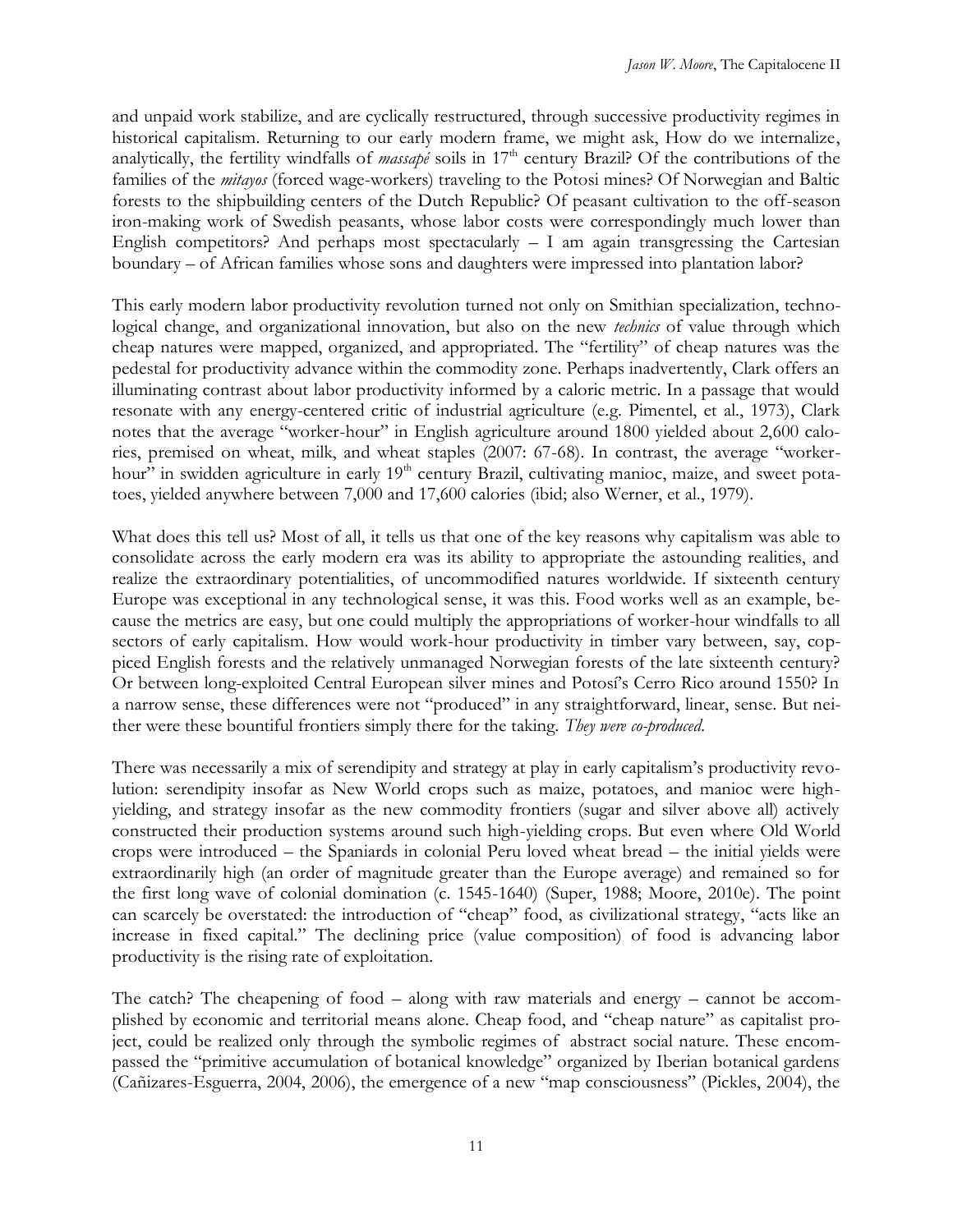"death of nature" inaugurated by early modern materialism (Merchant, 1980), and much more. We will have both motive and opportunity to return to the question of abstract social nature presently.

The law of value-in-formation during the early capitalism – *and since* – unfolded through two simultaneous movements, corresponding to the dialectic of value/not-value. This latter moment is "produced" through the zone of appropriation that is the condition for *value* as the zone of exploitation; it encompasses the unpaid labor of all humans, but especially "women's work." Historical capitalism has been able to resolve its recurrent crises because territorialist and capitalist agencies have been able to extend the zone of appropriation faster than the zone of exploitation. For this reason, capitalism has been able to overcome seemingly insuperable "natural limits" through coercive-intensive appropriations of global nature, producing the "Four Cheaps": labor power, food, energy, and raw materials (Moore, 2012). The Four Cheaps are produced by extending the zone of "accumulation by appropriation" faster than "accumulation by capitalization" (Moore, 2011a, 2011b). Significant enlargements in the zone of appropriation resolve capitalism's crises by effecting a remarkable – and necessarily short-lived – trick: Appropriation "works" to the degree that it controls and channels, *but does not immediately capitalize,* the reproduction of life-making capacities for the benefit of accumulation. Modernity is in this sense a mighty "code and control" project, effecting the widest range of quantifying and categorizing procedures oriented towards identifying, securing, and regulating human and extra-human natures in the service of accumulation. This latter is the terrain of abstract social nature.

#### HISTORICAL NATURES: VALUE, WORLD-PRAXIS, AND ABSTRACT SOCIAL NATURE

*Abstract social nature* names the family of processes through which capitalists and state-machineries map, identify, quantify, measure, and code human and extra-human natures in service to capital accumulation. In my view, this family of processes is *immanent* to capitalism's law of value; it is directly constitutive of those relations that nourish and sustain the long-run self-expansion of capital, whose substance is abstract social labor, value's "economic" expression. This dialectic of abstract nature and abstract labor – crystallizing successive weaves of capital, power, and nature – is at the heart of those *historical natures* that are cause, consequence, and unfolding condition of successive long centuries of accumulation. (About which, I will say more presently.) This approach allows us to kill two birds with one stone. In the first instance, it allows us to transcend a Nature/Society dualism and illuminate the historically-concrete interpenetration of "paid" and "unpaid" work in the accumulation of capital. Secondly, it allows us to transcend a base/superstructure dualism in the history of capitalist environment-making. This will be our focus in this stage of the argument.

This is hardly a minor point. For the literature on global environmental change – in its Anthropocene variant as well as in radical approaches to metabolism (Foster, Clark, and York, 2010) – we have seen a resurgence of a materialism that strikes me as unduly dismissive of science and culture (*inter alia*) in the making of the modern world.<sup>9</sup> I don't, mean to suggest that global environmental scholars are somehow unaware of the importance of science in a broad sense – radical and mainstream arguments both tend to embrace natural science, albeit largely uncritically. But the resulting interpretations of historical change – say of the "Great Acceleration" or the theory of monopoly capitalism (Steffen, et al., 2007; Foster, Clark, and York, 2010) – have little room for the flow of ideas in the history of the modern world (but see Pálsson, et al., 2013). And it is here that the

<sup>&</sup>lt;sup>9</sup> For the "metabolic rift" critique especially, there is a special irony to this sort of reductionist materialism, insofar the perspective centers on John Bellamy Foster, whose enduring relevance is found in his contribution to the intellectual history of Marxism (e.g., Foster, 1999, 2000; Foster and Holleman, 2012, *forthcoming*).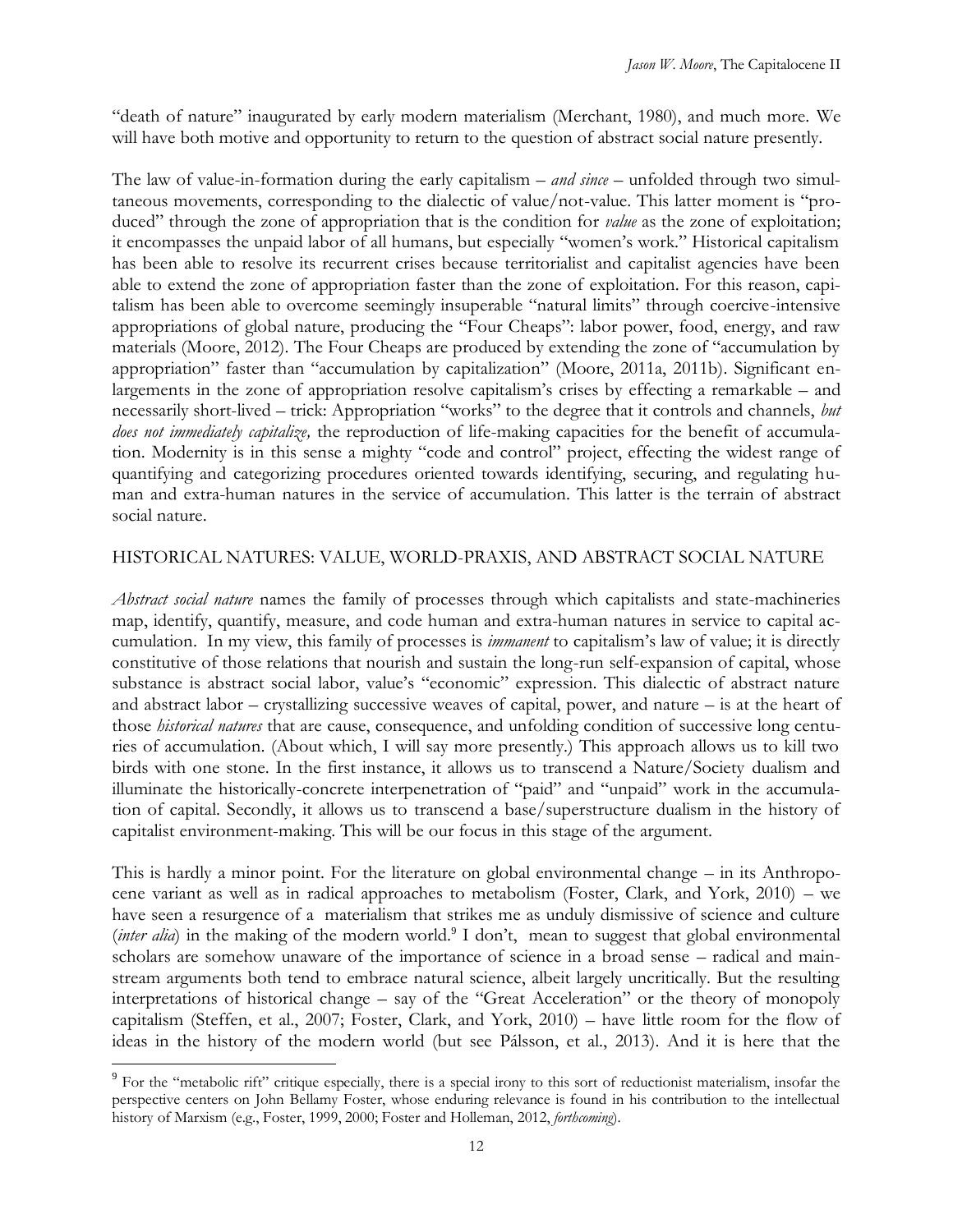base/superstructure approach of global environmental analysts meets up with the Nature/Society dualism. The implication is that human thought is not *really* embodied within the web of life – that human thought is somehow exempt. This is the enduring justification for some form of human exemptionalist social science, and it the key stumbling block to the analysis of humanity-in-nature understood as the "the unbroken coincidence of our being, our doing, and our knowing" (Maturana and Varela, 1987: 25).

The historical point? Productive forces *are* tools and technological systems; they are also more than this. For the metabolism of humanity-in-nature is ontologically structured by humanity's speciesspecific and highly plastic mode of sociality: the "application and development of a certain body of social knowledge" to definite ways of producing and reproducing life (Williams, 1977: 71).<sup>10</sup>

In short, *ideas matter*. The recurrent scientific, botanical, cartographic, agronomic, and chemical revolutions of the past five centuries can hardly be regarded as epiphenomenal to the accumulation of capital. Yes, with Marx and Engels (1970) we can say that the ruling ideas of society are the ideas of the ruling classes. But this hardly clarifies matters. Ruling classes owe their position to the production of surpluses, but this is never a simple economic process independent of social knowledge. In the modern world, science, too, is a "productive force" (Marx, 1967, I: 341; also Rosenberg, 1974).<sup>11</sup> The production of knowledge itself is a constituent force in the trinity of capitalist world-praxis – abstract social labor, abstract social nature, primitive accumulation – without which the "triple helix of commodification" (labor, land, and the commodities produced) could not develop over largespace and long-time.

It is this unity of "science, capital, and power" that has long been suggested by critical agrarian scholars (Brockway, 1979: 461; also Kloppenburg, 1988; Weis, 2013), but insufficiently linked to the theory of capital accumulation, and the value-relations at its core. This is the challenge we will take up in the remainder of this essay.

Grounding science, capital, and power in the web of life requires – as the Anthropocene argument correctly points towards – a periodization of "natural" history in which human activity matters. But the paired dualisms of the global environmental change literature (Nature/Society, base/superstructure) prevents the very synthesis suggested by these analyses. How might we move beyond these dualisms towards a dialectical reconstruction of capitalism-in-nature?

The world-ecological approach to the historical natures and historical limits of capitalism proceeds with a decisive ontological shift. This is a shift from seeing nature as *resource* to seeing nature as *matrix*. Does this mean we no longer need to talk about *resources*? Hardly! It does, however, mean that

<sup>&</sup>lt;sup>10</sup> "What then is a 'productive force'? It is all and any of means of production and reproduction of real life. It may be seen as particular kind of agricultural or industrial production, but any such kind is already a certain mode of social cooperation and the application and development of a certain body of social knowledge. The production of this specific social co-operation or of this specific social knowledge is itself carried through by productive forces" (Williams, 1977: 91). Neither are productive forces the basic relations upon which power unfolds; to say "power and production in the web of life" is to implicate the interpenetration of these moments in the totality of the biosphere: "There are not first of all relations of production and then, in addition, alongside or on top of these relations, mechanisms of power that modify or disturb them, or make them more consistent, coherent, or stable…. Mechanisms of power are an intrinsic part of all these relations and, in a circular way, are both their effect and cause (Foucault, 2007: 17). Where Foucault writes production, could we not say *capital*? Where he says mechanisms of power, could we not say *relations of nature*?

 $11$  On this point, the Moore and Aveling translation is perhaps superior to Fowkes' (compare Marx, 1967, I to Marx, 1977: 482).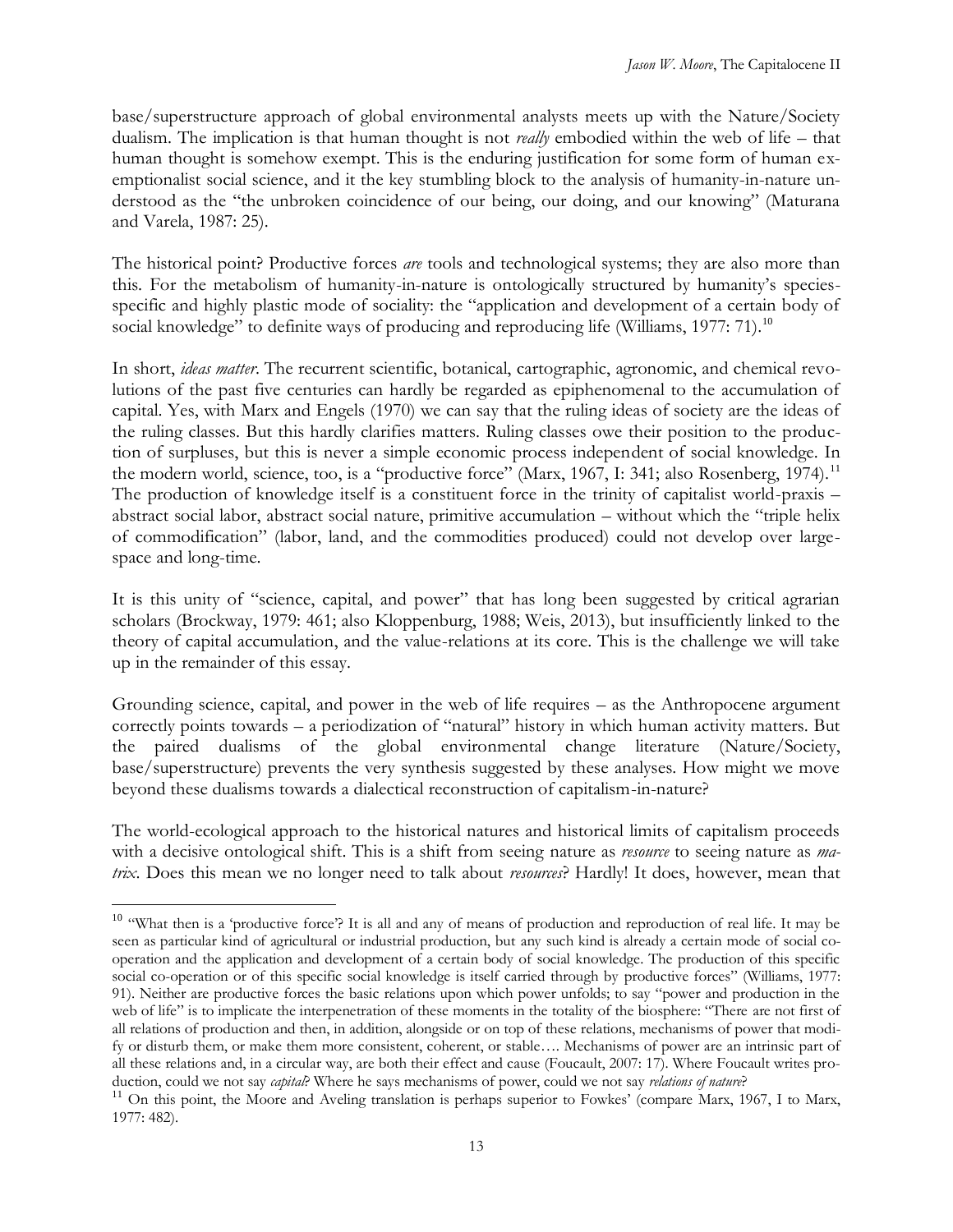we recognize the bourgeois representation of nature – of resources as things-in-themselves – as both a fetish and a particular historical project to create a specifically modern historical nature: "cheap nature" (Moore, 2014). To move beyond the fetish, we may view resources as bundles of relations rather than geo-biological properties *as such* – without of course denying these properties. The journey from geology to geohistory necessitates a historical method that grasps the material-symbolic formation of power in human organization, itself already constituted relationally in the web of life. Thus a world-ecological view of, say, coal's "agency" since 1800 allows us to distinguish the geology of coal from coal's geohistory – to discern geological from historical facts. Geohistorically speaking, whomever says capital implicates coal in the era of large-scale industry: those who say fossil fuels make industrial capitalism are not wrong so much as errant in the insertion of a non-relational object (coal) in the relational process of capital accumulation (e.g. Malm, 2013; Altvater, 2006).<sup>12</sup> By itself, coal is only a *potential* actant; bundled with the relations of class, empire, and appropriation in the  $19<sup>th</sup>$  century, however, coal becomes something quite different. It becomes a way of naming a "mass" commodity" whose hand was seen in every strategic relation of nineteenth century capitalism.<sup>13</sup> Resources, then, are actively co-produced; they are markers and creators of the historical natures that help to define the scope of opportunity and constraint in successive eras of capitalist development. If this sensibility has long been registered theoretically (Harvey, 1974), the historiography of resource extraction has seldom taken the relational point seriously (e.g. Bunker and Ciccantell, 2005; Wrigley, 2010).

Just what would it meant to take the relational point seriously? I would begin with a banal observation whose truth is rarely taken to heart: What "counts" as a resource shifts as the terms of the *oikeios* change – as new historical natures emerge. To paraphrase Marx, coal is coal. Only under specific conditions does it become fossil fuel, and come to shape entire historical epochs. My name for these specific conditions is *historical* nature (after Marx and Engels, 1970). Historical nature must not be taken as an output of capitalism or any other kind of system. Capitalism does not produce an external "historical" nature according to its needs (a functionalist position). Nor does capitalism simply respond to external changes in nature (another functionalist position). Rather, successive phases of capitalist development are "at once cause and consequence of fundamental reorganization[s] of world-ecology" (Moore, 2000a: 124). Both "capital" and "nature" *acquire new historical properties* through these reorganizations: hence the couplet historical capitalism/historical nature may be given real *historical* content. (And not given merely lip service that acknowledge time but does not embrace history.) These reorganizations unfold through the interpenetrating patterns of climate change (*inter alia*) – forged over Braudel's "very *longue durée*" of geological time (2009: 195) – and capitalism's configurations power and production forged across the long centuries of accumulation – indeed over the long-run of civilization itself. Historical natures are, in other words, a dance of the dialectic between part (modes of humanity) and whole (the web of life) through which particular limits and opportunities come to the fore.<sup>14</sup> And the question of historical natures is a question of how the layers of historical time shape each other (Braudel, 1972-73). The history of this dance of the dialectic is often told in dualistic terms, but in fact the close relation between climate and the rise

<sup>&</sup>lt;sup>12</sup> Huber's argument, while surficially similar to Alvater's, gets us moving in the right direction in his emphasis on fossil fuels as articulated through the reproduction of capitalist power and value relations (2008).

<sup>13</sup> "In the long march toward the modern world-system, *mass commodities* – gold, sugar, slaves, cotton, coal, oil – have been its beasts of burden. They have sometimes served as markers for entire historical epochs… They are the motors of production, the ultimate hard currency of exchange" (Retort, 2005: 39).

<sup>&</sup>lt;sup>14</sup> The dancing metaphor is Ollman's (2003). The view of nature as constraint and opportunity for capital accumulation has been clearly articulated by Henderson (1998) and Schurman, Boyd, and Prudham (2001) – but in regional-historical or systemic-theoretical terms, respectively, rather than across the historical-geography of capitalism as a whole.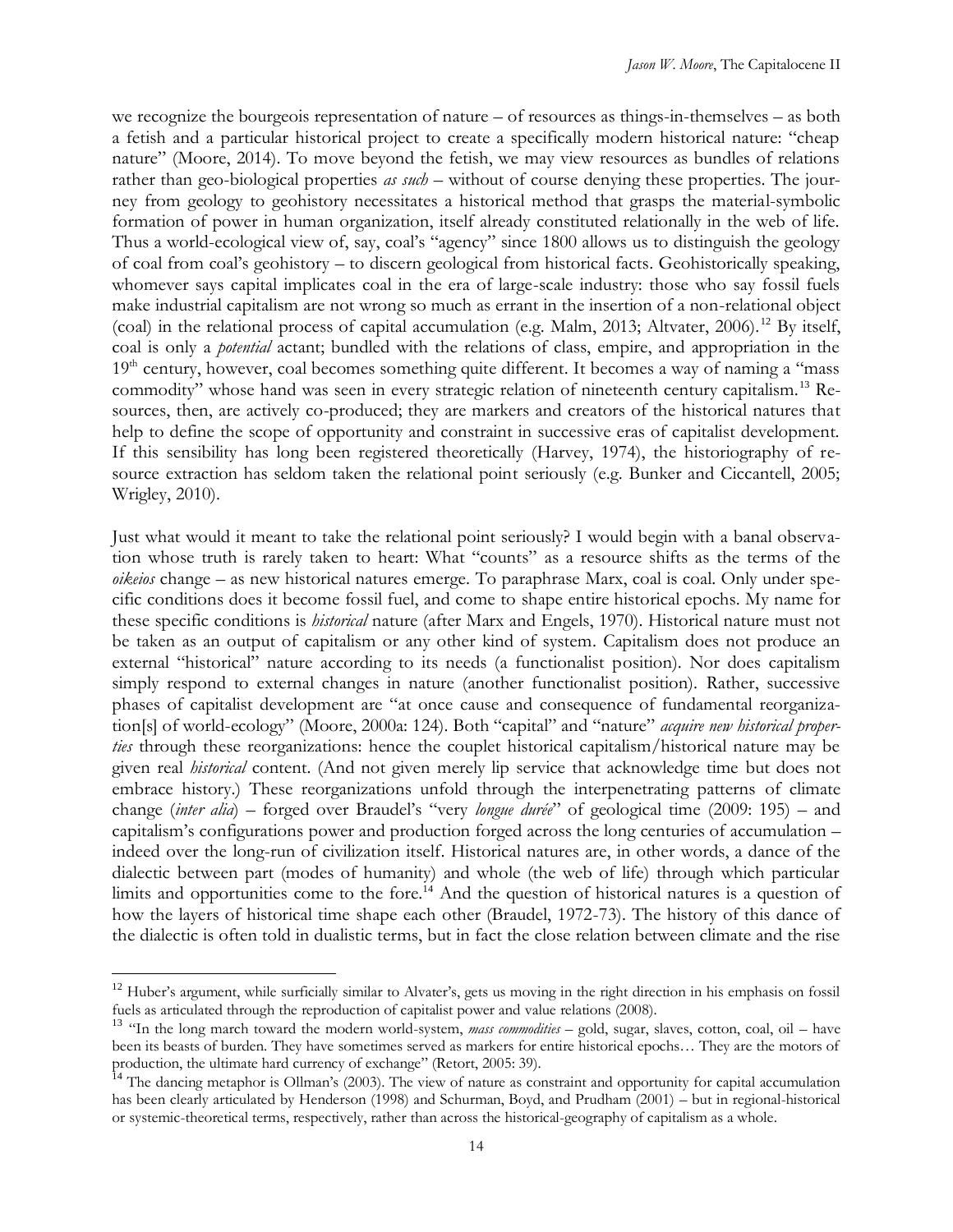and demise of great civilizations – say Rome over the Roman Climatic Optimum or feudal Europe during the Medieval Warm Period (Crumley, 1994; Moore, 2013a; Lieberman, 2011) – suggests a different view of historical natures. In this alternative, cascading movements of the web of life enter into particular historical-geographical configurations of power and production. If human sociality articulates these relations – in its double meaning (to connect and to give expression to) – the biosphere is its integument. In contrast to the widely held view of nature as "nature in general," a more illuminating vantage point is offered by seeing *historical* natures as the co-production of specific partwhole combinations – civilizations-in-nature – in which specific "geological, hydrographical, climatic, and [biogeographical]" conditions enter into the most intimate, and also the most expansive, domains of human history.<sup>15</sup>

These historical natures are the *fields* upon which the conditions and constraints of capital accumulation unfold in any given era. Such constraints and conditions are most effectively situated within the ways that humanity co-produces specifiable bundles of relations – say, agriculture or religion or markets. These enable and express specific configurations of species-environment relations. Put glibly, relations of capital, labor, and power move *through*, not around, nature; they are "specifically harnessed natural force[s]" (Marx, 1973: 612). Capital does not interact with nature as external object but rather is a specifically harnessed natural force. Capital, itself co-produced, in turn co-produces specific historical natures, albeit under conditions that are full of resistances and frictions to capital's desire for a world of fungible, passive, and malleable life. The upshot? World-economies do not interact with world-ecologies; world-economies *are* world-ecologies. It is from this speciesenvironment dialectic that issues humanity's diverse world-ecologies (civilizations) and the historical natures within which they unfold.

In the modern world, successive historical natures have been produced through a dialectic of commodification and appropriation. On the one hand, through the monetized transformation of land and labor, on the other, through the harnessing of unpaid life-activity in service to commodification. This latter moment – appropriation – has long been recognized by the theory of imperialism (Luxemburg, 1913; Wallerstein, 1974), but has been only weakly grounded in the theory of accumulation, which in practice has tended to regard the circuit of capital as a closed-system of sorts. This accounts in part for the surprising nature-blindness of Marxist economic accounts of the post-2008 era (e.g. Foster and McChesney, 2012; McNally, 2011; Panitch and Gindin, 2012).

What makes appropriation possible, and what makes it such a powerful moment in the history of capitalism? Part of the answer can be found in a long history of analysis on culture, ideology, and hegemony in the modern world, representing what Shapiro calls the "cultural fix" (2012), which

broadly includes Gramscian hegemony and all forms of cultural and social customs, institutions and identity-formation. The cultural fix covers the moments of class compact as well as mechanisms by which the working-class is simultaneously pitted against one another, the moments when capitalism exports its own competition onto the working-class. The spatial fix and the cultural fix also frequently overlap, such as when housing struggles include slum clearance and gentrification in ways that alter working-class identities within the urban ecology… The role of the cultural fix [comprises, moreover, those] social and cultural matters involving the reproduction of class identities and relations *over time-lengths greater than a single* 

 $\overline{a}$ <sup>15</sup> The phrase is from Marx and Engels (1970).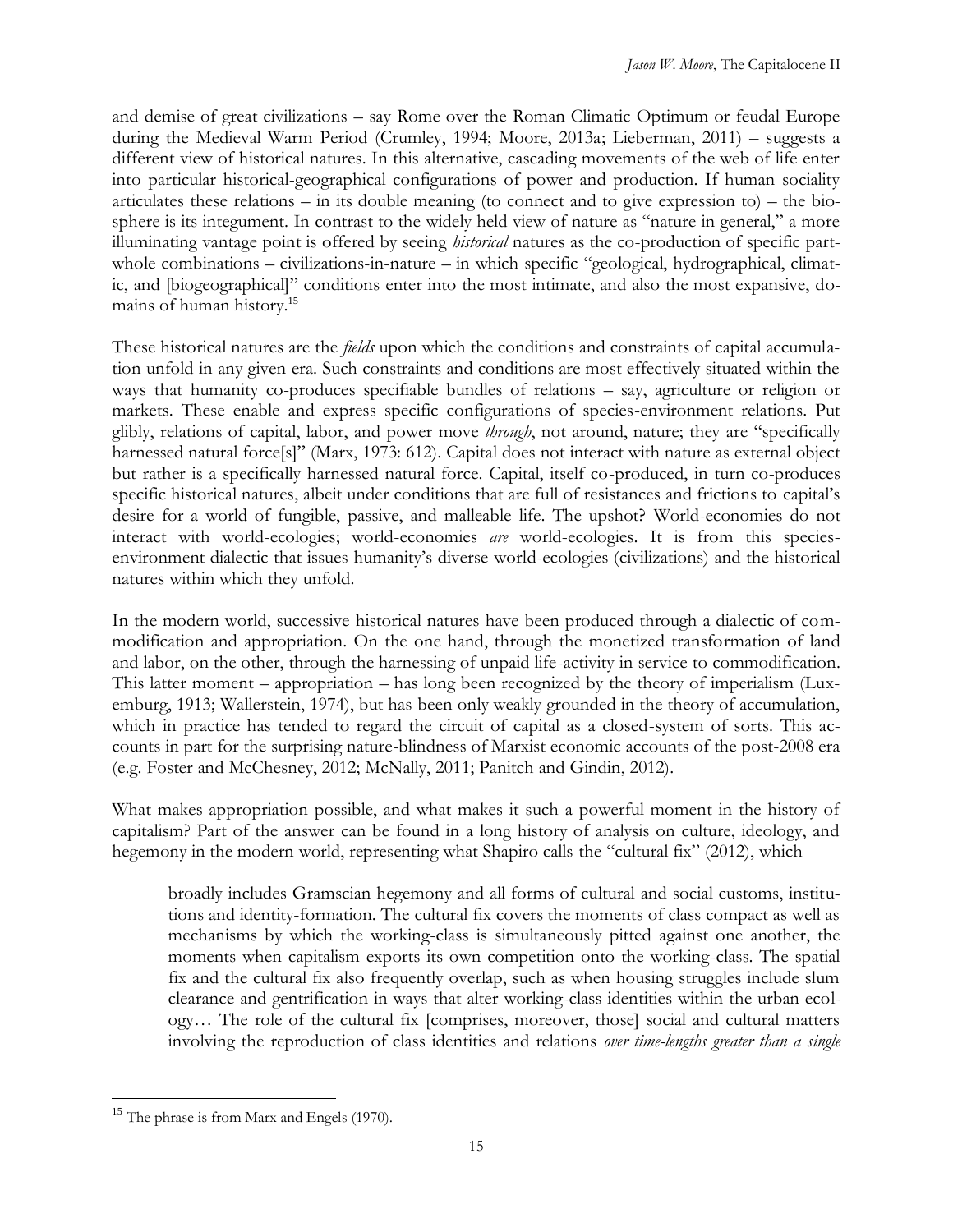*turnover cycle [of capital] are intrinsic, not superficial, to the [accumulation] of capital* (Shapiro, 2012, emphasis added.)

If cultural fixes cement successive hegemonic agreements between capital and the direct producers (Silver and Slater, 1999), they also extend beyond the sphere of *direct* production. Necessarily, cultural fixes transcend the wage-relation's double boundary with unpaid work. Such fixes naturalize not only capital's appropriation of unpaid work by humans – above all the reproduction of labor-power – but also new epoch-making practices of appropriating unpaid work by extra-human natures. Today's meat-industrial complex, for instance, would be unthinkable to those living in an earlier era of capitalism when the human relation to non-human animals was – symbolically and materially – more direct and intimate (e.g. Weis, 2013; Hribal, 2003). Cultural fixes serve to normalize otherwise unacceptable appropriations of global natures, human and extra-human. Thus are revolutions in gender and nature closely bound, materially instituted and symbolically practiced: "ideas" of nature/gender are not simply outputs of the system but implicated in the intergenerational reproduction of life and labor-power that capital cannot fully pay for but must appropriate. (Lest reproduction costs rise and accumulation falter.) This tendency found dramatic expression in early modernity's complementary movements of scientific revolution and "proto-industrial" demographic restructuring (Merchant, 1980; Seccombe, 1992). Cultural fixes, in this light, appear as the necessary symbolic condition for the ongoing reproduction of "long wave" appropriations of the Four Cheaps.

If cultural fixes naturalize capitalism's punctuated transitions in the relations of power, capital, and nature, *abstract social natures* make those transitions possible.

In this perspective, abstract social nature signifies those relations of appropriation – through scientific practice and their institutional forms – that are directly implicated in making the world legible for capital accumulation.<sup>16</sup> Socially necessary labor-time forms through the dialectic of capital-labor relations and the relations of appropriating unpaid work made possible through abstract social nature. The language is clunky. The Cartesian vocabulary of social change dies hard. To be clear, we are working with a double internality: of labor-in-nature and nature-in-labor, *not* with the Cartesian coupling of nature/society. However clunky, the formulation makes a necessary point: Value relations are a dialectic between human and extra-human in the specific historical form of the relations of exploitation and appropriation. These form and re-form through the active relation of life-making – the *oikeios* (Moore, 2013a). Value in motion is *value-in-nature*. The relations of value are co-produced through human and extra-human natures, channeled historically through exploitation and appropriation. Value, then, is not an economic form with systemic consequences but a systemic relation with a pivotal "economic" *expression* in historical capitalism.

This proposition is this. Socially necessary labor-time cannot be determined through the technics of commodification alone. We must take care to make a part-whole distinction here. Labor-time forms *also* through the relations of power and knowledge that identify and enable unpaid part to flow into the determination of paid work; this is the relational translation of work into value. If abstract social nature's leading phenomenal expressions are associated with value-facilitating praxis of mapping,

 $16$  I am well aware that the Weberian tradition – from Weber to Ritzer (1983) – has long made the argument for the centrality of modernity's forms and logics of rationalization. In my view, the differences with Marx's value-relational approach have been overstated, and unduly framed by economy/culture and economy/polity dualisms. The argument for abstract social nature incorporates certain elements of the Weberian – but also Foucauldian – traditions, but with an eye to those practices that directly enter into the identification and appropriation of sources of unpaid work in service to capital accumulation.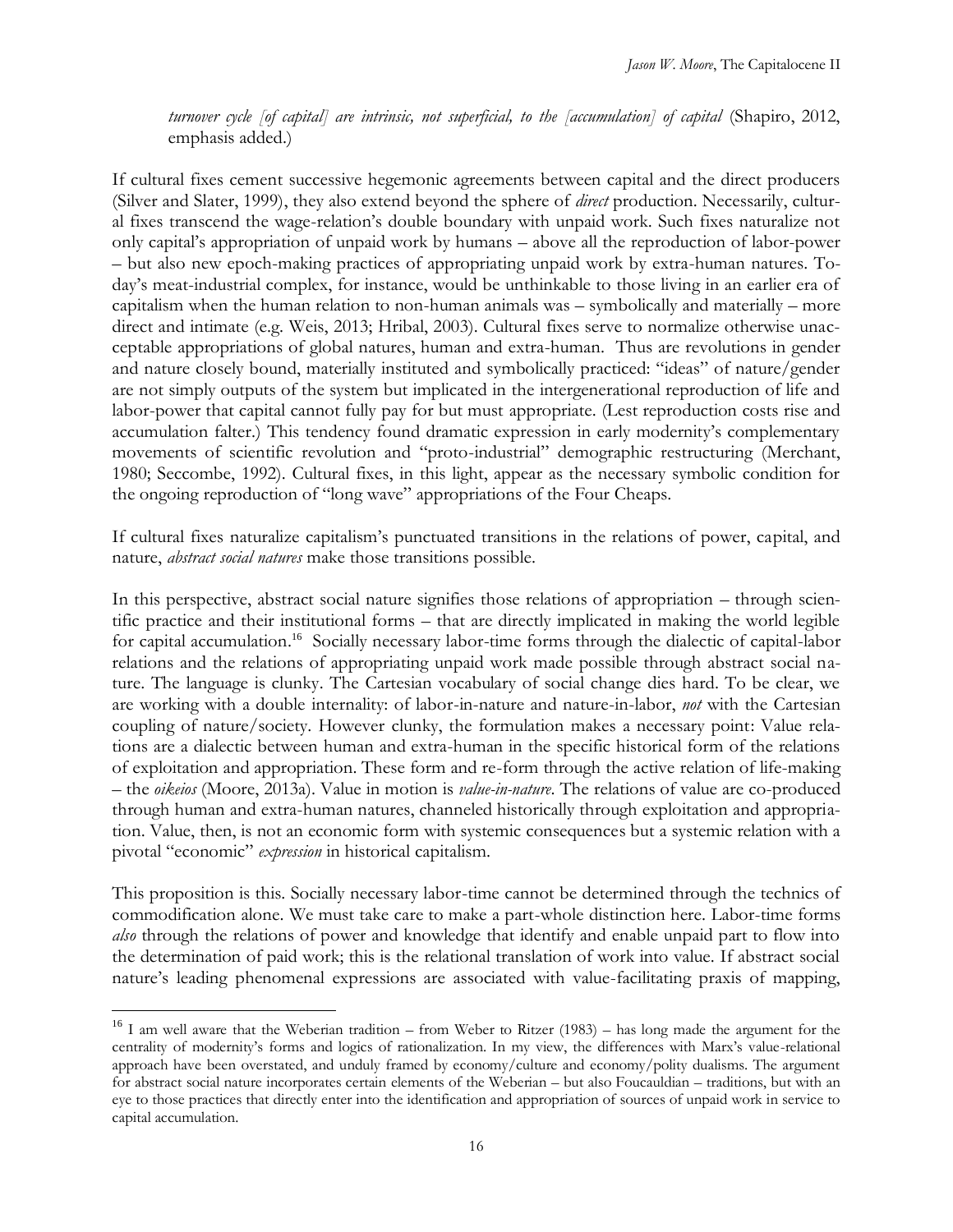quantifying, and otherwise making legible human and extra-human relations, we must take care not to conflate this collection of practices with its relational core. That relational core turns on the appropriational analogue of the capital-labor relation: the capital-unpaid work dialectic. If abstract social labor names the capital-labor relation through which surplus value is produced, abstract social nature names the relation of capital-unpaid "worker" through which the conditions of rising labor productivity are reproduced on an ever-expanding scale.

With the working conceptualization, two major issues must be addressed from the outset.

First, abstract social labor operates solely within the confines of the commodity system; regimes of abstract social labor therefore nourish, and are in turn sustained, by relational processes of standardization, quantification, mathematization, and so forth. Without these processes value could not exist; but without the long 16<sup>th</sup> century's movement towards labor productivity as the metric of wealth – marking a rupture with feudalism's emphasis land productivity – there could be no such movement towards the consolidation of a regime of abstract social nature. Clearly, we are looking at a conjuncture of transformations – of knowledge, of production, of markets, of states, of classes – in the early modern era. In dialectical perspective, the emergence of new civilizations is defined by their process of becoming. *Becoming* is not mere precondition, but also the first moment of new modes of production, whose key patterns are, at first, glimpsed in fragmentary and "immature" form.

Our second problem is that all the standardizing, simplifying, mapping, and quantifying practices of abstract social nature – whose focus is the zone of appropriation – also pertain to similar practices within commodity production. How these two moments are similar and how they are distinct – standardization and simplification within commodity production and across the zones of socioecological reproduction – is a question that the present argument poses but cannot resolve. Preliminarily, I would say that something like Frederick Winslow Taylor's famous time-and-motion studies (1914) – providing the basis for the "scientific management" revolution of the early  $20<sup>th</sup>$  century – belong to the zone of abstract social labor, reworking already-commodified relations (Braverman, 1974). On the other hand, something like the imposition of the metric system in Revolutionary France belongs to the zone of abstract social nature, representing a fundamental advance of capitalist power into weakly commodified relations of reproduction (Alder, 1995; Kula, 1986). It is of course a porous distinction, not only between abstract social nature and cultural fixes, but also relative to simplifications within commodity production (e.g. scientific management) and to the bloody violence of bourgeois power, crystallized in Klein's account of neoliberalism's "shock doctrine" (2007). Although one must be wary of a hard-and-fast distinction, the "hard" transformations of material life, represented by abstract social labor in the commodification process, are complemented and enabled by the "soft" process of symbolic practice and knowledge formation in the capitalist world-ecology. (Primitive accumulation is the necessary cyclical mediation between the two moments.)The goal of such "soft" techniques – always with the brute force of states and empires behind it – is to discover new sources of unpaid work; the goal is to secure access to minimally- or non-commodified natures (the Four Cheaps) for as close to free as possible.

The standardizing, simplifying, mapping, and quantifying practices of abstract social nature clearly did not emerge out of the blue in early modern Europe.<sup>17</sup> It is equally clear that such practices

<sup>&</sup>lt;sup>17</sup> "Calculation, even with decimals, and algebra have been carried on in India, where the decimal system was invented. But it was only made use of by developing capitalism in the West, while in India it led to no modern arithmetic or bookkeeping. Neither was the origin of mathematics and mechanics determined by capitalistic interests. But the technical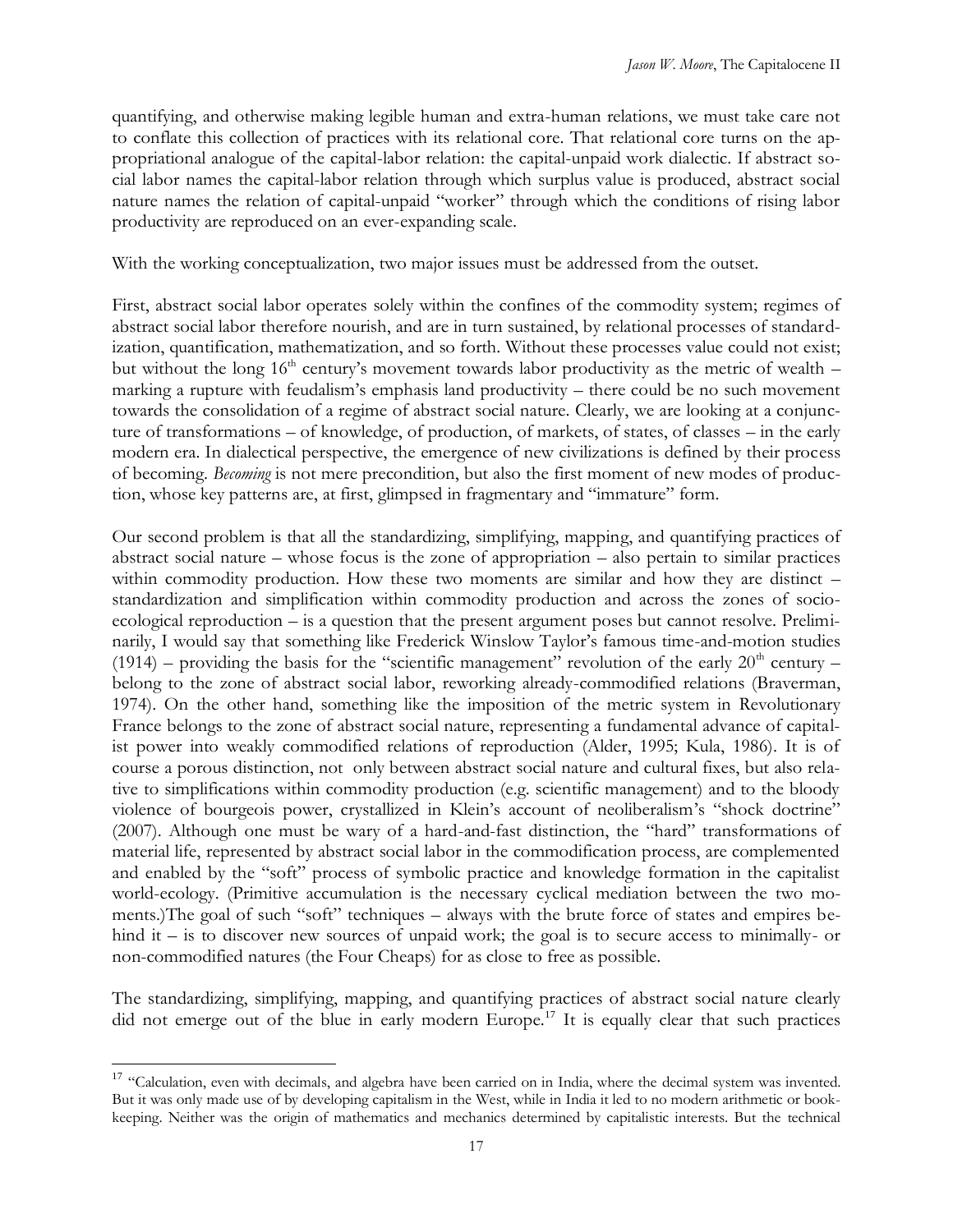reached a qualitative turning point during the 18<sup>th</sup> and 19<sup>th</sup> centuries, and that they depended upon state power (Scott, 1998; Kula, 1986) – with the qualification that state power was still, well, *capitalist*  power. We are dealing with a dynamic interplay of the science and technologies of "court" and "commerce," going back to the  $15<sup>th</sup>$  century (Misa, 2004). Perhaps most dramatic was the generalization of the metric system in the long 19<sup>th</sup> century. But even here, the metrical revolution found its precondition in early capitalism's new planetary consciousness (Pratt, 1992; Grove, 1995). The meter was defined as one 10,000<sup>th</sup> part of the distance from the pole to the equator," thereby combining a global imagination with "extreme unworldliness," very far removed from realities of everyday life for the vast majority (Porter, 1995: 26).<sup>18</sup> Launched by French revolutionaries towards the end of the 18<sup>th</sup> century, the metric system "tended to follow the barrel of a gun, only becoming instituted in Germany in 1868, Austria in 1871, Russia in 1981, China in 1947, and of course never in the United States" (Mirowski, 2004: 150). Why was the advance of the metric system so important? For many reasons to be sure. But surely at the top of the list is the "story of how a rational language – the metric system – was deliberately crafted to break the hold of the Old Regime's political economy and serve as the universal idiom of the modern mechanism of exchange" (Alder, 1995: 39).

But such "metrical revolutions" (Kula, 1986), broadly conceived, were not only a weapon of the bourgeoisie in its struggle against *ancien regimes*. They were also implicated in the class struggle in the countryside. For peasant communities across early modern Europe,

> the subjective [and localized] form of measurement… [was perfectly acceptable]. There were disagreements, but they could be negotiated face to face. Informal measurement was inseparable from the fabric of these relatively autonomous communities… [In contrast,] the metric system was not designed for peasants. It did not bring back the true bushel [which varied by locality], but discarded the bushel in favor of a system of wholly unfamiliar quantities and names, most of them drawn from an alien dead language. The institutionalization of the metric system involved special difficulties because of the aspiration to universalism that helped to give it form. This universalism was consistent with the ideology of the revolution, and more particularly with the ideology of empire (Porter, 1995: 223, 26).

Modernity's metrical revolutions are suggestive of broader transformations in the regime of abstract social nature. These imply, as well, state- and capital-led "simplifications… [that imposed upon society and nature a] standard grid whereby [humans and the rest of nature] could be centrally recorded and monitored" (Scott, 1998: 2-3); they include also the "whole system of surveillance, hierarchies, inspections, bookkeeping, and reports… that can be described as the disciplinary technolog[ies] of labor" (Foucault, 2003: 242; 2007: 16-39). If the hallmarks of abstract social labor are control and exploitation, the defining characteristics of abstract social nature are control and *appropriation*. We are looking at the historical process of simplification, measurement, mapping, and so forth, as forms of how capitalism brings ever-wider "domains of experience under systematic" order and control (Wise, 1995: 5). These expansive (and expansionary) processes of ordering, rationalizing, and controlling domains of experience clearly cuts across the Cartesian binary, seeking to identify and en-

utilization of scientific knowledge, so important for the living conditions of the mass of people, was certainly encouraged by economic considerations, which were extremely favorable to it in the Occident" (Weber, 1992: xxxvii)

<sup>&</sup>lt;sup>18</sup> "There is something radical in the metric system that is related to its revolutionary origin. The metric system was part of a larger project to introduce a rupture at all levels of collective life, to create a 'new man', to initiate a new era in history, and to rationalize social life as a whole" (Vera, 2008: 140).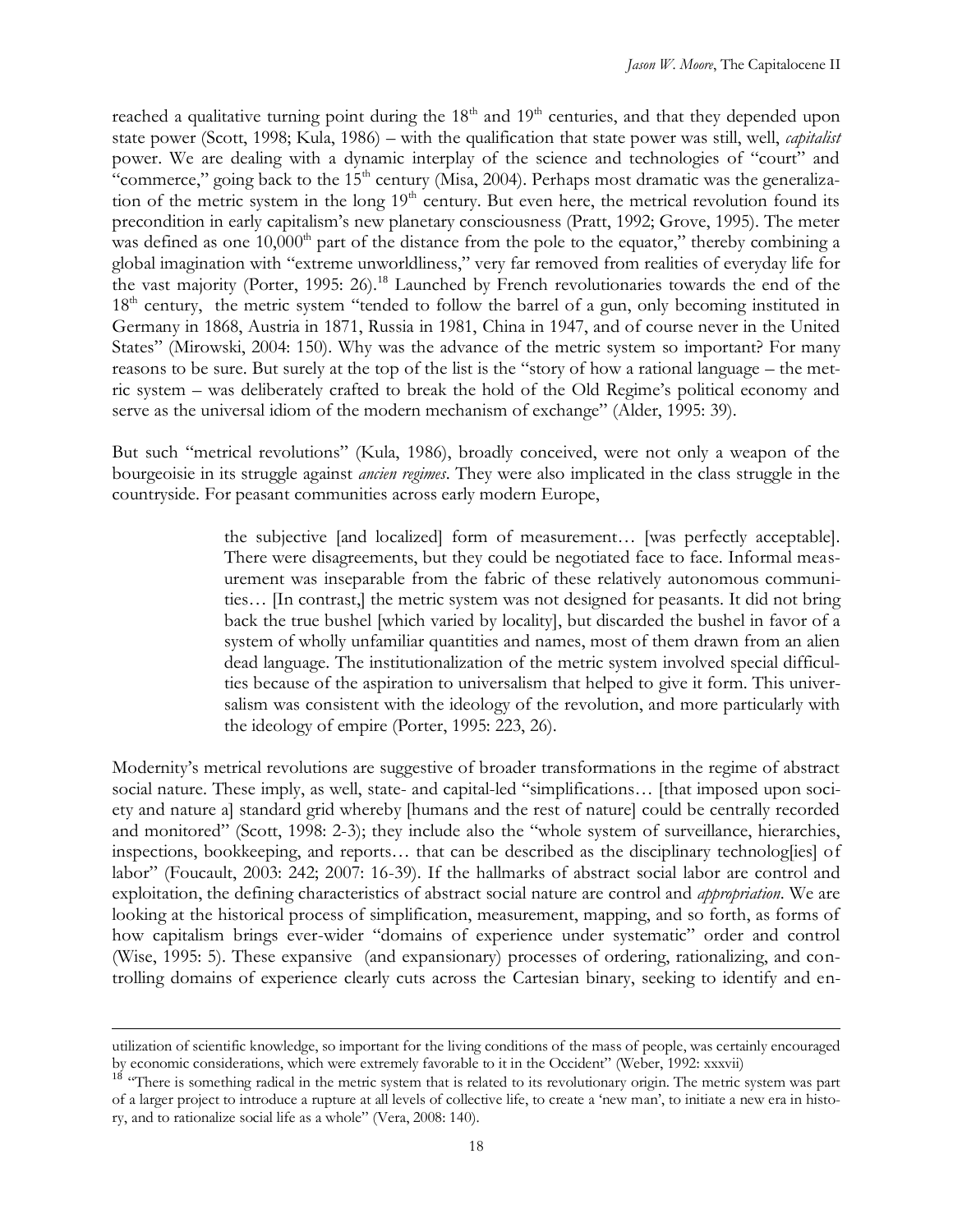close any form of life-activity – including the congealed work of extremely ancient life – that might be useful for capital accumulation.

#### VALUE AND ABSTRACT SOCIAL NATURE

From these historical sketches, we may derive a working proposition: the law of value is a way of organizing nature. It is a world-historical project and process of reordering capitalism's historical natures, such that one biophysical moment is internalized qua human labor power (reclassified as "social") and another is externalized through the progressive subsumption of the rest of nature as a free gift to capital. Value, in other words, is co-produced by human and extra-human natures, and extra-human natures' relationality is reordered through value as a way of organizing life.

In the English language, value signifies two big things. First, it refers to those objects and relations that are valu*able*. Second, it refers to notions of morality, as in the fact/value binary that has loomed so large in modernist thought. Marx's deployment of the "law of value" was, of course, precisely aimed at identifying the relational core of capitalism, grounded in the expanded reproduction of abstract social labor. And Marxists ever since Marx have defended – or sometimes, elided ([Waller](https://www.researchgate.net/publication/298993117_Islam_in_the_modern_world-system?el=1_x_8&enrichId=rgreq-46f53ebb51901b2260ca349cb2451b6c-XXX&enrichSource=Y292ZXJQYWdlOzI2NDQ1NzI4MTtBUzoxMjY1NDMxNjY3MDk3NjBAMTQwNzE4MTY1MDM3NA==)[stein, 1974](https://www.researchgate.net/publication/298993117_Islam_in_the_modern_world-system?el=1_x_8&enrichId=rgreq-46f53ebb51901b2260ca349cb2451b6c-XXX&enrichSource=Y292ZXJQYWdlOzI2NDQ1NzI4MTtBUzoxMjY1NDMxNjY3MDk3NjBAMTQwNzE4MTY1MDM3NA==)) – the law of value as an economic process that encompasses that first meaning of value, those objects and relations that capitalist civilization deems valu*able*. And so it has been difficult indeed, on this historical experience, to suggest that the operation of the law of value – the expanded reproduction of value-*relations*, enabling the quantitative expansion of abstract labor – may encompass both meanings of value.

Difficult. But not impossible. Historically speaking, it is hard to deny that new knowledges and symbolic practices – say, cartographies and double-entry bookkeeping – were crucial to the formation of a value regime that pursues abstract time and space in the interests of universal commodification. To introduce such symbolic-cultural affairs into value is of course to destabilize the subjective/objective binary presumed by most political economy. The objective world of value has been forged through the subjectivities of "capital's imagination" (Haiven, 2011). The calculative character of value is not a matter of capital using an objective knowledge – premised on dualism and quantification – but a matter of capital deploying its symbolic power to represent the arbitrary character of value relations *as* objective (Bourdieu, 1979; [Bourdieu & Wacquant, 1992](https://www.researchgate.net/publication/null?el=1_x_8&enrichId=rgreq-46f53ebb51901b2260ca349cb2451b6c-XXX&enrichSource=Y292ZXJQYWdlOzI2NDQ1NzI4MTtBUzoxMjY1NDMxNjY3MDk3NjBAMTQwNzE4MTY1MDM3NA==)). This I think is Mitchell's point in his account of the British economy-making in colonial Egypt, centering on calculability as not merely an objective tool of empire but as a calculative project immanent to imperialism's bundling of power, class, and nature in the early 20<sup>th</sup> century. This line of argument has, alas, centered more on politics than on *political economy*, and thus attention has been lavished on the sphere of power without sufficient attention to the value-relations that determine, in Bourdieu's language, the decisive stakes of the game. It is not of course that capital operates independently of power, but rather that the rules of reproduction are not determined by power in general, or by territorial power, but by the law of value-in-nature. This re-framing may help us to clarify the value-relational configuration of paid and unpaid work. For a long time, the "objective" world of economic process was immunized from the moral critique – notwithstanding a centuries-long countercurrent of moral economy protest and argument (Thompson, 1991). But was not this fact/value antinomy itself a strategic way of making rational the essentially arbitrary boundary between paid and unpaid work? That is two say, are not the two common usages of value – as morality and economy – implied in capitalism's law of value?

The foregoing has suggested that knowledge/culture and value as abstract labor are indeed closely linked. But how? The argument may be stated simply enough. Abstract social nature names a sys-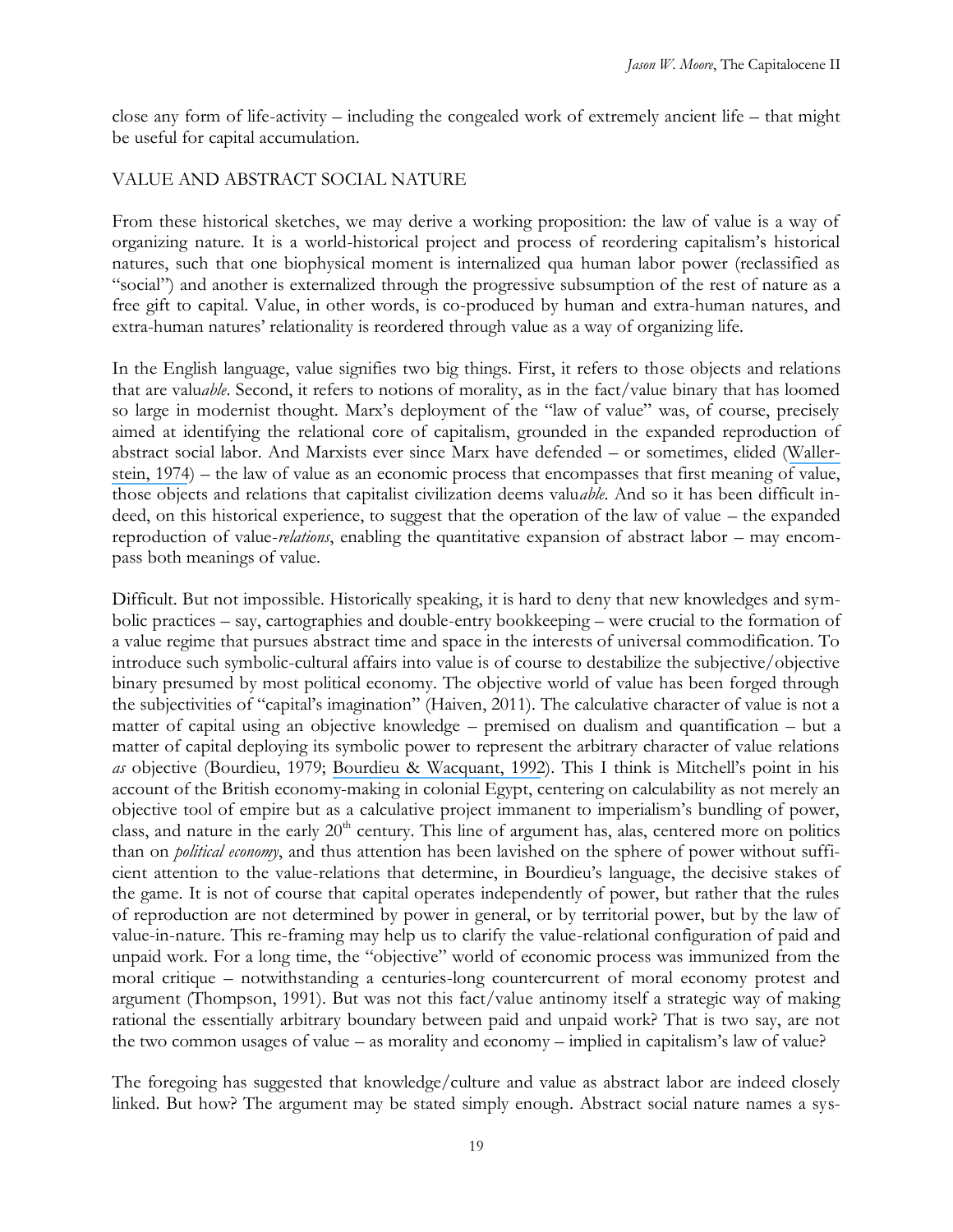temic family of processes aimed on rationalizing, simplifying, standardizing, and otherwise mapping and coding the world in service to the quantitative expansion of abstract labor. In this reading, abstract social nature signifies the relation of capital to unpaid work through which spatio-temporal practices identify and facilitate the appropriation of unpaid work necessary to accumulation. These appropriations do more than to supply necessary raw materials; they co-determine "socially" necessary labor-time. In this, abstract social nature can be understood as directly constitutive of value *relations* in creating the conditions for the generalization of commodity production and exchange. This has never been a linear sequence – either with new knowledges in the lead, or as derivative of commodification – but a conjunctural affair, in which cascading processes of commodification, capital accumulation, and symbolic innovation have constituted a virtuous circle of modern world development, beginning in the long sixteenth century. I do not propose a revision of Marx's law of value in a strict sense: the substance of capital is abstract social labor. But the relations that make abstract labor's growth possible cannot be reduced to technology and the economic sphere alone; they must be grounded in the *technics* of capitalist power and the conditions for the expanded reproduction of capital on a world-scale. Neither an adequate history of capitalism, nor a sufficiently dynamic theory of capitalist limits, is possible within the strict confines of a conventional reading of the law of value as a narrowly economic phenomenon.<sup>19</sup> For this reason, I have emphasized value-relations as a methodological premise that finds its nexus in the trinity of capital/power/nature.

We may begin with the law or value's drive to convert the "natural distinctness" of particular commodities into "economic equivalence" (Marx, 1973: 141), and particular labor processes into "general types of work motions" (Braverman, 1974: 125). We know these are value-relations in which "sociology and economics pervade each other" (Schumpeter, 1943: 45): the "economic" relations of value imply the class struggle of bourgeois and proletarian. But what of ecology? Is this beside the point? I do not think so.

The difficulty with global environmental change thinking today is a certain erasure of agency, at least short of calls for socialist revolution. (All fine and good, but one is left wondering how we get from here to there.) In the main, the radical critique gives global nature that power to be depleted, to break down, to usher in a Venusian-style apocalyptic warming, but little agency in the actually unfolding flux and flow of power and production in the 21<sup>st</sup> century. Let us hold open at least the possibility that the story of world-ecological change implies a sort of ongoing class struggle between capital and the agents of unpaid work, and that these agents include extra-human natures.

From this perspective the tension between "natural distinctness" and "economic equivalence" – holding across the Cartesian divide – may well include more than exhaustion and depletion, encompassing resistance and revolt by extra-human natures alongside humans. To be sure, we may be way of a broad-brushed call for some eco-centric equivalence of all forms of resistance – workers and peasant struggles retain their central place in the story, even as we recognize these struggles as coproduced. But neither should we refrain from identifying a certain common thread: weeds confound the simplified landscapes of agro-factories; workers defy and creatively adapt around the simplification of work tasks. (A stylized point, to be sure.) In these, there is a common resistance to the capitalist project, in which all space is interchangeable, all time rationalized and controlled.

 $19$  I am indebted to the rich literature on value theory, without which the present argument is unthinkable. A useful recent text is Saad-Filho (2002; see also Grossmann, 1992/1929). The classic text that suggests an open-relational approach to the law of value is, of course, Luxemburg (1913).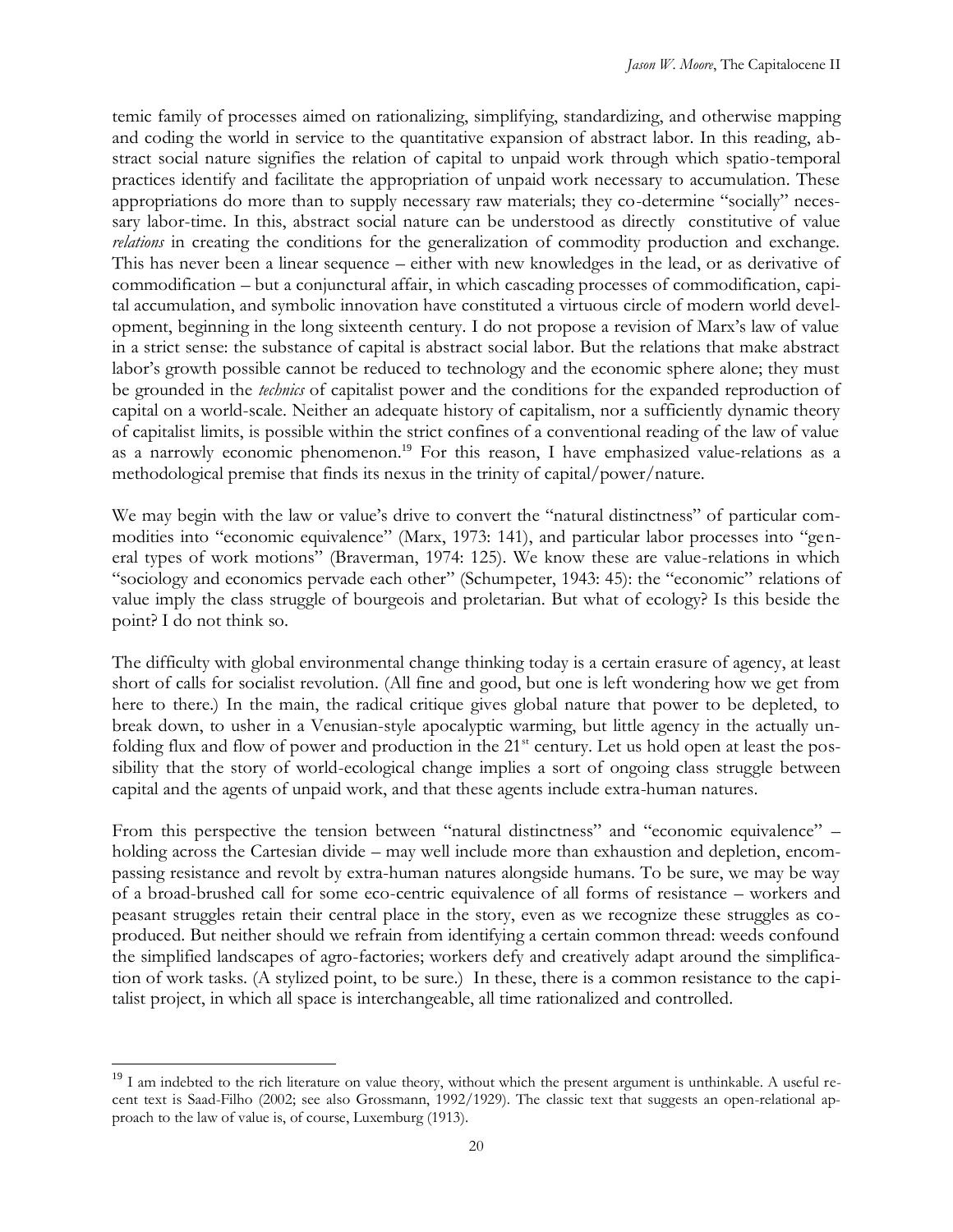Capitalism, as a historical project, seeks to create a world in the image of capital – reflected very well in neo-classical economics – in which all elements of human and extra-human nature are effectively interchangeable. In the fantasy of neoclassical economics, one "factor" (money, land, resources) can be substituted for each other, and the elements of production can be moved easily and effortlessly across global space ([Perelman, 2007](https://www.researchgate.net/publication/249017910_Scarcity_and_Environmental_Disaster_Why_Hotelling)). This effort to create a world in the image of capital is what I call capitalism's *correspondence project*, through which capital seeks to compel the rest of the world to correspond to the imaginary (but quite real) desire for a universe of "economic equivalence." But of course the world – extra-human natures of all kinds, and of course also the producing classes – does not want a world of economic equivalence. All life rebels against the value/monoculture nexus of modernity, from farm to factory. No one wants to do the same thing, all day, everyday. Hence, the struggle over the relation between humans and the rest of nature in the modern world-system is necessarily a class struggle. The struggle over the grip of commodification is, in the first instance, a contest between contending visions of life and work. Extra-human natures, too, resist the grim compulsions of economic equivalence: superweeds frustrate genetically-modified agriculture; animals resist their assigned roles as objects and forces of production ([Moore, 2012;](https://www.researchgate.net/publication/236660320_Cheap_Food_Bad_Money_Food_Frontiers_and_Financialization_in_the_Rise_and_Demise_of_Neoliberalism?el=1_x_8&enrichId=rgreq-46f53ebb51901b2260ca349cb2451b6c-XXX&enrichSource=Y292ZXJQYWdlOzI2NDQ1NzI4MTtBUzoxMjY1NDMxNjY3MDk3NjBAMTQwNzE4MTY1MDM3NA==) [Hribal, 2003](https://www.researchgate.net/publication/237316225_Animals_are_Part_of_the_Working_Class_A_Challenge_to_Labor_History?el=1_x_8&enrichId=rgreq-46f53ebb51901b2260ca349cb2451b6c-XXX&enrichSource=Y292ZXJQYWdlOzI2NDQ1NzI4MTtBUzoxMjY1NDMxNjY3MDk3NjBAMTQwNzE4MTY1MDM3NA==), 2012). In this way, capitalism's correspondence *project* meets up with all manner of contending and contentious visions and resistances to create a historical *process* full of contradictions.

Amongst these contradictions, surely at the top of the list we find those countervailing forces that threaten to slow down the turnover time of capital and that defy the radically simplifying disciplines of capital: working class struggle in the heartlands of industrial production is a good examples (Montgomery, 1979; Silver, 2003). So too is the revolt of extra-human nature in modern agriculture, where a distinctive form of struggle manifests: the "battle with weeds" (a plant in the wrong place) and troublesome pests ([Clayton, 2003](https://www.researchgate.net/publication/233541680_Weeds_People_and_Contested_Places?el=1_x_8&enrichId=rgreq-46f53ebb51901b2260ca349cb2451b6c-XXX&enrichSource=Y292ZXJQYWdlOzI2NDQ1NzI4MTtBUzoxMjY1NDMxNjY3MDk3NjBAMTQwNzE4MTY1MDM3NA==)). The pesticide/herbicide treadmill (and its cognates) are bound up with cheap nature strategies that hothouse evolutionary adaptation at the point of production and the scale of world accumulation. On the one hand, as the flurry of news reports on the "superweeds" sweeping across the GMO soy zones of the USA revealed in 2010-11, biological natures now appear to be evolving faster than the capacity of capital to control them — resulting in a "Darwinian evolution in fast-forward" ([Neuman & Pollack, 2010](https://www.researchgate.net/publication/265243314_Farmers_Cope_With_Roundup-Resistant_Weeds?el=1_x_8&enrichId=rgreq-46f53ebb51901b2260ca349cb2451b6c-XXX&enrichSource=Y292ZXJQYWdlOzI2NDQ1NzI4MTtBUzoxMjY1NDMxNjY3MDk3NjBAMTQwNzE4MTY1MDM3NA==)). On the other hand, the revolt of extra-human natures is aided by the revolutionary geography of accumulation itself: from the origins of modernity, "the accumulation of capital… is strongly and positively associated with the accumulation of alien invasive species" ([Perrings, 2010;](https://www.researchgate.net/publication/null?el=1_x_8&enrichId=rgreq-46f53ebb51901b2260ca349cb2451b6c-XXX&enrichSource=Y292ZXJQYWdlOzI2NDQ1NzI4MTtBUzoxMjY1NDMxNjY3MDk3NjBAMTQwNzE4MTY1MDM3NA==) e.g. Crosby, 1972). In sum, the temporal speed-up and geographical rationalizations of the capitalist mode of production suggest a tendency towards "geographical inertia" (Harvey, 1982: 428-29) that extends well-beyond the built environment to encompass, well, *all* environments entrained within value's gravitational pull.

How have these spatio-temporal contradictions, of compressed time and simplified space, been resolved? By and large, through geographical expansion and restructuring – two moments which are geographically distinctive and yet common the same time. For both turn on shifting costs and appropriating unpaid work – inwards towards the relations of reproduction (e.g. the shift to the twoincome household in the North since the 1970s) and outwards towards minimally-commodified zones of cheap food, labor, energy, and raw materials.

These paired movements of geographical expansion and restructuring are at the core of capitalism's successive spatial fixes, necessary to resolve successive *conjonctures* of overaccumulation. They are constituted, from the standpoint of value relations, through a double movement: 1) widening and deepening the zone of commodification (value production/abstract social labor); and 2) on an even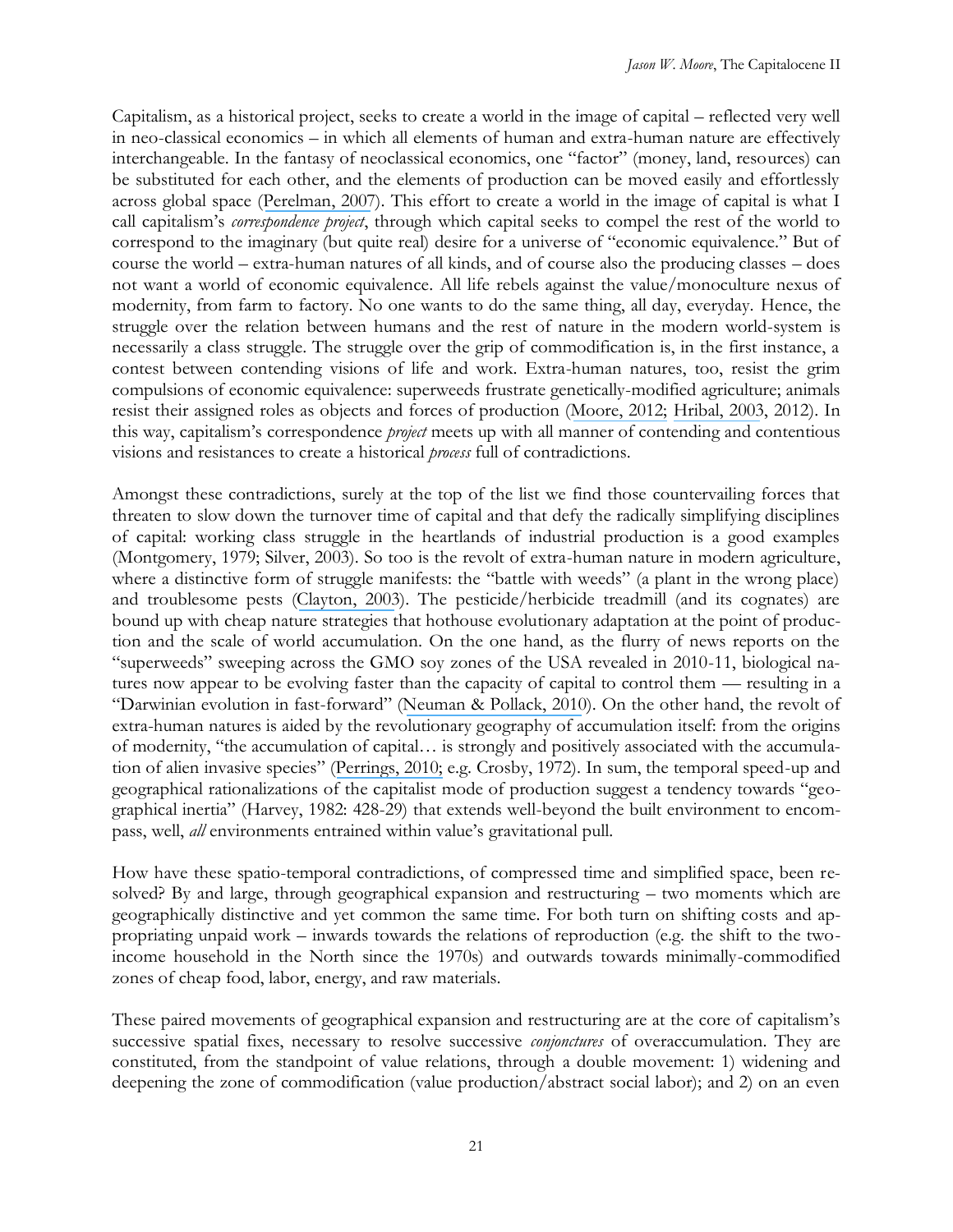greater scale, the widening and deepening the zone of appropriation.<sup>20</sup> This latter movement turns on the production of abstract social nature. Abstract social nature is produced through the biopolitical, geographical, and scientific-technical knowledges and practices necessary to secure the conditions for cheap labor, food, energy, and raw materials ([Moore, 2012](https://www.researchgate.net/publication/236660320_Cheap_Food_Bad_Money_Food_Frontiers_and_Financialization_in_the_Rise_and_Demise_of_Neoliberalism?el=1_x_8&enrichId=rgreq-46f53ebb51901b2260ca349cb2451b6c-XXX&enrichSource=Y292ZXJQYWdlOzI2NDQ1NzI4MTtBUzoxMjY1NDMxNjY3MDk3NjBAMTQwNzE4MTY1MDM3NA==)). This means that new "frontiers" of *unpaid work* must be identified, and then pressed into the service of capital accumulation. Crucially, unpaid work comprises life-activity from human and extra-human natures both: "women, nature, and colonies" (Mies, 1986).

This reading of the law of value allow us to see the difference between capitalism as historical *project*, and capitalism as historical *process*. As project, capitalist civilization produces both symbolic forms and material relations that lend Cartesian dualism its kernel of truth; the law of value does indeed reproduce a way of seeing reality that is dualist. Capitalism, as project, creates the idea and even a certain reality of "the" environment as an external object. The idea of the environment as external object – rather than as *oikeios*, the creative relation of species and environment-making – is not false, but rather a historical creation of the capitalist world-ecology. The mistake of environmental studies has been to confuse the real historical creation of the *idea* of environment as external object with the *reality*: the reality is that environments are always inside and outside of us, material and symbolic *at once*. That is why I emphasize capitalism as a dialectic of project (what the law of value wishes to do, in creating a world that corresponds of value's interchangeability), and process. Capitalism, as worldhistorical process, is a co-production of humans and the rest of nature. This co-produced historical reality compels the capitalist *project* to deal with nature (as *oikeios*) no matter the utopian fantasies of value and its universe of economic equivalents. As a process of capital accumulation, capitalism must relentlessly dissolve the boundaries of life in its voracious internalization and reconfiguration of unpaid work – human and extra-human alike (e.g., women's work, beasts of burden, etc.) – in service to the utopian project of the endless valorization of abstract social labor. Thus are abstract social nature and abstract social labor dialectically joined.

# ABSTRACT SOCIAL NATURE AND THE RISE OF CAPITALISM

 $\overline{a}$ 

By the long sixteenth century, we had entered an era when the world would become increasingly enfolded in the symbolic violence of "idealized mathematical abstractions" (Bavington, 2010). Here we find abstract social nature at the core of the emergent law of value – understood as *technics* – mobilizing both material and symbolic machineries of power and production, capitalization and appropriation. Foremost among these symbolic revolutions – they were bound up closely with material processes – were remarkable innovations in ways of seeing and knowing:

The new approach was simply this: reduce what you are trying to think about to the minimum required by its definition; visualize it on paper, or at least in your mind, be it the fluctuation of wool prices… or the course of Mars through the heavens, and divide it… into equal quanta. Then you can measure, that is, count the quanta (Crosby, 1997: 228).

Early modernity's epoch-making abstractions – constituting a vast but weak regime of abstract social nature – were registered through the era's new cartographies, new temporalities, new forms of sur-

 $20$  Missed, I think, in Harvey's groundbreaking formulation (1982) – and subsequent elaborations – is the significance of successive waves of producing built environments *across* the urban-rural divide. While the production of urban built environments facilitates the circulation of capital and the exploitation of commodified labor-power, the production of town-country and agrarian built environments *also* facilitates the productive appropriation of unpaid work for capital, enabling flows of cheap labor-power, food, energy, and raw materials to move from country to city.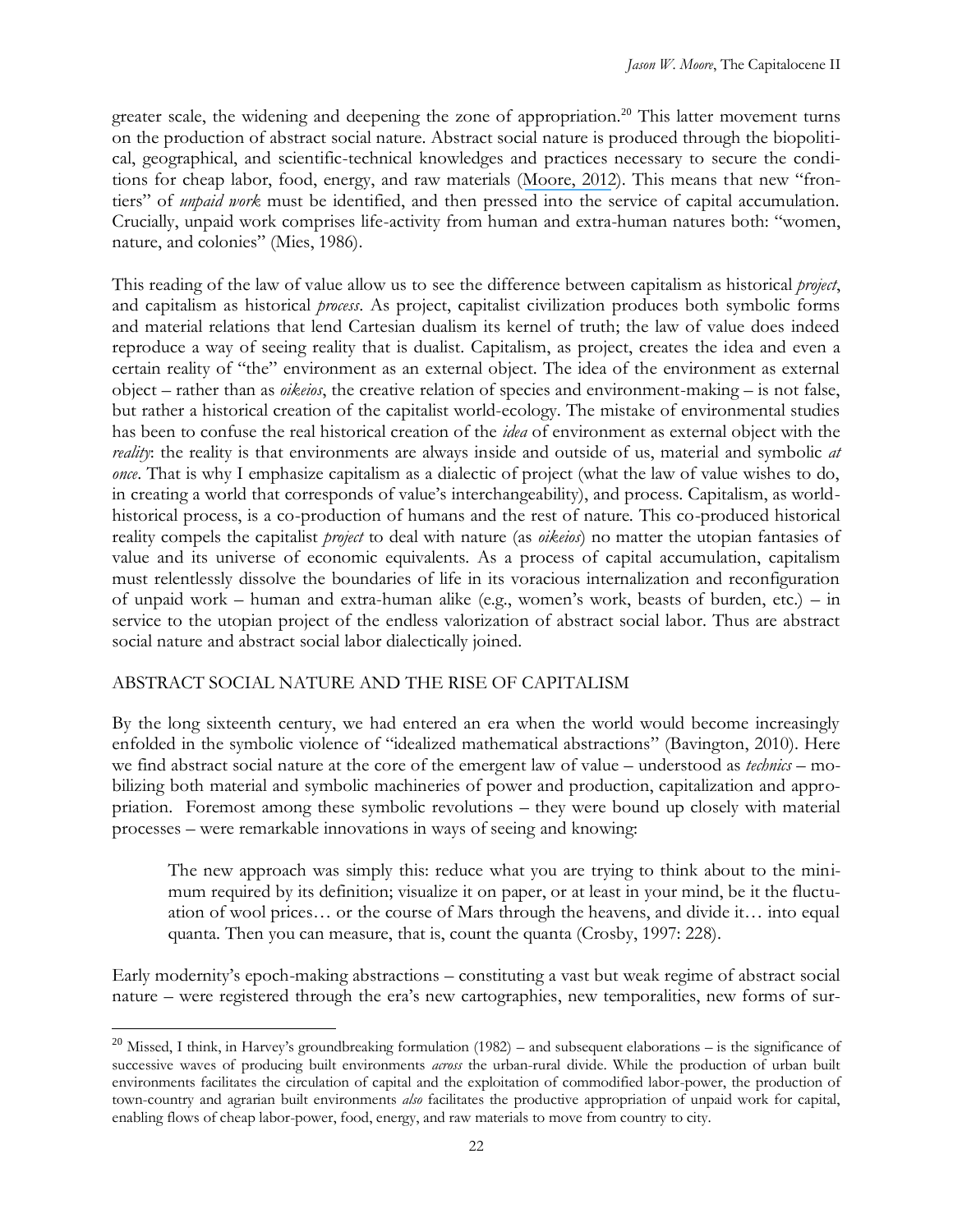veying and property-making, schools of painting and music, accounting practices, and scientific revolutions (Capra, 1982; [Cosgrove, 1985](https://www.researchgate.net/publication/271814115_Prospect_Perspective_and_the_Evolution_of_the_Landscape_Idea?el=1_x_8&enrichId=rgreq-46f53ebb51901b2260ca349cb2451b6c-XXX&enrichSource=Y292ZXJQYWdlOzI2NDQ1NzI4MTtBUzoxMjY1NDMxNjY3MDk3NjBAMTQwNzE4MTY1MDM3NA==), 2008; Crosby, 1997; [Merchant, 1980;](https://www.researchgate.net/publication/264799590_The_Death_of_Nature_Women_Ecology_and_the_Scientific_Revolution?el=1_x_8&enrichId=rgreq-46f53ebb51901b2260ca349cb2451b6c-XXX&enrichSource=Y292ZXJQYWdlOzI2NDQ1NzI4MTtBUzoxMjY1NDMxNjY3MDk3NjBAMTQwNzE4MTY1MDM3NA==) [Pickles, 2004;](https://www.researchgate.net/publication/266373822_A_History_of_Spaces_Cartographic_Reason_Mapping_and_the_Geo-Coded_World?el=1_x_8&enrichId=rgreq-46f53ebb51901b2260ca349cb2451b6c-XXX&enrichSource=Y292ZXJQYWdlOzI2NDQ1NzI4MTtBUzoxMjY1NDMxNjY3MDk3NjBAMTQwNzE4MTY1MDM3NA==) Warf, 2008; [Mumford, 1934;](https://www.researchgate.net/publication/null?el=1_x_8&enrichId=rgreq-46f53ebb51901b2260ca349cb2451b6c-XXX&enrichSource=Y292ZXJQYWdlOzI2NDQ1NzI4MTtBUzoxMjY1NDMxNjY3MDk3NjBAMTQwNzE4MTY1MDM3NA==) P. Harvey, 1993; Blomley, forthcoming; Postone, 1993; [Landes, 1983](https://www.researchgate.net/publication/259256977_Revolution_in_Time_Clocks_and_the_Making_of_the_Modern_World?el=1_x_8&enrichId=rgreq-46f53ebb51901b2260ca349cb2451b6c-XXX&enrichSource=Y292ZXJQYWdlOzI2NDQ1NzI4MTtBUzoxMjY1NDMxNjY3MDk3NjBAMTQwNzE4MTY1MDM3NA==)). This vast but weak regime reached an early tipping point towards the end of the sixteenth century. The dynamic center of abstract social nature would be – not surprisingly – the Low Countries and after 1600, the Dutch Republic above all. Here space, time, and money was rationalized and abstracted as never before. In the northern Netherlands after 1585, we find era's leading mapmakers, excelling both in the number of maps produced and in their quality ([Unger, 2011;](https://www.researchgate.net/publication/290284638_Dutch_nautical_sciences_in_the_golden_age_The_portuguese_influence?el=1_x_8&enrichId=rgreq-46f53ebb51901b2260ca349cb2451b6c-XXX&enrichSource=Y292ZXJQYWdlOzI2NDQ1NzI4MTtBUzoxMjY1NDMxNjY3MDk3NjBAMTQwNzE4MTY1MDM3NA==) Koeman, et al., 1987). So central was cartographic knowledge to the Dutch East India Company that pilots of VOC vessels were given uniform instructions to map new territories in minute detail. By 1619 the company had created an internal mapmaking office to coordinate the flow of geographical knowledge (Zandvliet, 1987). Nor were these mapping impulses strictly colonial; internal to the northern Netherlands, polderization, water-control, and capitalist agriculture propelled a cadastral revolution whose surveys were so detailed they would not be superseded for two centuries ([Kain and Baigent, 1992](https://www.researchgate.net/publication/247799135_The_Cadastral_Map_in_the_Service_of_the_State?el=1_x_8&enrichId=rgreq-46f53ebb51901b2260ca349cb2451b6c-XXX&enrichSource=Y292ZXJQYWdlOzI2NDQ1NzI4MTtBUzoxMjY1NDMxNjY3MDk3NjBAMTQwNzE4MTY1MDM3NA==)). Worktime, too, was subjected to a "radical rationalization" after the 1574 synod of the Reformed Church, which "abolished *all* holy days," and extended the work-year by 20 percent by 1650 (de Vries, 1993: 60; de Vries, 2008: 88-89). With space and work, so with money. Here too the VOC loomed large, its 1602 formation giving new form to world money- and credit-creation dramatized with the foundation of the Amsterdam Bourse (stock market) that same year, and the Amsterdam Exchange Bank in 1609. As American silver flowed into Amsterdam – silver wrested from the earth with no small amount of mechanical but also biopolitical ingenuity (Moore, 2010e) – it provided the conditions for the rise of fiat money ([Quinn and Roberds, 2007](https://www.researchgate.net/publication/null?el=1_x_8&enrichId=rgreq-46f53ebb51901b2260ca349cb2451b6c-XXX&enrichSource=Y292ZXJQYWdlOzI2NDQ1NzI4MTtBUzoxMjY1NDMxNjY3MDk3NjBAMTQwNzE4MTY1MDM3NA==)). World money, as Mitchell rightly clarifies, is always *bundled*, "always material as well as calculative" (2009: 111). As for the Bourse, not only were shares of the Dutch East India Company traded, but also, very soon, a growing number of commodities (360 different commodities by 1639!) and even *option-derivatives* (futures). The Bourse's material coordinations and symbolic "rationality provided the basis for a universalisation and intensification of world credit practices which served to set the Dutch[-led world] financial order apart from pre-modern world finance" (quotation from Langley, 2002: 45; also Petram, 2011: 23-24 and passim; Dehing and 't Hart, 1997: 53; also Arrighi, 1994: 138-140; [Braudel,](https://www.researchgate.net/publication/248065713_The_Wheels_of_Commerce?el=1_x_8&enrichId=rgreq-46f53ebb51901b2260ca349cb2451b6c-XXX&enrichSource=Y292ZXJQYWdlOzI2NDQ1NzI4MTtBUzoxMjY1NDMxNjY3MDk3NjBAMTQwNzE4MTY1MDM3NA==) 1982: 390–5).

In emphasizing early modern developments once more, I wish to underscore the epochal shift of the long sixteenth century, whose strongest impulses were renewed and amplified in the long  $19<sup>th</sup>$  century transition to fossil fuels. The rise of large-industry, co-produced through a new phase of appropriation (centered on fossil fuels), was unthinkable in the absence of these symbolic-material revolutions – producing abstract time, space, money, and nature. This family of abstractions was central to revolutionary transformation of the Atlantic-centered capitalist world-ecology, three centuries before the steam engine reached maturity.

This line of thought allows us to read the history of capitalism, in part, as a succession of broadlyconceived scientific revolutions that actively co-produced distinctive historical natures in and through successive phases of capital accumulation. In every significant respect, these scientific revolutions not only produced new conditions of opportunity for capital and states, but transformed our understanding of nature as a whole, and perhaps most significantly, of the boundaries between humans and the rest of nature (Young, 1985). The point has been underscored by neoliberalism's systematic combination of shock doctrines with revolutions in the earth system and life sciences, tightly linked in turn to new property regimes aiming to secure not only land but life for capital accumulation (Klein, 2007; Mansfield, 2008). This has unfolded at the nexus of the global and molecular scales (McAfee, 2003). On the one hand, the new life sciences emerging after 1973 (with the inven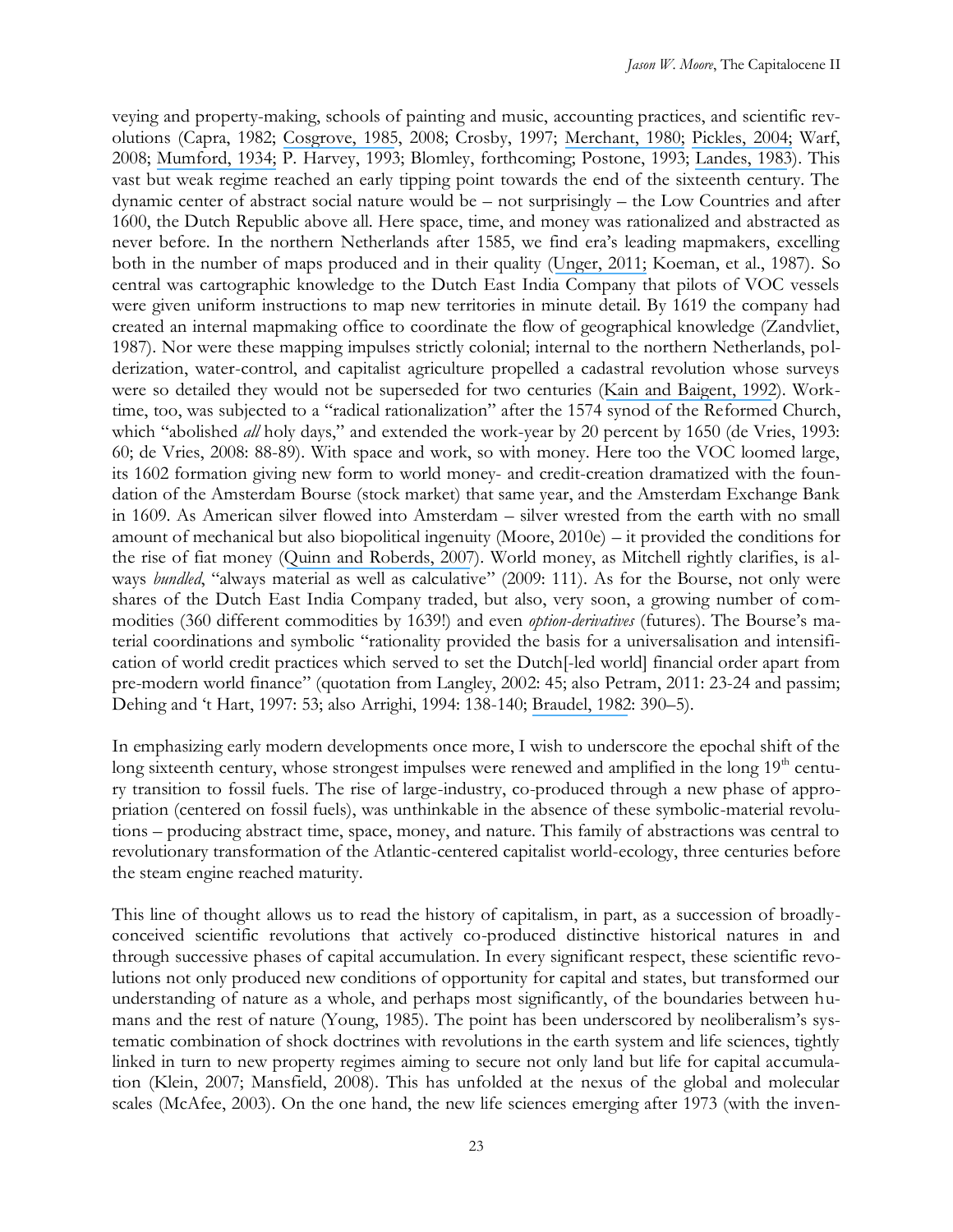tion of recombinant DNA) became a powerful lever for producing new conditions of accumulation premised on redistribution and speculation – patenting life forms, starting with the micro-organisms recognized in 1980 by the US Supreme Court ([Bowring, 2003](https://www.researchgate.net/publication/null?el=1_x_8&enrichId=rgreq-46f53ebb51901b2260ca349cb2451b6c-XXX&enrichSource=Y292ZXJQYWdlOzI2NDQ1NzI4MTtBUzoxMjY1NDMxNjY3MDk3NjBAMTQwNzE4MTY1MDM3NA==)). The ambition has been to enclose "the reproduction of life itself within the promissory accumulation of the debt form" (Cooper, 2008: 31). On the other hand, the earth system sciences, aided considerably by the mapping sciences (e.g. remote sensing, GIS, etc.), have sought to reduce

> the Earth… to little more than a vast standing reserve, serving as a ready resource supply center and/or accessible waste reception site… [They] aspire to scan and appraise the most productive use of . . . [the] resourcified flows of energy, information, and matter as well as the sinks, dumps, and wastelands for all the by-products that commercial products leave behind (Luke, 2009: 133; also Pickles, 2004; e.g. [Costan](https://www.researchgate.net/publication/284503481_The_value_of_the_world)[za, et al., 1997](https://www.researchgate.net/publication/284503481_The_value_of_the_world)).

This is what Luke calls "planetarian accountancy" (2009). But planetarian accountancy is not merely biophysical in the ways the earth-system scientists have conceived it. It is also about the production of new financial techniques premised on the same worldview of "scanning and appraising" the most profitable opportunities for capital accumulation, what Lohmann calls *quantism* (2009; also Altvater, 1993).

From this perspective, the combinations of science, capital, and power that have loomed so large in the history of neoliberalism may be fruitfully located within a longer history. Something like "bioprospecting" (e.g. McAfee, 1999) has deep roots in the colonializing thrust of early capitalism (Schiebinger, 2004), an era in which botany was (then as now) not only "big science" but "big business" (Schiebinger and Swan, 2005: 3; also Smith and Findeln, 2002). "From its inception [early modern] botany served the need of transnational merchant capital," (Cañizares-Esguerra, 2004: 99; 2006). Here we find a key originary moment of abstract social nature, in an era when much of the colonial project's profitability turned "on natural historical exploration and the precise identification and effective cultivation of" extra-European plants (Schiebinger and Swan, 2005: 3; also Naro, 1999). Such processes, unifying "science, capital, and power" (Brockway, 1979: 461), were in motion from the earliest moments of the capitalist world-ecology. At the same time as the new sugar plantations were transforming Madeira, the Portuguese were

> developing a system of acclimatisation gardens and, long before the Dutch became dominant in this field, were carrying out a complex, although not highly organised, series of plant transfers, some of which were to have major economic consequences. In performing such transfers, the Portuguese built on much older patterns of distribution and pharmacological trade in the Indian Ocean region. The main contribution made by the Portuguese was to link such existing systems to the West African, Caribbean and Brazilian regions. The first agencies of plant transfers and the first founders of collecting and medicinal gardens under the Portuguese were the religious houses founded in the first years of settlement (Grove, 1995: 73-74; also Cañizares-Esguerra, 2004).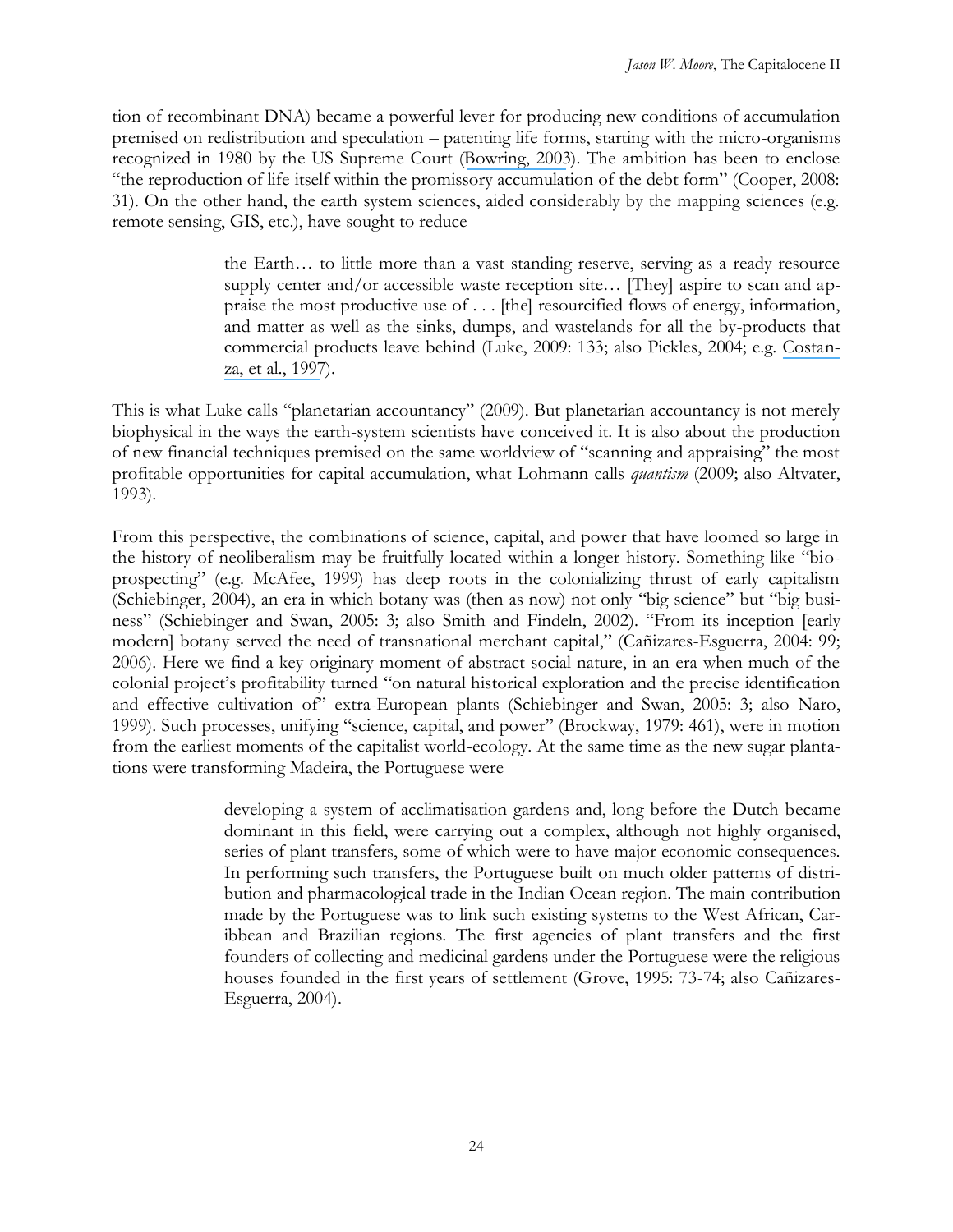Such early movements represented the audacious global appetites of abstract social nature.<sup>21</sup> They reflected "massive taxonomical exercise[s]" that accompanied the rise of capitalism (Richards, 2003: 19). Here again we see epoch-making transformation – alongside the metrical revolution – in the  $18<sup>th</sup>$ century, embodied by Linnaeus:

> When Linnaeus returned to Sweden [in 1738], he fulfilled numerous commissions for industrial and pharmaceutical uses of plants…[,] and as superintendent of the botanical garden of the University of Uppsala devoted himself to raising seeds and cultivating plant transfers from colonial satellites. Like other botanists of the period, he explored the possibilities of plant cultivation in area where cheap colonial labor was available, and studied economic plants to determine whether native-grown might substitute for imported (Boime, 1990: 475).

The Linnaean revolution, building on earlier Iberian and Dutch botanical initiatives, set in motion a process that would be elaborated and extended: first by the Kew Gardens of the British Empire in the later 19<sup>th</sup> century, and then with the International Agricultural Research Centers of the American empire after World War II ([Brockway, 1978;](https://www.researchgate.net/publication/227661734_Science_and_Colonial_Expansion_The_Role_of_the_British_Royal_Botanic_Gardens?el=1_x_8&enrichId=rgreq-46f53ebb51901b2260ca349cb2451b6c-XXX&enrichSource=Y292ZXJQYWdlOzI2NDQ1NzI4MTtBUzoxMjY1NDMxNjY3MDk3NjBAMTQwNzE4MTY1MDM3NA==) [Drayton, 2001;](https://www.researchgate.net/publication/270326615_Nature) [Kloppenburg, 1988](https://www.researchgate.net/publication/270009520_First_the_Seed_The_Political_Economy_of_Plant_Biotechnology_1492-2000?el=1_x_8&enrichId=rgreq-46f53ebb51901b2260ca349cb2451b6c-XXX&enrichSource=Y292ZXJQYWdlOzI2NDQ1NzI4MTtBUzoxMjY1NDMxNjY3MDk3NjBAMTQwNzE4MTY1MDM3NA==)). Each of these moments implied a new historical nature, emerging from the innovations of capitalist production, science, and power in forging new combinations of paid and unpaid work across the world.

This points to historical method that breaks with the neat and tidy separations of humans and nature, ideas and material flows, offered by Cartesian dualism. Instead of "nature in general," the alternative method helps us navigate a dynamic set of processes that make and remake capitalism-innature, understood as succession of "historical capitalisms" and "historical natures." The early modern materialist revolution that dethroned medieval holism and divine teleology was implicated in an epochal shift from the historical nature of feudalism to the historical nature of capitalism. Early capitalism's scientific revolutions replaced a mode of reason favorable to feudal arrangements with a new reasoning of mathematical abstraction and cartographic perspective conducive to the law of value as abstract social labor and abstract social nature (Pickles, 2004: 75-106; [Merchant, 1980;](https://www.researchgate.net/publication/264799590_The_Death_of_Nature_Women_Ecology_and_the_Scientific_Revolution?el=1_x_8&enrichId=rgreq-46f53ebb51901b2260ca349cb2451b6c-XXX&enrichSource=Y292ZXJQYWdlOzI2NDQ1NzI4MTtBUzoxMjY1NDMxNjY3MDk3NjBAMTQwNzE4MTY1MDM3NA==) Crosby, 1997). The audacity of the project can hardly be overstated, circumscribing nature "in advance, in such a way as to be determinable and accessible to inquiry as a closed system, [conceptualized] so that the entirety of [nature could…] be accessible to calculative knowledge" (Heidegger quoted in Elden, 2006: 121).

The new of value – as a way of organizing nature – manifested earliest, and most spectacularly, in two domains. The first could be found in an extraordinary, cascading series of landscape and bodily

<sup>&</sup>lt;sup>21</sup> In their important intervention, Pálsson and his colleagues argue that "the most striking feature of the Anthropocene is that it is the first geological epoch in which a defining geological force is actively conscious of its geological role. The *Anthropocene therefore really commences when* humans become aware of their global role in shaping the earth and, consequently, *when this awareness shapes* their relationship with the natural environment. This is thus not just a new geological epoch; it also potentially changes the very nature of the geological by clearly marking it as a domain that includes intentionality and meaning" (Pálsson, et al., 2013: 8). This argument strikes me as unduly idealist. On the one hand, "awareness" was as much product and producer of the "relationship with the natural environment." On the other hand, such awareness – I am not sure this the best word for family of processes I am calling abstract social nature – is dialectically bound to the transition in the relations of power, (re)production, and wealth unfolding in the long sixteenth century. One also notes the difficulty Pálsson and his colleagues confront in trying to forge a ontologically monist argument – that humans and the rest of nature are one – with a conceptually dualist vocabulary: "relationship with the natural environment," which is of course a relation co-produced by humans within the web of life. .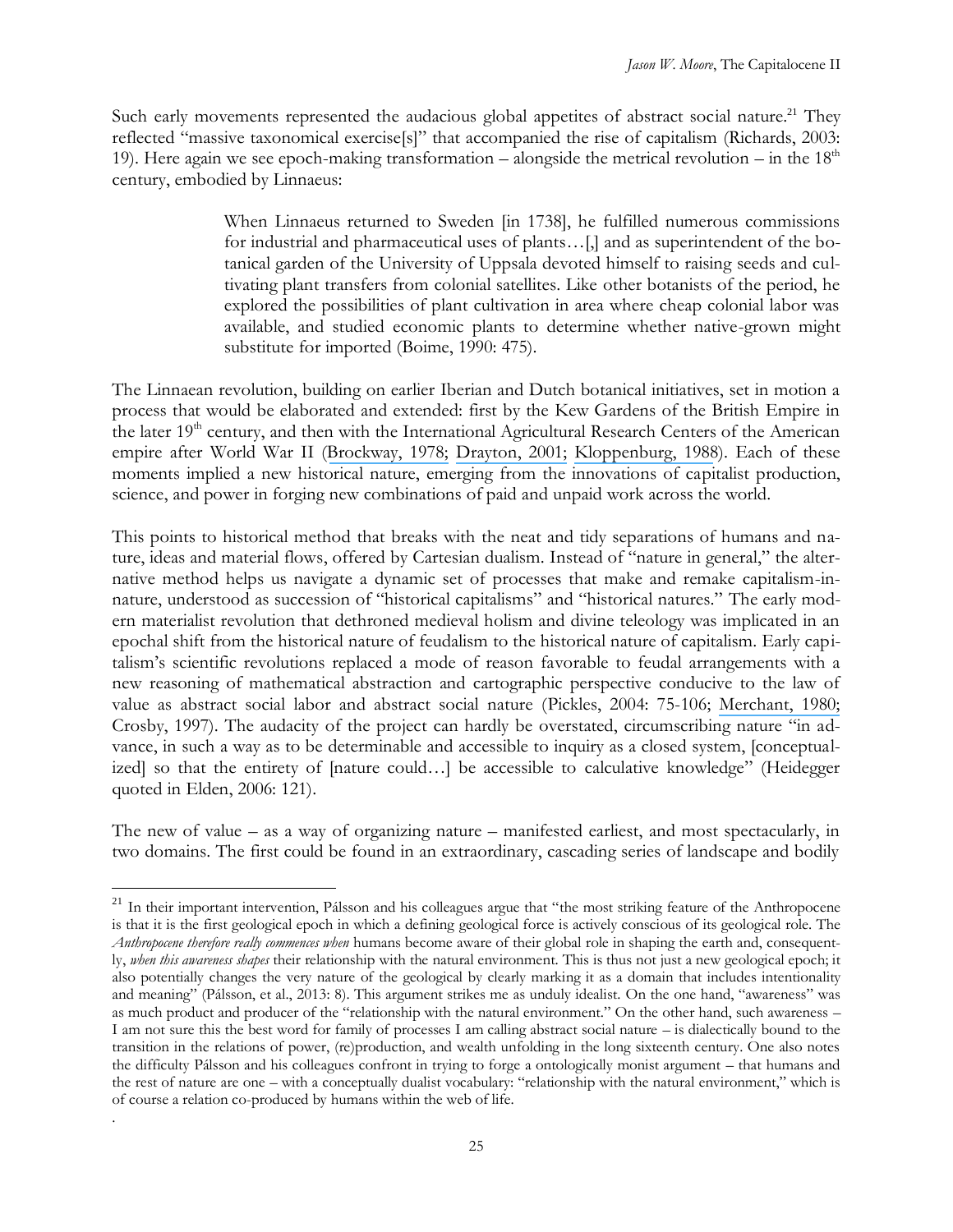transformations across the Atlantic world and beyond. The second, in an emergent set of perspectives that allowed European states and capitals to see time as linear, space as flat and homogenous, and "nature" as external to human relations (Crosby, 1997; [Merchant,](https://www.researchgate.net/publication/264799590_The_Death_of_Nature_Women_Ecology_and_the_Scientific_Revolution?el=1_x_8&enrichId=rgreq-46f53ebb51901b2260ca349cb2451b6c-XXX&enrichSource=Y292ZXJQYWdlOzI2NDQ1NzI4MTtBUzoxMjY1NDMxNjY3MDk3NjBAMTQwNzE4MTY1MDM3NA==) 1980; [Cosgrove,](https://www.researchgate.net/publication/271814115_Prospect_Perspective_and_the_Evolution_of_the_Landscape_Idea?el=1_x_8&enrichId=rgreq-46f53ebb51901b2260ca349cb2451b6c-XXX&enrichSource=Y292ZXJQYWdlOzI2NDQ1NzI4MTtBUzoxMjY1NDMxNjY3MDk3NjBAMTQwNzE4MTY1MDM3NA==) 1985; [Mum](https://www.researchgate.net/publication/null?el=1_x_8&enrichId=rgreq-46f53ebb51901b2260ca349cb2451b6c-XXX&enrichSource=Y292ZXJQYWdlOzI2NDQ1NzI4MTtBUzoxMjY1NDMxNjY3MDk3NjBAMTQwNzE4MTY1MDM3NA==)[ford, 1934](https://www.researchgate.net/publication/null?el=1_x_8&enrichId=rgreq-46f53ebb51901b2260ca349cb2451b6c-XXX&enrichSource=Y292ZXJQYWdlOzI2NDQ1NzI4MTtBUzoxMjY1NDMxNjY3MDk3NjBAMTQwNzE4MTY1MDM3NA==)). The conceit of capital, from its very origins, was to re-present the world through the "God trick" (Haraway, 1988: 581): to treat the specifically capitalist ordering of the world as "natural," claiming to mirror the world it was in fact seeking to re-construct (Warf, 2008: 40-77).

These remarkable innovations in ways of seeing and knowing were, in the first instance, premised on a new quantitativism whose motto was: reduce reality to what can be counted, and then "count the quanta" (Crosby, 1997: 228). Such quantitative reductionism was paired closely with a transforming space into something that could viewed from outside. Here the emergence of perspective in Renaissance painting  $-$  linked tightly with the renaissance of Euclidean geometry in northern Italy<sup>22</sup>  $-$  was important far beyond the aesthetic realm ([Cosgrove](https://www.researchgate.net/publication/271814115_Prospect_Perspective_and_the_Evolution_of_the_Landscape_Idea?el=1_x_8&enrichId=rgreq-46f53ebb51901b2260ca349cb2451b6c-XXX&enrichSource=Y292ZXJQYWdlOzI2NDQ1NzI4MTtBUzoxMjY1NDMxNjY3MDk3NjBAMTQwNzE4MTY1MDM3NA==), 1985). Renaissance perspective "turned the symbolic relation of objects into a visual relation: the visual in turn became a quantitative relation. In the new picture of the world, size meant not human or divine importance, but distance" (Mumford, 1934: 20). In this quantitative reductionism, "space was robbed of its substantive meaningfulness to become an ordered, uniform system of abstract linear coordinates" (Jay, 1993: 52). This was crucial to a new mapping of the world, without which a modern world-market, modern state-formation, and modern property-making, was impossible. The early modern transition in

> mapping practices… can be seen in terms of a series of concrete concerns about property and identity emerging from political economic [and world-ecological] transformations of the period. First, there was a need for maps to envision and consolidate new communities, increasingly imagined as territorially bounded states and discrete unities of people (articulated in terms of a common history, ethnicity or language and culture). Second, there was a need for plots and plans for estate planning as private property claims on land and capitalist practices of land alienation and sale increasingly became the norm (Pickles, 2004: 99).

Here we see abstract social nature in its earliest formation. Especially in relation to bourgeois property – as in  $17<sup>th</sup>$  century England – it is impossible to overstate this new of seeing and mapping, where the new survey practices help to "reformat property" by reimagining such spaces as "geometric" and "calculable" (Blomley, forthcoming; also P. [Harvey, 1993](https://www.researchgate.net/publication/274793211_Maps_in_Tudor_England?el=1_x_8&enrichId=rgreq-46f53ebb51901b2260ca349cb2451b6c-XXX&enrichSource=Y292ZXJQYWdlOzI2NDQ1NzI4MTtBUzoxMjY1NDMxNjY3MDk3NjBAMTQwNzE4MTY1MDM3NA==)). Landownership was, increasingly and especially (but not only) in England, was reduced to "facts and figures, a conception which inevitably undermines the matrix of duties and responsibilities which had previously been seen to define the manorial community" (McRae, 1993: 341). Not for nothing, the modern map "was effectively an invention of the sixteenth century" (P. Harvey, 1993: 8; also Brotton, 1997). Far from derivative of political economy and empire – but unthinkable except in relation to capital and power – these new ways of seeing were in fact co-constitutive of the historical natures that simultaneously limited and enabled successive bursts of commodification and appropriation inside and outside Europe (Moore, 2007). Mapping space was constitutive of global conquest, not merely representative of it. Both global commodification and the global appropriation of unpaid work turned on *representing* the "practical activities" of astronomical observation in a manner that was abstract and yet useful for capital and empires (Cosgrove, 2008: 21). The great breakthrough of Mercator, who was as much capitalist as cartographer, was to construct

<sup>&</sup>lt;sup>22</sup> "The critical advance came from the re-evaluation of Euclid and the elevation of geometry to the keystone of human knowledge, specifically its application to three-dimensional space representation through single-point perspective theory and technique" (Cosgrove, 1985: 47).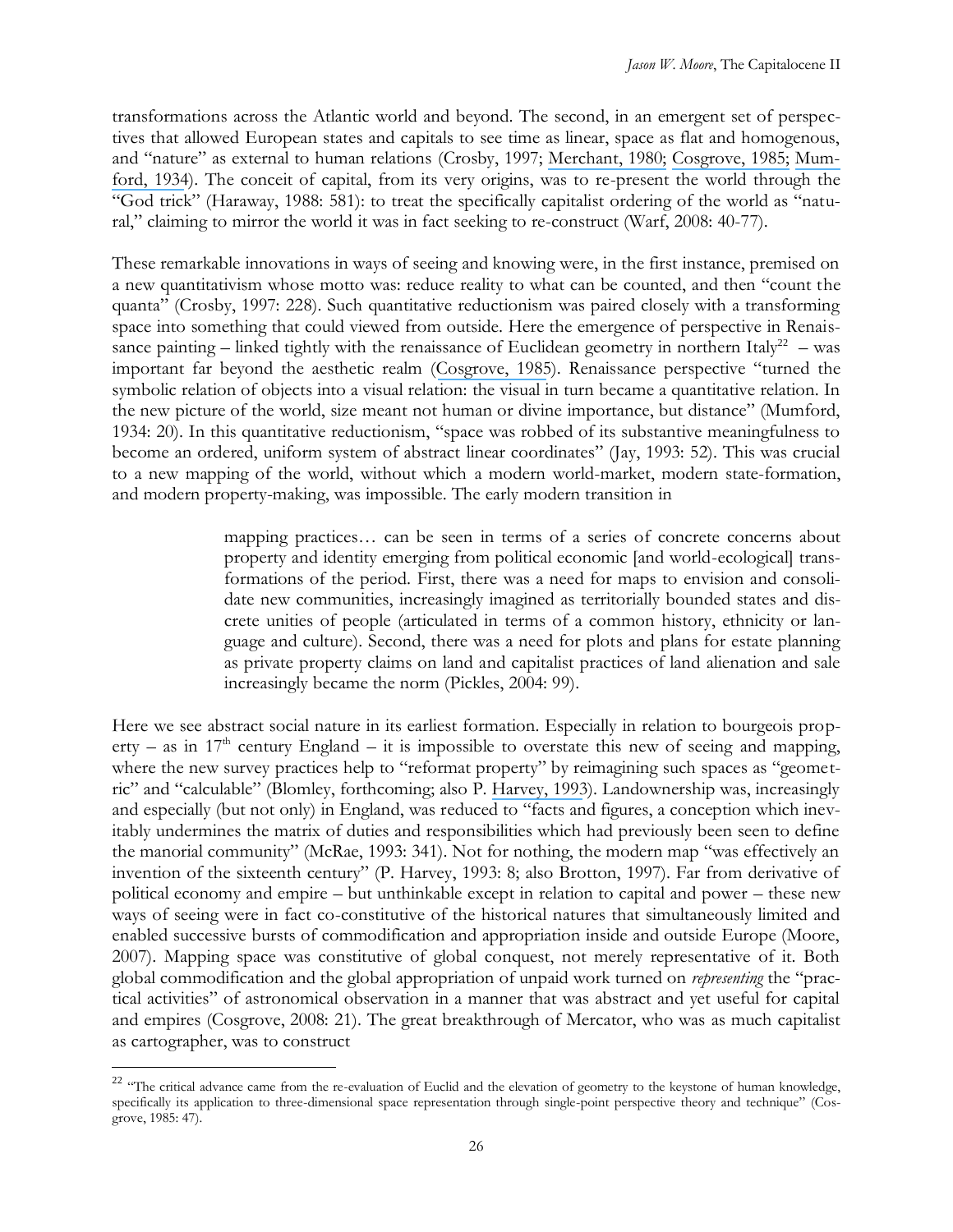a plane representation which depicted the meridians as parallel to each other rather than, as is the case with the true representation of the globe, converging on the north and south poles. If this could be achieved, then it would be possible to chart across its surface a line of constant bearing that was straight, rather than a spiral as would be the case when trying to trace it on a globe. The importance of Mercator's innovation in terms of accurate navigational practice and commercial profit was quite clear. Instead of taking awkward and imprecise bearings on board ship across the surface of a globe or a portolan chart, his new projection allowed for a line of bearing to be drawn accurately across the surface of a plane map, explicitly foregrounding… its usefulness to the art of navigation… With pilots and navigators in mind, Mercator went on to outline the mathematical procedure which allowed him to employ an accurate grid of straight lines across his map, whilst also retaining the relative geographical accuracy of the topography of the globe (Brotton, 1997: 166)

Nor was this early modern revolution – marking the origins of abstract social nature – confined to space and extra-human nature. We can also see abstract social nature at work in slave trade. Much as a meatpacker today demands a "standard hog" from suppliers ([Ufkes, 1995](https://www.researchgate.net/publication/238395686_Lean_and_mean_US_meat-packing_in_an_era_of_agro-industrial_restructuring?el=1_x_8&enrichId=rgreq-46f53ebb51901b2260ca349cb2451b6c-XXX&enrichSource=Y292ZXJQYWdlOzI2NDQ1NzI4MTtBUzoxMjY1NDMxNjY3MDk3NjBAMTQwNzE4MTY1MDM3NA==)), so the slave market of the seventeenth century Caribbean was measured in terms of the standard slave: male, 30-35 years old, between five and six foot tall. This standard slave was a *pieza de India* ("piece of the Indies"). Individuals who did not measure up were reduced to some fraction, reduced to "pieces of Indies" (Williams, 1970: 139). It was a small step to move from considering extra-human natures, local property, or global space, in terms of equivalents and interchangeability, to considering human beings in the same fashion. While the *pieza de India* is often considered as merely a measurement for taxation (King, 1942) – important in its own right – it was in fact widely used in the 17<sup>th</sup> century as a unit of measuring labor-power, from Angola to the Caribbean (Emmer, 1972: 736; Ferreira, 2012: 27). The *pieza de India*

> was a measure of potential labor [labor-power], *not of individuals*. For a slave to qualify as a *pieza*, he had to be a young adult male meeting certain specifications as to size, physical condition, and health. The very young, the old, and females were defined for commercial purposes *as fractional parts of a* pieza de India. *The measure was convenient for Spanish imperial economic planning, where the need was a given amount of labor power, not a given number of individuals* (1972: 22, emphases added).

These early modern developments reveal something much different from the facile representations of early capitalism as mercantile or "pre-industrial" – euphemisms for saying early capitalism was not *real* capitalism (e.g. Fox-[Genovese and Genovese, 1983;](https://www.researchgate.net/publication/269953051_Fruits_of_Merchant_Capital_Slavery_and_Bourgeois_Property_Relations_in_the_Rise_and_Expansion_of_Capitalism?el=1_x_8&enrichId=rgreq-46f53ebb51901b2260ca349cb2451b6c-XXX&enrichSource=Y292ZXJQYWdlOzI2NDQ1NzI4MTtBUzoxMjY1NDMxNjY3MDk3NjBAMTQwNzE4MTY1MDM3NA==) [Wolf, 1982](https://www.researchgate.net/publication/282004166_Europe_and_the_People_Without_History?el=1_x_8&enrichId=rgreq-46f53ebb51901b2260ca349cb2451b6c-XXX&enrichSource=Y292ZXJQYWdlOzI2NDQ1NzI4MTtBUzoxMjY1NDMxNjY3MDk3NjBAMTQwNzE4MTY1MDM3NA==)). The shift from land productivity to labor productivity revealed a new law of value. But this new law was more than a valuation premised on abstract social labor. It implied a second dialectical moment, one of abstract social nature. For humans are unevenly exploited by, and appropriated for, capital. The valuation of labor power inside commodity production implied and necessitated the *de*valuation of labor power outside commodity production. This dialectic of value/not-value has given rise to multiple misrecognitions in marxist political economy because labor power is exploited (e.g. in wage-work) and appropriated (e.g. in unpaid household labor).<sup>23</sup> Thus humans, alone amongst species, have found themselves unevenly exploited *and* appropriated by capital. All manner of racialized and gendered mediations –

<sup>&</sup>lt;sup>23</sup> This was most conspicuous in the groundbreaking "domestic labour" debate, well-surveyed by Vogel (1983).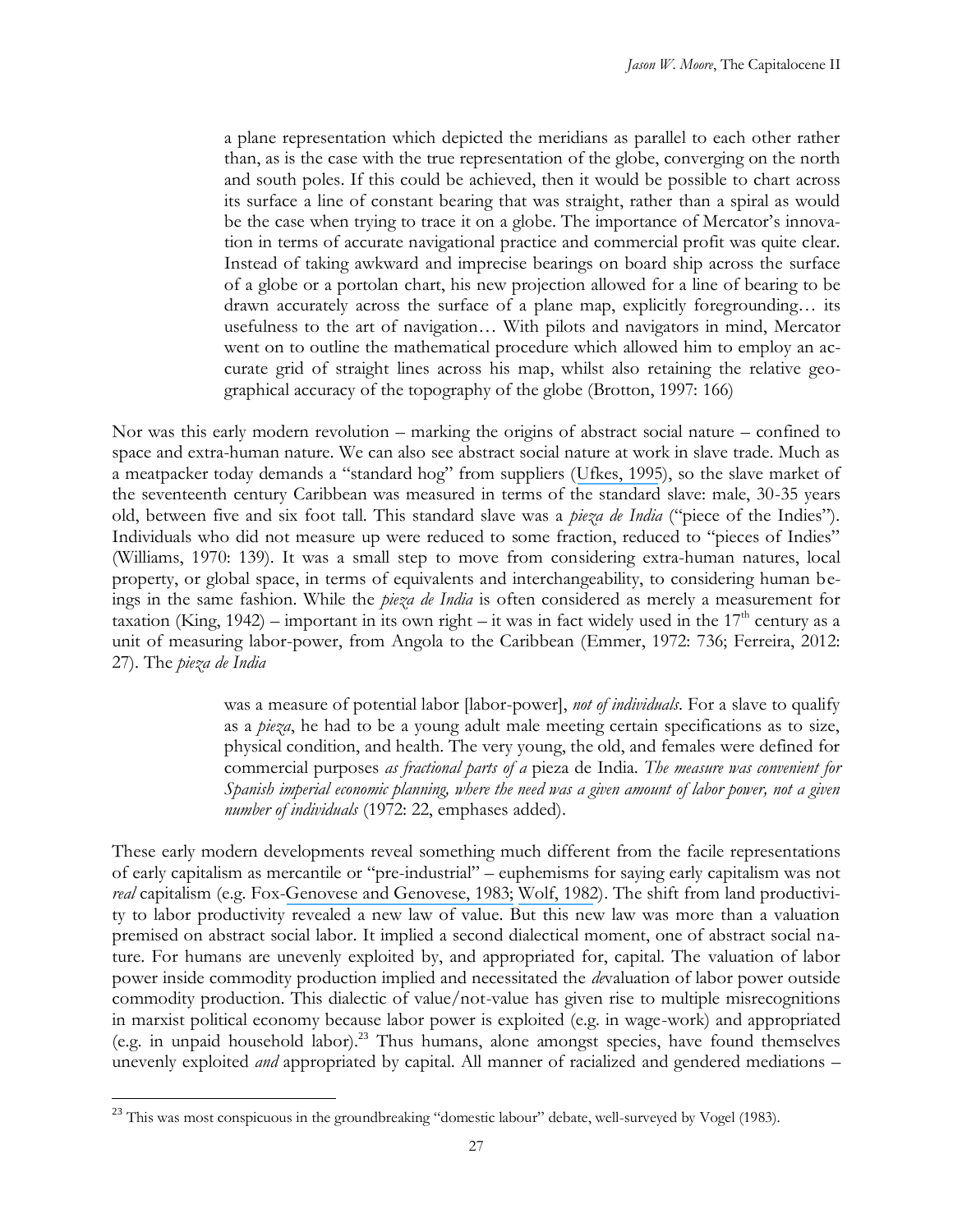suggestive of Shapiro's cultural fixes – have served to normalize the appropriation of human nature's free gifts over the past five centuries. It turns out that capitalism itself practiced a form of what sociologists call "human exemptionalism" (Catton and Dunlap, 1979) – one internalized even by many radical political economists – that restricted our attention to labor-power within the circuit of capital. This is a pillar of any analysis of capital accumulation. But taken too far, the framing of capitalist development in these terms alone produces an unduly narrow basis for understanding the combined and uneven geographies of accumulation. Every act of exploitation implies an even greater act of appropriation.

What we see, from the earliest moments of the capitalist world-ecology, is a law of value emerging through a double dialectic. The first is premised on exploitation: abstract social labor/capital and wage-labor. The second, premised on appropriation: abstract social nature/capital and unpaid work).<sup>24</sup> This allowed for the historical combination of accumulation strategies – accumulation by capitalization and accumulation by appropriation. Through capitalization, labor productivity is advanced through the rising value composition of production; through appropriation, labor productivity is advanced by seizing upon cheap human and extra-human natures, and thereby reducing the value composition of production.

Crucially, the zone of appropriation is *always, necessarily* much more expansive – geographically and demographically – than the zone of exploitation. I say *necessarily* in a specific sense. Given capital's productive dynamism, the capacity to transform raw materials into saleable commodities grows faster than the capacity to produce those raw materials (Marx, 1967, III: 119-121). This is Marx's oftforgotten, but today absolutely salient, "general law" of underproduction (also Moore, 2011a, 2011b; Bukharin, 1929: 89-95). The mirage of cornucopia – of endless free gifts produced through capital's limitless capacity to substitute human ingenuity for this or that biospheric product (see [Perelman,](https://www.researchgate.net/publication/249017910_Scarcity_and_Environmental_Disaster_Why_Hotelling) [2007](https://www.researchgate.net/publication/249017910_Scarcity_and_Environmental_Disaster_Why_Hotelling)) – was in part the creation of the founders of neoclassical economics, who confused the era's specific global conditions of railroad- and steamship-created resource abundance with an eternal condition of abundance.<sup>25</sup>

<sup>&</sup>lt;sup>24</sup> Every moment of a dialectic is premised on its own set of distinctive, but interpenetrating, relations.

<sup>&</sup>lt;sup>25</sup> Nadeau (2008) ably summarizes this absurdity of neoclassical economic theory: the "19th-century creators of the economic theory now used by mainstream economists (Stanley Jevons, Leon Walras, Maria Edgeworth and Vilfredo Pareto) are credited with transforming the study of economics into a rigorously mathematical scientific discipline… The progenitors of neoclassical economics, all of whom were trained as engineers, developed their theories by substituting economic variables derived from classical economics for physical variables in the equations of a soon-to-be outmoded mid–19th century theory in physics… The strategy used by the creators of neoclassical economics was as simple as it was absurd — the economists copied the physics equations and changed the names of the variables. In the resulting mathematical formalism, utility becomes synonymous with the amorphous field of energy described in the equations taken from the physics, and the sum of utility and expenditure, like the sum of potential and kinetic energy in the physical equations, is conserved… Because the physical system described in the equations of the theory in physics is closed, the economists were obliged to assume that the market system described in their theory is also closed. And because the sum of energy in the equations that describe the physical system is conserved, the economists were also obliged to assume that the sum of utility in a market system is also conserved… Because utility-energy in this mathematical formalism is conserved, the creators of neoclassical economic theory *concluded that production and consumption are physically neutral processes* that do not alter the sum of utility... This misalliance between economic thought and a 19th-century physical theory explains why the neoclassical economic paradigm is predicated on the following unscientific assumptions: [1] Market systems exist in a domain of reality separate and distinct from other domains[; 2] Capital circulates in these systems in a closed circular flow between production and consumption with no inlets or outlets…[; 3]Market forces will resolve environmental problems via price mechanisms…[; 4] The resources of nature are largely inexhaustible, and those that are not can be replaced by other resources or by technologies that minimize the use of the exhaustible resources...[; 5] The environmental costs of economic activities can only be determined by pricing mechanisms that operate within closed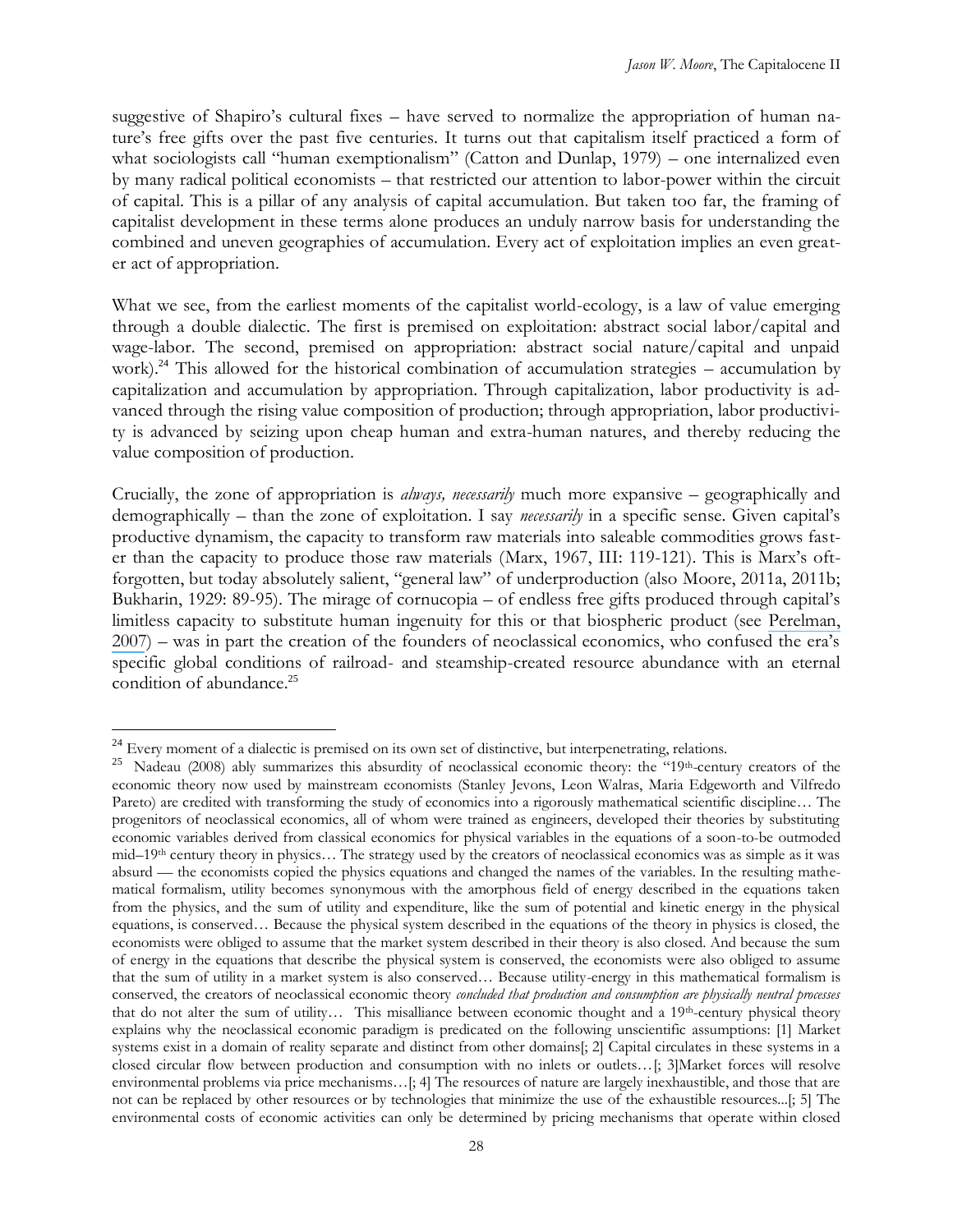My argument proceeds from a certain destabilization of value as an "economic" category. What I am suggesting is twofold. On the one hand, the systemic formation of value relations occurred through a cascading series of small and large shifts in the Atlantic world after 1450. These shifts transcended the convenient boundaries of economy, culture, politics, and so forth; they favored a view of reality and a practice of material transformation that encouraged a mathematized and mechanical worldpraxis. On the other hand, the emergence of a capitalist world-praxis depended upon the explosive growth of commodity production and exchange after 1450, an expansion which was, nevertheless, quantitatively modest in the overall weight of the Atlantic world-ecology for some time, and insufficient *on its own* to effect the rise of capitalism. The genius of early modern commodification – in contrast to medieval Europe – was its articulation with the appropriation of cheap natures, such that the scale and speed of landscape transformations outpaced the quantitative growth of commodification as such. For it was on early capitalism's frontiers that the greatest combinations of mechanization and appropriation occurred. Was it so different later, with the arrival of the steam engine and coal's "vertical" frontier? What we are looking at, after 1450, is a process of transition through which new rules of reproduction emerge, and new stakes of the game are established that create new synergies and logics of power and production. That is the magic of great historical transitions. These new rules and stakes of the game turned on commodification, whose radical expansions after 1450 turned on the symbolic and material abstractions of concrete labors into money-capital. This was necessary for the transition from the appropriation of surplus-product to the accumulation of surplus-value.

*Necessary*, but not sufficient. That this transition involved more than abstract social labor has long been recognized. There is a considerable literature – much of it written over the past decade – on primitive accumulation and the role of state power to secure the necessary conditions of the accumulation of capital (valorized abstract social labor) (e.g. [Perelman, 2000;](https://www.researchgate.net/publication/265099518_The_Invention_of_Capitalism?el=1_x_8&enrichId=rgreq-46f53ebb51901b2260ca349cb2451b6c-XXX&enrichSource=Y292ZXJQYWdlOzI2NDQ1NzI4MTtBUzoxMjY1NDMxNjY3MDk3NjBAMTQwNzE4MTY1MDM3NA==) Harvey, 2003; Angelis, 2007). But no combination of state violence and capitalist innovation in commodity production could produce the knowledges necessary to map, navigate, survey, and calculate the world. By calling this family of processes abstract social nature, we should not exaggerate. The Iberian pioneers excelled at cartography, natural history, and navigation in ways clearly different from the mathematizing and mechanizing procedures of seventeenth century science in northern Europe (Cañizares-Esguerra, 2006). We should be under no illusions that this initial phase of producing new knowledges resembles the ideo-typical models of subsequent eras. But we might also take care not to *under*state the efficacy of Iberian empire-building overseas, made possible through the new technics of "long-distance control" ([Law, 1986](https://www.researchgate.net/publication/251831833_On_the_Methods_of_Long_Distance_Control_Vessels_Navigation_and_the_Portuguese_Route_to_India?el=1_x_8&enrichId=rgreq-46f53ebb51901b2260ca349cb2451b6c-XXX&enrichSource=Y292ZXJQYWdlOzI2NDQ1NzI4MTtBUzoxMjY1NDMxNjY3MDk3NjBAMTQwNzE4MTY1MDM3NA==)). These technics made possible durable seaborne empires heretofore unknown in world history. None of which suggests the autonomy of the intellectual sphere – whatever that might mean – but rather its constitutive role in forming a weak, *but vast*, law of value that took the globe as its theater. $26$ 

And for the value-added of calling these processes abstract social nature? Three reasons stand out. In the first instance, any conception of value as economically-reductionist seriously undermines our capacity to explain the rise of capitalism as a unity of power, production, and wealth in the web of life. Second, historically speaking, it is difficult to sustain, on any consistent empirical basis, the *a priori* assertion of economic processes propelling the transition to capitalism. It seems to me that this is the inverse of Weberian approaches that insist on various incarnations of the capitalist spirit and its fondness for rationalization. Instead, I think what we are seeing in the long sixteenth century is a

market systems... [; 6] There are no biological or physical limits to the growth and expansion of market systems" (emphasis added; see also [Mirowski, 1989;](https://www.researchgate.net/publication/235361188_More_Heat_Than_Light_Economics_As_Social_Physics_Physics_As_Nature) Nadeau, 2003).

 $26$  To borrow a phrase from Marx.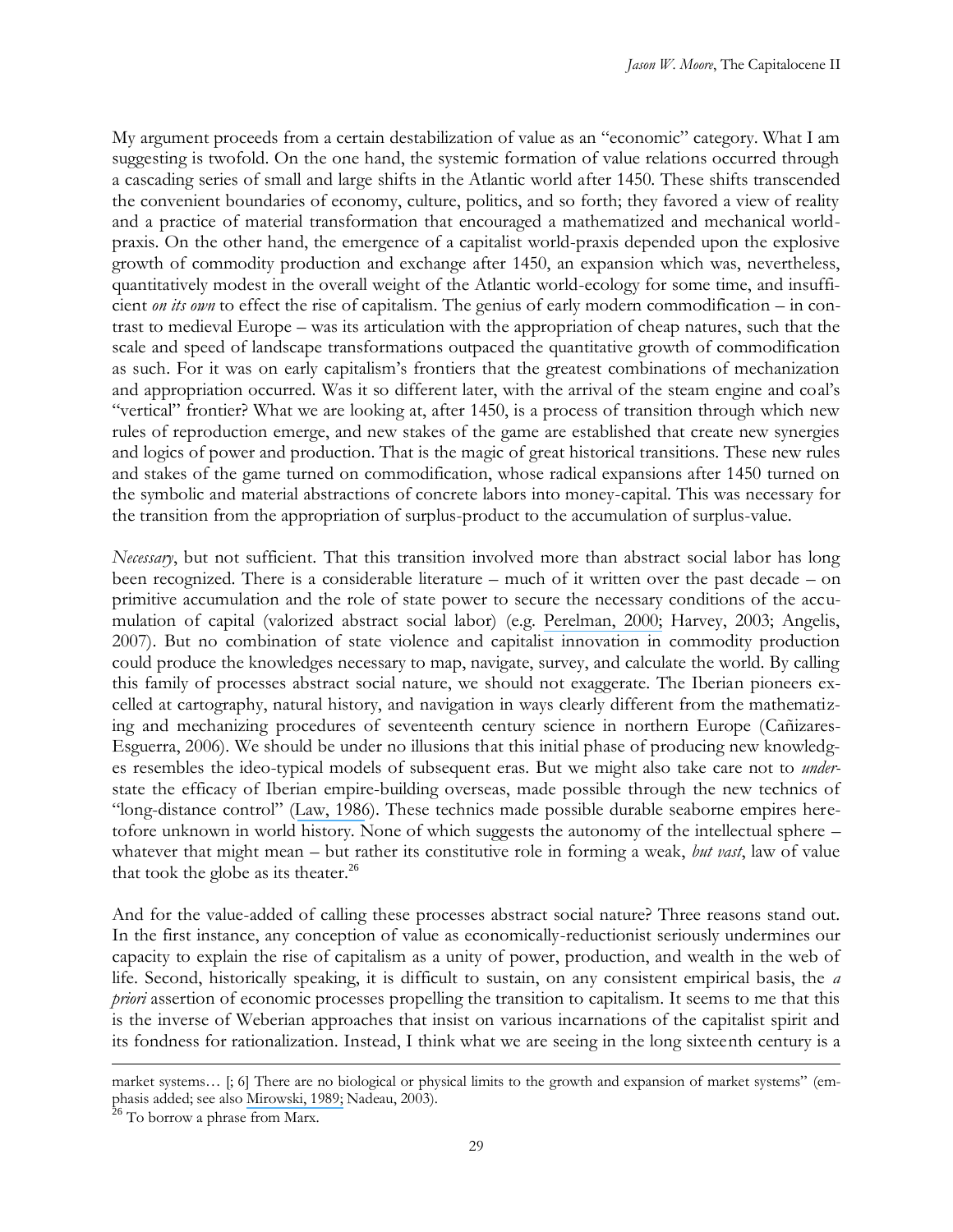family of processes – quasi-dependent on, and quasi-independent from, each other – that enabled a revolutionary configuration of commodification and appropriation. It is difficult for me to see the new "measures of reality" – in accounting, timekeeping, mapping space, and externalizing nature – as any more definitive in the process of transition than the new mechanizations implied in the key commodity sectors of early capitalism. Rather, the cascading processes that facilitated – but did not ensure – the triumph of capitalism emerged sometimes from commodification, sometimes from the imperial- and state-machineries, sometimes from new modes of knowledge production (abstract social nature). As so we are back to the world-historical trinity of the rise of capitalism: abstract social labor, primitive accumulation, abstract social nature. Of course, each was implied in the others, but the world-historical weight of each varied as this new world-praxis formed in the long sixteenth century.

Finally, with abstract social nature we find a way out of the state-centric rendering of this process, brilliantly crystallized in Scott's (1998) arguments on "state simplifications" and Foucault's wideranging discussions on governmentality and biopower (e.g., 2003, 2007). If the production of abstract social natures has often been bound closely to imperial and state power, such political structures have hardly been independent of the vortex of world accumulation. The state- and market-led simplifications charted, in distinct but complementary ways by Scott (1998) and Worster (1990), reveal a process of remaking life-activity – entraining a range of processes aimed at simplifying, standardizing, and geometrically encoding and mapping human and extra-human natures in the interests of facilitating capital accumulation. "Nature, colonies, and women," in this perspective, are not merely plundered but *actively created* through symbolic praxis, political power, and capital accumulation. It is this process of active creation that is signaled by the nexus: historical nature/abstract social nature/abstract social labor. In this sense, the law of value establishes an interpretive basis for what we have seen in modern world history – worlds of landscapes, cultures, markets, states, production systems (and so much more than these) that resemble and reproduce (even as they contest or condition) the radical simplifications immanent in the value relation and commodity form.

What the law of value allows us to explain is precisely what has been hidden in plain sight: the epoch-making transition in humanity's environment-making relations and patterns that began in the sixteenth century and have reached a limit today. The limits to capital are real enough, and it includes the "great forces of nature" but is not reducible to these. A world-ecological reading of valuerelations illuminates these limits as relationally constituted through capitalism, itself producer/product in the web of life. The law of value, in this approach, becomes a methodological premise that permits the excavation of capitalism's foundational logic. This logic encodes labor productivity as the decisive metric of wealth – inverting the longstanding primacy of land productivity in premodern civilizations – and mobilizes the rest of nature in the service of labor productivity. The argument here is that value relations, understood solely in terms of abstract social labor, cannot explain this long-run mobilization of human and extra-human work outside the circuit of capital. Nor do the state and science work as external factors, ontologically independent of capital accumulation. State, science, and capital form an organic whole, shaped by a double imperative: to simplify natures and to extend the domain of appropriation faster than the zone of exploitation. Marx's insight that soil fertility could "act like an increase of fixed capital" (1973: 748) was no throwaway comment; it is an observation that speaks to capitalism's voracious appetite for non-capitalized natures, without which the labor productivity revolutions of the capitalist era are unthinkable. For every Amsterdam there is a Vistula Basin. For every Manchester, a Mississippi Delta.

# FROM ANTHROPOCENE TO CAPITALOCENE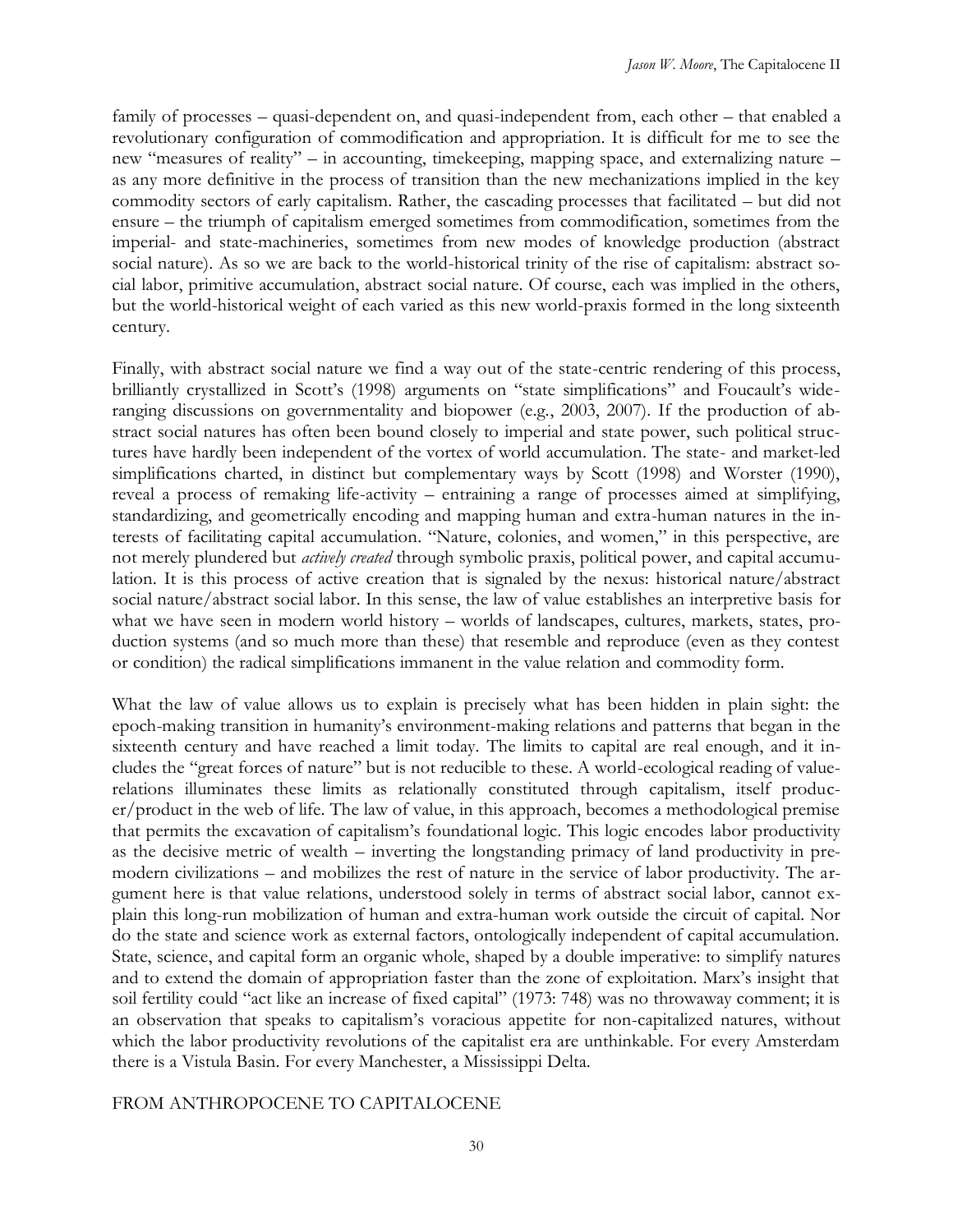The alternative presented here does not deny that the Industrial Revolution was *a* turning point. Far from it! It does, however, question the utility of a model that sees modernity beginning in England during the latter half of the eighteenth century. In sum, the so-called Industrial Revolution was a turning point in a historical process already in motion. It was *not* the termination of a premodern developmental pattern (*contra*, e.g., [Pomeranz, 2000;](https://www.researchgate.net/publication/228046546_The_Great_Divergence_China_Europe_and_the_Making_of_the_Modern_World_Economy?el=1_x_8&enrichId=rgreq-46f53ebb51901b2260ca349cb2451b6c-XXX&enrichSource=Y292ZXJQYWdlOzI2NDQ1NzI4MTtBUzoxMjY1NDMxNjY3MDk3NjBAMTQwNzE4MTY1MDM3NA==) [Wolf, 1982](https://www.researchgate.net/publication/282004166_Europe_and_the_People_Without_History?el=1_x_8&enrichId=rgreq-46f53ebb51901b2260ca349cb2451b6c-XXX&enrichSource=Y292ZXJQYWdlOzI2NDQ1NzI4MTtBUzoxMjY1NDMxNjY3MDk3NjBAMTQwNzE4MTY1MDM3NA==)).

How do we know this? For one, there was no fundamental rupture in the relations of environmentmaking between early capitalism and so-called industrial capitalism. These relations were governed by a specifically modern law of value that gave primacy to labor productivity in the commodity sector. This new value relation found its clearest expression in the great commodity frontiers of early capitalism – in sugar, silver, copper, iron, forest products, fishing, and even cereal agriculture ([Moore, 2000](https://www.researchgate.net/publication/236661518_Sugar_and_the_Expansion_of_the_Early_Modern_World-Economy_Commodity_Frontiers_Ecological_Transformation_and_Industrialization?el=1_x_8&enrichId=rgreq-46f53ebb51901b2260ca349cb2451b6c-XXX&enrichSource=Y292ZXJQYWdlOzI2NDQ1NzI4MTtBUzoxMjY1NDMxNjY3MDk3NjBAMTQwNzE4MTY1MDM3NA==), 2007, [2010a](https://www.researchgate.net/publication/228984853_), [2010b](https://www.researchgate.net/publication/227679852_Amsterdam_Is_Standing_on_Norway_Part_II_The_Global_North_Atlantic_in_the_Ecological_Revolution_of_the_Long_Seventeenth_Century?el=1_x_8&enrichId=rgreq-46f53ebb51901b2260ca349cb2451b6c-XXX&enrichSource=Y292ZXJQYWdlOzI2NDQ1NzI4MTtBUzoxMjY1NDMxNjY3MDk3NjBAMTQwNzE4MTY1MDM3NA==)). In the new frontier zones, cutting-edge technology combined with the free of appropriation of non- or minimally-commodified natures: by 1600, we find sugar mills in the canefields of Brazil, sawmills in thickly-forested Norway, and a huge hydraulic-silvermercury production complex in the Andes. In these regions we see on display capitalism's marriage of accumulation by capitalization (lots of machines) and accumulation by appropriation (lots of "free gifts"): the marriage of productivity and plunder that has formed the historical condition for every great wave of accumulation.

From the perspective of exploitation and appropriation – the production of abstract social labor and abstract social nature – we can better identify the continuities of capitalist history. The Industrial Revolution marked not a rupture with, but *an amplification of*, early capitalism's frontier logic, premised on value's weird configuration of exploitation and appropriation. It was a major amplification, to be sure. But the historical geography of the commodity frontier – appropriating cheap natures in the service of advancing labor productivity – had governed the accumulation process in early capitalism, and would continue to govern world accumulation after the Industrial Revolution. Before Industrial Revolution, appropriate nature and advance labor productivity. After Industrial Revolution, appropriate nature and advance labor productivity.

Can we deny the epochal significant of fossil fuels, starting with coal? Of course not. Who would want to?

But if our concern is the modern fossil fuel boom, then its origins can be found in the sixteenth, not the eighteenth, century (see also Fischer-Kowalski, et al., *forthcoming*).<sup>27</sup> English coal production rose from 50,000 tons (1530), to 210,000 tons (1560) to 1.5 million tons by 1630, at which point nearly "all of England's major coalfields had… been opened" (quotation from Weissenbacher, 2009: 198; Nef, 1932: 19-20, 36, 208). Production continued to surge forward, doubling to 2.9 million tons by the 1680s (Nef, *op. cit*.). Output increased another 300 percent by 1780 (J. Davis, 2006: 122). European coal output, including England and Scotland, stood at four million tons per annum by 1700 (Malanima, 2006: 119).

That a new phase of capitalism was taking shape around cheap coal around the year 1800 is not in question. But we ought to be careful about exaggerating its importance. France produced maybe 10

<sup>&</sup>lt;sup>27</sup> The issue is easily dismissed by Anthropocene analysts, who recognize widespread coal use in medieval China and early modern England, but reject a change in periodization according to their consequentialist logic: "The Chinese and English combustion of coal had no appreciable impact on the atmospheric concentration of CO2." (Steffen, et al., 2011a: 846).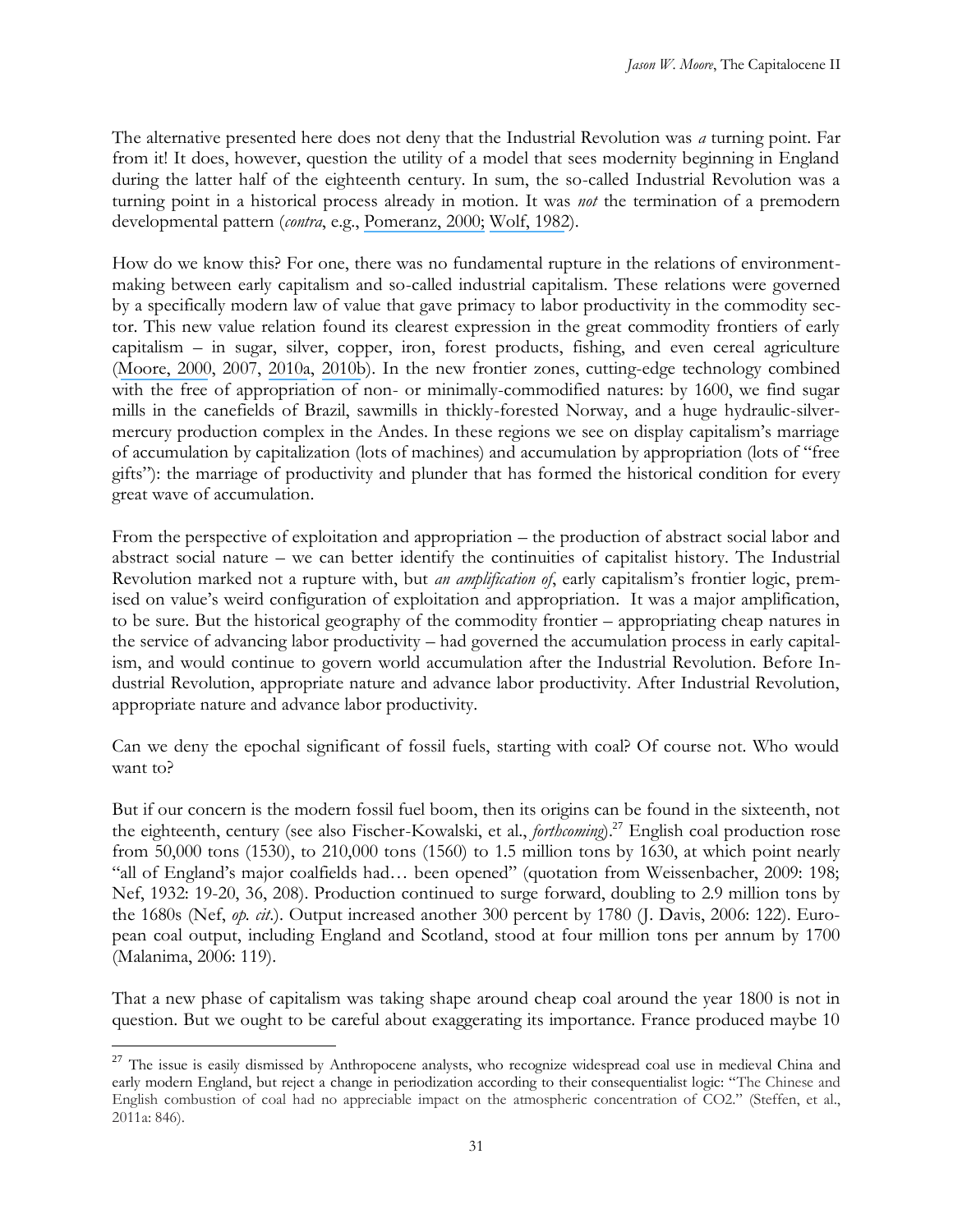percent as much coal as England, but realized the same economic growth in the first three-quarters of the eighteenth century (Davis, 1973: 301; also O'Brien and Keyder, 1978). The United States industrialized with some coal, but water and charcoal remained dominant until 1870 (Hobhouse, 2005: 3-66).

What "work" did all this coal perform for an emergent industrial capitalist order? Yes, rising labor productivity at the point of production – in English textiles, as our textbooks teach us – was crucial ([Clark, 2009](https://www.researchgate.net/publication/249815756_Ecological_Imperialism_and_the_Global_Metabolic_RiftUnequal_Exchange_and_the_GuanoNitrates_Trade?el=1_x_8&enrichId=rgreq-46f53ebb51901b2260ca349cb2451b6c-XXX&enrichSource=Y292ZXJQYWdlOzI2NDQ1NzI4MTtBUzoxMjY1NDMxNjY3MDk3NjBAMTQwNzE4MTY1MDM3NA==)). But this is only part of the story. Accumulation by capitalization, as in the Manchester textile mills, was accompanied by a truly earth-shaking revolution in accumulation by appropriation. This latter reached a definitive turning point after 1830. For the commodity frontier strategy that enabled the rise of capitalism in the long sixteenth century was, by the middle of the nineteenth century, propelled to new heights by the coal/steam power nexus. This nexus came into its own – for capitalism as a whole – with the first major wave of railroad and steamship expansion in 1831-61, by which date 107,000 kilometers of railroad track had been laid and 803,000 tons of steamship were afloat (Hobsbawm, 1975: 310).

For the first time in human history, civilization on a planetary-scale was possible through the production of a globe-encircling railroad and steamship network. Thus were new conditions laid for two tightly connected developments: 1) the *global* hegemony of value relations, previously contained within the Atlantic world; and 2) the significant reduction in the value composition of systemwide commodity production, aided by the massive enlargement of the arena for accumulation by appropriation. These conditions, in concert with the productivity-advancing innovations of large-scale industry, did indeed set the stage for a new era of capital accumulation: one characterized by chronic overproduction crises rather than underproduction crises. Too easily we forget that the primary contradiction of early capitalism was not too few customers, but too few inputs. Not overproduction, but underproduction. One of the consequences of the Two Century Model for our thinking about capitalism has been the undertheorization of capitalism's tendency towards underproduction crises in Marx's sense of the term (1967, III: 119-121; but see Moore, 2011a, O'Connor, 1998). But this is one-sided, as Marx would say. Here the Two Century Model occludes one of the defining features of our times: the shift from the primacy of overproduction to the primacy of underproduction, a return to conditions of early capitalism (Moore, 2007, 2011a). Only this time around, there are very few frontiers. The mass of capital is now greater than ever; the frontiers capable of delivering huge new streams of unpaid work, fewer than ever.

Unfortunately, both Anthropocene and critical approaches to global environmental change have hewed closely to an argument that discourages research into the relations – and rules of systemic reproduction – that have produced climate change, along with the crossing of manifold "planetary boundaries" (e.g. [Rockström, et al., 2009](https://www.researchgate.net/publication/259689568_Planetary_Boundaries?el=1_x_8&enrichId=rgreq-46f53ebb51901b2260ca349cb2451b6c-XXX&enrichSource=Y292ZXJQYWdlOzI2NDQ1NzI4MTtBUzoxMjY1NDMxNjY3MDk3NjBAMTQwNzE4MTY1MDM3NA==)). The foundational terms of the Anthropocene argument therefore obscures the very line of investigation necessary to illuminate the historical and relational specificity of overaccumulation crises, which have derived, historically, from *both* underproduction and underproduction crises.

We might be better served by *un*thinking received notions of "preindustrial society" – the implicit benchmark even of most radical critiques of "fossil capitalism" (e.g. Altvater, 2006; [Huber, 2008](https://www.researchgate.net/publication/248434116_Energizing_Historical_Materialism_Fossil_Fuels_Space_and_the_Capitalist_Mode_of_Production?el=1_x_8&enrichId=rgreq-46f53ebb51901b2260ca349cb2451b6c-XXX&enrichSource=Y292ZXJQYWdlOzI2NDQ1NzI4MTtBUzoxMjY1NDMxNjY3MDk3NjBAMTQwNzE4MTY1MDM3NA==)). In the first place, we may ask if the "preindustrial" world really conforms so nicely to neo-Malthusian assumptions? Energy and food production and constraints in early capitalism were nowhere as inelastic as neo-Malthusian theory would have it, and nowhere close to their techno-biological limits (de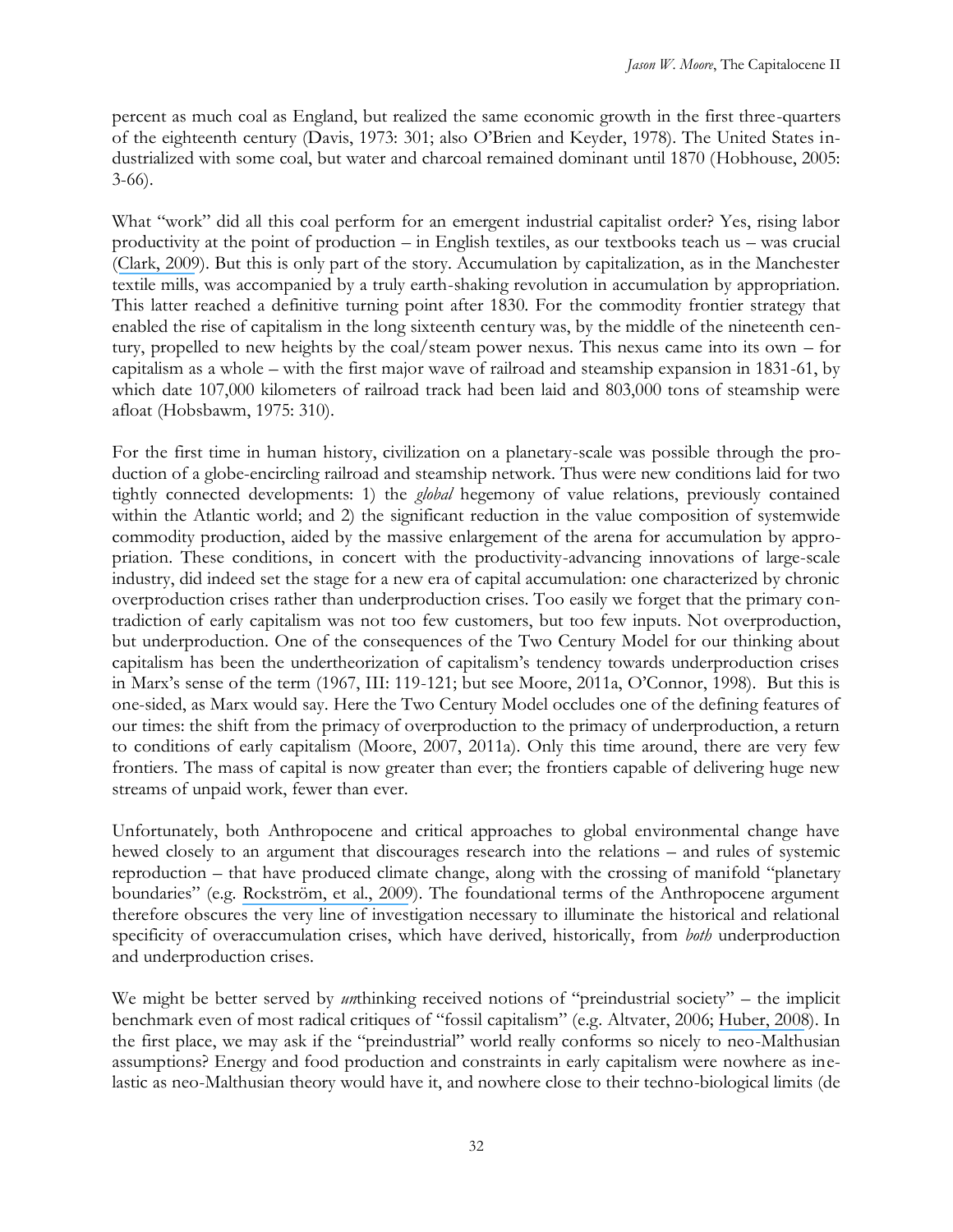Vries, 2001).<sup>28</sup> There *were* barriers, and these did emerge, in part, from real landscape transformations. Soil fertility *does* run down, forests *are* cleared. To limit the story to such consequences, however, is to create a mirage of history that is not only neo-Malthusian, but reflects the explanatory limits of neo-Cartesian vistas. For to admit environmental change into the analysis of capitalism as an arithmetic procedure – society plus nature – is to oscillate between social reductionism and environmental determinism. This is unavoidable in the Cartesian scheme. A dialectical method moves us from environment as object to environment-*making*, a process of creating and transcending historical limits co-produced by humans and the rest of nature. Did coal come to the rescue because of a scarcity of power, or because of the balance of class power? Steam did not decisively vanquish water power in English textiles until the 1830s, largely because coal facilitated the concentration of production in cities with relatively tractable labor-power (Malm, 2013). Did coal resolve England's agroecological crisis of the late eighteenth century? As English agriculture stagnated after 1760, grain was imported in growing volumes, at first from Ireland and then from North America, but steamships did not displace sails for most commodities – save cotton – until the 1850s, and then rapidly, after 1870 (Headrick, 1988: 18-48; [Sharp, 2008;](https://www.researchgate.net/publication/null?el=1_x_8&enrichId=rgreq-46f53ebb51901b2260ca349cb2451b6c-XXX&enrichSource=Y292ZXJQYWdlOzI2NDQ1NzI4MTtBUzoxMjY1NDMxNjY3MDk3NjBAMTQwNzE4MTY1MDM3NA==) [Jacks and Pendakur, 2010;](https://www.researchgate.net/publication/null?el=1_x_8&enrichId=rgreq-46f53ebb51901b2260ca349cb2451b6c-XXX&enrichSource=Y292ZXJQYWdlOzI2NDQ1NzI4MTtBUzoxMjY1NDMxNjY3MDk3NjBAMTQwNzE4MTY1MDM3NA==) [Harley, 1988](https://www.researchgate.net/publication/240143960_Ocean_Freight_Rates_and_Productivity_1740-1913?el=1_x_8&enrichId=rgreq-46f53ebb51901b2260ca349cb2451b6c-XXX&enrichSource=Y292ZXJQYWdlOzI2NDQ1NzI4MTtBUzoxMjY1NDMxNjY3MDk3NjBAMTQwNzE4MTY1MDM3NA==)). If the 1830s marked a decisive turning point in textiles, even as late as 1850, "preindustrial" innovations and practices often held sway in transport.

The extraordinary material transformations and scientific-cultural revolutions of early capitalism do not fit well with the neo-Malthusian vista on the "preindustrial." Are such transformations, material and symbolic, really mere footnotes to the "real" story that begins in 1800? And is the story of humanity as "geological agent"<sup>29</sup> best narrated through the specter of neo-Malthusian resource scarcity and overpopulation (e.g., Steffen, et al., 2011b)? Or best told through the alleged subjectivity of humanity as unified agent in an era of the unprecedented global polarization of rich and poor? Better, in my view, is to re-focus our attention on the relations of power and wealth that govern environment-making in the modern world-system.

To focus on the relations of power, (re)production, and nature in the modern world-system is necessarily to direct our attention to the turning point of the long sixteenth century – rarely acknowledged in accounts of capitalism's crisis today. This is no academic hair-splitting. Lacking a historicalrelational perspective on how modernity develops *through* the web of life, the Anthropocene argument is relatively powerless to explain the early modern origins of the relations that enabled the era of humanity as geological agent sometime after 1800. The relations of power, wealth, and nature that emerged after 1450 were the relations that made possible the long fossil boom of the past two centuries. The Anthropocene registers an important reality. But *which* reality? The bias of green materialism tells us that "coal transformed the world" (McNeill, 2008: 3). But is not the inverse formulation more plausible?: *New commodity-relations transformed coal*. (In the process, activating coal's epochmaking powers.) Yes, the fossil boom transformed the *conditions* of capitalist civilization. But did these new conditions imply a fundamental rupture with the value relations – and historicalgeographical patterns – of early modernity? This is the very line of questioning that has been ruled out by the dominant Anthropocene argument.

<sup>&</sup>lt;sup>28</sup> "Much of what [English farmers] learned about how best to maintain soil fertility while increasing yields was not actually applied in England, because it involved highly labor-intensive methods and English capitalist farmers… were intent on labor-cost minimization and profit maximization. The methods they adopted instead, which raised labor productivity, represented a fundamental break with much of the literature on best farming practices and actually interfered with preserving soil fertility" (Pomeranz, 2000: 216).

<sup>&</sup>lt;sup>29</sup> The term is Chakrabarty's (2009) and Vernadsky's (1997: 31).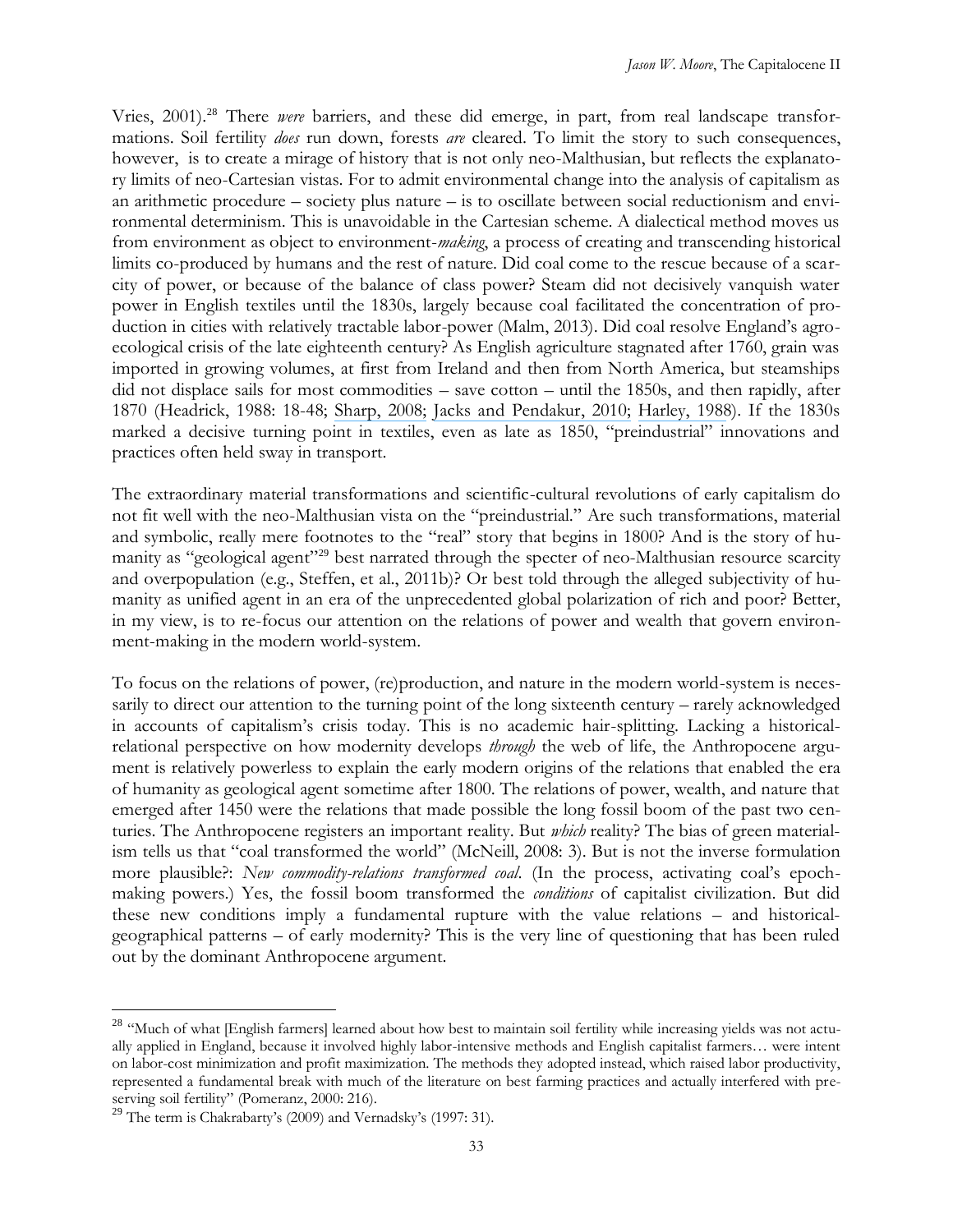When the Anthropocene argument begins with the *consequences* issuing from a stylized and uncritical version of the Industrial Revolution, it implicates a problem inherent in green materialism since the 1970s. Given human exemptionalism's hegemony across the historical social sciences, the main thrust of environmental history and social science was to make explicit the environmental dimension *of* social processes. As a result, when explanatory models in environmental history challenged the Cartesian dualism – seeking to move ecohistorical research beyond the environmental consequences of social relations, and towards the pivotal relations of production and reproduction (e.g., respectively, Worster, 1990; Merchant, 1989) – they seldom gained traction. More recently, green scholars have sought to remedy this consequentialist bias with calls for nature's agency. [Beinart and Hughes](https://www.researchgate.net/publication/null?el=1_x_8&enrichId=rgreq-46f53ebb51901b2260ca349cb2451b6c-XXX&enrichSource=Y292ZXJQYWdlOzI2NDQ1NzI4MTtBUzoxMjY1NDMxNjY3MDk3NjBAMTQwNzE4MTY1MDM3NA==)  [\(2007\)](https://www.researchgate.net/publication/null?el=1_x_8&enrichId=rgreq-46f53ebb51901b2260ca349cb2451b6c-XXX&enrichSource=Y292ZXJQYWdlOzI2NDQ1NzI4MTtBUzoxMjY1NDMxNjY3MDk3NjBAMTQwNzE4MTY1MDM3NA==), for example, talk about "environmental causation," with the Columbian exchange of flora and fauna as a prime example (e.g. [Crosby, 1986](https://www.researchgate.net/publication/269520237_Ecological_Imperialism?el=1_x_8&enrichId=rgreq-46f53ebb51901b2260ca349cb2451b6c-XXX&enrichSource=Y292ZXJQYWdlOzI2NDQ1NzI4MTtBUzoxMjY1NDMxNjY3MDk3NjBAMTQwNzE4MTY1MDM3NA==)); similarly, Campbell speaks of climate as "historical protagonist" in the late medieval crisis (2010). Such calls, as with the Anthropocene argument, have the virtue of saying – quite correctly – that nature matters. But they have reproduced the underlying problem of a dualistic conception: "nature" remains an ontologically independent realm of agency that acts upon "society." (And vice-versa.) The immediate consequence is to reproduce competing models of historical change characterized by a tug-of-war between social reductionism and environmental determinism. These dualistic arguments for nature's agency reinforce the very thoughtstructures they aim to critique; they get us scarcely closer than before to explanations of the *causes* of historical change premised on the dialectic of human and extra-human natures – always already bundled in specific forms.

#### TOWARDS SYNTHESIS: CAPITAL AS WORLD-ECOLOGICAL LIMIT

The consequentialist bias of green materialism has not given the Anthropocene argument much to work with. Common to the stylized version of the Industrial Revolution embraced by the Anthropocene argument is the reluctance to explain modernity as constituted *through* nature. Instead, modern world history is reduced to the outputs of industrialization and the its impacts upon nature. Left to its own devices, green materialism tends to succumb to a global empiricism of cobbled together meta-forces, endowing some descriptive categories – industrialization, urbanization, transport systems, and so forth (e.g. [Steffen, et al., 2011a](https://www.researchgate.net/publication/null?el=1_x_8&enrichId=rgreq-46f53ebb51901b2260ca349cb2451b6c-XXX&enrichSource=Y292ZXJQYWdlOzI2NDQ1NzI4MTtBUzoxMjY1NDMxNjY3MDk3NjBAMTQwNzE4MTY1MDM3NA==)) – with the power to "overwhelm the great forces of nature" ([Steffen, Crutzen, and McNeill, 2007](https://www.researchgate.net/publication/null?el=1_x_8&enrichId=rgreq-46f53ebb51901b2260ca349cb2451b6c-XXX&enrichSource=Y292ZXJQYWdlOzI2NDQ1NzI4MTtBUzoxMjY1NDMxNjY3MDk3NjBAMTQwNzE4MTY1MDM3NA==)). (As if industrialization was not itself, in Marx's nicelyturned phrase, a "specifically harnessed natural force.") But correlation is not causation. The accumulation of descriptive categories illuminating important trends in the modern world-system does not – *cannot* – "add up" to an explanation of humanity-in-nature since the sixteenth century.

If *adding up* doesn't suffice, what would? The Anthropocene argument belongs to the green materialism forged in an era when nature still did count for much. From its first stirrings in the 1970s, the dominant approach – of both radical and centrist green thought – was not dialectical but arithmetic. The society-plus-nature perspective has been very successful, and has generated an extraordinary wealth of empirical studies and theoretical explorations. And yet, the outpouring of empirical assessments by environmental change scholars has been slow to move from capitalism *and* nature towards capitalism-*in*-nature: capitalism as co-produced by and through humans with the rest of nature. Nowhere is this slow movement more apparent than on the terrain of global socio-ecological change, where the great crises of our times – finance, climate, energy, food, and much beyond – defy the conventional ordering of environmental and social crises.

It is on this same terrain that the emergent world-ecology synthesis offers a framework for theorizing that *enfolds* consequences into new constitutive terrain for new human/extra-human relations.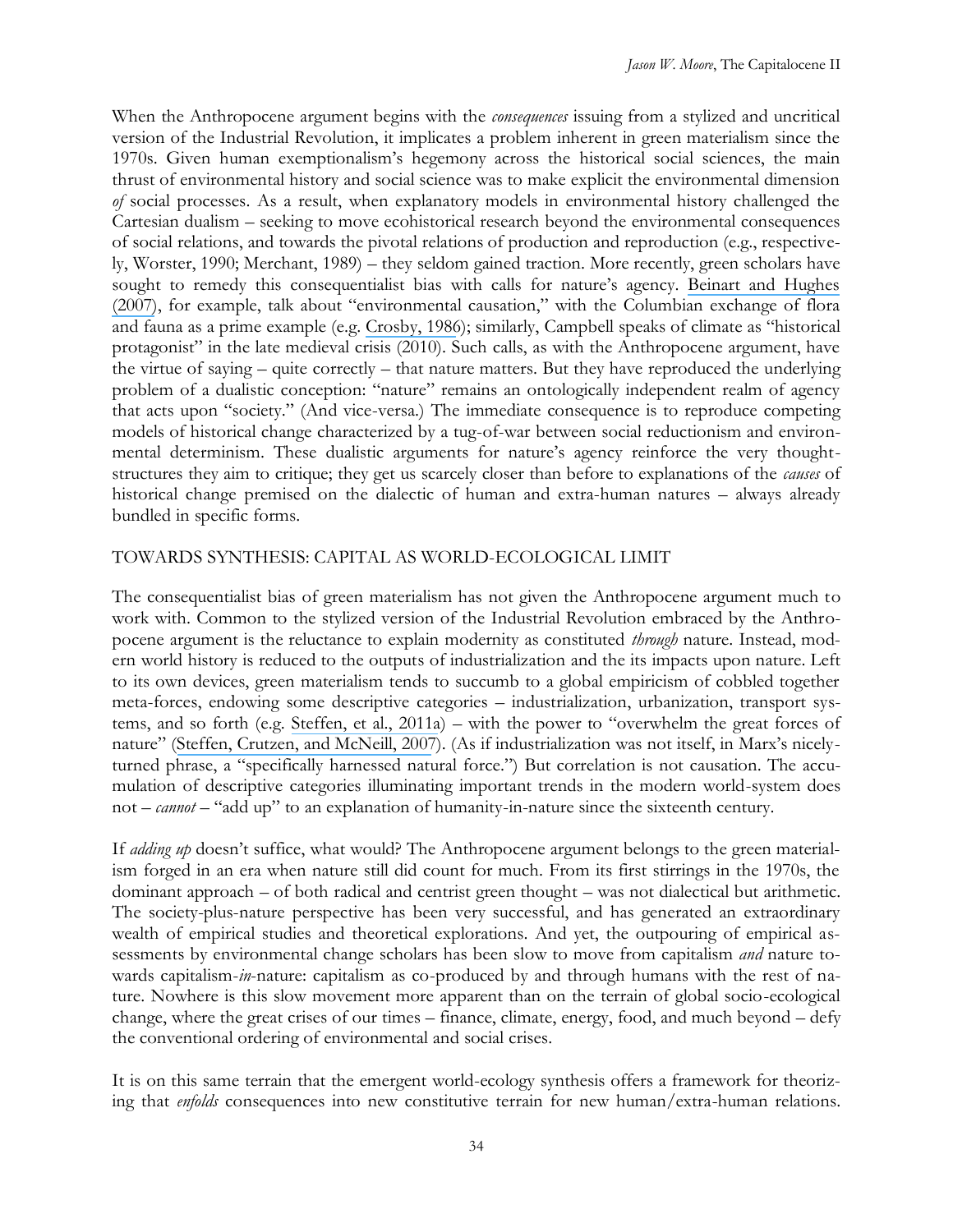Climate change – and climate is always changing – is a good example. Instead of a "factor" that gets in the way of civilizations once the weather gets too cold, too wet, too hot, too unpredictable, climate change is a constitutive factor the emergence and development of civilizations, not only in their crises (Moore, 2013a). The difference between the Anthropocene and world-ecology perspectives is a difference over how one frames the history of geological and biospheric changes. Above all, it is a difference over how one sees the geobiosphere as constitutive of historical change itself, and not merely as a repository of exogenous natural limits. There *are* limits, to be sure; but how one frames the relations that form and re-form those limits is crucial. It is of no small consequence whether we begin with the origins of modernity – as a capitalist world-ecology – in the long sixteenth century, or with the fossil boom that commenced around 1800. One approach tells us to consider the relations of capitalism first; the other tells us to look at machines and resources first.

If Anthropocene and allied arguments tend to suggest crisis – of humanity? of capitalism? of industrial civilization? – they too often *assert* limits without historically-constructing those limits. I have said elsewhere that the "ecological" limit of capital is capital itself (Moore, 2011b) – a claim that only makes sense if we take capital to be a relation *simultaneously* of class, wealth, and nature. Such a conception of capital was called for, in distinct and complementary ways, by Foster (2000) and Burkett (1999) more than a decade ago. But it has found few takers. Until now.

Taking a relational view of capital and its limits within the web of life directs out attention to capital as the gravitational center of modernity's environment-making as an ongoing effort to reproduce the conditions for capital accumulation. From this standpoint, one seeks the limits of capital not in social or environmental domains, but in the co-produced limits of empire and capital, class and nation, commodity production and socio-ecological reproduction within the web of life. There *are* limits – even if green radicals too often point to abstract scarcity rather than the capitalist relations that induce and produce scarcity as forms of class-discipline.

The key question is this. What is the best way to identify, to narrate, and to explain these limits historically – in their emergence, development, and transcendence – and in so doing, to see what is genuinely novel about the present conjuncture?

Today's manifold tipping points (e.g. [Rockström, et al., 2009](https://www.researchgate.net/publication/259689568_Planetary_Boundaries?el=1_x_8&enrichId=rgreq-46f53ebb51901b2260ca349cb2451b6c-XXX&enrichSource=Y292ZXJQYWdlOzI2NDQ1NzI4MTtBUzoxMjY1NDMxNjY3MDk3NjBAMTQwNzE4MTY1MDM3NA==)) are more effectively comprehended by framing the great movements of capitalist history as bundles of human and extra-human natures, guided by endless commodification. Here, the commodification of everything is irreducibly a relation of humans with the rest of nature. Some great measure of today's global turbulence unfolds through the inability of these commodity-centered relations to do what they have done for the past five centuries: issue a great leap forward in labor productivity *and* restore the "Four Cheaps" of labor-power, food, energy, and raw materials ([Moore, 2012](https://www.researchgate.net/publication/236660320_Cheap_Food_Bad_Money_Food_Frontiers_and_Financialization_in_the_Rise_and_Demise_of_Neoliberalism?el=1_x_8&enrichId=rgreq-46f53ebb51901b2260ca349cb2451b6c-XXX&enrichSource=Y292ZXJQYWdlOzI2NDQ1NzI4MTtBUzoxMjY1NDMxNjY3MDk3NjBAMTQwNzE4MTY1MDM3NA==), 2013b). A considerable measure of this problem turns on the declining willingness of extra-human natures to surrender their work for free; food becomes more costly to produce, oil more costly to extract, and much more beyond these. Needless to say, climate change only amplifies the systemic problem, which would still be a problem without runaway global warming.

If we take "limits talk" as a methodological proposition rather than empirical claim, we can view limits and crises as historical and relational. Substances *do* matter. Far from denying geological and biospheric realities, the limits suggested by resource depletion and exhaustion of capitalism's cheap nature strategy can be more effectively understood within its long-run patterns of capital, power, and nature. The limits of capitalist civilization include biophysical realities, but are not reducible to them.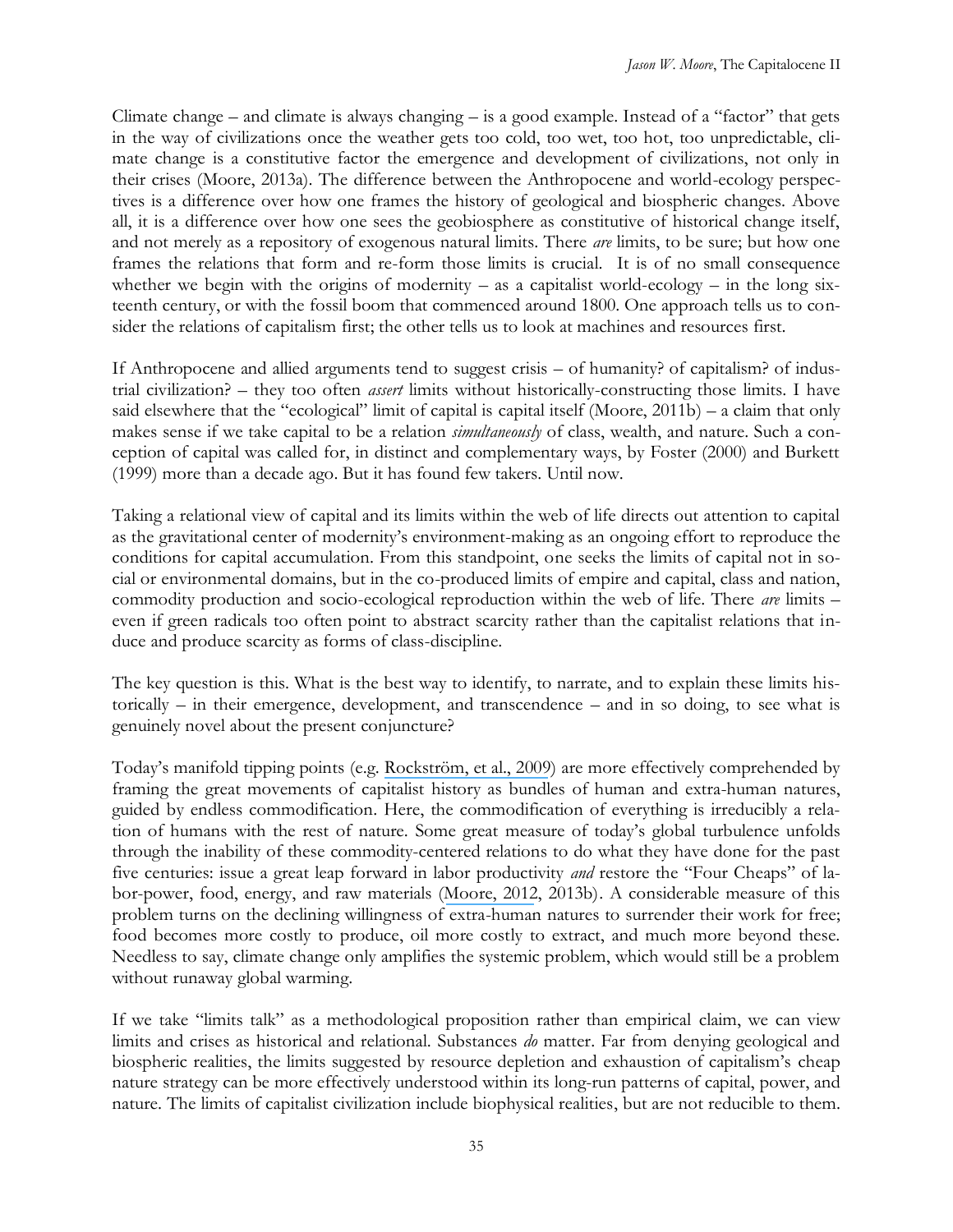The kernels of truth offered up in widely circulated notions of peak everything are better grasped and elaborated in terms of capitalism's peculiar civilizational project – one premised on labor productivity as the decisive metric of wealth. Recoding human activity as social and the objects of that activity as natural was the symbolic register of a civilization whose emergence was revealed most dramatically in an epochal shift in the scale, scope, and speed of landscape transformation, centuries before the steam engine.

The problem today is not one of humanity "overwhelming the great forces of nature" in a binaristic opposition (Steffen, McNeil and Crutzen, 2007), but rather one of capitalism exhausting the capacity of uncommodified natures to perform unpaid work for capital accumulation. (This, the small kernel of truth in the otherwise absurd discourse on ecosystem services.) That process of getting extrahuman natures – and humans too – to work for free is the history of capitalism's great commodity frontiers. The appropriation of frontier land and labor has been the indispensable condition for great waves of capital accumulation, from the age of the Dutch in the  $17<sup>th</sup>$  century to the rise of neoliberalism in the 1970s and '80s ([Moore, 2010b](https://www.researchgate.net/publication/227679852_Amsterdam_Is_Standing_on_Norway_Part_II_The_Global_North_Atlantic_in_the_Ecological_Revolution_of_the_Long_Seventeenth_Century?el=1_x_8&enrichId=rgreq-46f53ebb51901b2260ca349cb2451b6c-XXX&enrichSource=Y292ZXJQYWdlOzI2NDQ1NzI4MTtBUzoxMjY1NDMxNjY3MDk3NjBAMTQwNzE4MTY1MDM3NA==), [2012](https://www.researchgate.net/publication/236660320_Cheap_Food_Bad_Money_Food_Frontiers_and_Financialization_in_the_Rise_and_Demise_of_Neoliberalism?el=1_x_8&enrichId=rgreq-46f53ebb51901b2260ca349cb2451b6c-XXX&enrichSource=Y292ZXJQYWdlOzI2NDQ1NzI4MTtBUzoxMjY1NDMxNjY3MDk3NjBAMTQwNzE4MTY1MDM3NA==)). The crucial "work" of these commodity frontiers has been to re-establish the conditions for the renewal of the Four Cheaps – labor, food, energy, and raw materials. In successive great waves of capitalist development, frontier appropriations – largely but not wholly analyzed in the historiography of colonial expansion – sent vast reservoirs of labor, food, energy, and raw materials into the global vortex of capital accumulation (Moore, 2014).

Historically, frontier zones of low or minimal-commodification have represented capital's greatest opportunities to reduce the "Big Four" input prices: labor, food, energy, and raw materials. Depeasantization, the reorientation of peasant agriculture towards the world market, the extraction of abundant energy and other mineral wealth – these great movements of modern world history have been frontier movements, some more obvious than others. These movements of appropriation have enlarged the reserve army of labor; expanded food supplies to the world market; directed abundant energy flows to, and in the process boosted labor productivity within, commodity production; and channeled gigantic volumes of raw materials into industrial production. All of which drove down the value composition of both fixed and circulating capital even as the technical composition of capital rose mightily (esp. Moore, 2011a, 2011b). Astoundingly, commodity prices declined 1.2 percent annually for the *entire* 20<sup>th</sup> century (Grantham, 2011)! Put simply, the Great Frontier that opened the capitalist epoch did so by making nature's free gifts more-or-less cheaply available to those with capital and power. The end of the frontier today is the end of nature's free gifts, and with it, the end of capitalism's free ride. This means, today, that capital must start paying its own way, exactly what the frontier obviated: frontiers were the decisive way of making others – outside the circuit of capital but within reach of capitalist power – foot the bill for the endless accumulation of capital. The great secret and great accomplishment of the capitalist mode of production has been to *not* pay its bills: to get something for nothing – or if not for nothing, for as close to nothing as possible.

Marx once remarked that the accumulation of capital is the proletarianization of labor (1977: 764). To this we might add: the accumulation of capital is the proletarianization of labor is the appropriation of global natures. The endless accumulation of capital and the endless appropriation of the earth are two sides of the same coin. The one is unthinkable without the other. This dialectic is comprised of the tendency towards *accumulation by appropriation* – through which the Big Four inputs (labor, food, energy, and raw materials) are appropriated with minimal outlays of capital and territorial power – and the tendency towards *accumulation by capitalization*, whereby these Four Cheaps are put to work by capital-intensive, productivity-advancing, innovations (Moore, 2011a, 2011b, [2012](https://www.researchgate.net/publication/236660320_Cheap_Food_Bad_Money_Food_Frontiers_and_Financialization_in_the_Rise_and_Demise_of_Neoliberalism?el=1_x_8&enrichId=rgreq-46f53ebb51901b2260ca349cb2451b6c-XXX&enrichSource=Y292ZXJQYWdlOzI2NDQ1NzI4MTtBUzoxMjY1NDMxNjY3MDk3NjBAMTQwNzE4MTY1MDM3NA==)).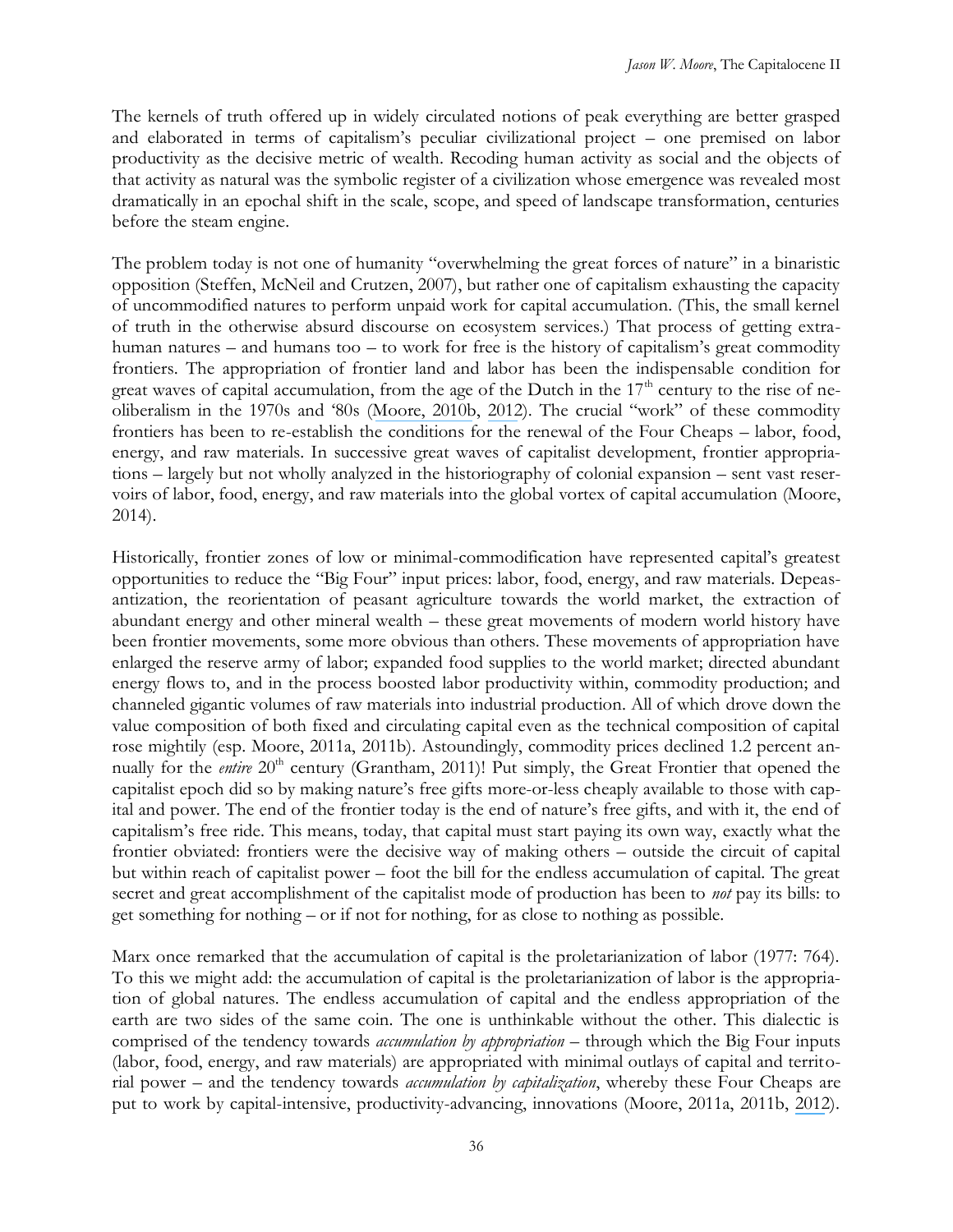The plunder of the frontier zones and the labor productivity advances of the metropoles form an organic whole.

Why should this be? In a word, value. Value relations illuminate the foundational logic of capitalism as world-ecology – as a civilization that joins the production of nature, the accumulation of capital, and the pursuit of power in dialectical unity. The value relation mediates the unstable relation between the accumulation of capital and the reproduction of life by creating something entirely unprecedented in human history: "cheap" nature. Understood as the web of life, Nature is of course never cheap. "Cheap nature" is the epochal conceit of the capitalist project; it is a civilizational strategy; it is the God-trick of capital. At the core of this project is the mobilization of all natures – human natures included – to accomplish a triple objective: 1) reduce the value composition of food, labor, energy, and raw materials through appropriating unpaid work; 2) expand the material volume of production; and 3) achieve significant advances in labor productivity. (These are but three angles of vision on the same process.) The first moment – the cyclical creation of the Four Cheaps – is the precondition for the modern world's great industrial revolutions, which have registered the achievements of expanding global commodity production and rapidly advancing labor productivity. In the absence of this first moment, the value composition of production tends to rise, profitability falters, and the tempo of accumulation slows.

Rather than an external crisis of nature-imposed necessity, today's global turbulence – including climate change and the multiform transgression of planetary thresholds ([Rockström, et al., 2009](https://www.researchgate.net/publication/259689568_Planetary_Boundaries?el=1_x_8&enrichId=rgreq-46f53ebb51901b2260ca349cb2451b6c-XXX&enrichSource=Y292ZXJQYWdlOzI2NDQ1NzI4MTtBUzoxMjY1NDMxNjY3MDk3NjBAMTQwNzE4MTY1MDM3NA==)) – is rooted in the exhaustion of the very relations that initially propelled modernity's epoch-making transformations. The origins of modernity's valuation of nature – humans included – are found in the long sixteenth century. This was the transition from land productivity to labor productivity as the civilizational metric of wealth. Through the passages of this world-ecological revolution, European states and capitals came to see time as linear, space as flat and homogenous, and "nature" as external to human relations. "Cheap nature" did not just appear; it had to be created, and to be created Nature had to be invented, biospheric reality subjected to the rationalizing and disciplining logic of successive scientific, botanical, cartographic, metrical, and other revolutions. It was these revolutions that identified and facilitated the appropriation of those cheap natures necessary to sustain rising labor productivity and rise volumes of material production. Without a widening sphere of appropriation, production costs would have risen and profitability faltered, as Marx warns in his general law of underproduction and his account of the working day (1967, III and I, respectively). For this reason, until the 1970s all great eras of world capitalism were premised on new production complexes that greatly enhanced labor productivity in concert with the restoration of the "Four Cheaps" – cheap labor, food, energy, and raw materials. Capital-intensive production and accumulation by appropriation go hand in hand in the history of capitalism.

Today, that dialectic of capitalization and appropriation has reached a breaking point. Across the neoliberal era, labor productivity growth sagged rather than surged, notwithstanding the productivity of uptick of 1996-2004 ([Gordon, 2012](https://www.researchgate.net/publication/254435372_Is_US_Economic_Growth_Over_Faltering_Innovation_Confronts_The_Six_Headwinds?el=1_x_8&enrichId=rgreq-46f53ebb51901b2260ca349cb2451b6c-XXX&enrichSource=Y292ZXJQYWdlOzI2NDQ1NzI4MTtBUzoxMjY1NDMxNjY3MDk3NjBAMTQwNzE4MTY1MDM3NA==)). The trend line would have been even lower if not for historically-low food and metal prices – the fruits of accumulation by appropriation – which reinforced the cheap nature strategy in two major ways: 1) by cheapening labor-power through the cheap food/dispossession nexus; and 2) by significantly cheapening fixed capital between 1980 and 2005 (Araghi, 2000; [Moore, 2010c](https://www.researchgate.net/publication/227493884_The_End_of_the_Road_Agricultural_Revolutions_in_the_Capitalist_World-Ecology_1450-2010?el=1_x_8&enrichId=rgreq-46f53ebb51901b2260ca349cb2451b6c-XXX&enrichSource=Y292ZXJQYWdlOzI2NDQ1NzI4MTtBUzoxMjY1NDMxNjY3MDk3NjBAMTQwNzE4MTY1MDM3NA==), [2012](https://www.researchgate.net/publication/236660320_Cheap_Food_Bad_Money_Food_Frontiers_and_Financialization_in_the_Rise_and_Demise_of_Neoliberalism?el=1_x_8&enrichId=rgreq-46f53ebb51901b2260ca349cb2451b6c-XXX&enrichSource=Y292ZXJQYWdlOzI2NDQ1NzI4MTtBUzoxMjY1NDMxNjY3MDk3NjBAMTQwNzE4MTY1MDM3NA==); Grantham, 2011; Bank for International Settlements, 2006). Indeed, post-recovery productivity growth in the US since 2008 – a similar story could be told of Europe (Roberts, 2013) – has been "unusually weak," and since 2004 has sagged below the 1972-96 trend (Madigan, 2012; Sivy, 2013; [Gordon, 2012](https://www.researchgate.net/publication/254435372_Is_US_Economic_Growth_Over_Faltering_Innovation_Confronts_The_Six_Headwinds?el=1_x_8&enrichId=rgreq-46f53ebb51901b2260ca349cb2451b6c-XXX&enrichSource=Y292ZXJQYWdlOzI2NDQ1NzI4MTtBUzoxMjY1NDMxNjY3MDk3NjBAMTQwNzE4MTY1MDM3NA==)). Concern over the "end of growth" – at least in the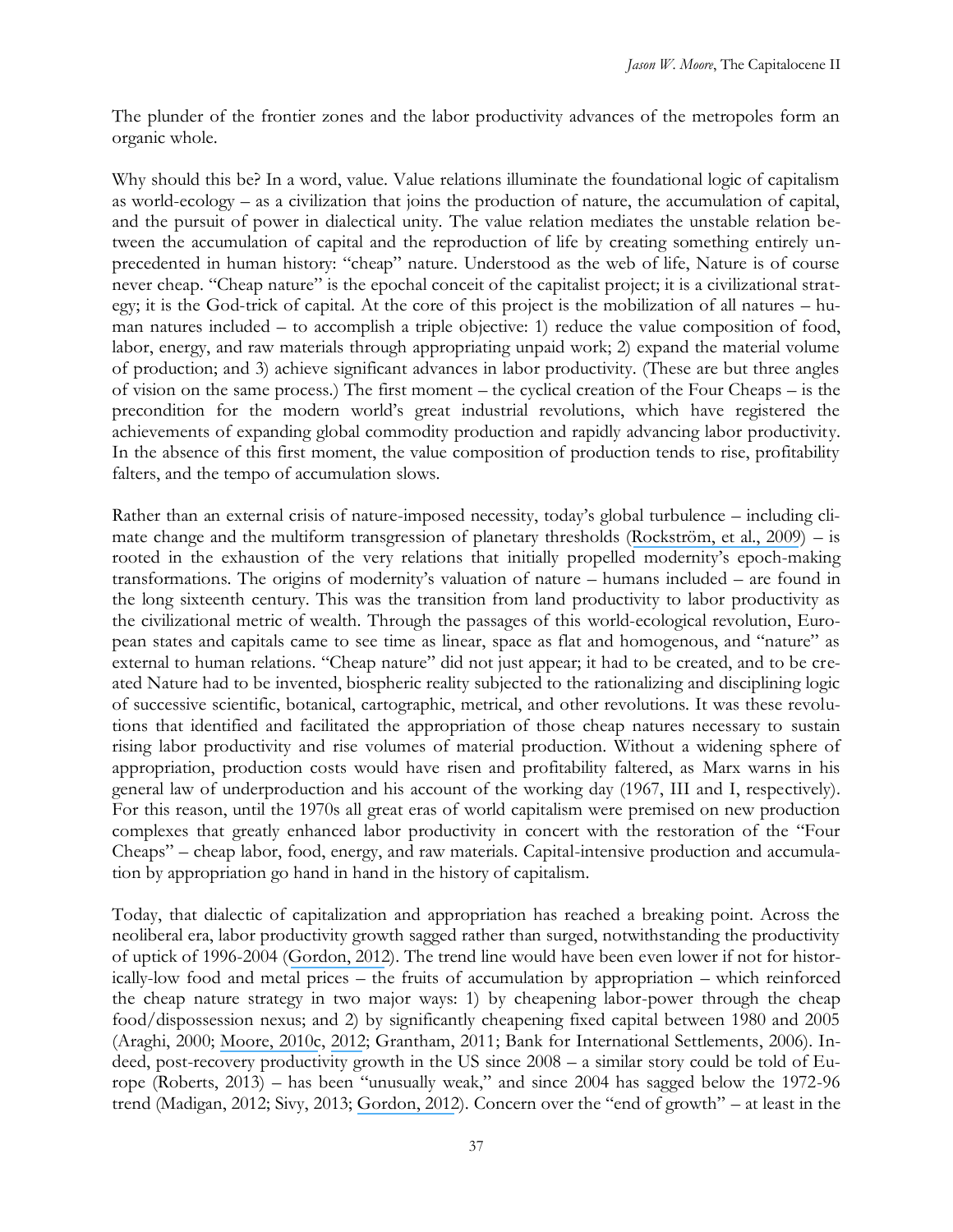Global North – is now widespread even amongst mainstream economists (e.g. Summers, 2013; Krugman, 2013; Cowen, 2011). This might be welcomed, were it not for capital's effort to reverse the productivity slowdown through a series of last-ditch scrambles for the last crumbs of cheap nature remaining. The top 200 oil and gas companies, for example, spent \$674 billion in 2012 to "find and develop" new energy resources (Leaton, et al., 2013: 4; also Klare, 2012; [Moore, 2014](https://www.researchgate.net/publication/264707683_The_End_of_Cheap_Nature_or_How_I_Learned_to_Stop_Worrying_about_)) – a movement that reflects a frightening inversion of the  $20<sup>th</sup>$  century's trend for economic crises to reduce carbon emissions. Not so any longer (Peters, et al., 2012)!

The situation today would be highly unfavorable for a new "golden age" even if climate were not a factor. But climate *is*, and this is what Anthropocene arguments have highlighted with great narrative force. Having identified the "What?" – climate change and biospheric tipping points – we can now move to the "How?": *How* has capitalism transformed the biosphere over the past five centuries? There are those who might prefer a different signifier – modernity perhaps, or industrial civilization – but let us not quibble too much over naming, so long as we do name, identify, and explain the non-arbitrary, quasi-reproducible, and incessantly globalizing patterns of power, wealth, and re/production over the *longue durée*. In this effort to name, identify, and explain the long history of modernity we may take special care to see power, wealth, and re/production as *already* signifying humanity as "natural force," as already bundled (and bundl*ing*) with other forces and conditions of nature. To begin to grasp the history of capitalism in these terms – and the present argument is offered as opening rather than closure – is to recast the binaries of Nature/Society, base/superstructure, production/reproduction into fresh dialectical categories whose distinctions form through the relational movements of the parts. We have considered this through a recasting of value, too often considered independently of its historical conditions of expanded reproduction.

What I am proposing, then, is a dialectical extension of value-relational thinking that takes seriously the notion that historical processes actively contain their own negation. Thus value works only to the extent that most work is not valued. Labor productivity works only to the extent that land productivity is not. The epoch-making efficiencies of capitalist production are premised on the exponential accumulation of waste. All imply frontiers of one sort or another, but it is arguably this last moment this is now moving to center stage. For we have reached the point in capitalism's development when the geometric expansion of waste production threatens the biospheric stability inaugurated with the onset of the Holocene. Every commodity frontier is also a waste frontier.

What the great historian Walter Prescott Webb (1964) once called the "Great Frontier" opened by the audacious conquests of the New World was not merely a consequence of the colonialcommodity nexus, but constitutive of the rise of capitalism itself. And the nature of frontier space is to knit together, while simultaneously constructing, the local and the global: "place" *and* "process" in the language of the historians ([Cronon, et al., 1993](https://www.researchgate.net/publication/269881032_Under_An_Open_Sky_Rethinking_America)). These frontiers are not merely "out there," but actively produced by bourgeois knowledge, from Linnaean taxonomy to genomic mapping. It is the frontier *strategy* that bears ever less fruit – low-hanging or not – and this speaks directly to the problem of surplus capital in the 21<sup>st</sup> century. "Golden ages" and "great frontiers" are two sides of the same coin. As cheap nature frontiers have receded, the ballooning mass of surplus capital has surged – finding temporary lodging a bloated financial sector (Chang, 2014). This is no ordinary financial expansion that we've seen for the past decade ([Arrighi, 1994](https://www.researchgate.net/publication/238129571_The_Long_Twentieth_Century?el=1_x_8&enrichId=rgreq-46f53ebb51901b2260ca349cb2451b6c-XXX&enrichSource=Y292ZXJQYWdlOzI2NDQ1NzI4MTtBUzoxMjY1NDMxNjY3MDk3NjBAMTQwNzE4MTY1MDM3NA==)). Rather, we are witness today to an epochal transition within historical capitalism.

That transition is suggested not only by the peculiar character of  $21<sup>st</sup>$  century financialization but by the exhaustion of capitalism's labor productivity model ([Gordon, 2012;](https://www.researchgate.net/publication/254435372_Is_US_Economic_Growth_Over_Faltering_Innovation_Confronts_The_Six_Headwinds?el=1_x_8&enrichId=rgreq-46f53ebb51901b2260ca349cb2451b6c-XXX&enrichSource=Y292ZXJQYWdlOzI2NDQ1NzI4MTtBUzoxMjY1NDMxNjY3MDk3NjBAMTQwNzE4MTY1MDM3NA==) [Balakrishnan, 2009](https://www.researchgate.net/publication/291489010_Speculations_on_the_stationary_state?el=1_x_8&enrichId=rgreq-46f53ebb51901b2260ca349cb2451b6c-XXX&enrichSource=Y292ZXJQYWdlOzI2NDQ1NzI4MTtBUzoxMjY1NDMxNjY3MDk3NjBAMTQwNzE4MTY1MDM3NA==)). They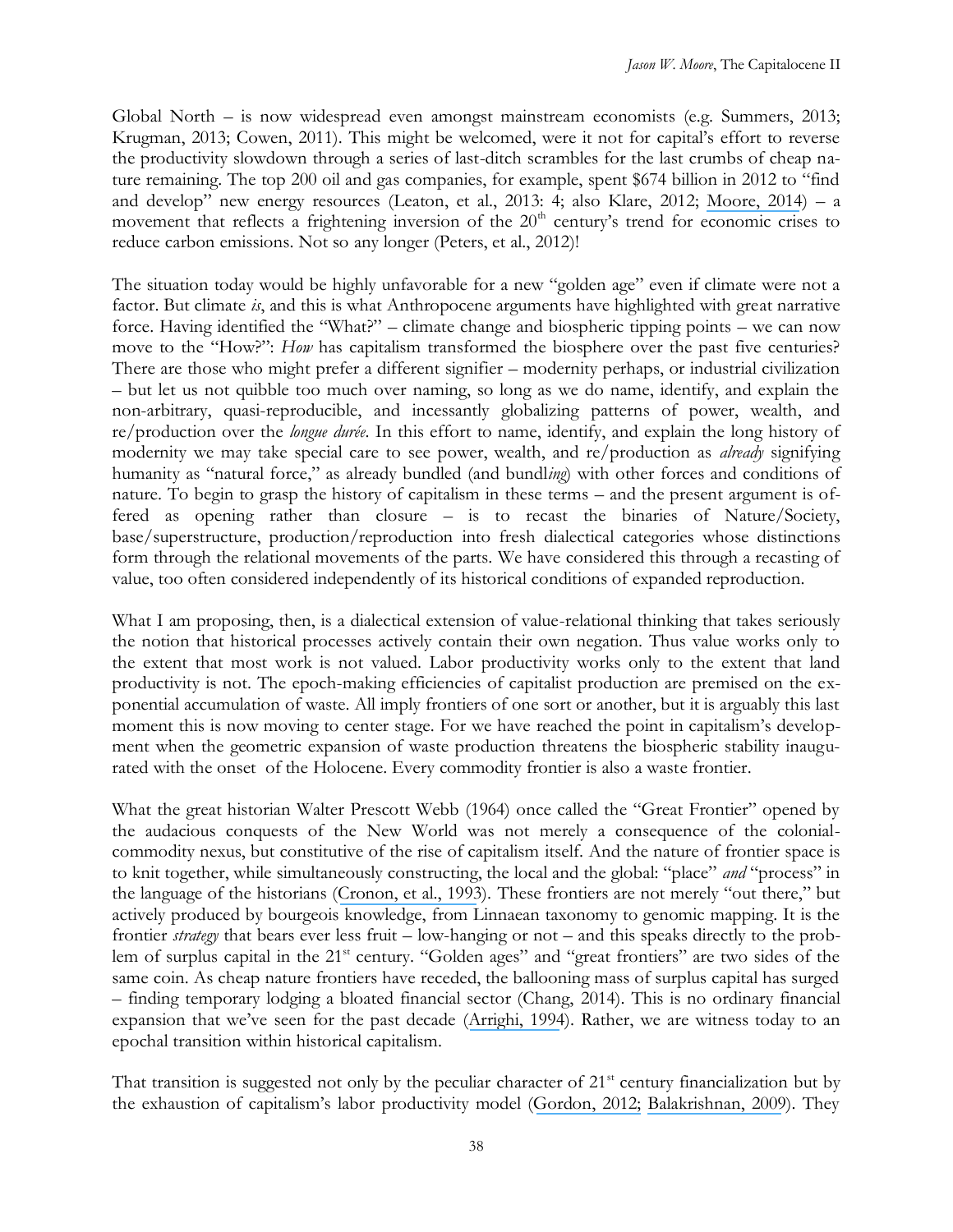are, in fact, two sides of the same coin. On the one hand, financialization has transited from a process that redirects surplus capital towards the new centers of industrialization – as during the Genoese-, Dutch-, and British-led financial expansion – and towards a process of robbing Peter to pay Paul. This means, simply, that financialization has become *primarily* a mechanism of redistributing shares of surplus value from productive to finance capital (Moore, 2012).<sup>30</sup> The major systemic expression of this redistributive shift is the sea-change in world commodity markets – the "financialization of commodities" – transformed over the course of the seemingly endless commodity boom that began in 2003, and as of this writing shows few signs of collapse (Tang and Xiong, 2011; [Moore, 2014](https://www.researchgate.net/publication/264707683_The_End_of_Cheap_Nature_or_How_I_Learned_to_Stop_Worrying_about_)). (Barring a 1930s-like collapse, which is of course entirely possible [Chang, 2014].) But even such a collapse would not somehow usher in a new era of cheap nature, since "marketclearing" is only one moment, entwined with the centuries-long exhaustion of easily-extracted and – harvested cheap natures.

But neither is depletion a self-evident ecological phenomenon; it involves "mixing our labor with the earth" (Williams, 1980). Here we move to the flip side of financialization. The cyclical – and possibly secular – reversal of capitalism's cheap nature fortunes around 2003 has reinforced the slowdown in labor productivity growth that commenced in the 1970s. The significance of this slowdown has been seldom been attended to in global political economy – although it is often implied (e.g. McMichael, 2012). Just as the transition in financialization implies a shift from productive to redistributive accumulation strategies, so the transition in the labor productivity model implies another momentous shift: from relative to absolute surplus value. Perhaps counter-intuitively, the neoliberal era favored not a renewed revolution in labor productivity and automated production but its opposite: a grand seizing upon of those life-reproducing frontiers – including those of an emergent "surplus humanity" (Davis, 2006) – in order to squeeze out the last remaining drops of absolute surplus value, and the last remaining frontiers of unpaid work. Not for nothing the neoliberal era has been defined by *taking* first, and *making* second – a magisterial final act of redistribution without productivity revolution.

All of which suggests the reality of our times as the waning days not of the Anthropocene, the "Age of Man" *and* nature, but of the Capitalocene, the "Age of Capital"-*in*-nature. The common sense green objection to this line of thought is that one may needn't explain everything in order to explain the enormity of the challenges of global environmental change. And of course this is true. But common sense is good sense only up to point. For the explanatory challenge posed by the extraordinary biospheric changes charted by the dominant Anthropocene argument must engage, centrally, the relations of power and re/production that have made these environmental changes. These relations cannot be reduced to technical- and resource-determinism, nor to the price-determinism of the Jevon's Paradox – all of which have been embraced, too often, by critical green scholars. Rather, these relations turn on value and the conditions and mechanisms necessary to turn work, paid and unpaid, into surplus value. The pivotal systemic implication of value-relations in the web of life were articulated by Marx, and expressed in socio-ecological terms with special clarity by [Altvater \(1993\)](https://www.researchgate.net/publication/247888391_The_Future_of_the_Market?el=1_x_8&enrichId=rgreq-46f53ebb51901b2260ca349cb2451b6c-XXX&enrichSource=Y292ZXJQYWdlOzI2NDQ1NzI4MTtBUzoxMjY1NDMxNjY3MDk3NjBAMTQwNzE4MTY1MDM3NA==): the law of value, as it develops historically, implies a rising extra-human energy/material throughput per unit of socially necessary labor-time. But of course this is not the end of the story. This development of the law of value – compelling a falling abstract labor-to-rising energy ratio – can occur only through the mapping, coding, and quantifying of new sources of Cheap Nature: labor-power, food, energy, and raw materials. Hence the centrality of abstract space, abstract time, and abstract

 $30$  I am aware that the line between a "productive" and "financial" capitalist has become blurred over the past four decades. Auto manufacturers, for instance, often make more money through financing auto sales than on the sales themselves.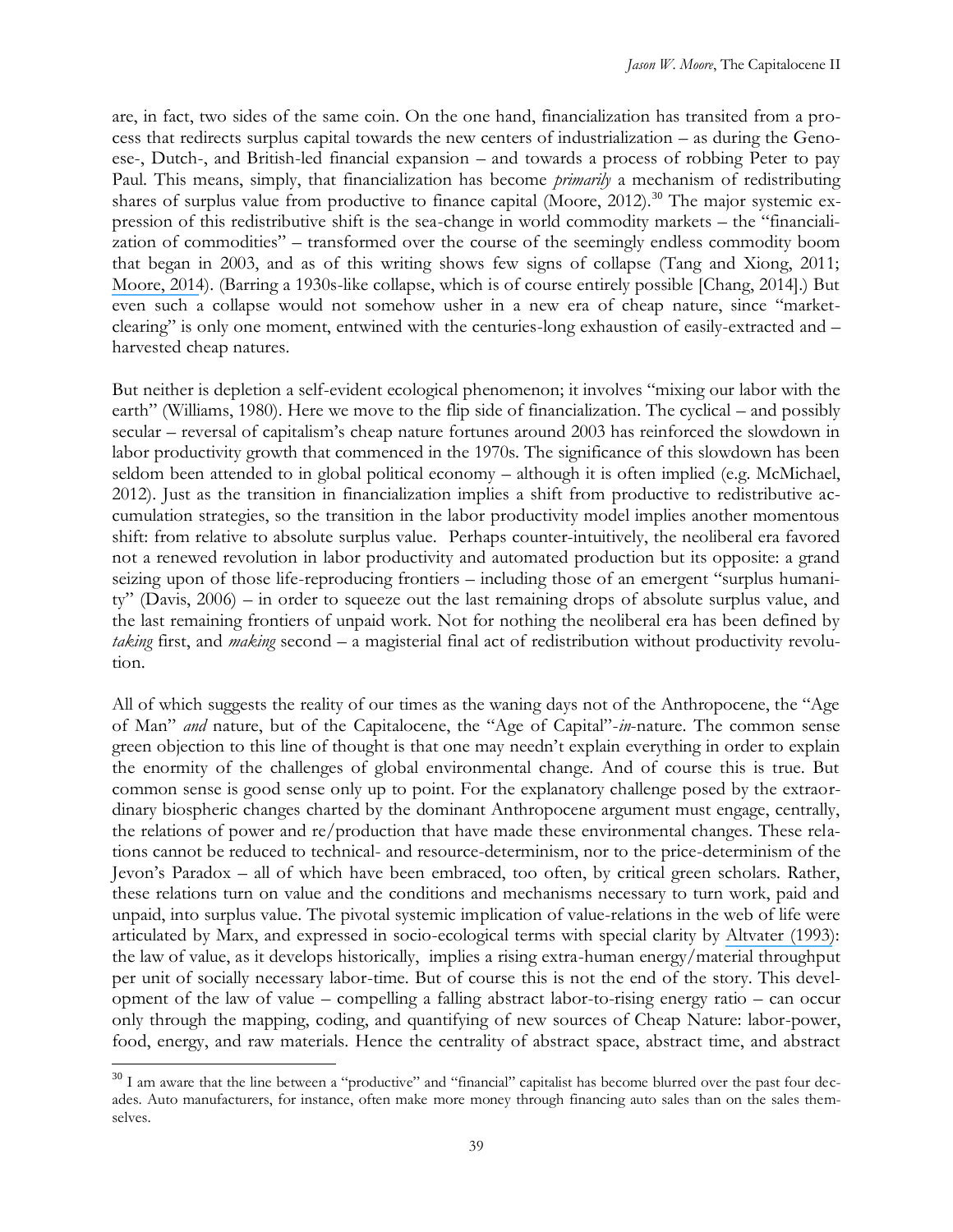extra-human nature immanent in the law of value – as abstract social nature – but non-identical with the value-form (the commodity) and the substance of value (abstract labor).

In all this, value-relations constitute not merely a theoretical claim about how capital works in the web of life, but historical method for excavating the history of the capitalist world-ecology, unifying the relations of accumulation, power, and nature across the great arc of modernity. To understand the nature of the problem today, we must root our diagnosis in the rigorous historical investigation of the origins of that problem – starting at the mid-point of the Industrial Revolution is not only empirically problematic, it reinforces the dualist predispositions that have trained us to understand historical change as social change. But historical change is a not a long chain of social events with environmental consequences; it is a long history of co-produced ensembles of human and extrahuman nature, understood as an unbroken circle of being, knowing, and doing. This connection between "knowing" and "doing" has been highlighted in Part II of this essay, for two closely related reasons. First, the global environmental change literature has been characterized by a kind of vulgar materialism. Ideas seldom matter in global environmental history; when they do matter (e.g. Grove, 1995; [Drayton, 2001](https://www.researchgate.net/publication/270326615_Nature)), they are typically connected to territorial power and de-linked from the accumulation of capital. The Anthropocene argument has little patience for the role of knowledge-praxis in modernity; neither does the Marxist metabolism school (e.g. Foster, et al., 2010). Second, the transition from the philosophy of humanity-in-nature to a historical framework entails not only a critique of nature/society dualism, but also the dualism of base/superstructure. The trinity of science, capital, and power (Brockway, 1979: 461) implies a far more radical re-thinking of modern world history than is normally supposed. Thus we are dealing with more than historical interpretation in considering the Anthropocene and the Capitalocene; we are confronted with the challenge of reevaluating the thought-structures of modernity that continue to shape the intellectual, and therefore political, habitus of even radical critics. Many of us are fond of putting forward some version of Einstein's point: "We can't solve problems by using the same kind of thinking we used when we created them." Most radicals – and I think most centrist Anthropocene analysts – are now keenly aware of this. How to ford the Cartesian Divide, in practical ways, is the great question. The bad news is that we find ourselves at the tipping point of multiple thresholds in the modern worldsystem, including the destabilization of biospheric conditions that have sustained humanity since the dawn of the Holocene some 12,000 years ago. The good news is that our ways of knowing are also in a mighty period of transition and radical change.

#### **REFERENCES**

Alder, Ken (1995). "A Revolution to Measure: The Political Economy of the Metric System in France," in M. Norton Wise, ed., *The Values of Precision*. Princeton: Princeton University Press, 39-71.

Allen, Robert C. (2011). *[Global economic history: A very short introduction](https://www.researchgate.net/publication/227468238_Global_Economic_History_A_Very_Short_Introduction?el=1_x_8&enrichId=rgreq-46f53ebb51901b2260ca349cb2451b6c-XXX&enrichSource=Y292ZXJQYWdlOzI2NDQ1NzI4MTtBUzoxMjY1NDMxNjY3MDk3NjBAMTQwNzE4MTY1MDM3NA==)*. Oxford: Oxford University Press.

[Altvater, Elmar \(1993\).](https://www.researchgate.net/publication/247888391_The_Future_of_the_Market?el=1_x_8&enrichId=rgreq-46f53ebb51901b2260ca349cb2451b6c-XXX&enrichSource=Y292ZXJQYWdlOzI2NDQ1NzI4MTtBUzoxMjY1NDMxNjY3MDk3NjBAMTQwNzE4MTY1MDM3NA==) *The Future of the Market*. London: Verso.

Altvater, Elmar (2006). "The Social and Natural Environment of Fossil Capitalism," in Leo Panitch and Colin Leys, eds., *Coming to Terms with Nature: Socialist Register 2007*. London: Merlin Press.

de Angelis, Massimo (2007). *The beginning of history: Value struggles and global capital*. London: Pluto.

Araghi, Farshad (2000). "The great global enclosure of our times," in F. Buttel, et al, eds, *Hungry for Profit*. New York: Monthly Review Press.

[Arrighi, Giovanni \(1994\).](https://www.researchgate.net/publication/238129571_The_Long_Twentieth_Century?el=1_x_8&enrichId=rgreq-46f53ebb51901b2260ca349cb2451b6c-XXX&enrichSource=Y292ZXJQYWdlOzI2NDQ1NzI4MTtBUzoxMjY1NDMxNjY3MDk3NjBAMTQwNzE4MTY1MDM3NA==) *The Long Twentieth Century*. London: Verso.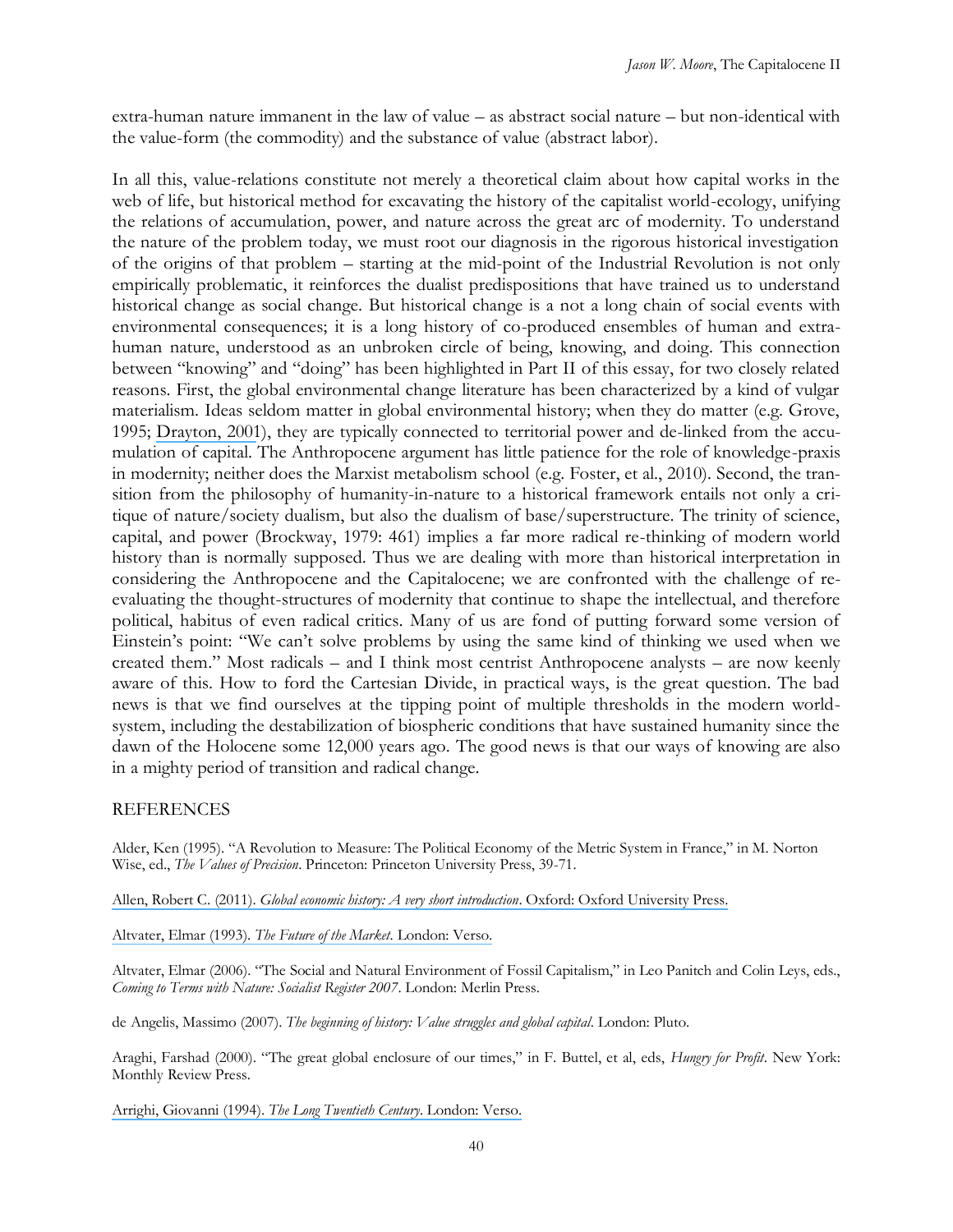[Balakrishnan, Gopal \(2009\). "Speculations on the stationary state,"](https://www.researchgate.net/publication/291489010_Speculations_on_the_stationary_state?el=1_x_8&enrichId=rgreq-46f53ebb51901b2260ca349cb2451b6c-XXX&enrichSource=Y292ZXJQYWdlOzI2NDQ1NzI4MTtBUzoxMjY1NDMxNjY3MDk3NjBAMTQwNzE4MTY1MDM3NA==) *New Left Review*, II/59, 5-26.

Bank for International Settlements (2006). *76th Annual Report*. Basil: Switzerland. [www.bis.org/publ/arpdf/ar2006e.htm](http://www.bis.org/publ/arpdf/ar2006e.htm)

Bavington, Dean (2010). "From Hunting Fish to Managing Populations," *Science as Culture*, 19(4), 509-528.

[Beinart, William, and Lotte Hughes \(2007\).](https://www.researchgate.net/publication/null?el=1_x_8&enrichId=rgreq-46f53ebb51901b2260ca349cb2451b6c-XXX&enrichSource=Y292ZXJQYWdlOzI2NDQ1NzI4MTtBUzoxMjY1NDMxNjY3MDk3NjBAMTQwNzE4MTY1MDM3NA==) *Environment and Empire*. Oxford: Oxford University Press.

Birch, Charles, and John B. Cobb (1981). *The Liberation of Life*. Cambridge: Cambridge University Press.

[Blomley, Nicholas \(forthcoming\). "Disentangling property, making space," in Rueben Rose](https://www.researchgate.net/publication/256033385_Disentangling_Property_Making_Space?el=1_x_8&enrichId=rgreq-46f53ebb51901b2260ca349cb2451b6c-XXX&enrichSource=Y292ZXJQYWdlOzI2NDQ1NzI4MTtBUzoxMjY1NDMxNjY3MDk3NjBAMTQwNzE4MTY1MDM3NA==)-Redwood and Michael Glass, ed., *[Performativity, space and politics](https://www.researchgate.net/publication/256033385_Disentangling_Property_Making_Space?el=1_x_8&enrichId=rgreq-46f53ebb51901b2260ca349cb2451b6c-XXX&enrichSource=Y292ZXJQYWdlOzI2NDQ1NzI4MTtBUzoxMjY1NDMxNjY3MDk3NjBAMTQwNzE4MTY1MDM3NA==)*. New York: Routledge.

Boime, Albert (1990). *A Social History of Modern Art, Volume 2: Art in an Age of Bonapartism, 1800-1815*. Chicago: University of Chicago Press.

Bowring, Finn (2003). *[Science, seeds and cyborgs: Biotechnology and the appropriation of life](https://www.researchgate.net/publication/null?el=1_x_8&enrichId=rgreq-46f53ebb51901b2260ca349cb2451b6c-XXX&enrichSource=Y292ZXJQYWdlOzI2NDQ1NzI4MTtBUzoxMjY1NDMxNjY3MDk3NjBAMTQwNzE4MTY1MDM3NA==)*. London: Verso.

Bourdieu, Pierre (1979). "Symbolic Power," *Critique of Anthropology*, 4, 77-85.

[Bourdieu, Pierre and Loic J.D. Wacquant \(1992\).](https://www.researchgate.net/publication/null?el=1_x_8&enrichId=rgreq-46f53ebb51901b2260ca349cb2451b6c-XXX&enrichSource=Y292ZXJQYWdlOzI2NDQ1NzI4MTtBUzoxMjY1NDMxNjY3MDk3NjBAMTQwNzE4MTY1MDM3NA==) *An Invitation to Reflexive Sociology*. Chicago: University of Chicago Press.

Braudel, Fernand (1972-73). *[The Mediterranean and the Mediterranean World in the Age of Philip II](https://www.researchgate.net/publication/261249681_The_Mediterranean_and_the_Mediterranean_World_in_the_Age_of_Philip_II_Vol_II?el=1_x_8&enrichId=rgreq-46f53ebb51901b2260ca349cb2451b6c-XXX&enrichSource=Y292ZXJQYWdlOzI2NDQ1NzI4MTtBUzoxMjY1NDMxNjY3MDk3NjBAMTQwNzE4MTY1MDM3NA==)*. 2 vols. New York: Harper [& Row.](https://www.researchgate.net/publication/261249681_The_Mediterranean_and_the_Mediterranean_World_in_the_Age_of_Philip_II_Vol_II?el=1_x_8&enrichId=rgreq-46f53ebb51901b2260ca349cb2451b6c-XXX&enrichSource=Y292ZXJQYWdlOzI2NDQ1NzI4MTtBUzoxMjY1NDMxNjY3MDk3NjBAMTQwNzE4MTY1MDM3NA==)

Braudel, Fernand (1977). *[Afterthoughts on Material Civilization and Capitalism](https://www.researchgate.net/publication/null?el=1_x_8&enrichId=rgreq-46f53ebb51901b2260ca349cb2451b6c-XXX&enrichSource=Y292ZXJQYWdlOzI2NDQ1NzI4MTtBUzoxMjY1NDMxNjY3MDk3NjBAMTQwNzE4MTY1MDM3NA==)*. Baltimore: Johns Hopkins University Press.

[Braudel, Fernand \(2009/1958 orig.\). "History and the Social Sciences: The](https://www.researchgate.net/publication/292540404_History_and_the_social_sciences_the_longue_duree?el=1_x_8&enrichId=rgreq-46f53ebb51901b2260ca349cb2451b6c-XXX&enrichSource=Y292ZXJQYWdlOzI2NDQ1NzI4MTtBUzoxMjY1NDMxNjY3MDk3NjBAMTQwNzE4MTY1MDM3NA==) *Longue Durée*," *Review*, 32(3), 171-203.

Braudel, Fernand (1982). *The Wheels of Commerce.* [Siân Reynolds, trans. New York: Harper & Row.](https://www.researchgate.net/publication/248065713_The_Wheels_of_Commerce?el=1_x_8&enrichId=rgreq-46f53ebb51901b2260ca349cb2451b6c-XXX&enrichSource=Y292ZXJQYWdlOzI2NDQ1NzI4MTtBUzoxMjY1NDMxNjY3MDk3NjBAMTQwNzE4MTY1MDM3NA==)

Braverman, Harry (1974). *Labor and Monopoly Capital*[. New York: Monthly Review Press.](https://www.researchgate.net/publication/240080970_Labor_and_Monopoly_Capital?el=1_x_8&enrichId=rgreq-46f53ebb51901b2260ca349cb2451b6c-XXX&enrichSource=Y292ZXJQYWdlOzI2NDQ1NzI4MTtBUzoxMjY1NDMxNjY3MDk3NjBAMTQwNzE4MTY1MDM3NA==) 

Brockway, L.H. (1978). *Science and Colonial Expansion: The Role of the British Royal Botanical Gardens*. New York: Academic Press.

Brockway, L.[H. \(1979\). "Science and Colonial Expansion: The Role of the British Royal Botanic Gardens,"](https://www.researchgate.net/publication/227661734_Science_and_Colonial_Expansion_The_Role_of_the_British_Royal_Botanic_Gardens?el=1_x_8&enrichId=rgreq-46f53ebb51901b2260ca349cb2451b6c-XXX&enrichSource=Y292ZXJQYWdlOzI2NDQ1NzI4MTtBUzoxMjY1NDMxNjY3MDk3NjBAMTQwNzE4MTY1MDM3NA==) *American Ethnologist*[, 6\(3\), 449-465.](https://www.researchgate.net/publication/227661734_Science_and_Colonial_Expansion_The_Role_of_the_British_Royal_Botanic_Gardens?el=1_x_8&enrichId=rgreq-46f53ebb51901b2260ca349cb2451b6c-XXX&enrichSource=Y292ZXJQYWdlOzI2NDQ1NzI4MTtBUzoxMjY1NDMxNjY3MDk3NjBAMTQwNzE4MTY1MDM3NA==)

Brotton, Jerry (1997). *[Trading Territories: Mapping the early modern world](https://www.researchgate.net/publication/null?el=1_x_8&enrichId=rgreq-46f53ebb51901b2260ca349cb2451b6c-XXX&enrichSource=Y292ZXJQYWdlOzI2NDQ1NzI4MTtBUzoxMjY1NDMxNjY3MDk3NjBAMTQwNzE4MTY1MDM3NA==)*. Ithaca: Cornell University Press.

Bukharin, Nikolai (1929/1917 original). *Imperialism and World Economy*. New York: International Publishers.

Bunker, S.G., and P.S. Ciccantell (2005). *Globalization and the Race for Resources*. Baltimore: Johns Hopkins University Press.

Burkett, Paul (1999). *Marx and Nature*. New York: St. Martin's Press.

[Caffentzis, George \(2013; 1980 original\). "](https://www.researchgate.net/publication/255672714_14_THE_WORKENERGY_CRISIS_AND_THE_APOCALYPSE?el=1_x_8&enrichId=rgreq-46f53ebb51901b2260ca349cb2451b6c-XXX&enrichSource=Y292ZXJQYWdlOzI2NDQ1NzI4MTtBUzoxMjY1NDMxNjY3MDk3NjBAMTQwNzE4MTY1MDM3NA==)The Work/Energy Crisis and the Apocalypse," in *In Letters of Blood and Fire: [Work, Machines, and the Crisis of Capitalism](https://www.researchgate.net/publication/255672714_14_THE_WORKENERGY_CRISIS_AND_THE_APOCALYPSE?el=1_x_8&enrichId=rgreq-46f53ebb51901b2260ca349cb2451b6c-XXX&enrichSource=Y292ZXJQYWdlOzI2NDQ1NzI4MTtBUzoxMjY1NDMxNjY3MDk3NjBAMTQwNzE4MTY1MDM3NA==)*. Oakland: PM Press, 11-57.

Cairnes, John (1862). *The Slave Power*. London: Parker, Son, and Bourn.

Campbell, Bruce M.S. (2010). "Nature as historical protagonist," *Economic History Review*, 63(2), 281–314.

Cañizares-[Esguerra, Jorge \(2004\). "Iberian science in the renaissance: Ignored how much longer?"](https://www.researchgate.net/publication/249563535_) *Perspectives on Science*, [12\(1\), 86-124.](https://www.researchgate.net/publication/249563535_)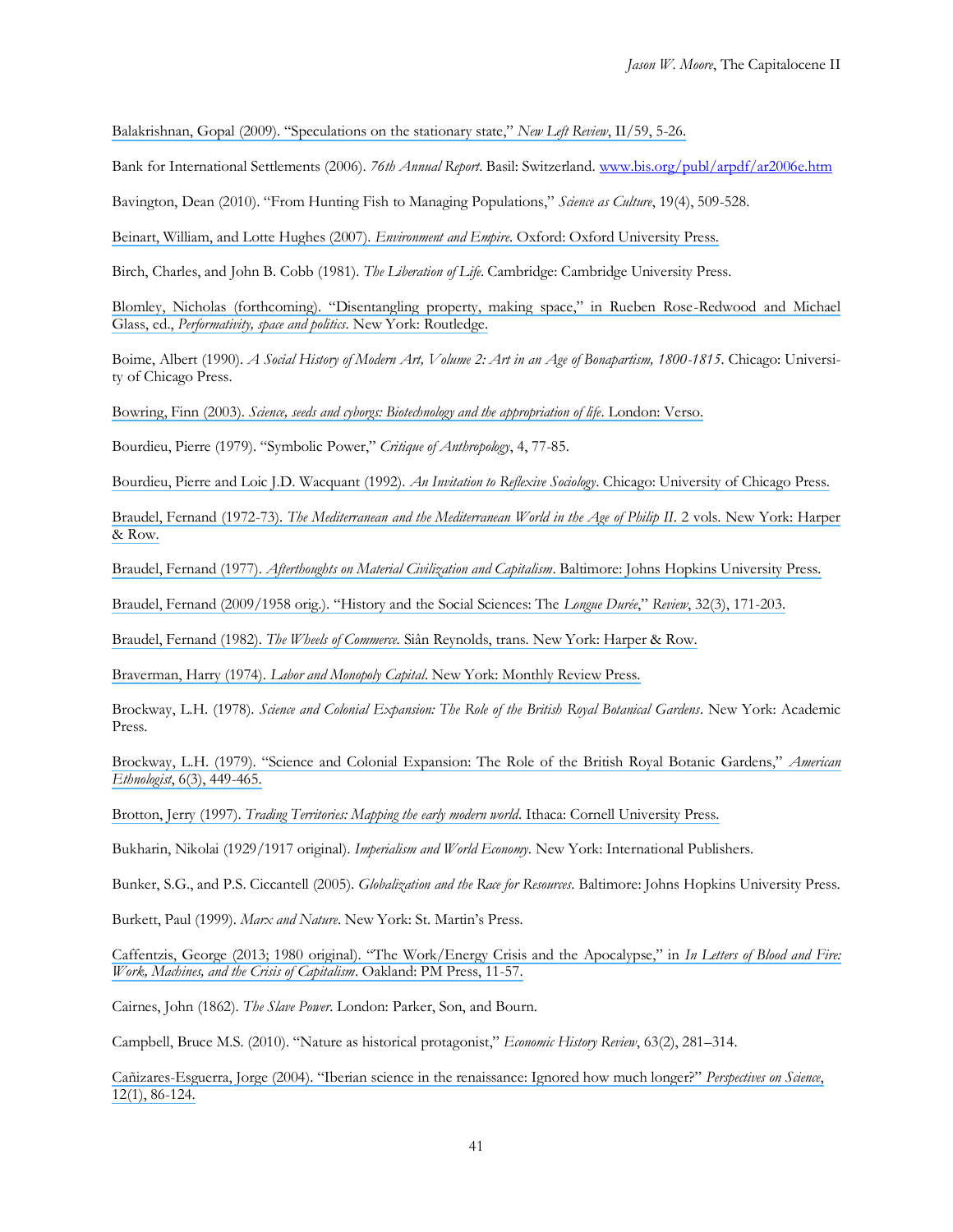Cañizares-Esguerra, Jorge (2006). *Nature, empire, and nation*. Stanford: Stanford University Press.

[Chakrabarty, Dipesh \(2009\). "The Climate of History: Four Theses,"](https://www.researchgate.net/publication/249105854_The_Climate_of_History_Four_Theses?el=1_x_8&enrichId=rgreq-46f53ebb51901b2260ca349cb2451b6c-XXX&enrichSource=Y292ZXJQYWdlOzI2NDQ1NzI4MTtBUzoxMjY1NDMxNjY3MDk3NjBAMTQwNzE4MTY1MDM3NA==) *Critical Inquiry*, 35, 197-222.

Chang, Ha-Joon (2014). "This is no recovery, this is a bubble – and it will burst," The Guardian (February 26), [http://www.theguardian.com/commentisfree/2014/feb/24/recovery-bubble-crash-uk-us-investors.](http://www.theguardian.com/commentisfree/2014/feb/24/recovery-bubble-crash-uk-us-investors)

Clark, Brett, and John Bellamy Foster (2009). "Ecological [Imperialism and the Global Metabolic Rift: Unequal Exchange](https://www.researchgate.net/publication/249815756_Ecological_Imperialism_and_the_Global_Metabolic_RiftUnequal_Exchange_and_the_GuanoNitrates_Trade?el=1_x_8&enrichId=rgreq-46f53ebb51901b2260ca349cb2451b6c-XXX&enrichSource=Y292ZXJQYWdlOzI2NDQ1NzI4MTtBUzoxMjY1NDMxNjY3MDk3NjBAMTQwNzE4MTY1MDM3NA==)  and the Guano/Nitrates Trade," *[International Journal of Comparative Sociology](https://www.researchgate.net/publication/249815756_Ecological_Imperialism_and_the_Global_Metabolic_RiftUnequal_Exchange_and_the_GuanoNitrates_Trade?el=1_x_8&enrichId=rgreq-46f53ebb51901b2260ca349cb2451b6c-XXX&enrichSource=Y292ZXJQYWdlOzI2NDQ1NzI4MTtBUzoxMjY1NDMxNjY3MDk3NjBAMTQwNzE4MTY1MDM3NA==)*, 50(3-4), 311-334.

Clark, Brett, and Richard York (2005). "Carbon Metabolism," *Theory and Society*, 34(4), 391-428.

Clark, Gregory (2007). *Farewell to Alms*. Princeton: Princeton University Press.

[Clayton, Neil \(2003\). "Weeds, people and contested places,"](https://www.researchgate.net/publication/233541680_Weeds_People_and_Contested_Places?el=1_x_8&enrichId=rgreq-46f53ebb51901b2260ca349cb2451b6c-XXX&enrichSource=Y292ZXJQYWdlOzI2NDQ1NzI4MTtBUzoxMjY1NDMxNjY3MDk3NjBAMTQwNzE4MTY1MDM3NA==) *Environment and History*, 9(3), 301-331.

Cooper, Melinda (2008). *Life as Surplus*. Seattle: University of Washington Press.

[Cosgrove, Denis \(1985\). "Prospect, Perspective and the Evolution of the Landscape Idea,"](https://www.researchgate.net/publication/271814115_Prospect_Perspective_and_the_Evolution_of_the_Landscape_Idea?el=1_x_8&enrichId=rgreq-46f53ebb51901b2260ca349cb2451b6c-XXX&enrichSource=Y292ZXJQYWdlOzI2NDQ1NzI4MTtBUzoxMjY1NDMxNjY3MDk3NjBAMTQwNzE4MTY1MDM3NA==) *Transactions of the Institute of [British Geographers, n.s., 10\(1\), 45-62.](https://www.researchgate.net/publication/271814115_Prospect_Perspective_and_the_Evolution_of_the_Landscape_Idea?el=1_x_8&enrichId=rgreq-46f53ebb51901b2260ca349cb2451b6c-XXX&enrichSource=Y292ZXJQYWdlOzI2NDQ1NzI4MTtBUzoxMjY1NDMxNjY3MDk3NjBAMTQwNzE4MTY1MDM3NA==)*

Cosgrove, Denis (2008). *Geography and vision: seeing, imagining and representing the world*. London: I.B. Tauris.

Costanza, Robert, et al. [\(1997\). "The value of the world's ecosystem services and natural capital,"](https://www.researchgate.net/publication/284503481_The_value_of_the_world) *Nature*, 387, 253-260.

[Costanza, Robert, Rudolf de Groot, Paul Sutton, Sander van der Ploeg, Sharolyn J. Anderson, Ida Kubiszewski, Stephen](https://www.researchgate.net/publication/262489570_Changes_in_the_global_value_of_ecosystem_services?el=1_x_8&enrichId=rgreq-46f53ebb51901b2260ca349cb2451b6c-XXX&enrichSource=Y292ZXJQYWdlOzI2NDQ1NzI4MTtBUzoxMjY1NDMxNjY3MDk3NjBAMTQwNzE4MTY1MDM3NA==) [Farber, and R. Kerry Turner \(2014\). "Changes in the global value of ecosystem services,"](https://www.researchgate.net/publication/262489570_Changes_in_the_global_value_of_ecosystem_services?el=1_x_8&enrichId=rgreq-46f53ebb51901b2260ca349cb2451b6c-XXX&enrichSource=Y292ZXJQYWdlOzI2NDQ1NzI4MTtBUzoxMjY1NDMxNjY3MDk3NjBAMTQwNzE4MTY1MDM3NA==) *Global Environmental Change*, 26, [152-158.](https://www.researchgate.net/publication/262489570_Changes_in_the_global_value_of_ecosystem_services?el=1_x_8&enrichId=rgreq-46f53ebb51901b2260ca349cb2451b6c-XXX&enrichSource=Y292ZXJQYWdlOzI2NDQ1NzI4MTtBUzoxMjY1NDMxNjY3MDk3NjBAMTQwNzE4MTY1MDM3NA==)

Cowen, Tyler (2011). *The Great Stagnation*. New York: Penguin.

Cronon, William (1991). *Nature's Metropolis*. New York: W.W. Norton.

[Cronon, William, George A. Miles, Jay Gitlin, eds. \(1993\).](https://www.researchgate.net/publication/269881032_Under_An_Open_Sky_Rethinking_America) *Under an Open Sky: Rethinking America's Western Past*. New [York: W.W. Norton.](https://www.researchgate.net/publication/269881032_Under_An_Open_Sky_Rethinking_America)

Crosby, Alfred W., jr. (1972). *[The Columbian exchange: Biological and cultural consequences of 1492](https://www.researchgate.net/publication/247812619_The_Columbian_Exchange_Biological_and_Cultural_Consequences_of_1492?el=1_x_8&enrichId=rgreq-46f53ebb51901b2260ca349cb2451b6c-XXX&enrichSource=Y292ZXJQYWdlOzI2NDQ1NzI4MTtBUzoxMjY1NDMxNjY3MDk3NjBAMTQwNzE4MTY1MDM3NA==)*. Westport, CT: Greenwood [Press.](https://www.researchgate.net/publication/247812619_The_Columbian_Exchange_Biological_and_Cultural_Consequences_of_1492?el=1_x_8&enrichId=rgreq-46f53ebb51901b2260ca349cb2451b6c-XXX&enrichSource=Y292ZXJQYWdlOzI2NDQ1NzI4MTtBUzoxMjY1NDMxNjY3MDk3NjBAMTQwNzE4MTY1MDM3NA==)

Crosby, Alfred W., jr. (1986). *Ecological Imperialism*[. Cambridge: Cambridge Univ. Press.](https://www.researchgate.net/publication/269520237_Ecological_Imperialism?el=1_x_8&enrichId=rgreq-46f53ebb51901b2260ca349cb2451b6c-XXX&enrichSource=Y292ZXJQYWdlOzI2NDQ1NzI4MTtBUzoxMjY1NDMxNjY3MDk3NjBAMTQwNzE4MTY1MDM3NA==)

Crosby, Alfred W., jr. (1997). *The Measure of Reality*. Cambridge: Cambridge Univ. Press.

[Crumley, Carole \(1994\). "The Ecology of Conquest," in Carole Crumley, ed.,](https://www.researchgate.net/publication/null?el=1_x_8&enrichId=rgreq-46f53ebb51901b2260ca349cb2451b6c-XXX&enrichSource=Y292ZXJQYWdlOzI2NDQ1NzI4MTtBUzoxMjY1NDMxNjY3MDk3NjBAMTQwNzE4MTY1MDM3NA==) *Historical Ecology: Cultural Knowledge and Changing Landscape*[. Santa Fe, NM: School of American Research Press, 183-201.](https://www.researchgate.net/publication/null?el=1_x_8&enrichId=rgreq-46f53ebb51901b2260ca349cb2451b6c-XXX&enrichSource=Y292ZXJQYWdlOzI2NDQ1NzI4MTtBUzoxMjY1NDMxNjY3MDk3NjBAMTQwNzE4MTY1MDM3NA==)

Crutzen, Paul J. (2002). "Geology of Mankind: The Anthropocene," *Nature*, 415, 23.

Crutzen, Paul J., and Eugene F. Stoermer (2000). "The Anthropocene," *IGBP* [International Geosphere-Biosphere Programme] *Newsletter*, 41, 17-18.

Curtin, Philip D. (1969). *The Atlantic Slave Trade: A Census*[. Madison: University of Wisconsin Press.](https://www.researchgate.net/publication/269977384_The_Atlantic_Slave_Trade_A_Census?el=1_x_8&enrichId=rgreq-46f53ebb51901b2260ca349cb2451b6c-XXX&enrichSource=Y292ZXJQYWdlOzI2NDQ1NzI4MTtBUzoxMjY1NDMxNjY3MDk3NjBAMTQwNzE4MTY1MDM3NA==)

Dalla Costa, Mariarosa and Selma James (1972). *[The Power of Women and the Subversion of the Community](https://www.researchgate.net/publication/265045020_The_Power_of_Women_and_the_Subversion_of_Community?el=1_x_8&enrichId=rgreq-46f53ebb51901b2260ca349cb2451b6c-XXX&enrichSource=Y292ZXJQYWdlOzI2NDQ1NzI4MTtBUzoxMjY1NDMxNjY3MDk3NjBAMTQwNzE4MTY1MDM3NA==)*. Bristol, UK: Falling [Wall Press.](https://www.researchgate.net/publication/265045020_The_Power_of_Women_and_the_Subversion_of_Community?el=1_x_8&enrichId=rgreq-46f53ebb51901b2260ca349cb2451b6c-XXX&enrichSource=Y292ZXJQYWdlOzI2NDQ1NzI4MTtBUzoxMjY1NDMxNjY3MDk3NjBAMTQwNzE4MTY1MDM3NA==) 

Daly, Herman E., and Joshua Farley (2004). *Ecological Economics*. Washington, D.C.: Island Press.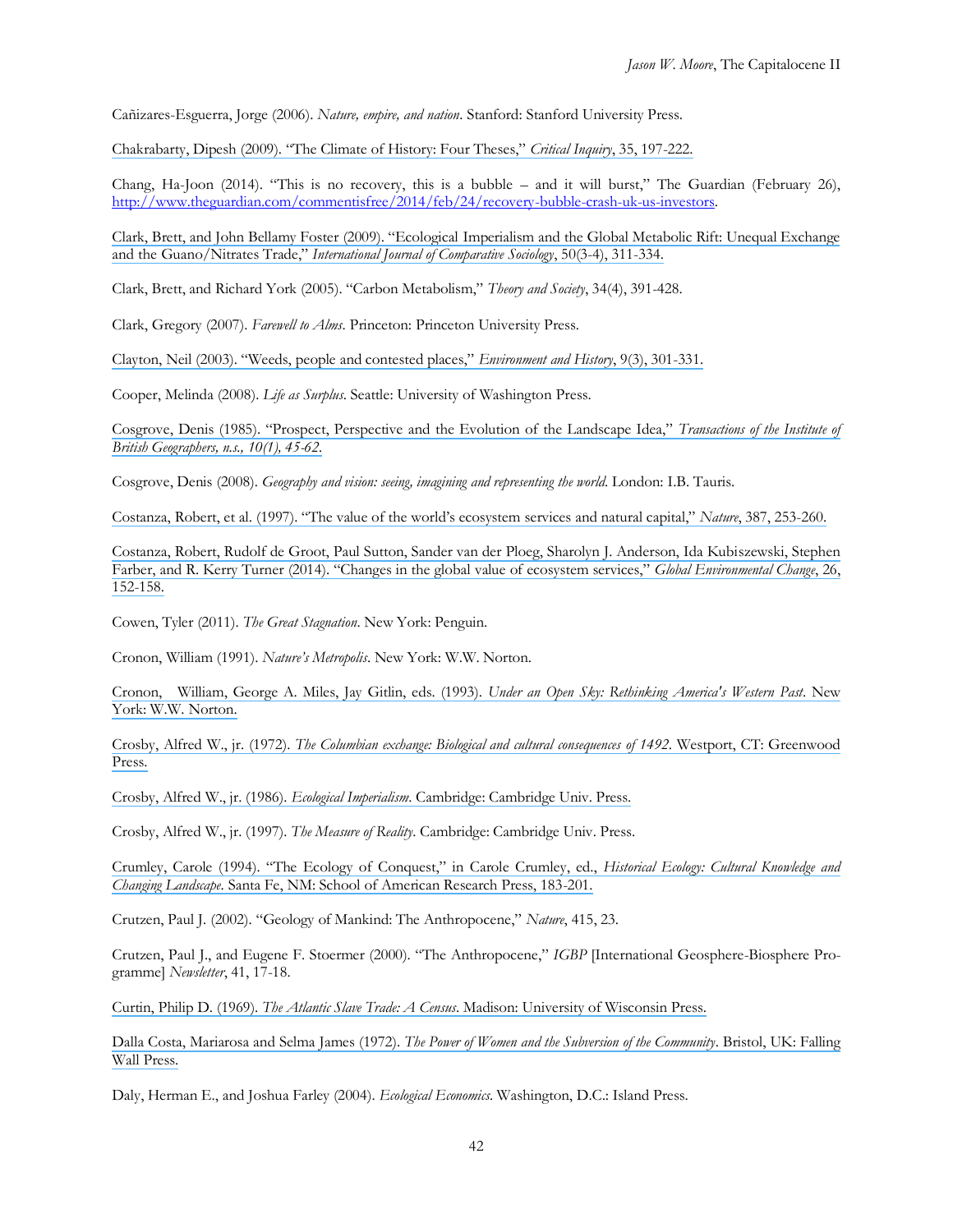Davis, John A. (2006). "The European economies in the eighteenth century," in Antonio Di Vittorio, ed., *An Economic History of Europe: From expansion to development*. New York: Routledge, 92-134.

Davis, Mike (2006). *Planet of Slums*. London: Verso.

[Davis, Mike \(2010\). "Who will build the ark?"](https://www.researchgate.net/publication/289177162_Who_will_build_the_ark?el=1_x_8&enrichId=rgreq-46f53ebb51901b2260ca349cb2451b6c-XXX&enrichSource=Y292ZXJQYWdlOzI2NDQ1NzI4MTtBUzoxMjY1NDMxNjY3MDk3NjBAMTQwNzE4MTY1MDM3NA==) *New Left Review*, II/61, 29-46.

Davis, Ralph (1973). *The Rise of the Atlantic Economies*[. Ithaca, NY: Cornell University Press.](https://www.researchgate.net/publication/270437227_The_Rise_of_the_Atlantic_Economies?el=1_x_8&enrichId=rgreq-46f53ebb51901b2260ca349cb2451b6c-XXX&enrichSource=Y292ZXJQYWdlOzI2NDQ1NzI4MTtBUzoxMjY1NDMxNjY3MDk3NjBAMTQwNzE4MTY1MDM3NA==)

[Deane, Phyllis \(1973\). "The role of capital in the industrial revolution,"](https://www.researchgate.net/publication/null?el=1_x_8&enrichId=rgreq-46f53ebb51901b2260ca349cb2451b6c-XXX&enrichSource=Y292ZXJQYWdlOzI2NDQ1NzI4MTtBUzoxMjY1NDMxNjY3MDk3NjBAMTQwNzE4MTY1MDM3NA==) *Explorations in Economic History*, 10(4), 349-364.

Deckard, Sharae. 2012. "Mapping the World-Ecology," unpublished paper, School of English, Drama, and Film, University College Dublin.

Dehing, Pit, and Marjolein 't Hart (1997). "Linking the fortunes: currency and banking 1550–1800," in Marjolein 't Hart, Joost Jonker, and Jan Luiten van Zanden, eds., *A financial history of the Netherlands*. Cambridge: Cambridge University Press, 37-63.

Descartes, René (2006/1637 original). *[A Discourse on the Method of Correctly Conducting](https://www.researchgate.net/publication/null?el=1_x_8&enrichId=rgreq-46f53ebb51901b2260ca349cb2451b6c-XXX&enrichSource=Y292ZXJQYWdlOzI2NDQ1NzI4MTtBUzoxMjY1NDMxNjY3MDk3NjBAMTQwNzE4MTY1MDM3NA==) One's Reason and Seeking Truth in the Sciences*[. Ian Maclean, ed. Oxford: Oxford University Press.](https://www.researchgate.net/publication/null?el=1_x_8&enrichId=rgreq-46f53ebb51901b2260ca349cb2451b6c-XXX&enrichSource=Y292ZXJQYWdlOzI2NDQ1NzI4MTtBUzoxMjY1NDMxNjY3MDk3NjBAMTQwNzE4MTY1MDM3NA==)

Drayton, Richard (2001). *[Nature's Government: Science, Imperial Britain, and the 'Improvement' of the World](https://www.researchgate.net/publication/270326615_Nature)*. New Haven: Yale [University Press.](https://www.researchgate.net/publication/270326615_Nature)

Dunlap, Riley E., and William R. Catton, Jr. (1979). "Environmental Sociology," *Annual Reviews in Sociology*, 5, 243-273.

Elden, Stuart (2006) *Speaking against number*. Edinburgh: Edinburgh University Press

[Emmer, Pieter C. \(1972\). "The History of the Dutch Slave Trade: A Bibliographical Survey,"](https://www.researchgate.net/publication/227398144_The_History_of_the_Dutch_Slave_Trade_A_Bibliographical_Survey?el=1_x_8&enrichId=rgreq-46f53ebb51901b2260ca349cb2451b6c-XXX&enrichSource=Y292ZXJQYWdlOzI2NDQ1NzI4MTtBUzoxMjY1NDMxNjY3MDk3NjBAMTQwNzE4MTY1MDM3NA==) *Journal of Economic History*, [32\(3\), 728-747.](https://www.researchgate.net/publication/227398144_The_History_of_the_Dutch_Slave_Trade_A_Bibliographical_Survey?el=1_x_8&enrichId=rgreq-46f53ebb51901b2260ca349cb2451b6c-XXX&enrichSource=Y292ZXJQYWdlOzI2NDQ1NzI4MTtBUzoxMjY1NDMxNjY3MDk3NjBAMTQwNzE4MTY1MDM3NA==)

Federici, Silvia (2012)) *Revolution at Point Zero: Housework, Reproduction, and Feminist Struggle*. Oakland: PM Press.

Ferreira, Roquinaldo Amaral (2012). *Cross-cultural exchange in the atlantic world: Angola and Brazil during the era of the slave trade*. Cambridge: Cambridge University Press.

[Fischer-Kowalski, Marina, Fridolin Krausmann, and Irene Pallua \(](https://www.researchgate.net/publication/260367992_A_sociometabolic_reading_of_the_Anthropocene_Modes_of_subsistence_population_size_and_human_impact_on_Earth?el=1_x_8&enrichId=rgreq-46f53ebb51901b2260ca349cb2451b6c-XXX&enrichSource=Y292ZXJQYWdlOzI2NDQ1NzI4MTtBUzoxMjY1NDMxNjY3MDk3NjBAMTQwNzE4MTY1MDM3NA==)*forthcoming*, 2014). "A sociometabolic reading of the Anthropocene: Modes of subsistence, pop[ulation size and human impact on Earth,"](https://www.researchgate.net/publication/260367992_A_sociometabolic_reading_of_the_Anthropocene_Modes_of_subsistence_population_size_and_human_impact_on_Earth?el=1_x_8&enrichId=rgreq-46f53ebb51901b2260ca349cb2451b6c-XXX&enrichSource=Y292ZXJQYWdlOzI2NDQ1NzI4MTtBUzoxMjY1NDMxNjY3MDk3NjBAMTQwNzE4MTY1MDM3NA==) *The Anthropocene Review*.

Foster, J[ohn Bellamy \(1992\). "The Absolute General Law of Environmental Degradation Under Capitalism,"](https://www.researchgate.net/publication/249018531_The_Absolute_General_Law_of_Environmental_Degradation_Under_Capitalism?el=1_x_8&enrichId=rgreq-46f53ebb51901b2260ca349cb2451b6c-XXX&enrichSource=Y292ZXJQYWdlOzI2NDQ1NzI4MTtBUzoxMjY1NDMxNjY3MDk3NjBAMTQwNzE4MTY1MDM3NA==) *Capitalism [Nature Socialism](https://www.researchgate.net/publication/249018531_The_Absolute_General_Law_of_Environmental_Degradation_Under_Capitalism?el=1_x_8&enrichId=rgreq-46f53ebb51901b2260ca349cb2451b6c-XXX&enrichSource=Y292ZXJQYWdlOzI2NDQ1NzI4MTtBUzoxMjY1NDMxNjY3MDk3NjBAMTQwNzE4MTY1MDM3NA==)* 3(2), 77-86.

Foster, John Bellamy (2000). *Marx's Ecology: Materialism and Nature*[. New York: Monthly Review Press.](https://www.researchgate.net/publication/null?el=1_x_8&enrichId=rgreq-46f53ebb51901b2260ca349cb2451b6c-XXX&enrichSource=Y292ZXJQYWdlOzI2NDQ1NzI4MTtBUzoxMjY1NDMxNjY3MDk3NjBAMTQwNzE4MTY1MDM3NA==)

Foster, J.B. [\(2001\). "Capitalism's Enviromental Crisis: Is Technology the Answer?"](https://www.researchgate.net/publication/275600116_Capitalism) *Hitotsubashi journal of social studies*, [33\(1\), 143-150.](https://www.researchgate.net/publication/275600116_Capitalism)

[Foster, John Bellamy \(2013\). "Marx and the Rift in the Uni](https://www.researchgate.net/publication/271215967_Marx_and_the_Rift_in_the_Universal_Metabolism_of_Nature?el=1_x_8&enrichId=rgreq-46f53ebb51901b2260ca349cb2451b6c-XXX&enrichSource=Y292ZXJQYWdlOzI2NDQ1NzI4MTtBUzoxMjY1NDMxNjY3MDk3NjBAMTQwNzE4MTY1MDM3NA==)versal Metabolism of Nature," *Monthly Review*, 65(7), 1-19.

Foster, John Bellamy, et al. (2010). *The Ecological Rift: Capitalism's War on the Earth*. New York: Monthly Review Press.

Foster, John Bellamy, and Robert W. McChesney (2012). *The Endless Crisis*. New York: Monthly Review Press.

Foucault, Michel (2003). *Society must be defended*. New York: Picador.

Foucault, Michel (2007). *Security, Territory, Population*. New York: Picador.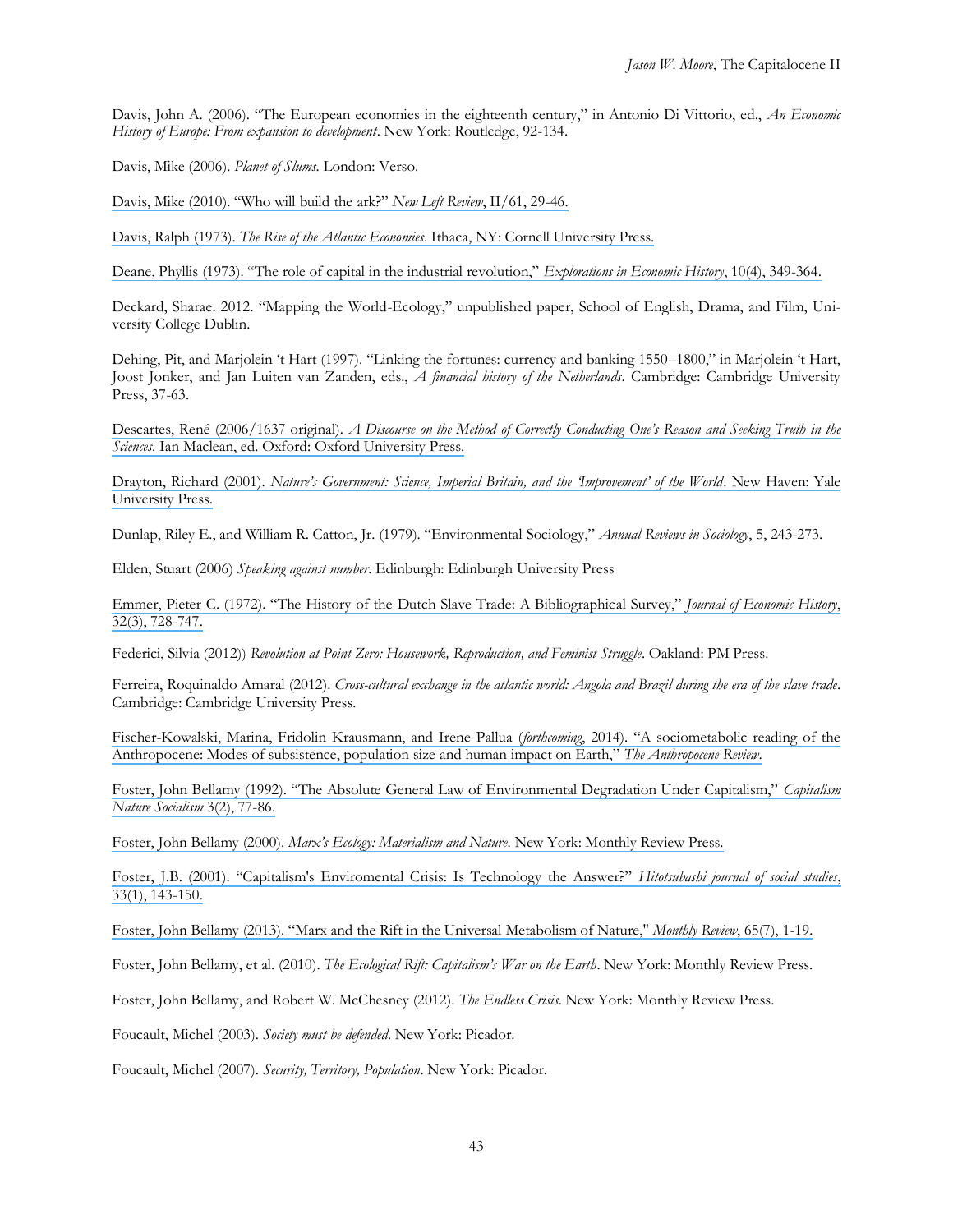[Fox-Genovese, Elizabeth, and Eugene D. Genovese \(1983\).](https://www.researchgate.net/publication/269953051_Fruits_of_Merchant_Capital_Slavery_and_Bourgeois_Property_Relations_in_the_Rise_and_Expansion_of_Capitalism?el=1_x_8&enrichId=rgreq-46f53ebb51901b2260ca349cb2451b6c-XXX&enrichSource=Y292ZXJQYWdlOzI2NDQ1NzI4MTtBUzoxMjY1NDMxNjY3MDk3NjBAMTQwNzE4MTY1MDM3NA==) *The Fruits of Merchant Capital: Slavery and Bourgeois Property in [the Rise and Expansion of Capitalism](https://www.researchgate.net/publication/269953051_Fruits_of_Merchant_Capital_Slavery_and_Bourgeois_Property_Relations_in_the_Rise_and_Expansion_of_Capitalism?el=1_x_8&enrichId=rgreq-46f53ebb51901b2260ca349cb2451b6c-XXX&enrichSource=Y292ZXJQYWdlOzI2NDQ1NzI4MTtBUzoxMjY1NDMxNjY3MDk3NjBAMTQwNzE4MTY1MDM3NA==)*. Oxford: Oxford Univ. Press.

[Gade, Daniel W., and Mario Escobar \(1982\). "Village settlement and the colonial legacy in southern Peru,"](https://www.researchgate.net/publication/273241796_Village_Settlement_and_the_Colonial_Legacy_in_Southern_Peru?el=1_x_8&enrichId=rgreq-46f53ebb51901b2260ca349cb2451b6c-XXX&enrichSource=Y292ZXJQYWdlOzI2NDQ1NzI4MTtBUzoxMjY1NDMxNjY3MDk3NjBAMTQwNzE4MTY1MDM3NA==) *Geographical Review*[, 72\(4\), 430-449.](https://www.researchgate.net/publication/273241796_Village_Settlement_and_the_Colonial_Legacy_in_Southern_Peru?el=1_x_8&enrichId=rgreq-46f53ebb51901b2260ca349cb2451b6c-XXX&enrichSource=Y292ZXJQYWdlOzI2NDQ1NzI4MTtBUzoxMjY1NDMxNjY3MDk3NjBAMTQwNzE4MTY1MDM3NA==)

Galeano, Eduardo (1973). *The Open Veins of Latin America*[. New York: Monthly Review Press.](https://www.researchgate.net/publication/274285315_Open_Veins_of_Latin_America?el=1_x_8&enrichId=rgreq-46f53ebb51901b2260ca349cb2451b6c-XXX&enrichSource=Y292ZXJQYWdlOzI2NDQ1NzI4MTtBUzoxMjY1NDMxNjY3MDk3NjBAMTQwNzE4MTY1MDM3NA==)

Gindin, Sam, and Leo Panitch (2012). *The Making of Global Capitalism*. London: Verso.

Gordon, Robert J. (2012). ["Is US economic growth over? Faltering innovation confronts the six headwinds," Working](https://www.researchgate.net/publication/254435372_Is_US_Economic_Growth_Over_Faltering_Innovation_Confronts_The_Six_Headwinds?el=1_x_8&enrichId=rgreq-46f53ebb51901b2260ca349cb2451b6c-XXX&enrichSource=Y292ZXJQYWdlOzI2NDQ1NzI4MTtBUzoxMjY1NDMxNjY3MDk3NjBAMTQwNzE4MTY1MDM3NA==)  [Paper 18315. National Bureau of Economic Research,](https://www.researchgate.net/publication/254435372_Is_US_Economic_Growth_Over_Faltering_Innovation_Confronts_The_Six_Headwinds?el=1_x_8&enrichId=rgreq-46f53ebb51901b2260ca349cb2451b6c-XXX&enrichSource=Y292ZXJQYWdlOzI2NDQ1NzI4MTtBUzoxMjY1NDMxNjY3MDk3NjBAMTQwNzE4MTY1MDM3NA==) <http://www.nber.org/papers/w18315>[, accessed 14 January 2014](https://www.researchgate.net/publication/254435372_Is_US_Economic_Growth_Over_Faltering_Innovation_Confronts_The_Six_Headwinds?el=1_x_8&enrichId=rgreq-46f53ebb51901b2260ca349cb2451b6c-XXX&enrichSource=Y292ZXJQYWdlOzI2NDQ1NzI4MTtBUzoxMjY1NDMxNjY3MDk3NjBAMTQwNzE4MTY1MDM3NA==)

Grantham, Jeremy (2011). "Time to Wake Up: Days of Abundant Resources and Falling Prices Are Over Forever," *GMO Quarterly Newsletter*, April.

Grove, Richard H. (1995). *Green Imperialism*. Cambridge: Cambridge University Press.

Haraway, Donna J. (1988). ["Situated Knowledges: The Science Question in Feminism and the Privilege of Partial Pe](https://www.researchgate.net/publication/240916911_Situated_Knowledges_The_Science_Question_in_Feminism_and_The_Privilege_of_Partial_Perspective?el=1_x_8&enrichId=rgreq-46f53ebb51901b2260ca349cb2451b6c-XXX&enrichSource=Y292ZXJQYWdlOzI2NDQ1NzI4MTtBUzoxMjY1NDMxNjY3MDk3NjBAMTQwNzE4MTY1MDM3NA==)rspective," *Feminist Studies*[, 14\(3\), 575-599.](https://www.researchgate.net/publication/240916911_Situated_Knowledges_The_Science_Question_in_Feminism_and_The_Privilege_of_Partial_Perspective?el=1_x_8&enrichId=rgreq-46f53ebb51901b2260ca349cb2451b6c-XXX&enrichSource=Y292ZXJQYWdlOzI2NDQ1NzI4MTtBUzoxMjY1NDMxNjY3MDk3NjBAMTQwNzE4MTY1MDM3NA==)

[Harley, C. Knick \(1988\). "Ocean Freight Rates and Productivity, 1740](https://www.researchgate.net/publication/240143960_Ocean_Freight_Rates_and_Productivity_1740-1913?el=1_x_8&enrichId=rgreq-46f53ebb51901b2260ca349cb2451b6c-XXX&enrichSource=Y292ZXJQYWdlOzI2NDQ1NzI4MTtBUzoxMjY1NDMxNjY3MDk3NjBAMTQwNzE4MTY1MDM3NA==)-1913," *Journal of Economic History*, 48(4): 851-876.

H[arvey, David \(1974\). "Population, Resources, and the Ideology of Science,"](https://www.researchgate.net/publication/275937664_Population_Resources_and_the_Ideology_Of_Science?el=1_x_8&enrichId=rgreq-46f53ebb51901b2260ca349cb2451b6c-XXX&enrichSource=Y292ZXJQYWdlOzI2NDQ1NzI4MTtBUzoxMjY1NDMxNjY3MDk3NjBAMTQwNzE4MTY1MDM3NA==) *Economic Geography* 50(3), 256-277.

Harvey, David (1996). *[Justice, Nature, and the Geography of Difference](https://www.researchgate.net/publication/235674372_Justice_Nature_The_Geography_of_Difference?el=1_x_8&enrichId=rgreq-46f53ebb51901b2260ca349cb2451b6c-XXX&enrichSource=Y292ZXJQYWdlOzI2NDQ1NzI4MTtBUzoxMjY1NDMxNjY3MDk3NjBAMTQwNzE4MTY1MDM3NA==)*. Oxford: Basil Blackwell.

Harvey, David (2003). *The New Imperialism*. Oxford: Oxford Univ. Press.

Harvey, David (2005). *A Brief History of Neoliberalism*[. Oxford: Oxford Univ. Press.](https://www.researchgate.net/publication/null?el=1_x_8&enrichId=rgreq-46f53ebb51901b2260ca349cb2451b6c-XXX&enrichSource=Y292ZXJQYWdlOzI2NDQ1NzI4MTtBUzoxMjY1NDMxNjY3MDk3NjBAMTQwNzE4MTY1MDM3NA==)

Harvey, David (2010). *[The Enigma of Capital and the Crises of Capitalism](https://www.researchgate.net/publication/null?el=1_x_8&enrichId=rgreq-46f53ebb51901b2260ca349cb2451b6c-XXX&enrichSource=Y292ZXJQYWdlOzI2NDQ1NzI4MTtBUzoxMjY1NDMxNjY3MDk3NjBAMTQwNzE4MTY1MDM3NA==)*. London: Profile Books

Harvey, P.D.A. (1993). *Maps in Tudor England*[. Cambridge: Cambridge University Press.](https://www.researchgate.net/publication/274793211_Maps_in_Tudor_England?el=1_x_8&enrichId=rgreq-46f53ebb51901b2260ca349cb2451b6c-XXX&enrichSource=Y292ZXJQYWdlOzI2NDQ1NzI4MTtBUzoxMjY1NDMxNjY3MDk3NjBAMTQwNzE4MTY1MDM3NA==)

Headrick, Daniel R. (1988). *[The tentacles of progress: technology transfer in the age of imperialism, 1850-1940](https://www.researchgate.net/publication/238354504_The_Tentacles_of_Progress_Technology_Transfer_in_the_Age_of_Imperialism?el=1_x_8&enrichId=rgreq-46f53ebb51901b2260ca349cb2451b6c-XXX&enrichSource=Y292ZXJQYWdlOzI2NDQ1NzI4MTtBUzoxMjY1NDMxNjY3MDk3NjBAMTQwNzE4MTY1MDM3NA==)*. Oxford: Oxford [University Press.](https://www.researchgate.net/publication/238354504_The_Tentacles_of_Progress_Technology_Transfer_in_the_Age_of_Imperialism?el=1_x_8&enrichId=rgreq-46f53ebb51901b2260ca349cb2451b6c-XXX&enrichSource=Y292ZXJQYWdlOzI2NDQ1NzI4MTtBUzoxMjY1NDMxNjY3MDk3NjBAMTQwNzE4MTY1MDM3NA==) 

Heinberg, Richard (2003). *The Party's Over*. Gabriola Island, BC: New Society.

Henderson, George L. (1998). *California and the Fictions of Capital*[. Oxford: Oxford University Press.](https://www.researchgate.net/publication/274851215_California_the_Fictions_of_Capital?el=1_x_8&enrichId=rgreq-46f53ebb51901b2260ca349cb2451b6c-XXX&enrichSource=Y292ZXJQYWdlOzI2NDQ1NzI4MTtBUzoxMjY1NDMxNjY3MDk3NjBAMTQwNzE4MTY1MDM3NA==)

Hobhouse, Henry (2005). *Seeds of Wealth: Five Plants that Made Men Rich*. Emeryville, CA: Shoemaker and Hoard.

Hobsbawm, Eric J. (1975). *[The Age of Capital 1848-1875](https://www.researchgate.net/publication/null?el=1_x_8&enrichId=rgreq-46f53ebb51901b2260ca349cb2451b6c-XXX&enrichSource=Y292ZXJQYWdlOzI2NDQ1NzI4MTtBUzoxMjY1NDMxNjY3MDk3NjBAMTQwNzE4MTY1MDM3NA==)*. New York: Meridian.

Hochschild, Arlie (2002). "The Commodity Frontier," [Working Paper No. 1, Center for Working Families, University of](https://www.researchgate.net/publication/null?el=1_x_8&enrichId=rgreq-46f53ebb51901b2260ca349cb2451b6c-XXX&enrichSource=Y292ZXJQYWdlOzI2NDQ1NzI4MTtBUzoxMjY1NDMxNjY3MDk3NjBAMTQwNzE4MTY1MDM3NA==)  [California, Berkeley.](https://www.researchgate.net/publication/null?el=1_x_8&enrichId=rgreq-46f53ebb51901b2260ca349cb2451b6c-XXX&enrichSource=Y292ZXJQYWdlOzI2NDQ1NzI4MTtBUzoxMjY1NDMxNjY3MDk3NjBAMTQwNzE4MTY1MDM3NA==)

Hribal, Jason (2003). ["Animals are part of the working class: A challenge to labor history,"](https://www.researchgate.net/publication/237316225_Animals_are_Part_of_the_Working_Class_A_Challenge_to_Labor_History?el=1_x_8&enrichId=rgreq-46f53ebb51901b2260ca349cb2451b6c-XXX&enrichSource=Y292ZXJQYWdlOzI2NDQ1NzI4MTtBUzoxMjY1NDMxNjY3MDk3NjBAMTQwNzE4MTY1MDM3NA==) *Labor History*, 44(4), 435-54.

Hribal, Jason (2012). "Animals are Part of the Working Class Reviewed," *Borderlands*, 11(2), 1-37.

[Huber, Matthew T. \(2008\). "Energizing historical materialism: Fossil fuels, space and the capitalist mode of production,"](https://www.researchgate.net/publication/248434116_Energizing_Historical_Materialism_Fossil_Fuels_Space_and_the_Capitalist_Mode_of_Production?el=1_x_8&enrichId=rgreq-46f53ebb51901b2260ca349cb2451b6c-XXX&enrichSource=Y292ZXJQYWdlOzI2NDQ1NzI4MTtBUzoxMjY1NDMxNjY3MDk3NjBAMTQwNzE4MTY1MDM3NA==) *Geoforum*[, 40, 105-115.](https://www.researchgate.net/publication/248434116_Energizing_Historical_Materialism_Fossil_Fuels_Space_and_the_Capitalist_Mode_of_Production?el=1_x_8&enrichId=rgreq-46f53ebb51901b2260ca349cb2451b6c-XXX&enrichSource=Y292ZXJQYWdlOzI2NDQ1NzI4MTtBUzoxMjY1NDMxNjY3MDk3NjBAMTQwNzE4MTY1MDM3NA==)

Ingold, Tim (1993). "Globes and spheres: The topology of environmentalism," in Kay Milton, ed., *Environmentalism: The view from anthropology*. New York, Routledge, 31-42.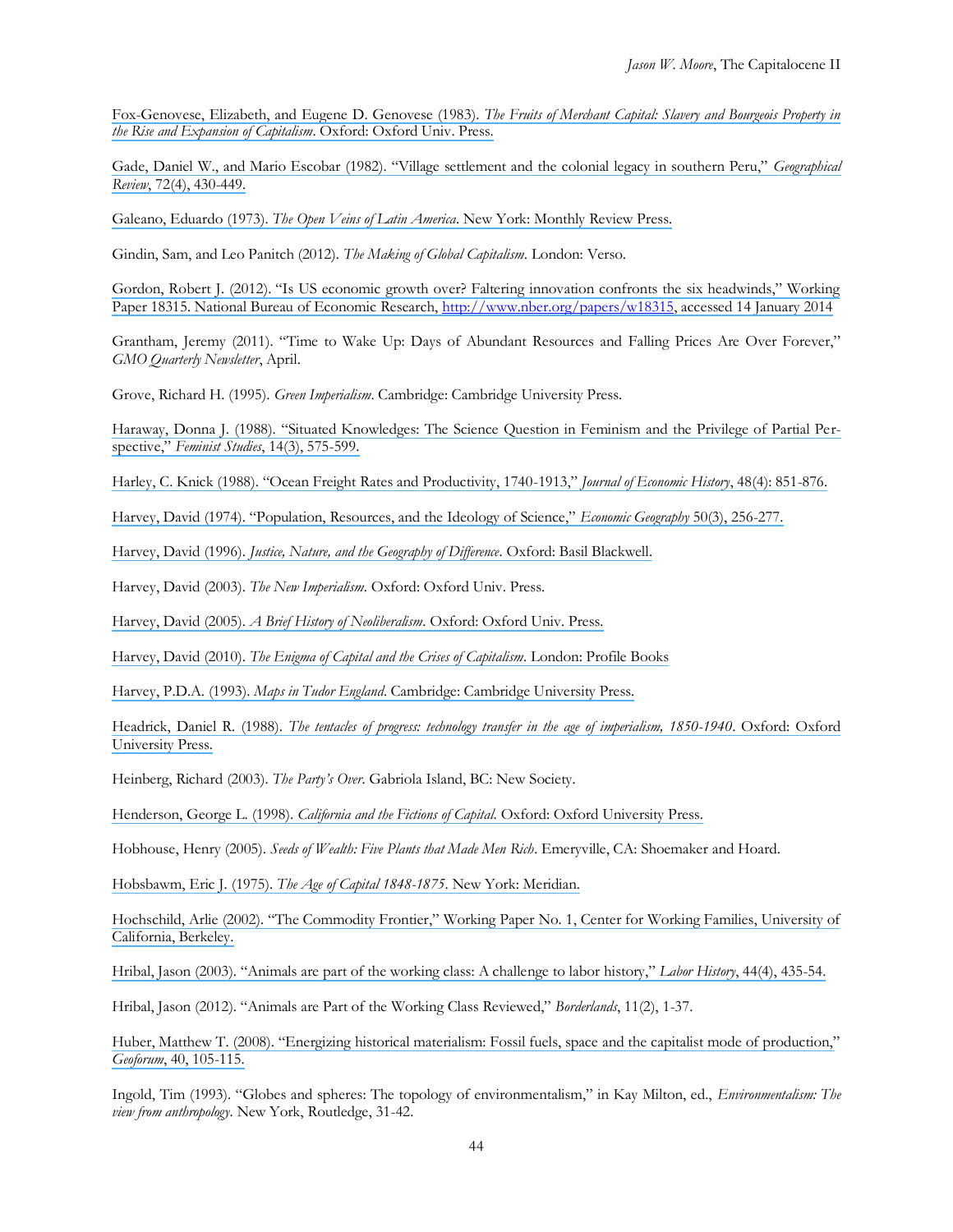[Jacks, David S., and Krishna Pendakur \(2010\). "Global trade and the maritime transport revolution,"](https://www.researchgate.net/publication/null?el=1_x_8&enrichId=rgreq-46f53ebb51901b2260ca349cb2451b6c-XXX&enrichSource=Y292ZXJQYWdlOzI2NDQ1NzI4MTtBUzoxMjY1NDMxNjY3MDk3NjBAMTQwNzE4MTY1MDM3NA==) *Review of Economics and Statistics*, [92\(4\), 745-755.](https://www.researchgate.net/publication/null?el=1_x_8&enrichId=rgreq-46f53ebb51901b2260ca349cb2451b6c-XXX&enrichSource=Y292ZXJQYWdlOzI2NDQ1NzI4MTtBUzoxMjY1NDMxNjY3MDk3NjBAMTQwNzE4MTY1MDM3NA==)

Jay, Martin (1994). *[Downcast eyes: The denigration of vision in twentieth-century French thought](https://www.researchgate.net/publication/235674224_Downcast_Eyes_The_Denigration_of_Vision_in_Twentieth-Century_French_Thought?el=1_x_8&enrichId=rgreq-46f53ebb51901b2260ca349cb2451b6c-XXX&enrichSource=Y292ZXJQYWdlOzI2NDQ1NzI4MTtBUzoxMjY1NDMxNjY3MDk3NjBAMTQwNzE4MTY1MDM3NA==)*. Berkeley: University of California [Press.](https://www.researchgate.net/publication/235674224_Downcast_Eyes_The_Denigration_of_Vision_in_Twentieth-Century_French_Thought?el=1_x_8&enrichId=rgreq-46f53ebb51901b2260ca349cb2451b6c-XXX&enrichSource=Y292ZXJQYWdlOzI2NDQ1NzI4MTtBUzoxMjY1NDMxNjY3MDk3NjBAMTQwNzE4MTY1MDM3NA==)

[Kain, Roger J.P., and Elizabeth Baigent \(1992\).](https://www.researchgate.net/publication/247799135_The_Cadastral_Map_in_the_Service_of_the_State?el=1_x_8&enrichId=rgreq-46f53ebb51901b2260ca349cb2451b6c-XXX&enrichSource=Y292ZXJQYWdlOzI2NDQ1NzI4MTtBUzoxMjY1NDMxNjY3MDk3NjBAMTQwNzE4MTY1MDM3NA==) *The cadastral map in the service of the state*. Chicago: University of Chicago [Press.](https://www.researchgate.net/publication/247799135_The_Cadastral_Map_in_the_Service_of_the_State?el=1_x_8&enrichId=rgreq-46f53ebb51901b2260ca349cb2451b6c-XXX&enrichSource=Y292ZXJQYWdlOzI2NDQ1NzI4MTtBUzoxMjY1NDMxNjY3MDk3NjBAMTQwNzE4MTY1MDM3NA==)

King, James Ferguson (1942). "Evolution of the Free Slave Trade Principle in Spanish Colonial Administration,"*Hispanic American Historical Review*, 22(1), 34-56.

[King, Peter \(2005\). "The Production and Consumption of Bar Iron in Early Modern England and Wales,"](https://www.researchgate.net/publication/null?el=1_x_8&enrichId=rgreq-46f53ebb51901b2260ca349cb2451b6c-XXX&enrichSource=Y292ZXJQYWdlOzI2NDQ1NzI4MTtBUzoxMjY1NDMxNjY3MDk3NjBAMTQwNzE4MTY1MDM3NA==) *Economic History Review*[, n.s., 58\(1\), 1-33.](https://www.researchgate.net/publication/null?el=1_x_8&enrichId=rgreq-46f53ebb51901b2260ca349cb2451b6c-XXX&enrichSource=Y292ZXJQYWdlOzI2NDQ1NzI4MTtBUzoxMjY1NDMxNjY3MDk3NjBAMTQwNzE4MTY1MDM3NA==)

Klare, Michael T. (2012). *The race for what's left: the global scramble for the world's last resources*. New York: Picador.

Klein, Naomi (2007). *The Shock Doctrine*. New York: Metropolitan Books.

Kloppenburg, Jack R., jr. (1988). *[First the Seed: The Political Economy of Plant Biotechnology 1492-2000](https://www.researchgate.net/publication/270009520_First_the_Seed_The_Political_Economy_of_Plant_Biotechnology_1492-2000?el=1_x_8&enrichId=rgreq-46f53ebb51901b2260ca349cb2451b6c-XXX&enrichSource=Y292ZXJQYWdlOzI2NDQ1NzI4MTtBUzoxMjY1NDMxNjY3MDk3NjBAMTQwNzE4MTY1MDM3NA==)*. Cambridge: Cambridge [University Press.](https://www.researchgate.net/publication/270009520_First_the_Seed_The_Political_Economy_of_Plant_Biotechnology_1492-2000?el=1_x_8&enrichId=rgreq-46f53ebb51901b2260ca349cb2451b6c-XXX&enrichSource=Y292ZXJQYWdlOzI2NDQ1NzI4MTtBUzoxMjY1NDMxNjY3MDk3NjBAMTQwNzE4MTY1MDM3NA==) 

Koeman, Cornelis, et al. (1987). "Commercial Cartography and Map Production in the Low Countries, 1500 – ca. 1672," in David Woodward, ed., *History of Cartography*, vol. 3 (Part 2), *Cartography in the European Renaissance*. Chicago: University of Chicago Press, 1296-1383.

Kosek, Jake (2006). *[Understories: The political life of forests in northern New Mexico](https://www.researchgate.net/publication/null?el=1_x_8&enrichId=rgreq-46f53ebb51901b2260ca349cb2451b6c-XXX&enrichSource=Y292ZXJQYWdlOzI2NDQ1NzI4MTtBUzoxMjY1NDMxNjY3MDk3NjBAMTQwNzE4MTY1MDM3NA==)*. Durham: Duke University Press.

Krugman, Paul (2013). "Secular Stagnation, Coalmines, Bubbles, and Larry Summers," [http://krugman.blogs.nytimes.com/2013/11/16/secular-stagnation-coalmines-bubbles-and-larry](http://krugman.blogs.nytimes.com/2013/11/16/secular-stagnation-coalmines-bubbles-and-larry-summers/?_php=true&_type=blogs&_r=0)summers/?  $php = true$ & type=blogs& $r=0$ .

Kula, Witold (1986). *Measures and Men*. Princeton, NJ: Princeton University Press.

Landes, David (1983). *[Revolution in time: clocks and the making of the modern world](https://www.researchgate.net/publication/259256977_Revolution_in_Time_Clocks_and_the_Making_of_the_Modern_World?el=1_x_8&enrichId=rgreq-46f53ebb51901b2260ca349cb2451b6c-XXX&enrichSource=Y292ZXJQYWdlOzI2NDQ1NzI4MTtBUzoxMjY1NDMxNjY3MDk3NjBAMTQwNzE4MTY1MDM3NA==)*. Cambridge, MA: Harvard University Press.

Landes, David S. (1998). *[The Wealth and Poverty of Nations](https://www.researchgate.net/publication/null?el=1_x_8&enrichId=rgreq-46f53ebb51901b2260ca349cb2451b6c-XXX&enrichSource=Y292ZXJQYWdlOzI2NDQ1NzI4MTtBUzoxMjY1NDMxNjY3MDk3NjBAMTQwNzE4MTY1MDM3NA==)*. New York: W.W. Norton.

Langley, Paul (2002). *[World Financial Orders: An Historical International Political Economy](https://www.researchgate.net/publication/null?el=1_x_8&enrichId=rgreq-46f53ebb51901b2260ca349cb2451b6c-XXX&enrichSource=Y292ZXJQYWdlOzI2NDQ1NzI4MTtBUzoxMjY1NDMxNjY3MDk3NjBAMTQwNzE4MTY1MDM3NA==)*. New York: Routledge.

[Law, John \(1986\), "On the Methods of Long Distance Control: Vessels, Navigation, and the Portuguese Route to I](https://www.researchgate.net/publication/251831833_On_the_Methods_of_Long_Distance_Control_Vessels_Navigation_and_the_Portuguese_Route_to_India?el=1_x_8&enrichId=rgreq-46f53ebb51901b2260ca349cb2451b6c-XXX&enrichSource=Y292ZXJQYWdlOzI2NDQ1NzI4MTtBUzoxMjY1NDMxNjY3MDk3NjBAMTQwNzE4MTY1MDM3NA==)ndia," in John Law, ed., *Power, Action and Belief.* [New York: Routledge, 234-263.](https://www.researchgate.net/publication/251831833_On_the_Methods_of_Long_Distance_Control_Vessels_Navigation_and_the_Portuguese_Route_to_India?el=1_x_8&enrichId=rgreq-46f53ebb51901b2260ca349cb2451b6c-XXX&enrichSource=Y292ZXJQYWdlOzI2NDQ1NzI4MTtBUzoxMjY1NDMxNjY3MDk3NjBAMTQwNzE4MTY1MDM3NA==)

Lefebvre, Henri (1991). *The Production of Space*[. Donald Nicholson-Smith, trans. Oxford: Blackwell.](https://www.researchgate.net/publication/235358791_The_Production_of_Space?el=1_x_8&enrichId=rgreq-46f53ebb51901b2260ca349cb2451b6c-XXX&enrichSource=Y292ZXJQYWdlOzI2NDQ1NzI4MTtBUzoxMjY1NDMxNjY3MDk3NjBAMTQwNzE4MTY1MDM3NA==)

Leaton, James, et al. (2013). *Unburnable Carbon 2013: Wasted capital and stranded assets*. Grantham Research Institute, London School of Economics.

[Levins, Richard, and Richard Lewontin \(1985\).](https://www.researchgate.net/publication/270404098_The_Dialectial_Biologist?el=1_x_8&enrichId=rgreq-46f53ebb51901b2260ca349cb2451b6c-XXX&enrichSource=Y292ZXJQYWdlOzI2NDQ1NzI4MTtBUzoxMjY1NDMxNjY3MDk3NjBAMTQwNzE4MTY1MDM3NA==) *The Dialectical Biologist*. Cambridge, MA: Harvard University Press.

Lohmann, Larry (2012). "Financialization, Commodification and Carbon: The Contradictions of Neoliberal Climate Policy," in L. Panitch, G. Albo, and V. Chibber, eds., *Socialist Register 2012: The Crisis and the Left*. London: Merlin, 85-107.

[Luke, Timothy W. \(2009\). "Developing planetarian accountancy: Fabricating nature as stock, service, and system for](https://www.researchgate.net/publication/235315318_Developing_planetarian_accountancy_Fabricating_nature_as_stock_service_and_system_for_green_governmentality?el=1_x_8&enrichId=rgreq-46f53ebb51901b2260ca349cb2451b6c-XXX&enrichSource=Y292ZXJQYWdlOzI2NDQ1NzI4MTtBUzoxMjY1NDMxNjY3MDk3NjBAMTQwNzE4MTY1MDM3NA==)  [green governmentality," in Harry F. Dahms, ed.,](https://www.researchgate.net/publication/235315318_Developing_planetarian_accountancy_Fabricating_nature_as_stock_service_and_system_for_green_governmentality?el=1_x_8&enrichId=rgreq-46f53ebb51901b2260ca349cb2451b6c-XXX&enrichSource=Y292ZXJQYWdlOzI2NDQ1NzI4MTtBUzoxMjY1NDMxNjY3MDk3NjBAMTQwNzE4MTY1MDM3NA==) *Nature, Knowledge and Negation (Current Perspectives in Social Theory,* Vol. 26), [New York: Emerald Group Publishing, 129-159.](https://www.researchgate.net/publication/235315318_Developing_planetarian_accountancy_Fabricating_nature_as_stock_service_and_system_for_green_governmentality?el=1_x_8&enrichId=rgreq-46f53ebb51901b2260ca349cb2451b6c-XXX&enrichSource=Y292ZXJQYWdlOzI2NDQ1NzI4MTtBUzoxMjY1NDMxNjY3MDk3NjBAMTQwNzE4MTY1MDM3NA==)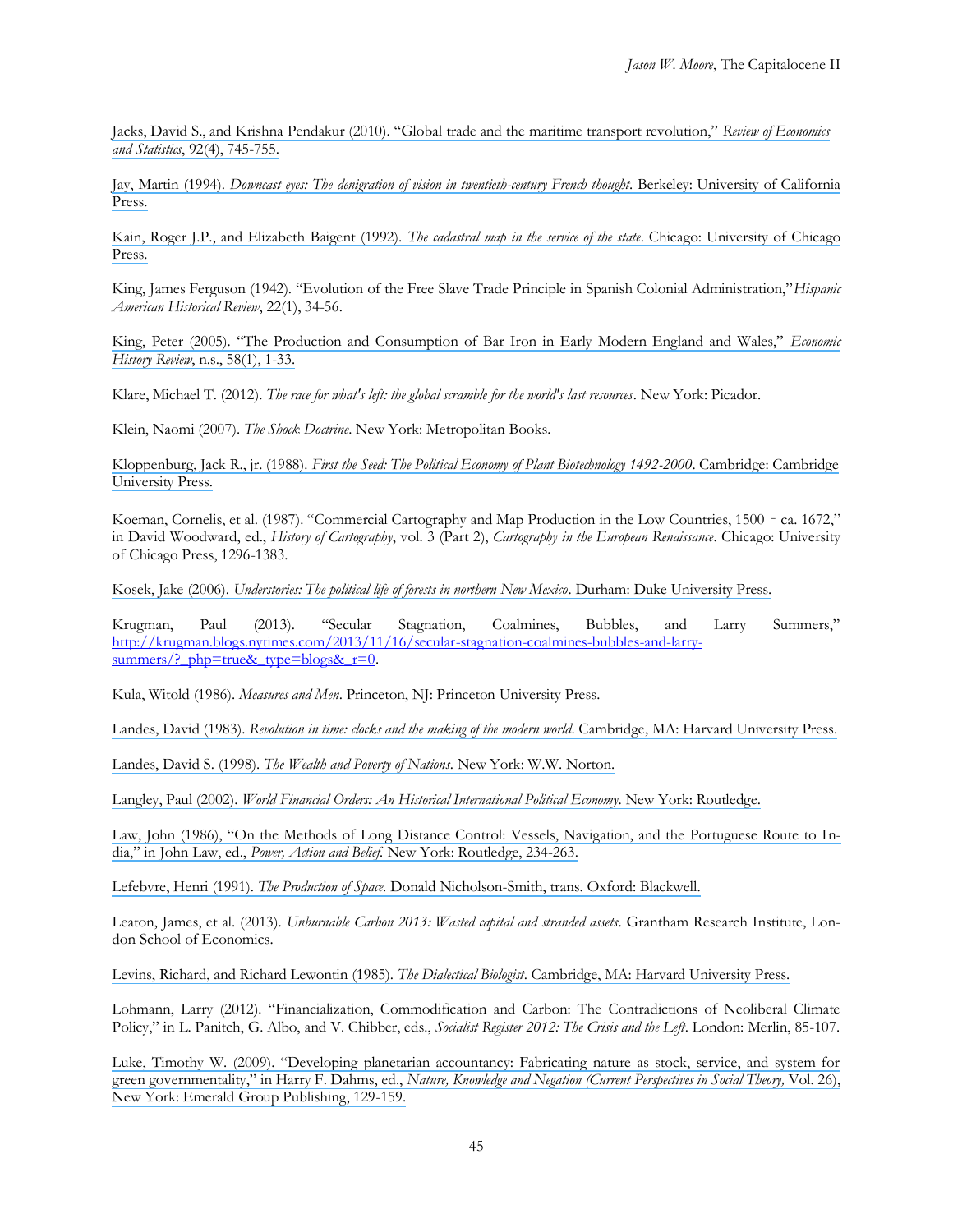[Luxemburg, Rosa \(1913/2003 ed.\).](https://www.researchgate.net/publication/null?el=1_x_8&enrichId=rgreq-46f53ebb51901b2260ca349cb2451b6c-XXX&enrichSource=Y292ZXJQYWdlOzI2NDQ1NzI4MTtBUzoxMjY1NDMxNjY3MDk3NjBAMTQwNzE4MTY1MDM3NA==) *The Accumulation of Capital*. New York: Routledge.

Madigan, Kathleen (2012). "Weak Productivity Is Another Bane of Recovery," WSJ.Com, Sept. 5, [http://blogs.wsj.com/economics/2012/09/05/weak-productivity-is-another-bane-of-recovery/,](http://blogs.wsj.com/economics/2012/09/05/weak-productivity-is-another-bane-of-recovery/) accessed 17 February, 2014.

Maddison, Angus (2005). *Growth and Interaction in the World Economy: The Roots of Modernity*. Washington, D.C.: AEI Press.

[Malanima, Paolo \(2006\). "Energy crisis and growth 1650–1850: The European deviation in a comparative perspective,"](https://www.researchgate.net/publication/null?el=1_x_8&enrichId=rgreq-46f53ebb51901b2260ca349cb2451b6c-XXX&enrichSource=Y292ZXJQYWdlOzI2NDQ1NzI4MTtBUzoxMjY1NDMxNjY3MDk3NjBAMTQwNzE4MTY1MDM3NA==) *[Journal of Global History](https://www.researchgate.net/publication/null?el=1_x_8&enrichId=rgreq-46f53ebb51901b2260ca349cb2451b6c-XXX&enrichSource=Y292ZXJQYWdlOzI2NDQ1NzI4MTtBUzoxMjY1NDMxNjY3MDk3NjBAMTQwNzE4MTY1MDM3NA==)*, 1(1), 101–121

Malm, Andreas (2013). "The Origins of Fossil Capital," *Historical Materialism*, 21(1), 15–68.

Marley, Benjamin (2013). *Battle for the Mountains*. M.A. thesis, Department of Geography, Syracuse University, 2013.

Marley, Benjamin, and Samantha Fox (*forthcoming*). "Exhausting Socio[-Ecological Relations: Conditions of Economic](https://www.researchgate.net/publication/284060699_Exhausting_socio-ecological_relations_conditions_of_economic_viability_in_the_era_of_mountaintop_removal_in_West_Virginia?el=1_x_8&enrichId=rgreq-46f53ebb51901b2260ca349cb2451b6c-XXX&enrichSource=Y292ZXJQYWdlOzI2NDQ1NzI4MTtBUzoxMjY1NDMxNjY3MDk3NjBAMTQwNzE4MTY1MDM3NA==)  [Viability in the Era of Mountaintop Removal in West Virginia,"](https://www.researchgate.net/publication/284060699_Exhausting_socio-ecological_relations_conditions_of_economic_viability_in_the_era_of_mountaintop_removal_in_West_Virginia?el=1_x_8&enrichId=rgreq-46f53ebb51901b2260ca349cb2451b6c-XXX&enrichSource=Y292ZXJQYWdlOzI2NDQ1NzI4MTtBUzoxMjY1NDMxNjY3MDk3NjBAMTQwNzE4MTY1MDM3NA==) *Journal of World-Systems Research*.

Marx, Karl (1967). *Capital*. 3 vols. Frederick Engels, ed. New York: International Publishers.

Marx, Karl (1973). *[Grundrisse: Introduction to the Critique of Political Economy](https://www.researchgate.net/publication/246348785_Grundrisse_an_outline_of_the_critique_of_political_economy?el=1_x_8&enrichId=rgreq-46f53ebb51901b2260ca349cb2451b6c-XXX&enrichSource=Y292ZXJQYWdlOzI2NDQ1NzI4MTtBUzoxMjY1NDMxNjY3MDk3NjBAMTQwNzE4MTY1MDM3NA==)*. Martin Nicolaus, trans. New York: Vintage.

Marx, Karl (1977). *Capital*, Vol. I. Ben Fowkes, trans. New York: Vintage.

Marx, Karl (1978). *Capital*, Vol. II. David Fernbach, trans. New York: Pelican.

Marx, Karl (1981). *Capital*, Vol. III. David Fernbach, trans. New York: Pelican.

Marx, Karl, and Frederick Engels (1970). *The German Ideology*. New York: International Publishers.

Maturana, Humberto, and Francisco Varela (1987). *The Tree of Knowledge*. Berkeley: Shambhala.

McAfee, Kathleen. 1999. "Selling nature to save it?" *Society and Space*, 17(2): 133-54.

McAfee, Kathleen. 2003. "Neoliberalism on the Molecular Scale." *Geoforum*, 34(2): 203-219.

McMichael, Phili[p \(1991\). "Slavery in Capitalism,"](https://www.researchgate.net/publication/null?el=1_x_8&enrichId=rgreq-46f53ebb51901b2260ca349cb2451b6c-XXX&enrichSource=Y292ZXJQYWdlOzI2NDQ1NzI4MTtBUzoxMjY1NDMxNjY3MDk3NjBAMTQwNzE4MTY1MDM3NA==) *Theory and Society*, 20(3), 321-349.

McMichael, Philip (2012). *Development and Social Chanage*. Fifth ed. Beverly Hills: Sage.

McNally, David (2011). *Global Slump*. Oakland: PM Press.

McNeill, J.R. (2008). "Global Environmental History in the Age of Fossil Fuels (1800-2007)," in K. Mizoguchi, ed., *The Environmental Histories of Europe and Japan*. Kobe: Nagoya University Press, 1-11.

[McRae, Andrew \(1993\). "To Know One's Own: Estate Surveying and the Representation of the La](https://www.researchgate.net/publication/null?el=1_x_8&enrichId=rgreq-46f53ebb51901b2260ca349cb2451b6c-XXX&enrichSource=Y292ZXJQYWdlOzI2NDQ1NzI4MTtBUzoxMjY1NDMxNjY3MDk3NjBAMTQwNzE4MTY1MDM3NA==)nd in Early Modern England," *[Huntington Library Quarterly](https://www.researchgate.net/publication/null?el=1_x_8&enrichId=rgreq-46f53ebb51901b2260ca349cb2451b6c-XXX&enrichSource=Y292ZXJQYWdlOzI2NDQ1NzI4MTtBUzoxMjY1NDMxNjY3MDk3NjBAMTQwNzE4MTY1MDM3NA==)*, 56(4), 333-357.

Meadows, Donella H., et al. (1972). *The Limits to Growth*. New York: Signet/Mentor.

Merchant, Carolyn (1980). *[The Death of Nature: Women, Ecology, and the Scientific Revolution](https://www.researchgate.net/publication/264799590_The_Death_of_Nature_Women_Ecology_and_the_Scientific_Revolution?el=1_x_8&enrichId=rgreq-46f53ebb51901b2260ca349cb2451b6c-XXX&enrichSource=Y292ZXJQYWdlOzI2NDQ1NzI4MTtBUzoxMjY1NDMxNjY3MDk3NjBAMTQwNzE4MTY1MDM3NA==)*. New York: Harper & Row.

Merchant, Carolyn (1989). *Ecological Revolutions*. Chapel Hill: University of North Carolina Press.

Meszaros, Istvan (1970). *Marx's Theory of Alienation*. London: Merlin Press.

Mies, Maria (1986). *Patriarchy and Accumulation on a World Scale: Women in the International Division of Labour*. London: Zed.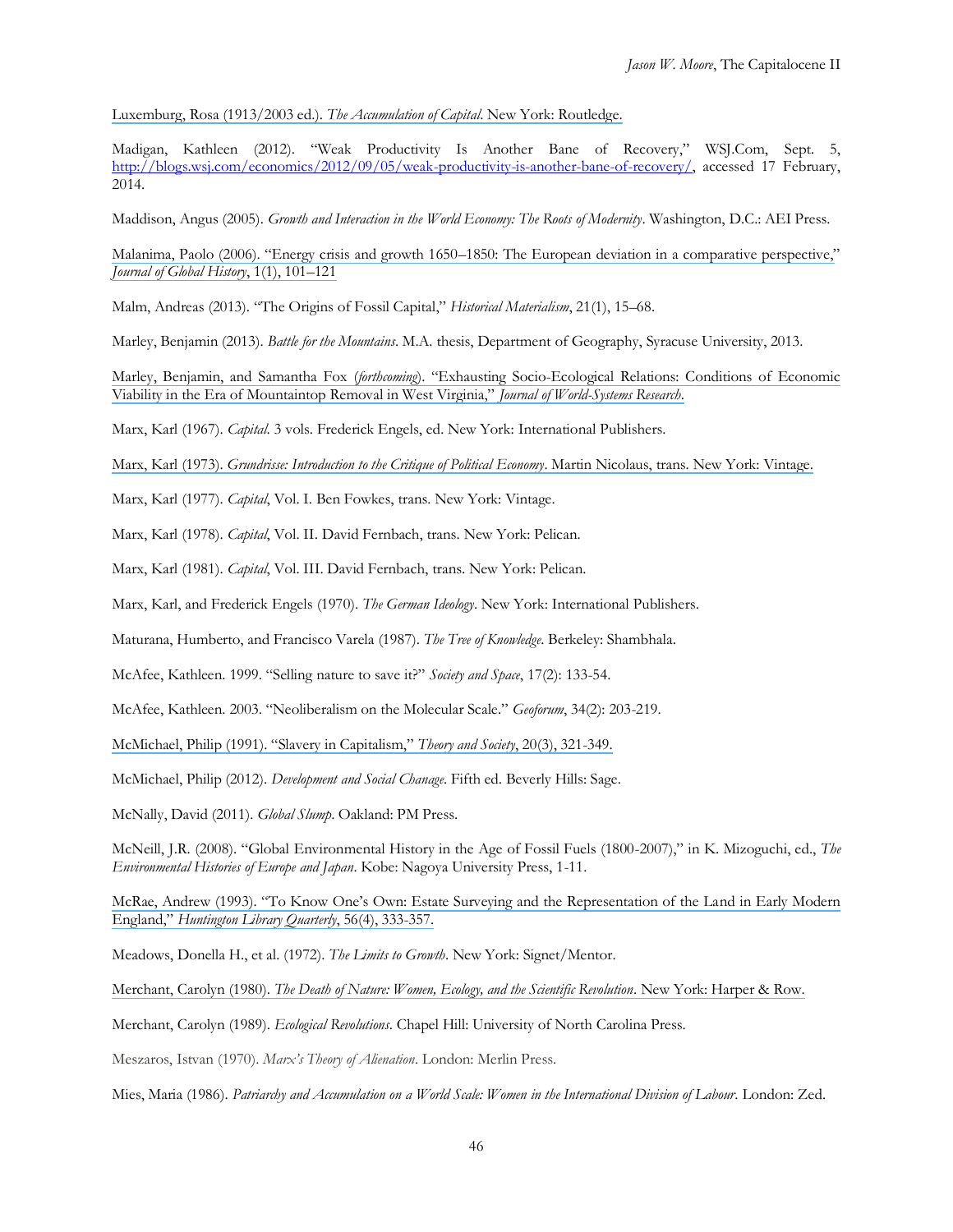Mintz, Sidney W. (1985). *[Sweetness and Power: The Place of Sugar in Modern History](https://www.researchgate.net/publication/269496229_Sweetness_and_Power_The_Place_of_Sugar_in_Modern_History?el=1_x_8&enrichId=rgreq-46f53ebb51901b2260ca349cb2451b6c-XXX&enrichSource=Y292ZXJQYWdlOzI2NDQ1NzI4MTtBUzoxMjY1NDMxNjY3MDk3NjBAMTQwNzE4MTY1MDM3NA==)*. New York: Penguin.

Mirowski, Philip (1989). *[More Heat Than Light: Economics as Social Physics, Ph](https://www.researchgate.net/publication/235361188_More_Heat_Than_Light_Economics_As_Social_Physics_Physics_As_Nature)ysics as Nature's Economics*. Cambridge: Cam[bridge University Press.](https://www.researchgate.net/publication/235361188_More_Heat_Than_Light_Economics_As_Social_Physics_Physics_As_Nature) 

Mirowski, Philip (2004). *The effortless economy of science?* Durham, NC: Duke University Press.

Misa, Thomas J. (2004). *Leonardo to the Internet: Technology and Culture from the Renaissance to the Present*. Baltimore, MD: Johns Hopkins University Press.

Mitchell, Timothy (2002). *Rule of Experts*. Berkeley: University of California Press.

Mitchell, Timothy (2009). *Carbon Democracy*. London: Verso.

Montgomery, David (1979). *Worker's Control in America*. Cambridge: Cambridge University Press.

Moore, Jason W. (2000). ["Sugar and the Expansion of the Early Modern World](https://www.researchgate.net/publication/236661518_Sugar_and_the_Expansion_of_the_Early_Modern_World-Economy_Commodity_Frontiers_Ecological_Transformation_and_Industrialization?el=1_x_8&enrichId=rgreq-46f53ebb51901b2260ca349cb2451b6c-XXX&enrichSource=Y292ZXJQYWdlOzI2NDQ1NzI4MTtBUzoxMjY1NDMxNjY3MDk3NjBAMTQwNzE4MTY1MDM3NA==)-Economy: Commodity Frontiers, Ecological Transformation, and Industrialization," *[Review: A Journal of the Fernand Braudel Center](https://www.researchgate.net/publication/236661518_Sugar_and_the_Expansion_of_the_Early_Modern_World-Economy_Commodity_Frontiers_Ecological_Transformation_and_Industrialization?el=1_x_8&enrichId=rgreq-46f53ebb51901b2260ca349cb2451b6c-XXX&enrichSource=Y292ZXJQYWdlOzI2NDQ1NzI4MTtBUzoxMjY1NDMxNjY3MDk3NjBAMTQwNzE4MTY1MDM3NA==)* 23(3), 409-433.

Moore, Jason W. (2003a). ["Nature and the Transition from Feudalism to Capitalism,"](https://www.researchgate.net/publication/236687638_Nature_and_the_Transition_from_Feudalism_to_Capitalism?el=1_x_8&enrichId=rgreq-46f53ebb51901b2260ca349cb2451b6c-XXX&enrichSource=Y292ZXJQYWdlOzI2NDQ1NzI4MTtBUzoxMjY1NDMxNjY3MDk3NjBAMTQwNzE4MTY1MDM3NA==) *Review* 26, 2, 97-172.

Moore, Jason W. (2003b). "*The Modern World-System* [as Environmental History? Ecology](https://www.researchgate.net/publication/null?el=1_x_8&enrichId=rgreq-46f53ebb51901b2260ca349cb2451b6c-XXX&enrichSource=Y292ZXJQYWdlOzI2NDQ1NzI4MTtBUzoxMjY1NDMxNjY3MDk3NjBAMTQwNzE4MTY1MDM3NA==) and the Rise of Capitalism," *[Theory & Society](https://www.researchgate.net/publication/null?el=1_x_8&enrichId=rgreq-46f53ebb51901b2260ca349cb2451b6c-XXX&enrichSource=Y292ZXJQYWdlOzI2NDQ1NzI4MTtBUzoxMjY1NDMxNjY3MDk3NjBAMTQwNzE4MTY1MDM3NA==)* 32, 3, 307-377.

Moore, Jason W. (2003c). "Capitalism as World-[Ecology: Braudel and Marx on Environmental History."](https://www.researchgate.net/publication/236661842_Capitalism_as_World-Ecology_Braudel_and_Marx_on_Environmental_History?el=1_x_8&enrichId=rgreq-46f53ebb51901b2260ca349cb2451b6c-XXX&enrichSource=Y292ZXJQYWdlOzI2NDQ1NzI4MTtBUzoxMjY1NDMxNjY3MDk3NjBAMTQwNzE4MTY1MDM3NA==) *Organization & Environment* [16\(4\), 431-458.](https://www.researchgate.net/publication/236661842_Capitalism_as_World-Ecology_Braudel_and_Marx_on_Environmental_History?el=1_x_8&enrichId=rgreq-46f53ebb51901b2260ca349cb2451b6c-XXX&enrichSource=Y292ZXJQYWdlOzI2NDQ1NzI4MTtBUzoxMjY1NDMxNjY3MDk3NjBAMTQwNzE4MTY1MDM3NA==)

Moore, J.W. (2009). "Madeira, Sugar, & [the Conquest of Nature in the 'First' Sixteenth Century, Part I,"](https://www.researchgate.net/publication/236661352_Madeira_Sugar_the_Conquest_of_Nature_in_the_) *Review* 32, 4, [345](https://www.researchgate.net/publication/236661352_Madeira_Sugar_the_Conquest_of_Nature_in_the_)–90.

[Moore, Jason W. \(2010a\). "'Amsterdam is Standing on Norway' Part I: The Alchemy of Capital, Empire, and Nature in](https://www.researchgate.net/publication/228984853_)  [the Diaspora of Silver, 1545](https://www.researchgate.net/publication/228984853_)–1648," *Journal of Agrarian Change*, 10, 1, 35–71.

[Moore, Jason W. \(2010b\). "'Amsterdam is Standing on Norway' Part II: The Global North Atlantic in the Ecological](https://www.researchgate.net/publication/227679852_Amsterdam_Is_Standing_on_Norway_Part_II_The_Global_North_Atlantic_in_the_Ecological_Revolution_of_the_Long_Seventeenth_Century?el=1_x_8&enrichId=rgreq-46f53ebb51901b2260ca349cb2451b6c-XXX&enrichSource=Y292ZXJQYWdlOzI2NDQ1NzI4MTtBUzoxMjY1NDMxNjY3MDk3NjBAMTQwNzE4MTY1MDM3NA==)  [Revolution of the Long Seventeenth Century,"](https://www.researchgate.net/publication/227679852_Amsterdam_Is_Standing_on_Norway_Part_II_The_Global_North_Atlantic_in_the_Ecological_Revolution_of_the_Long_Seventeenth_Century?el=1_x_8&enrichId=rgreq-46f53ebb51901b2260ca349cb2451b6c-XXX&enrichSource=Y292ZXJQYWdlOzI2NDQ1NzI4MTtBUzoxMjY1NDMxNjY3MDk3NjBAMTQwNzE4MTY1MDM3NA==) *Journal of Agrarian Change*, 10, 2, 188–227.

Moore, Jason W. (2010c). "[The End of the Road? Agricultural Revolutions in the Capitalist World-Ecology, 1450](https://www.researchgate.net/publication/227493884_The_End_of_the_Road_Agricultural_Revolutions_in_the_Capitalist_World-Ecology_1450-2010?el=1_x_8&enrichId=rgreq-46f53ebb51901b2260ca349cb2451b6c-XXX&enrichSource=Y292ZXJQYWdlOzI2NDQ1NzI4MTtBUzoxMjY1NDMxNjY3MDk3NjBAMTQwNzE4MTY1MDM3NA==)– 2010," *[Journal of Agrarian Change](https://www.researchgate.net/publication/227493884_The_End_of_the_Road_Agricultural_Revolutions_in_the_Capitalist_World-Ecology_1450-2010?el=1_x_8&enrichId=rgreq-46f53ebb51901b2260ca349cb2451b6c-XXX&enrichSource=Y292ZXJQYWdlOzI2NDQ1NzI4MTtBUzoxMjY1NDMxNjY3MDk3NjBAMTQwNzE4MTY1MDM3NA==)*, 10, 3, 389–413.

Moore, J.W. (2010d). ["Madeira, Sugar, & the Conquest of Nature in the 'First' Sixteenth Century, Part II,"](https://www.researchgate.net/publication/279551805_Madeira_sugar_and_the_conquest_of_nature_in_the_first_sixteenth_century_Part_II_From_regional_crisis_to_commodity_frontier_1506-1530?el=1_x_8&enrichId=rgreq-46f53ebb51901b2260ca349cb2451b6c-XXX&enrichSource=Y292ZXJQYWdlOzI2NDQ1NzI4MTtBUzoxMjY1NDMxNjY3MDk3NjBAMTQwNzE4MTY1MDM3NA==) *Review* 33(1), [1-24.](https://www.researchgate.net/publication/279551805_Madeira_sugar_and_the_conquest_of_nature_in_the_first_sixteenth_century_Part_II_From_regional_crisis_to_commodity_frontier_1506-1530?el=1_x_8&enrichId=rgreq-46f53ebb51901b2260ca349cb2451b6c-XXX&enrichSource=Y292ZXJQYWdlOzI2NDQ1NzI4MTtBUzoxMjY1NDMxNjY3MDk3NjBAMTQwNzE4MTY1MDM3NA==)

Moore, Jason W. (2010e). "'This Lofty Mountain of Silver Could Conquer the Whole World': Potosí and the Political Ecology of Underdevelopment, 1545–1800," *Journal of Philosophical Economics* 4, 1, 58–103.

Moore, Jason W. (2011a). "Transcending the Metabolic Rift," *The Journal of Peasant Studies*, 38, 1, 1-46.

Moore, J.W. (2011b). "Ecology, Capital, and the Nature of Our Times," *Journal of World-Systems Analysis* 17(1), 108-47.

Moore, Jason W. ([2011c\). "Wall Street is a Way of Organizing Nature: Interview,"](https://www.researchgate.net/publication/236661360_Wall_Street_Is_a_Way_of_Organizing_Nature_An_Interview_with_Jason_Moore?el=1_x_8&enrichId=rgreq-46f53ebb51901b2260ca349cb2451b6c-XXX&enrichSource=Y292ZXJQYWdlOzI2NDQ1NzI4MTtBUzoxMjY1NDMxNjY3MDk3NjBAMTQwNzE4MTY1MDM3NA==) *Upping the Anti* 12, 47-61.

[Moore, Jason W. \(2012\). "Cheap Food & Bad Money: Food, Frontiers, and Financialization in the Rise and Demise of](https://www.researchgate.net/publication/236660320_Cheap_Food_Bad_Money_Food_Frontiers_and_Financialization_in_the_Rise_and_Demise_of_Neoliberalism?el=1_x_8&enrichId=rgreq-46f53ebb51901b2260ca349cb2451b6c-XXX&enrichSource=Y292ZXJQYWdlOzI2NDQ1NzI4MTtBUzoxMjY1NDMxNjY3MDk3NjBAMTQwNzE4MTY1MDM3NA==) [Neoliberalism,"](https://www.researchgate.net/publication/236660320_Cheap_Food_Bad_Money_Food_Frontiers_and_Financialization_in_the_Rise_and_Demise_of_Neoliberalism?el=1_x_8&enrichId=rgreq-46f53ebb51901b2260ca349cb2451b6c-XXX&enrichSource=Y292ZXJQYWdlOzI2NDQ1NzI4MTtBUzoxMjY1NDMxNjY3MDk3NjBAMTQwNzE4MTY1MDM3NA==) *Review*, 33(2-3), 125-161.

Moore, Jason W. (2013a). "From Object to *Oikeios*: Environment-Making in the Capitalist World-Ecology," unpublished paper. Department of Sociology, Binghamton University.

Moore, Jason W. (2013b). "Crisis: Ecological or World-Ecological?" in Carolin Wiedemann and Soenke Zehle, eds.,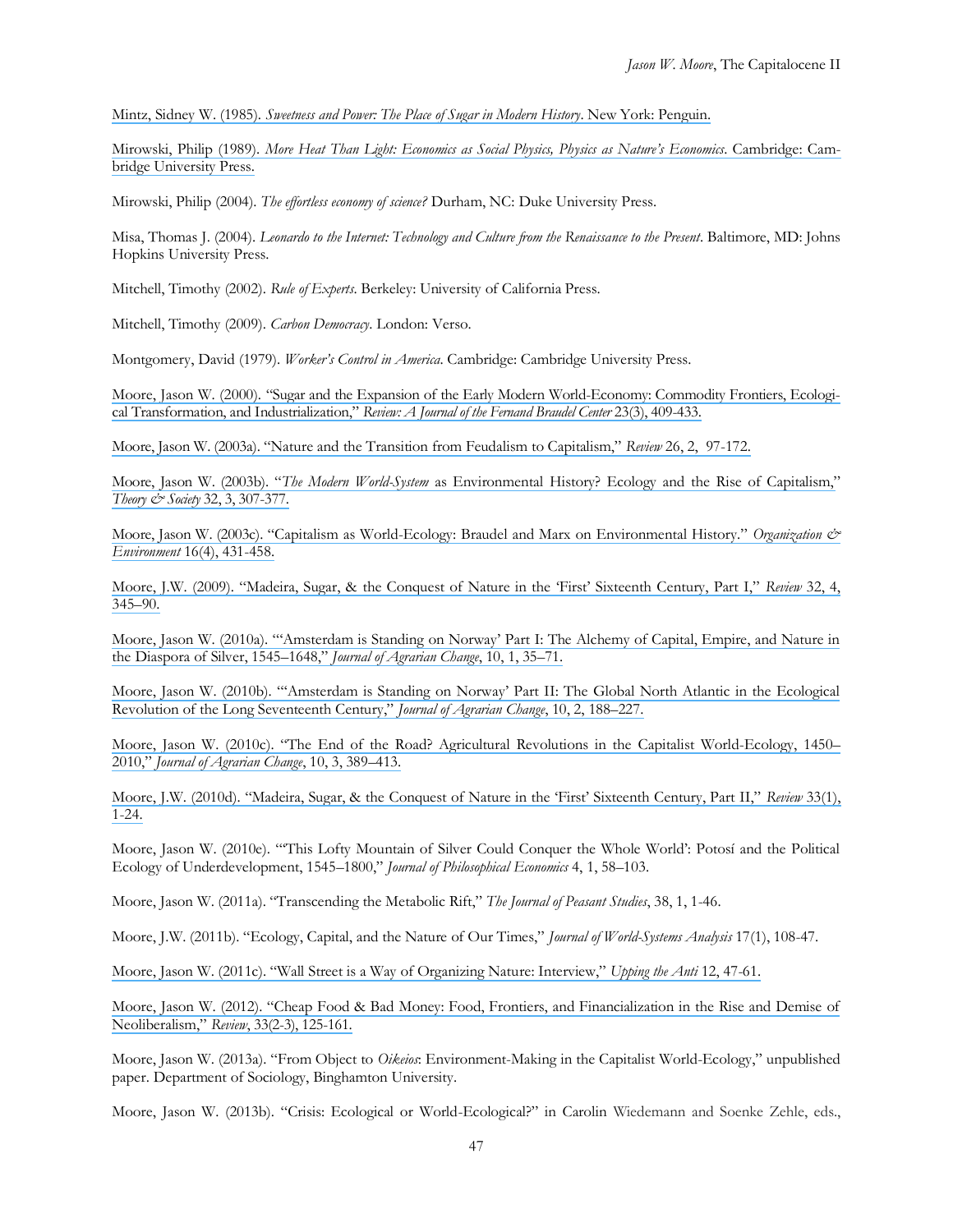*Depletion Design: A Glossary of Network Ecologies*. Amsterdam: Institute of Network Cultures.

Moore, Jason W. (2013c). "El Auge de la Ecologia-Mundo Capitalista, I." *Laberinto*, 38, 9-26.

Moore, Jason W. (2013d). "El Auge de la Ecologia-Mundo Capitalista, II." *Laberinto*, 39, 6-14.

Moore, Jason W. (2014). "*[The End of Cheap Nature, or, How I learned to Stop Worrying about 'the' Environment and Love the Crisis of](https://www.researchgate.net/publication/264707683_The_End_of_Cheap_Nature_or_How_I_Learned_to_Stop_Worrying_about_)  Capitalism*," in [Structures of the World Political Economy and the Future of Global Conflict and Cooperation, edited by](https://www.researchgate.net/publication/264707683_The_End_of_Cheap_Nature_or_How_I_Learned_to_Stop_Worrying_about_) [C. Suter and C. Chase-Dunn \(Berlin: LIT, 2014\), 1-31.](https://www.researchgate.net/publication/264707683_The_End_of_Cheap_Nature_or_How_I_Learned_to_Stop_Worrying_about_)

[Morton, F.W.O. \(1978\). "The royal timber in late colonial Bahia,"](https://www.researchgate.net/publication/291978032_The_Royal_Timber_in_Late_Colonial_Bahia?el=1_x_8&enrichId=rgreq-46f53ebb51901b2260ca349cb2451b6c-XXX&enrichSource=Y292ZXJQYWdlOzI2NDQ1NzI4MTtBUzoxMjY1NDMxNjY3MDk3NjBAMTQwNzE4MTY1MDM3NA==) *Hispanic American Historical Review* 58(1), 41-61.

Mumford, Lewis (1934). *Technics and Civilization*[. London: Routledge and Kegan Paul.](https://www.researchgate.net/publication/null?el=1_x_8&enrichId=rgreq-46f53ebb51901b2260ca349cb2451b6c-XXX&enrichSource=Y292ZXJQYWdlOzI2NDQ1NzI4MTtBUzoxMjY1NDMxNjY3MDk3NjBAMTQwNzE4MTY1MDM3NA==)

Nadeau, Robert (2003). *The wealth of nature: how mainstream economics has failed the environment*. New York: Columbia University Press, 2003.

Nadeau, Robert (2008). "Brother, Can You Spare Me a Planet? (Extended version): Mainstream Economics and the Environmental Crisis," *Scientific American* (March 19).

Naro, Nancy Priscilla S. (1999). "Imperial palms over colonial gardens," *Revista/Review Interamericana* 29(1-4), 1-13.

[Nef, John U. \(1966/1932 original\).](https://www.researchgate.net/publication/240571499_The_Rise_of_the_British_Coal_Industry?el=1_x_8&enrichId=rgreq-46f53ebb51901b2260ca349cb2451b6c-XXX&enrichSource=Y292ZXJQYWdlOzI2NDQ1NzI4MTtBUzoxMjY1NDMxNjY3MDk3NjBAMTQwNzE4MTY1MDM3NA==) *The Rise of the British Coal Industry*. London: Routledge.

Nef, John U. (1964). *[The Conquest of the Material World](https://www.researchgate.net/publication/249198297_The_Conquest_of_the_Material_World?el=1_x_8&enrichId=rgreq-46f53ebb51901b2260ca349cb2451b6c-XXX&enrichSource=Y292ZXJQYWdlOzI2NDQ1NzI4MTtBUzoxMjY1NDMxNjY3MDk3NjBAMTQwNzE4MTY1MDM3NA==)*. New York: Meridian.

[Neuman, William, and Andrew Pollack \(2010\). "Farmers cope with roundup](https://www.researchgate.net/publication/265243314_Farmers_Cope_With_Roundup-Resistant_Weeds?el=1_x_8&enrichId=rgreq-46f53ebb51901b2260ca349cb2451b6c-XXX&enrichSource=Y292ZXJQYWdlOzI2NDQ1NzI4MTtBUzoxMjY1NDMxNjY3MDk3NjBAMTQwNzE4MTY1MDM3NA==)-resistant weeds," *New York Times* (May 3).

Niblett, Michael (2013). "The 'impossible quest for wholeness'." *Journal of Postcolonial Writing*, 49(2): 148-160.

O'Brien, Patrick K., and Caglar Keyder (1978). *[Economic Growth in Britain and France, 1780](https://www.researchgate.net/publication/239957140_Economic_Growth_In_Britain_And_France?el=1_x_8&enrichId=rgreq-46f53ebb51901b2260ca349cb2451b6c-XXX&enrichSource=Y292ZXJQYWdlOzI2NDQ1NzI4MTtBUzoxMjY1NDMxNjY3MDk3NjBAMTQwNzE4MTY1MDM3NA==)–1914*. London: George Allen [and Unwin.](https://www.researchgate.net/publication/239957140_Economic_Growth_In_Britain_And_France?el=1_x_8&enrichId=rgreq-46f53ebb51901b2260ca349cb2451b6c-XXX&enrichSource=Y292ZXJQYWdlOzI2NDQ1NzI4MTtBUzoxMjY1NDMxNjY3MDk3NjBAMTQwNzE4MTY1MDM3NA==)

O'Connor, James (1998). *Natural Causes: Essays in Ecological Socialism*. New York: Guilford.

[O'Hara, Phillip Anthony \(1995\). "Household Labor, the Family, and Macroeconomic Instability in the United States:](https://www.researchgate.net/publication/null?el=1_x_8&enrichId=rgreq-46f53ebb51901b2260ca349cb2451b6c-XXX&enrichSource=Y292ZXJQYWdlOzI2NDQ1NzI4MTtBUzoxMjY1NDMxNjY3MDk3NjBAMTQwNzE4MTY1MDM3NA==)  1940s-1990s," *[Review of Social Economy](https://www.researchgate.net/publication/null?el=1_x_8&enrichId=rgreq-46f53ebb51901b2260ca349cb2451b6c-XXX&enrichSource=Y292ZXJQYWdlOzI2NDQ1NzI4MTtBUzoxMjY1NDMxNjY3MDk3NjBAMTQwNzE4MTY1MDM3NA==)*, 53(1), 89-120

Ollman, Bertell (1971). *Alienation: Marx's conception of man in capitalist society*[. Cambridge: Cambridge University Press.](https://www.researchgate.net/publication/270307773_Alienation_Marx)

Ollman, Bertell (2003). *[Dance of the Dialectic: Steps in Marx's Method](https://www.researchgate.net/publication/271215949_Dance_of_the_Dialectic_Steps_in_Marx)*. Urbana: University of Illinois Press.

Oloff, Kerstin (2012). "'Greening' the Zombie," *Green Letters*, 16(1), 31-45.

Ortiz, Roberto José (*forthcoming*). "Latin American Agro-Industrialization, Petrodollar Recycling, and the Transformation of World Capitalism in the Long 1970s," *Critical Sociology*.

Parenti, Christian (2014). "The *Inherently* Environmental State: Nature, Territory, and Value," Unpublished paper, School for International Training.

Patel, Raj (2009). *The Value of Nothing*. New York: Picador.

Perelman, Michael (2000). *The invention of capitalism*[. Durham: Duke University Press.](https://www.researchgate.net/publication/265099518_The_Invention_of_Capitalism?el=1_x_8&enrichId=rgreq-46f53ebb51901b2260ca349cb2451b6c-XXX&enrichSource=Y292ZXJQYWdlOzI2NDQ1NzI4MTtBUzoxMjY1NDMxNjY3MDk3NjBAMTQwNzE4MTY1MDM3NA==)

Perelman, [Michael \(2007\). "Scarcity and Environmental Disaster: Why Hotelling's Price Theory Doesn't Apply,"](https://www.researchgate.net/publication/249017910_Scarcity_and_Environmental_Disaster_Why_Hotelling) *Capital[ism Nature Socialism](https://www.researchgate.net/publication/249017910_Scarcity_and_Environmental_Disaster_Why_Hotelling)*, 18(1), 81-98.

[Perkins, Patricia E. \(2007\). "Feminist Ecological Economics and Sustainability,"](https://www.researchgate.net/publication/null?el=1_x_8&enrichId=rgreq-46f53ebb51901b2260ca349cb2451b6c-XXX&enrichSource=Y292ZXJQYWdlOzI2NDQ1NzI4MTtBUzoxMjY1NDMxNjY3MDk3NjBAMTQwNzE4MTY1MDM3NA==) *Journal of Bioeconomics*, 9, 227–244.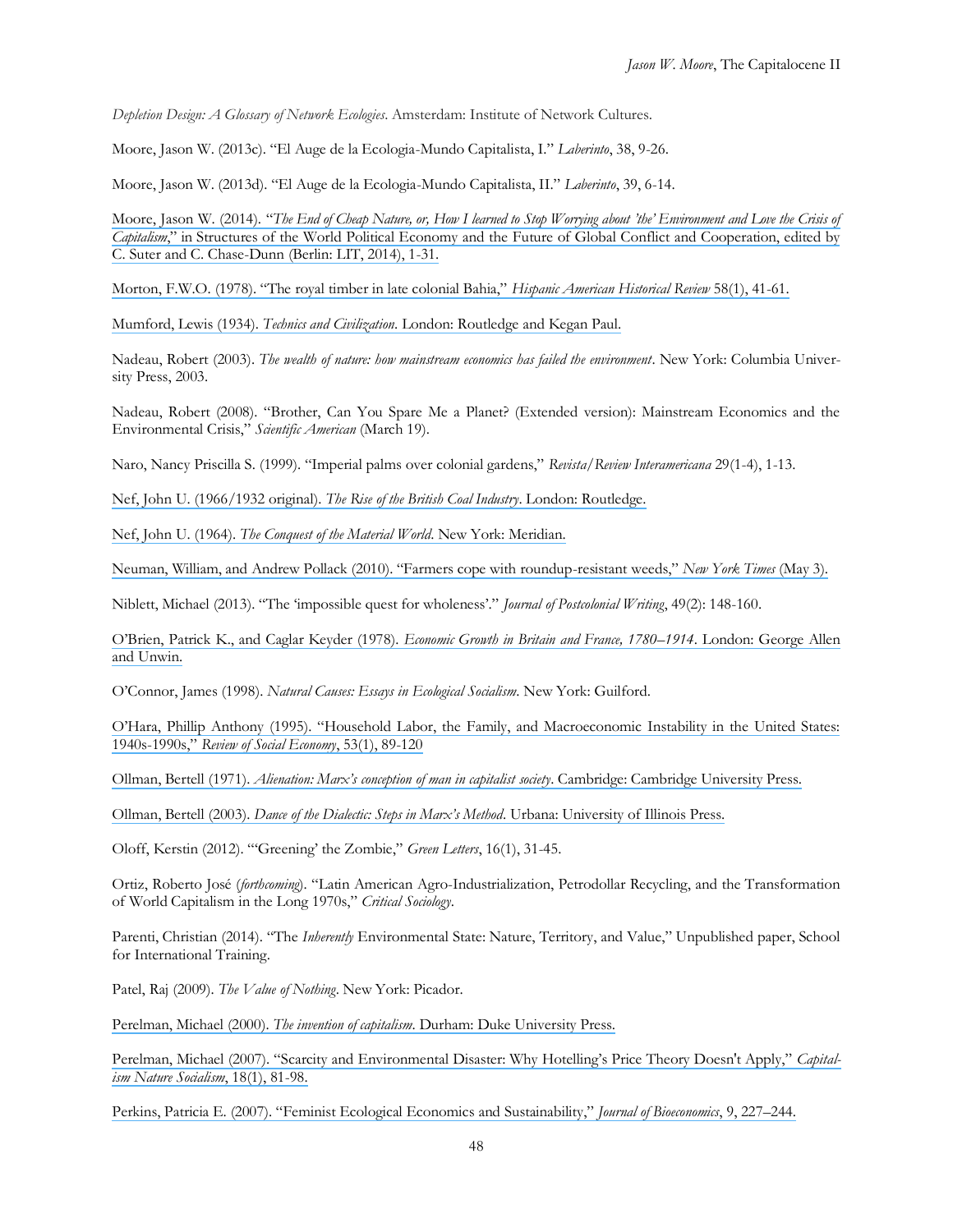[Perrings, Charles \(2010\). "Exotic effects of capital accumulation,"](https://www.researchgate.net/publication/null?el=1_x_8&enrichId=rgreq-46f53ebb51901b2260ca349cb2451b6c-XXX&enrichSource=Y292ZXJQYWdlOzI2NDQ1NzI4MTtBUzoxMjY1NDMxNjY3MDk3NjBAMTQwNzE4MTY1MDM3NA==) *Proceedings of the National Academy of Sciences*, 107(27), [12063-12064.](https://www.researchgate.net/publication/null?el=1_x_8&enrichId=rgreq-46f53ebb51901b2260ca349cb2451b6c-XXX&enrichSource=Y292ZXJQYWdlOzI2NDQ1NzI4MTtBUzoxMjY1NDMxNjY3MDk3NjBAMTQwNzE4MTY1MDM3NA==)

Peters, Glen P., Gregg Marland, Corinne Le Quéré, Thomas Boden, Josep G. Canadell, and Michael R. Raupach (2012). "Rapid growth in CO2 emissions after the 2008-2009 global financial crisis," *Nature Climate Change*, 2(1), 2-4.

Petram, L.O. (2011). *[The world's first stock exchange: How the Amsterdam market for Dutch East India Company shares became a](https://www.researchgate.net/publication/241873431_The_world)  modern securities market, 1602-1700*[. PhD dissertation, University of Amsterdam.](https://www.researchgate.net/publication/241873431_The_world) 

Pickles, John (2004). *[A History of Spaces: Cartographic reason, mapping and the geo-coded world](https://www.researchgate.net/publication/266373822_A_History_of_Spaces_Cartographic_Reason_Mapping_and_the_Geo-Coded_World?el=1_x_8&enrichId=rgreq-46f53ebb51901b2260ca349cb2451b6c-XXX&enrichSource=Y292ZXJQYWdlOzI2NDQ1NzI4MTtBUzoxMjY1NDMxNjY3MDk3NjBAMTQwNzE4MTY1MDM3NA==)*. New York: Routledge.

Pimentel, David, et al[. \(1973\). "Food production and the energy crisis,"](https://www.researchgate.net/publication/null?el=1_x_8&enrichId=rgreq-46f53ebb51901b2260ca349cb2451b6c-XXX&enrichSource=Y292ZXJQYWdlOzI2NDQ1NzI4MTtBUzoxMjY1NDMxNjY3MDk3NjBAMTQwNzE4MTY1MDM3NA==) *Science*, 182, 443–49.

Plumwood, Val (1993). *[Feminism and the Mastery of Nature](https://www.researchgate.net/publication/246178551_Feminism_and_the_Masters_of_Nature?el=1_x_8&enrichId=rgreq-46f53ebb51901b2260ca349cb2451b6c-XXX&enrichSource=Y292ZXJQYWdlOzI2NDQ1NzI4MTtBUzoxMjY1NDMxNjY3MDk3NjBAMTQwNzE4MTY1MDM3NA==)*. New York: Routledge.

Pomeranz, Kenneth. 2000. *[The Great Divergence: China, Europe, and the Making of the Modern World Economy](https://www.researchgate.net/publication/228046546_The_Great_Divergence_China_Europe_and_the_Making_of_the_Modern_World_Economy?el=1_x_8&enrichId=rgreq-46f53ebb51901b2260ca349cb2451b6c-XXX&enrichSource=Y292ZXJQYWdlOzI2NDQ1NzI4MTtBUzoxMjY1NDMxNjY3MDk3NjBAMTQwNzE4MTY1MDM3NA==)*. Princeton: [Princeton University Press](https://www.researchgate.net/publication/228046546_The_Great_Divergence_China_Europe_and_the_Making_of_the_Modern_World_Economy?el=1_x_8&enrichId=rgreq-46f53ebb51901b2260ca349cb2451b6c-XXX&enrichSource=Y292ZXJQYWdlOzI2NDQ1NzI4MTtBUzoxMjY1NDMxNjY3MDk3NjBAMTQwNzE4MTY1MDM3NA==)

Porter, T.M. (1995). *Trust In Numbers*[. Princeton: Princeton University Press.](https://www.researchgate.net/publication/228046546_The_Great_Divergence_China_Europe_and_the_Making_of_the_Modern_World_Economy?el=1_x_8&enrichId=rgreq-46f53ebb51901b2260ca349cb2451b6c-XXX&enrichSource=Y292ZXJQYWdlOzI2NDQ1NzI4MTtBUzoxMjY1NDMxNjY3MDk3NjBAMTQwNzE4MTY1MDM3NA==)

Postone, Moishe (1993). *Time, Labor, and Social Domination*. Cambridge: Cambridge University Press.

Prado, Caio Junior (1967). *The Colonial Background of Modern Brazil*[. Berkeley: University of California Press.](https://www.researchgate.net/publication/null?el=1_x_8&enrichId=rgreq-46f53ebb51901b2260ca349cb2451b6c-XXX&enrichSource=Y292ZXJQYWdlOzI2NDQ1NzI4MTtBUzoxMjY1NDMxNjY3MDk3NjBAMTQwNzE4MTY1MDM3NA==)

[Quinn, Stephen, and William Roberds \(2007\). "The Bank of Amsterdam and the Leap to Central Bank Money,"](https://www.researchgate.net/publication/null?el=1_x_8&enrichId=rgreq-46f53ebb51901b2260ca349cb2451b6c-XXX&enrichSource=Y292ZXJQYWdlOzI2NDQ1NzI4MTtBUzoxMjY1NDMxNjY3MDk3NjBAMTQwNzE4MTY1MDM3NA==) *Ameri[can Economic Review](https://www.researchgate.net/publication/null?el=1_x_8&enrichId=rgreq-46f53ebb51901b2260ca349cb2451b6c-XXX&enrichSource=Y292ZXJQYWdlOzI2NDQ1NzI4MTtBUzoxMjY1NDMxNjY3MDk3NjBAMTQwNzE4MTY1MDM3NA==)*, 97(2), 262-265.

Pratt, Mary Louise (1992). *[Imperial eyes: Travel writing and transculturation](https://www.researchgate.net/publication/null?el=1_x_8&enrichId=rgreq-46f53ebb51901b2260ca349cb2451b6c-XXX&enrichSource=Y292ZXJQYWdlOzI2NDQ1NzI4MTtBUzoxMjY1NDMxNjY3MDk3NjBAMTQwNzE4MTY1MDM3NA==)*. New York: Routledge.

Pálsson, Gísli, et al. (2013). "Reconceptualizing the 'Anthropos' in the Anthropocene: Integrating the social sciences and humanities in global environmental change research," *Environmental Science & Policy*, 28, 3-13.

Retort (2005). *Afflicted Powers*. London: Verso.

Richards, J.F. (2003). *The Unending Frontier*. Berkeley: Univ. of California Press.

[Ritzer, George \(1983\). "The 'McDonaldization' of society,"](https://www.researchgate.net/publication/227981832_The_McDonaldization_of_Society?el=1_x_8&enrichId=rgreq-46f53ebb51901b2260ca349cb2451b6c-XXX&enrichSource=Y292ZXJQYWdlOzI2NDQ1NzI4MTtBUzoxMjY1NDMxNjY3MDk3NjBAMTQwNzE4MTY1MDM3NA==) *Journal of American Culture*, 6(1), 100-107.

Ritzer, George, ed. (2005). *Encyclopedia of Social Theory*[. 2 vols. Thousand Oaks, CA: Sage.](https://www.researchgate.net/publication/null?el=1_x_8&enrichId=rgreq-46f53ebb51901b2260ca349cb2451b6c-XXX&enrichSource=Y292ZXJQYWdlOzI2NDQ1NzI4MTtBUzoxMjY1NDMxNjY3MDk3NjBAMTQwNzE4MTY1MDM3NA==) 

Roberts, Michael (2013). "The Rentier Economy," January 28, [http://thenextrecession.wordpress.com/2013/01/28/the-rentier-economy/,](http://thenextrecession.wordpress.com/2013/01/28/the-rentier-economy/) accessed 17 February, 2014.

Rockström, J., et al., [\(2009\). "Planetary boundaries,"](https://www.researchgate.net/publication/259689568_Planetary_Boundaries?el=1_x_8&enrichId=rgreq-46f53ebb51901b2260ca349cb2451b6c-XXX&enrichSource=Y292ZXJQYWdlOzI2NDQ1NzI4MTtBUzoxMjY1NDMxNjY3MDk3NjBAMTQwNzE4MTY1MDM3NA==) *Ecology and Society*, 14(2).

[Rosenberg, Nathan \(1974\). "Karl Marx on the Economic Role of Science,"](https://www.researchgate.net/publication/null?el=1_x_8&enrichId=rgreq-46f53ebb51901b2260ca349cb2451b6c-XXX&enrichSource=Y292ZXJQYWdlOzI2NDQ1NzI4MTtBUzoxMjY1NDMxNjY3MDk3NjBAMTQwNzE4MTY1MDM3NA==) *Journal of Political Economy*, 82(4), 713-728.

Saad-Filho, Alfredo (2002). *Value of Marx*. New York: Routledge.

[Safri, Maliha, and Julie Graham \(2010\). "The global household: toward a feminist postcapitalist international political](https://www.researchgate.net/publication/null?el=1_x_8&enrichId=rgreq-46f53ebb51901b2260ca349cb2451b6c-XXX&enrichSource=Y292ZXJQYWdlOzI2NDQ1NzI4MTtBUzoxMjY1NDMxNjY3MDk3NjBAMTQwNzE4MTY1MDM3NA==)  [economy,"](https://www.researchgate.net/publication/null?el=1_x_8&enrichId=rgreq-46f53ebb51901b2260ca349cb2451b6c-XXX&enrichSource=Y292ZXJQYWdlOzI2NDQ1NzI4MTtBUzoxMjY1NDMxNjY3MDk3NjBAMTQwNzE4MTY1MDM3NA==) *Signs*, 36(1), 99-125.

Sayer, Derek (1987). *The Violence of Abstraction*. Oxford: Blackwell.

Schiebinger, Londa L. (2004). *Plants and empire*. Cambridge, MA: Harvard University Press.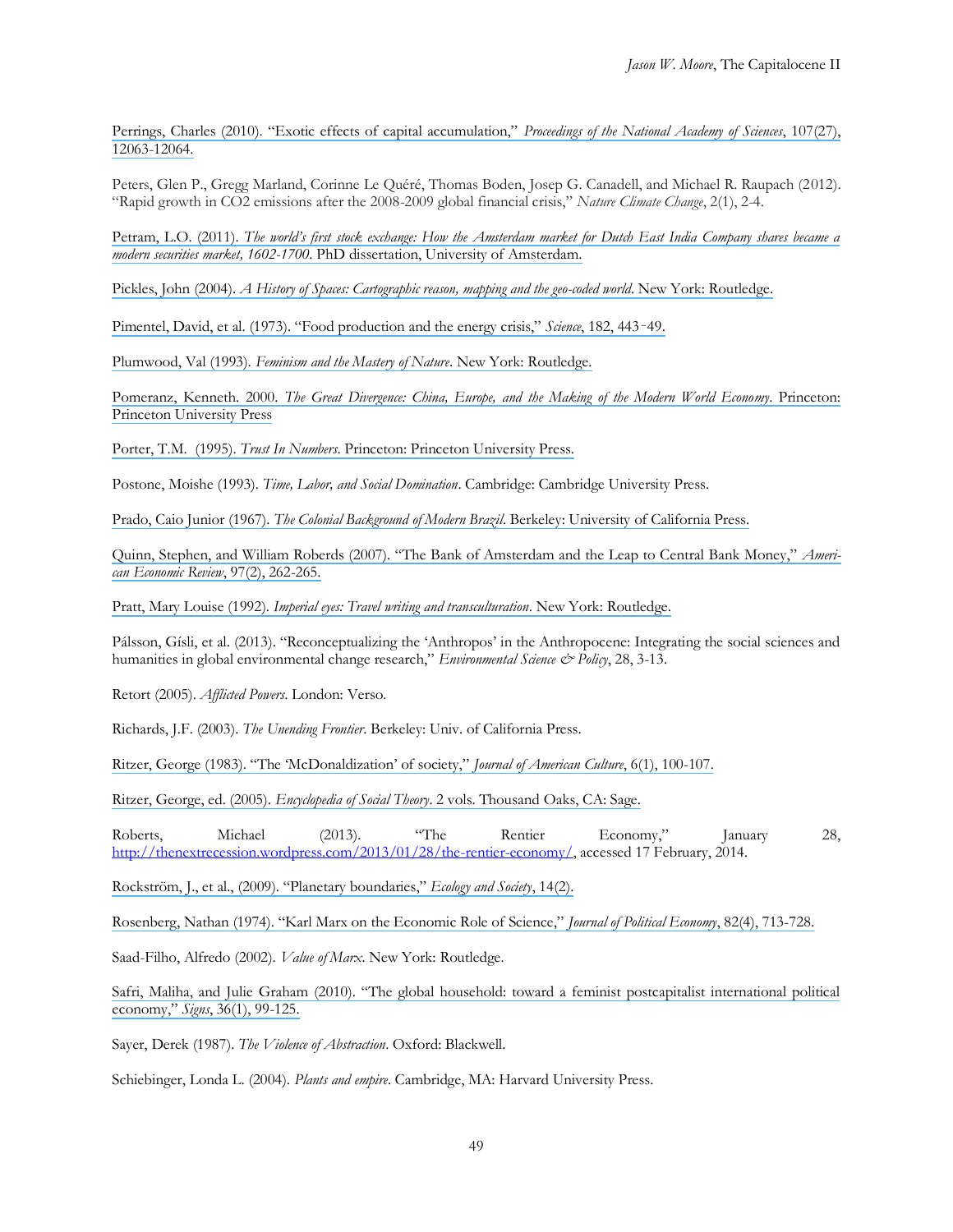Schiebinger, L.L. and C. [Swan \(2005\). "Introduction," in](https://www.researchgate.net/publication/null?el=1_x_8&enrichId=rgreq-46f53ebb51901b2260ca349cb2451b6c-XXX&enrichSource=Y292ZXJQYWdlOzI2NDQ1NzI4MTtBUzoxMjY1NDMxNjY3MDk3NjBAMTQwNzE4MTY1MDM3NA==) L.L. Schiebinger and C. Swan, eds., *Colonial botany: science, commerce, and politics in the early modern world*[. Philadelphia: University of Pennsylvania Press.](https://www.researchgate.net/publication/null?el=1_x_8&enrichId=rgreq-46f53ebb51901b2260ca349cb2451b6c-XXX&enrichSource=Y292ZXJQYWdlOzI2NDQ1NzI4MTtBUzoxMjY1NDMxNjY3MDk3NjBAMTQwNzE4MTY1MDM3NA==)

Schumpeter, Joseph (1942). *[Capitalism, Socialism, and Democracy](https://www.researchgate.net/publication/null?el=1_x_8&enrichId=rgreq-46f53ebb51901b2260ca349cb2451b6c-XXX&enrichSource=Y292ZXJQYWdlOzI2NDQ1NzI4MTtBUzoxMjY1NDMxNjY3MDk3NjBAMTQwNzE4MTY1MDM3NA==)*. New York: Harper & Row.

Boyd, William, W. Scott [Prudham, and Rachel A. Schurman \(2001\). "Industrial dynamics and the problem of nature,"](https://www.researchgate.net/publication/248984770_Industrial_Dynamics_and_the_Problem_of_Nature?el=1_x_8&enrichId=rgreq-46f53ebb51901b2260ca349cb2451b6c-XXX&enrichSource=Y292ZXJQYWdlOzI2NDQ1NzI4MTtBUzoxMjY1NDMxNjY3MDk3NjBAMTQwNzE4MTY1MDM3NA==) *[Society & Natural Resources](https://www.researchgate.net/publication/248984770_Industrial_Dynamics_and_the_Problem_of_Nature?el=1_x_8&enrichId=rgreq-46f53ebb51901b2260ca349cb2451b6c-XXX&enrichSource=Y292ZXJQYWdlOzI2NDQ1NzI4MTtBUzoxMjY1NDMxNjY3MDk3NjBAMTQwNzE4MTY1MDM3NA==)* 14(7), 555-570.

[Schwartz, Stuart B. \(1978\). "Indian Labor and New World Plantations: European Demands and Indian Responses in](https://www.researchgate.net/publication/249205658_Indian_Labor_and_New_World_Plantations_European_Demands_and_Indian_Responses_in_Northeastern_Brazil?el=1_x_8&enrichId=rgreq-46f53ebb51901b2260ca349cb2451b6c-XXX&enrichSource=Y292ZXJQYWdlOzI2NDQ1NzI4MTtBUzoxMjY1NDMxNjY3MDk3NjBAMTQwNzE4MTY1MDM3NA==)  Northeastern Brazil," *[American Historical Review](https://www.researchgate.net/publication/249205658_Indian_Labor_and_New_World_Plantations_European_Demands_and_Indian_Responses_in_Northeastern_Brazil?el=1_x_8&enrichId=rgreq-46f53ebb51901b2260ca349cb2451b6c-XXX&enrichSource=Y292ZXJQYWdlOzI2NDQ1NzI4MTtBUzoxMjY1NDMxNjY3MDk3NjBAMTQwNzE4MTY1MDM3NA==)* 83(1), 43-79.

Schwartz, Stuart B. (1985). *Sugar Plantations in the Formation of Brazilian Society*[. Cambridge: Cambridge University Press.](https://www.researchgate.net/publication/269881047_Sugar_Plantations_in_the_Formation_of_Brazilian_Society_Bahia_1550-1835?el=1_x_8&enrichId=rgreq-46f53ebb51901b2260ca349cb2451b6c-XXX&enrichSource=Y292ZXJQYWdlOzI2NDQ1NzI4MTtBUzoxMjY1NDMxNjY3MDk3NjBAMTQwNzE4MTY1MDM3NA==)

Seccombe, Wally (1974). "[The housewife and her labour under capitalism](https://www.researchgate.net/publication/288893823_The_housewife_and_her_labour_under_capitalism?el=1_x_8&enrichId=rgreq-46f53ebb51901b2260ca349cb2451b6c-XXX&enrichSource=Y292ZXJQYWdlOzI2NDQ1NzI4MTtBUzoxMjY1NDMxNjY3MDk3NjBAMTQwNzE4MTY1MDM3NA==)," *New Left Review*, I/83, 3-24

Seccombe, Wally (1992). *[A Millennium of Family Change: Feudalism to Capitalism in Western Europe](https://www.researchgate.net/publication/249210722_A_Millennium_of_Family_Change_Feudalism_to_Capitalism_in_Northwestern_Europe?el=1_x_8&enrichId=rgreq-46f53ebb51901b2260ca349cb2451b6c-XXX&enrichSource=Y292ZXJQYWdlOzI2NDQ1NzI4MTtBUzoxMjY1NDMxNjY3MDk3NjBAMTQwNzE4MTY1MDM3NA==)*. London: Verso.

Shapiro, Stephen (2012). "The World-System of Capital's Manifolds: Transformation Rips and the Cultural Fix," unpublished paper, Department of English and Comparative Literary Studies, University of Warwick.

[Sharp, Paul \(2008\). "Pushing Wheat: Why Supply Mattered for the American Grain Invasion of Britain in the Nin](https://www.researchgate.net/publication/null?el=1_x_8&enrichId=rgreq-46f53ebb51901b2260ca349cb2451b6c-XXX&enrichSource=Y292ZXJQYWdlOzI2NDQ1NzI4MTtBUzoxMjY1NDMxNjY3MDk3NjBAMTQwNzE4MTY1MDM3NA==)eteenth Century," *Discussion Paper* [08-08, Department of Economics, University of Copenhagen.](https://www.researchgate.net/publication/null?el=1_x_8&enrichId=rgreq-46f53ebb51901b2260ca349cb2451b6c-XXX&enrichSource=Y292ZXJQYWdlOzI2NDQ1NzI4MTtBUzoxMjY1NDMxNjY3MDk3NjBAMTQwNzE4MTY1MDM3NA==)

Silver, Beverly J. (2003). *Forces of Labor*. Cambridge: Cambridge University Press.

Silver, Beverly J., and Eric Slater (1999). "The Social Origins of World Hegemonies," in Giovanni Arrighi, Beverly J. Silver, et al., *Chaos and Governance in the Modern World-System*. Minneapolis: University of Minnesota Press, 151-216.

Sivy, Michael (2013). "Why Many Americans Feel Like They're Getting Poorer," *Time*, March 5, [http://business.time.com/2013/03/05/why-many-americans-feel-like-theyre-getting-poorer/,](http://business.time.com/2013/03/05/why-many-americans-feel-like-theyre-getting-poorer/) accessed 17 Feb, 2014.

Smith, Pamela H., and Paula Findlen, eds. (2002). *Merchants & Marvels: Commerce, science, and art in early Modern Europe*. New York: Routledge.

Sombart, Werner (1915). *The Quintessence of Capitalism*. M. Epstein, trans. and ed. New York: E.P. Dutton & Co.

Steffen, Will, Paul J. Crutzen and John [R. McNeill \(2007\). "The Anthropocene: Are Humans Now Overwhelming the](https://www.researchgate.net/publication/null?el=1_x_8&enrichId=rgreq-46f53ebb51901b2260ca349cb2451b6c-XXX&enrichSource=Y292ZXJQYWdlOzI2NDQ1NzI4MTtBUzoxMjY1NDMxNjY3MDk3NjBAMTQwNzE4MTY1MDM3NA==)  [Great Forces of Nature?"](https://www.researchgate.net/publication/null?el=1_x_8&enrichId=rgreq-46f53ebb51901b2260ca349cb2451b6c-XXX&enrichSource=Y292ZXJQYWdlOzI2NDQ1NzI4MTtBUzoxMjY1NDMxNjY3MDk3NjBAMTQwNzE4MTY1MDM3NA==) *Ambio*, 36(8), 614-621.

[Steffen, Will, Jacques Grinevald, Paul Crutzen and John McNeill \(2011a\). "](https://www.researchgate.net/publication/null?el=1_x_8&enrichId=rgreq-46f53ebb51901b2260ca349cb2451b6c-XXX&enrichSource=Y292ZXJQYWdlOzI2NDQ1NzI4MTtBUzoxMjY1NDMxNjY3MDk3NjBAMTQwNzE4MTY1MDM3NA==)The Anthropocene: Conceptual and historical perspectives," *[Philosophical Transactions of the Royal Society A](https://www.researchgate.net/publication/null?el=1_x_8&enrichId=rgreq-46f53ebb51901b2260ca349cb2451b6c-XXX&enrichSource=Y292ZXJQYWdlOzI2NDQ1NzI4MTtBUzoxMjY1NDMxNjY3MDk3NjBAMTQwNzE4MTY1MDM3NA==)*, 369, 842-867.

Steffen, Will, et al. (2011b). "The Anthropocene: From global change to planetary stewardship," *Ambio*, 40(7), 739-761.

Summers, Larry (2013). "Transcript of Larry Summers speech at the IMF Economic Forum, Nov. 8, 2013," [https://m.facebook.com/notes/randy-fellmy/transcript-of-larry-summers-speech-at-the-imf-economic-forum-nov-8-](https://m.facebook.com/notes/randy-fellmy/transcript-of-larry-summers-speech-at-the-imf-economic-forum-nov-8-2013/585630634864563) [2013/585630634864563](https://m.facebook.com/notes/randy-fellmy/transcript-of-larry-summers-speech-at-the-imf-economic-forum-nov-8-2013/585630634864563) and [http://www.youtube.com/watch?v=KYpVzBbQIX0.](http://www.youtube.com/watch?v=KYpVzBbQIX0)

[Taylor, Frederick Winslow \(1914\).](https://www.researchgate.net/publication/null?el=1_x_8&enrichId=rgreq-46f53ebb51901b2260ca349cb2451b6c-XXX&enrichSource=Y292ZXJQYWdlOzI2NDQ1NzI4MTtBUzoxMjY1NDMxNjY3MDk3NjBAMTQwNzE4MTY1MDM3NA==) *The principles of scientific management*. New York: Harper & Brothers.

Thomas, Brinley (1993). *The Industrial Revolution and the Atlantic Economy*. New York: Routledge.

[Toscano, Alberto \(2008\). "The Open Secret of Real Abstraction,"](https://www.researchgate.net/publication/null?el=1_x_8&enrichId=rgreq-46f53ebb51901b2260ca349cb2451b6c-XXX&enrichSource=Y292ZXJQYWdlOzI2NDQ1NzI4MTtBUzoxMjY1NDMxNjY3MDk3NjBAMTQwNzE4MTY1MDM3NA==) *Rethinking Marxism*, 20(2), 273-287.

von Tunzelman, G.N. (1981). "Technological Progress during the Industrial Revolution," in R. Floud and D. McCloskey, eds., *The Economic History of Britain since 1700*, vol. I. Cambridge: Cambridge University Press, 143-63.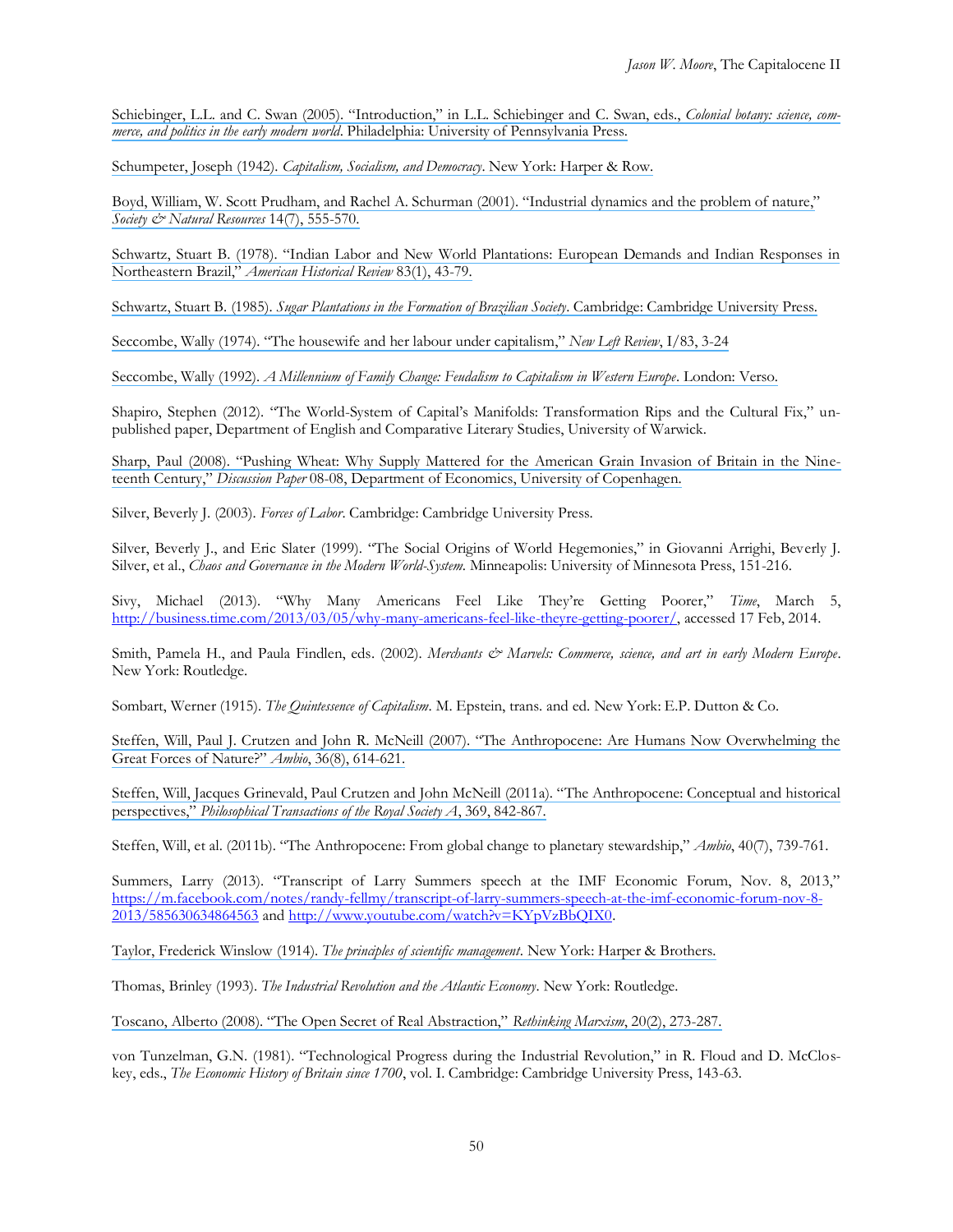[Ufkes, Frances M. \(1995\). "Lean and mean: US meat](https://www.researchgate.net/publication/238395686_Lean_and_mean_US_meat-packing_in_an_era_of_agro-industrial_restructuring?el=1_x_8&enrichId=rgreq-46f53ebb51901b2260ca349cb2451b6c-XXX&enrichSource=Y292ZXJQYWdlOzI2NDQ1NzI4MTtBUzoxMjY1NDMxNjY3MDk3NjBAMTQwNzE4MTY1MDM3NA==)-packing in an era of agro-industrial restructuring," *Environment and [Planning D: Society and Space](https://www.researchgate.net/publication/238395686_Lean_and_mean_US_meat-packing_in_an_era_of_agro-industrial_restructuring?el=1_x_8&enrichId=rgreq-46f53ebb51901b2260ca349cb2451b6c-XXX&enrichSource=Y292ZXJQYWdlOzI2NDQ1NzI4MTtBUzoxMjY1NDMxNjY3MDk3NjBAMTQwNzE4MTY1MDM3NA==)*, 13(1), 683-705.

UNDP [United Nations Development Programme] (1995). *Human Development Report 1995*. Oxford: Oxford University Press.

[Unger, Richard W. \(1975\). "Technology and Industrial Organization: Dutch Shipbuilding to 1800,"](https://www.researchgate.net/publication/232831289_Technology_and_Industrial_Organization_Dutch_Shipbuilding_to_1800?el=1_x_8&enrichId=rgreq-46f53ebb51901b2260ca349cb2451b6c-XXX&enrichSource=Y292ZXJQYWdlOzI2NDQ1NzI4MTtBUzoxMjY1NDMxNjY3MDk3NjBAMTQwNzE4MTY1MDM3NA==) *Business History*, [17\(1\), 56-72.](https://www.researchgate.net/publication/232831289_Technology_and_Industrial_Organization_Dutch_Shipbuilding_to_1800?el=1_x_8&enrichId=rgreq-46f53ebb51901b2260ca349cb2451b6c-XXX&enrichSource=Y292ZXJQYWdlOzI2NDQ1NzI4MTtBUzoxMjY1NDMxNjY3MDk3NjBAMTQwNzE4MTY1MDM3NA==)

[Unger, Richard W. \(2011\). "Dutch Nautical Sciences in the Golden Age: the Portuguese Influence,"](https://www.researchgate.net/publication/290284638_Dutch_nautical_sciences_in_the_golden_age_The_portuguese_influence?el=1_x_8&enrichId=rgreq-46f53ebb51901b2260ca349cb2451b6c-XXX&enrichSource=Y292ZXJQYWdlOzI2NDQ1NzI4MTtBUzoxMjY1NDMxNjY3MDk3NjBAMTQwNzE4MTY1MDM3NA==) *E-Journal of Portuguese History*[, 9\(2\), 68-83.](https://www.researchgate.net/publication/290284638_Dutch_nautical_sciences_in_the_golden_age_The_portuguese_influence?el=1_x_8&enrichId=rgreq-46f53ebb51901b2260ca349cb2451b6c-XXX&enrichSource=Y292ZXJQYWdlOzI2NDQ1NzI4MTtBUzoxMjY1NDMxNjY3MDk3NjBAMTQwNzE4MTY1MDM3NA==)

Vera, H. (2008). "Eco[nomic Rationalization, Money an](https://www.researchgate.net/publication/285616328_Economic_rationalization_money_and_measures_A_weberian_perspective?el=1_x_8&enrichId=rgreq-46f53ebb51901b2260ca349cb2451b6c-XXX&enrichSource=Y292ZXJQYWdlOzI2NDQ1NzI4MTtBUzoxMjY1NDMxNjY3MDk3NjBAMTQwNzE4MTY1MDM3NA==)d Measures," in D.J. Chalcraft, et al., eds., *Max Weber Matters*. [Burlington, VT: Ashgate Publishing.](https://www.researchgate.net/publication/285616328_Economic_rationalization_money_and_measures_A_weberian_perspective?el=1_x_8&enrichId=rgreq-46f53ebb51901b2260ca349cb2451b6c-XXX&enrichSource=Y292ZXJQYWdlOzI2NDQ1NzI4MTtBUzoxMjY1NDMxNjY3MDk3NjBAMTQwNzE4MTY1MDM3NA==)

Vernadsky, Vladimir I. (1997/1926 original). *The Biosphere*. New York: Copernicus.

Vogel, Lise (1983). *Marxism and the Oppression of Women*. New Brunswick, NJ: Rutgers University Press.

de Vries, Jan (1993). "The labour market," in Karel Davids and Leo Noordegraaf, eds., *The Dutch economy in the Golden Age*. Amsterdam: Nederlandsch Economisch-Historisch Archief, 55-78

de Vries, Jan (2001). "Economic Growth before and after the Industrial Revolution," in Maarten Prak, ed., *Early Modern Capitalism: Economic and Social Change in Europe, 1400-1800*. New York: Routledge, 175-191.

de Vries, Jan (2008). *The industrious revolution*[. Cambridge: Cambridge University Press.](https://www.researchgate.net/publication/null?el=1_x_8&enrichId=rgreq-46f53ebb51901b2260ca349cb2451b6c-XXX&enrichSource=Y292ZXJQYWdlOzI2NDQ1NzI4MTtBUzoxMjY1NDMxNjY3MDk3NjBAMTQwNzE4MTY1MDM3NA==)

[de Vries, Jan, and Ad van der Woude \(1997\).](https://www.researchgate.net/publication/null?el=1_x_8&enrichId=rgreq-46f53ebb51901b2260ca349cb2451b6c-XXX&enrichSource=Y292ZXJQYWdlOzI2NDQ1NzI4MTtBUzoxMjY1NDMxNjY3MDk3NjBAMTQwNzE4MTY1MDM3NA==) *The First Modern Economy*. Cambridge: Cambridge University Press.

Wackernagel, Mathis, & William Rees (1996). *Our Ecological Footprint*[. Gabriola Island, BC: New Society Publishers.](https://www.researchgate.net/publication/246388201_How_big_is_our_ecological_footprint?el=1_x_8&enrichId=rgreq-46f53ebb51901b2260ca349cb2451b6c-XXX&enrichSource=Y292ZXJQYWdlOzI2NDQ1NzI4MTtBUzoxMjY1NDMxNjY3MDk3NjBAMTQwNzE4MTY1MDM3NA==)

[Wallerstein, Immanuel \(1974\).](https://www.researchgate.net/publication/298993117_Islam_in_the_modern_world-system?el=1_x_8&enrichId=rgreq-46f53ebb51901b2260ca349cb2451b6c-XXX&enrichSource=Y292ZXJQYWdlOzI2NDQ1NzI4MTtBUzoxMjY1NDMxNjY3MDk3NjBAMTQwNzE4MTY1MDM3NA==) *The Modern World-System I*. New York: Academic Press.

Waring, Marylin (1988). *[If women counted: A new feminist economics](https://www.researchgate.net/publication/246415059_If_Women_Counted-a_New_Feminist_Economics?el=1_x_8&enrichId=rgreq-46f53ebb51901b2260ca349cb2451b6c-XXX&enrichSource=Y292ZXJQYWdlOzI2NDQ1NzI4MTtBUzoxMjY1NDMxNjY3MDk3NjBAMTQwNzE4MTY1MDM3NA==)*. San Francisco: Harper and Row.

Weber, Max (1947). *[The Theory of Social and Economic Organization](https://www.researchgate.net/publication/null?el=1_x_8&enrichId=rgreq-46f53ebb51901b2260ca349cb2451b6c-XXX&enrichSource=Y292ZXJQYWdlOzI2NDQ1NzI4MTtBUzoxMjY1NDMxNjY3MDk3NjBAMTQwNzE4MTY1MDM3NA==)*. New York: Free Press.

Weber, Max (1992/1930 original). *[The Protestant Ethic and the Spirit of Capitalism](https://www.researchgate.net/publication/244944812_The_Protestant_Ethic_and_The_Spirit_of_Capitalism?el=1_x_8&enrichId=rgreq-46f53ebb51901b2260ca349cb2451b6c-XXX&enrichSource=Y292ZXJQYWdlOzI2NDQ1NzI4MTtBUzoxMjY1NDMxNjY3MDk3NjBAMTQwNzE4MTY1MDM3NA==)*. New York: Routledge, 1992

Webb, Walter Prescott (1964). *The Great Frontier*. Austin: University of Texas Press.

Weis, Tony (2013). *The Ecological Hoofprint*. London: Zed.

Weissenbacher, Manfred (2009). *Sources of power: How energy forges human history*. New York: Praeger.

Williams, Eric (1970). *[From Columbus to Castro: The History of the Caribbean, 1492-1969](https://www.researchgate.net/publication/249202707_From_Columbus_to_Castro_The_History_of_the_Caribbean_1492-1969?el=1_x_8&enrichId=rgreq-46f53ebb51901b2260ca349cb2451b6c-XXX&enrichSource=Y292ZXJQYWdlOzI2NDQ1NzI4MTtBUzoxMjY1NDMxNjY3MDk3NjBAMTQwNzE4MTY1MDM3NA==)*. New York: Harper and Row.

Williams, Raymond (1972). "Ideas of Nature," in J. Benthall, ed., *Ecology: The Shaping Inquiry.* London: Longman, 146- 164.

Williams, Raymond (1977). *Marxism and Literature*[. Oxford: Oxford University Press.](https://www.researchgate.net/publication/275711069_Marxism_and_Literature?el=1_x_8&enrichId=rgreq-46f53ebb51901b2260ca349cb2451b6c-XXX&enrichSource=Y292ZXJQYWdlOzI2NDQ1NzI4MTtBUzoxMjY1NDMxNjY3MDk3NjBAMTQwNzE4MTY1MDM3NA==)

Wolf, Eric R. (1982). *Europe and the People without History*[. Berkeley: Univ. of California Press.](https://www.researchgate.net/publication/282004166_Europe_and_the_People_Without_History?el=1_x_8&enrichId=rgreq-46f53ebb51901b2260ca349cb2451b6c-XXX&enrichSource=Y292ZXJQYWdlOzI2NDQ1NzI4MTtBUzoxMjY1NDMxNjY3MDk3NjBAMTQwNzE4MTY1MDM3NA==)

Worster, Donald (1990). "Transformations of the Earth," *Journal of American History* 76(4), 1087-1106.

Wrigley, E. A. (2010). *Energy and the English Industrial Revolution.* [Cambridge: Cambridge University Press.](https://www.researchgate.net/publication/235381159_Energy_and_the_English_Industrial_Revolution?el=1_x_8&enrichId=rgreq-46f53ebb51901b2260ca349cb2451b6c-XXX&enrichSource=Y292ZXJQYWdlOzI2NDQ1NzI4MTtBUzoxMjY1NDMxNjY3MDk3NjBAMTQwNzE4MTY1MDM3NA==)